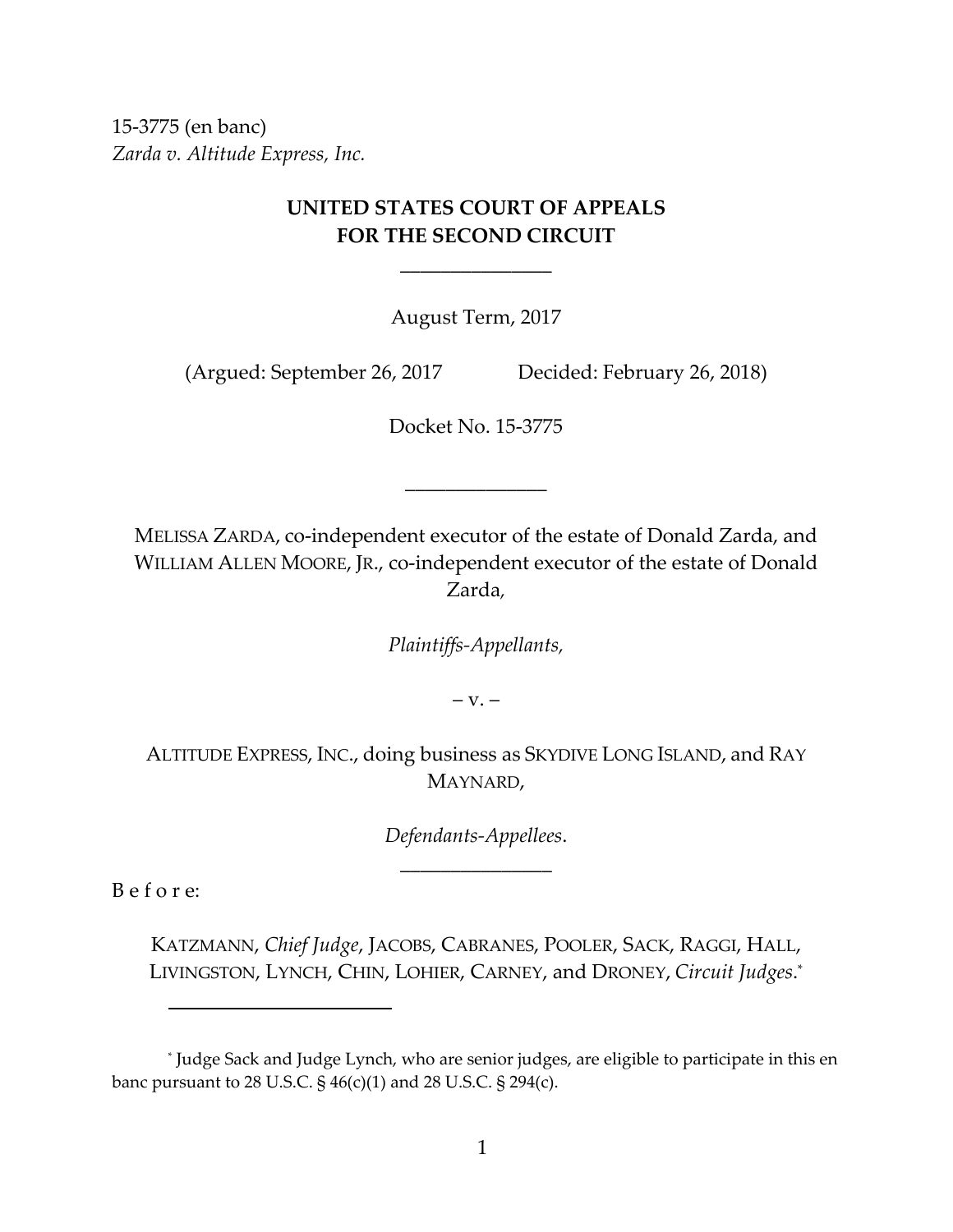KATZMANN, *C.J.*, filed the majority opinion in which HALL, CHIN, CARNEY, and DRONEY, *JJ.*, joined in full, JACOBS, *J.*, joined as to Parts I and II.B.3, POOLER, *J.*, joined as to all but Part II.B.1.b, SACK, *J.*, joined as to Parts I, II.A, II.B.3, and II.C, and LOHIER, *J.*, joined as to Parts I, II.A, and II.B.1.a.

JACOBS, *J.*, filed a concurring opinion.

CABRANES, *J.*, filed an opinion concurring in the judgment.

SACK, *J.*, filed a concurring opinion.

LOHIER, *J.*, filed a concurring opinion.

LYNCH, *J.*, filed a dissenting opinion in which LIVINGSTON, *J.*, joined as to Parts I, II, and III.

\_\_\_\_\_\_\_\_\_\_\_\_\_\_\_

LIVINGSTON, *J.*, filed a dissenting opinion.

RAGGI, *J.*, filed a dissenting opinion.

Donald Zarda brought this suit against his former employer alleging, *inter alia*, sex discrimination in violation of Title VII of the Civil Rights Act of 1964 ("Title VII"), 42 U.S.C. § 2000e, *et seq*. In particular, Zarda claimed that he was fired after revealing his sexual orientation to a client. The United States District Court for the Eastern District of New York (Bianco, *J*.) granted summary judgment to the defendants on the ground that Zarda had failed to show that he had been discriminated against on the basis of his sex. After the Equal Employment Opportunity Commission ("EEOC") decided *Baldwin v. Foxx*, EEOC Decision No. 0120133080, 2015 WL 4397641 (July 15, 2015), holding that sex discrimination includes sexual orientation discrimination, Zarda asked the district court to reinstate his Title VII claim. The district court, citing our decision in *Simonton v. Runyon*, 232 F.3d 33, 35 (2d Cir. 2000), declined to do so. Zarda appealed and a panel of this Court affirmed.

We convened this rehearing en banc to consider whether Title VII prohibits discrimination on the basis of sexual orientation such that our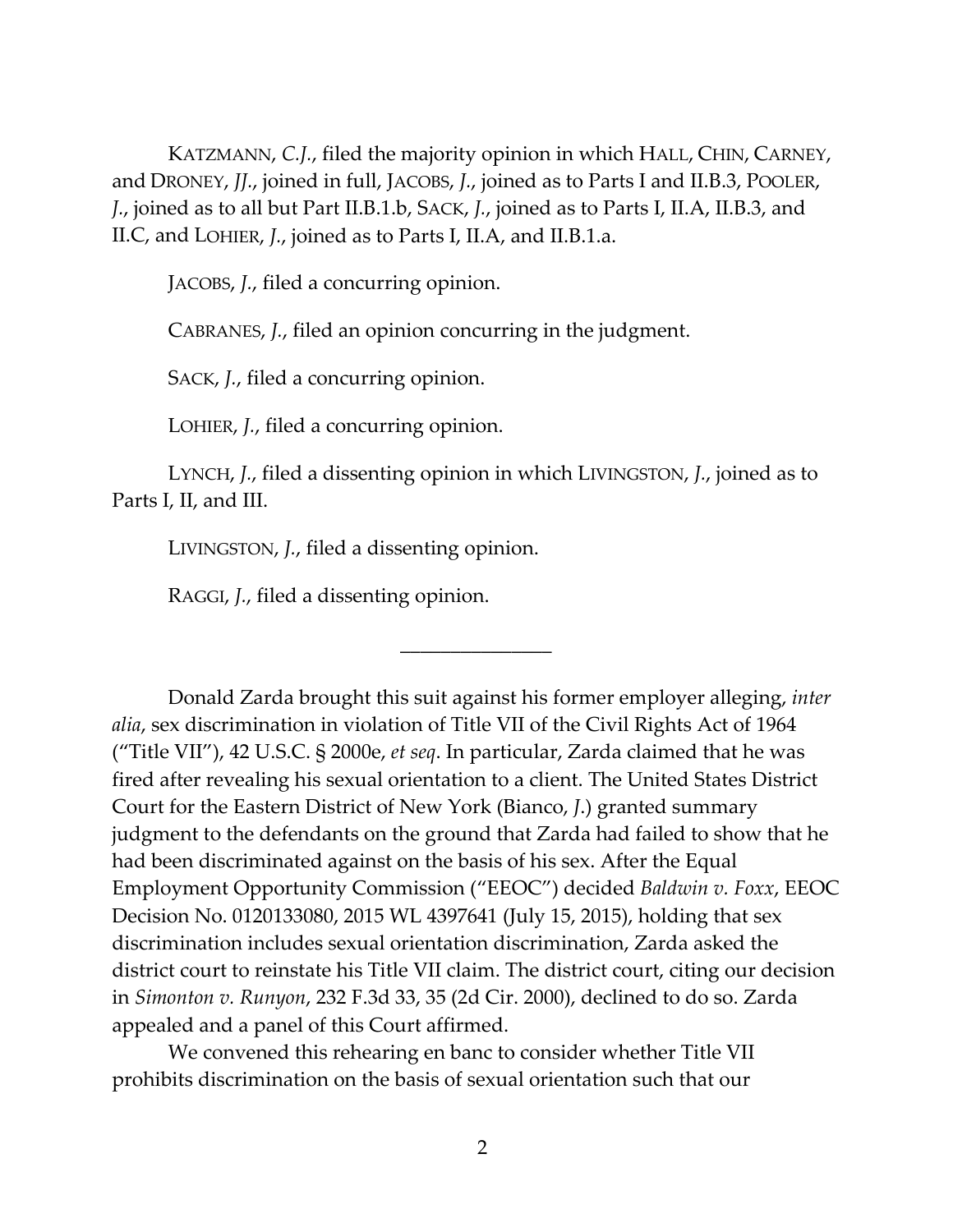precedents to the contrary should be overruled. We now hold that sexual orientation discrimination constitutes a form of discrimination "because of . . . sex," in violation of Title VII, and overturn *Simonton* and *Dawson v. Bumble & Bumble*, 398 F.3d 211, 217–23 (2d Cir. 2005), to the extent they held otherwise. We therefore **VACATE** the district court's judgment on the Title VII claim and **REMAND** for further proceedings consistent with this opinion. We **AFFIRM** the judgment of the district court in all other respects.

\_\_\_\_\_\_\_\_\_\_\_\_\_\_\_

GREGORY ANTOLLINO, New York, NY (Stephen Bergstein, Bergstein & Ullrich, LLP, Chester, NY, *on the brief*), *for Plaintiffs‐ Appellants*.

SAUL D. ZABELL, Zabell & Associates, P.C., Bohemia, NY, *for Defendants‐Appellees*.

JEREMY HOROWITZ (James L. Lee, Deputy General Counsel, Jennifer S. Goldstein, Associate General Counsel, and Anne Noel Occhialino, Senior Appellate Attorney, *on the brief*), Equal Employment Opportunity Commission, Washington, DC, *for Amicus Curiae* Equal Employment Opportunity Commission, *in support of Plaintiffs‐Appellants*.

GREGORY R. NEVINS (Michael D.B. Kavey, Attorney at Law, Brooklyn, NY; Omar Gonzalez‐Pagan and Sharon M. McGowan, *on the brief*), Lambda Legal Defense and Education Fund, Inc., New York, NY, *for Amicus Curiae* Lambda Legal Defense and Education Fund, Inc., Atlanta, GA, *in support of Plaintiffs‐Appellants.* 

HASHIM M. MOOPPAN (Chad A. Readler and Tom Wheeler, Acting Assistant Attorneys General, Charles W. Scarborough and Stephen R. Marcus, Attorneys, *on the brief*), United States Department of Justice, Washington, DC, *for Amicus Curiae* United States of America, *in support of Defendants‐Appellees*.

ADAM K. MORTARA, Bartlit Beck Herman Palenchar & Scott LLP,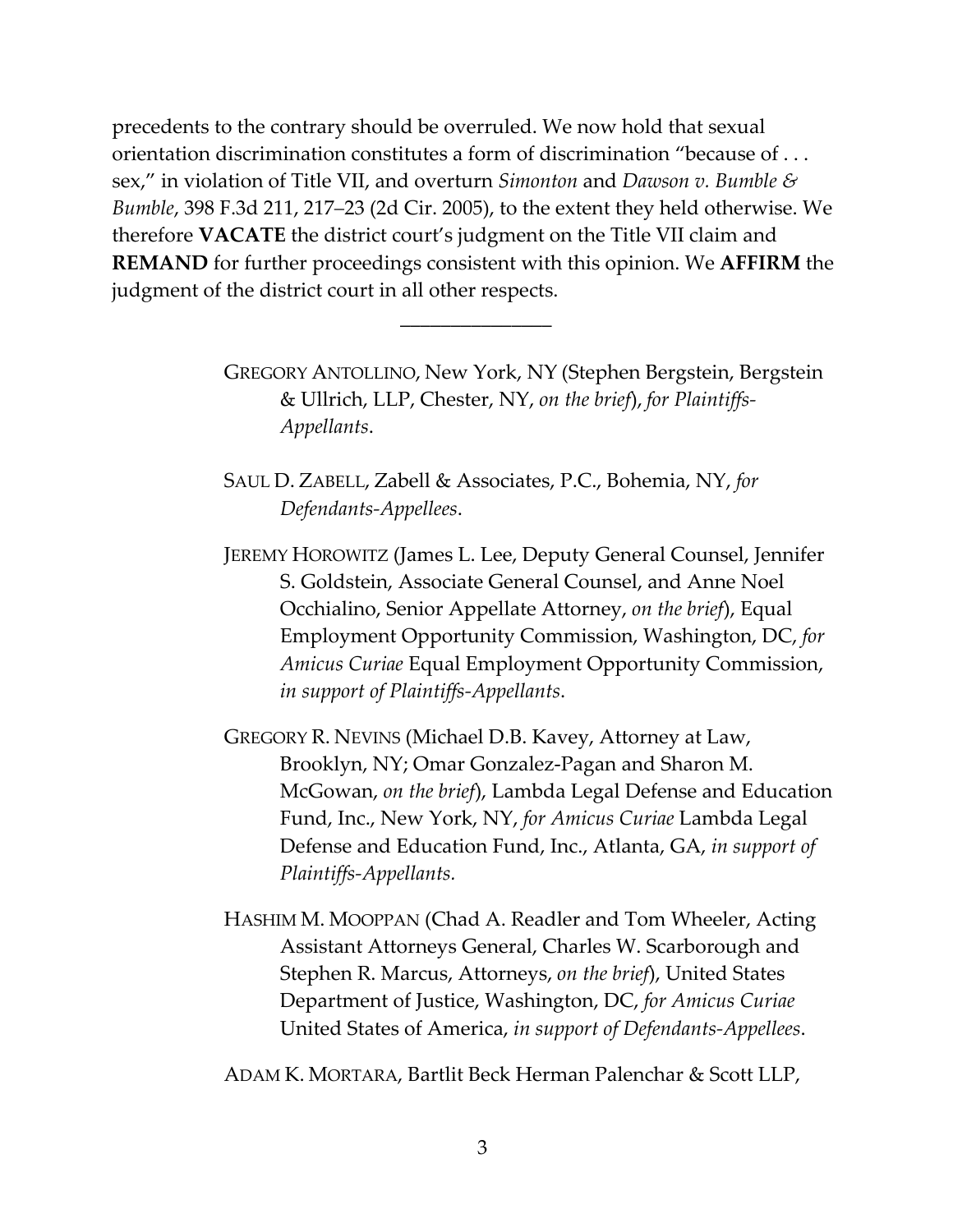Chicago, IL, *court‐appointed Amicus Curiae in support of Defendants‐Appellees*.

- Erin Beth Harrist and Christopher Dunn, New York Civil Liberties Union Foundation, New York, NY; Fatima Goss Graves, National Women's Law Center, Washington, DC; Ria Tabacco Mar, Leslie Cooper, James D. Esseks, Lenora M. Lapidus, and Gillian L. Thomas, American Civil Liberties Union Foundation, New York, NY, *for Amici Curiae* American Civil Liberties Union; New York Civil Liberties Union; National Women's Law Center; 9to5, National Association of Working Women; A Better Balance; California Women's Law Center; Equal Rights Advocates; Feminist Majority Foundation; Gender Justice; Legal Voice; National Organization for Women (NOW) Foundation; National Partnership for Women & Families; Southwest Women's Law Center; Women Employed; Women's Law Center of Maryland, Inc.; and Women's Law Project, *in support of Plaintiffs‐Appellants*.
- Richard E. Casagrande, Robert T. Reilly, Wendy M. Star, and Christopher Lewis, New York State United Teachers, Latham, NY, *for Amicus Curiae* New York State United Teachers, *in support of Plaintiffs‐Appellants*.
- Richard Blum and Heidi Cain, The Legal Aid Society, New York, NY, *for Amicus Curiae* The Legal Aid Society, *in support of Plaintiffs‐Appellants*.
- Alice O'Brien, Eric A. Harrington, and Mary E. Deweese, National Education Association, Washington, DC, *for Amicus Curiae* The National Education Association, *in support of Plaintiffs‐ Appellants*.
- Mary Bonauto, GLBTQ Legal Advocates & Defenders, Boston, MA; Christopher Stoll, National Center for Lesbian Rights, San Francisco, CA; Alan E. Shoenfeld, David M. Lehn, and Christopher D. Dodge, Wilmer Cutler Pickering Hale and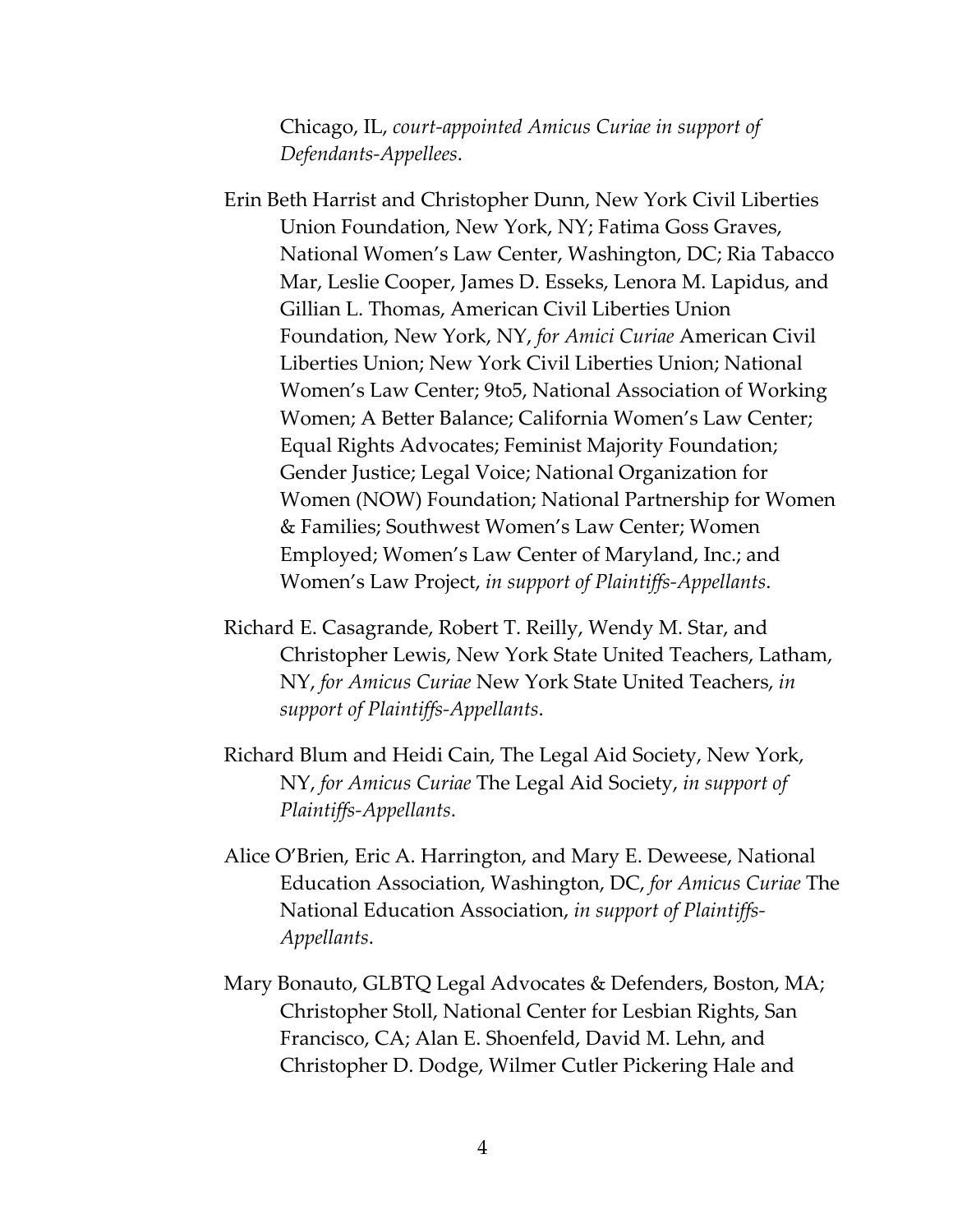Dorr LLP, New York, NY, Washington, DC, and Boston, MA, *for Amici Curiae* GLBTQ Legal Advocates & Defenders ("GLAD") and National Center for Lesbian Rights ("NCLR"), *in support of Plaintiffs‐Appellants*.

Thomas W. Burt, Microsoft Corporation, Redmond, WA; Sigismund L. Sapinski, Jr., Sun Life Financial (U.S.) Services Company, Inc., Windsor, CT; Todd Anten, Justin T. Reinheimer, and Cory D. Struble, Quinn Emanuel Urquhart & Sullivan, LLP, New York, NY, *for Amici Curiae* AdRoll, Inc.; Ben & Jerry's; Beterment; Boston Community Capital; Brandwatch; CBS Corporation; Citrix Systems, Inc.; City Winery; Davis Steadman Ford & Mace, LLC; DoorDash, Inc.; Dropbox, Inc.; Eastern Bank; Edelman; FiftyThree, Inc.; Freedom for All Americans Education Fund; Google Inc.; Greater Burlington Industrial Corporation; Gusto; Harvard Pilgrim Health Care, Inc.; IAC/InterActiveCorp; IHS Markit Ltd.; Indiegogo; INUS Group LLC; Johnston, Kinney & Zulaica LLP; Kargo; KEO Marketing Inc.; Kickstarter, PBC; Levi Strauss & Co.; Linden Lab; Lyft, Inc.; Mapbox, Inc.; National Gay & Lesbian Chamber of Commerce; OBOX Solutions; On 3 Public Relations; Physician's Computer Company; Pinterest; Puma Springs Vineyards; Quora Inc.; S&P Global Inc.; Salesforce; Shutterstock, Inc.; Spotify; Thumbtack; TodayTix; Trust Company of Vermont; Vermont Gynecology; Viacom, Inc.; and Wealthfront Inc., *in support of Plaintiffs‐Appellants*.

- Peter T. Barbur, Cravath, Swaine & Moore LLP, New York, NY, *for Amici Curiae* Sen. Jeffrey A. Merkley, Sen. Tammy Baldwin, Sen. Cory A. Booker, and Rep. David N. Cicilline, *in support of Plaintiffs‐Appellants*.
- Matthew Skinner, LGBT Bar Association of Greater New York ("LeGaL"), New York, NY, *for Amici Curiae* LGBT Bar Association of Greater New York ("LeGaL"), Anti‐Defamation League, Asian American Bar Association of New York,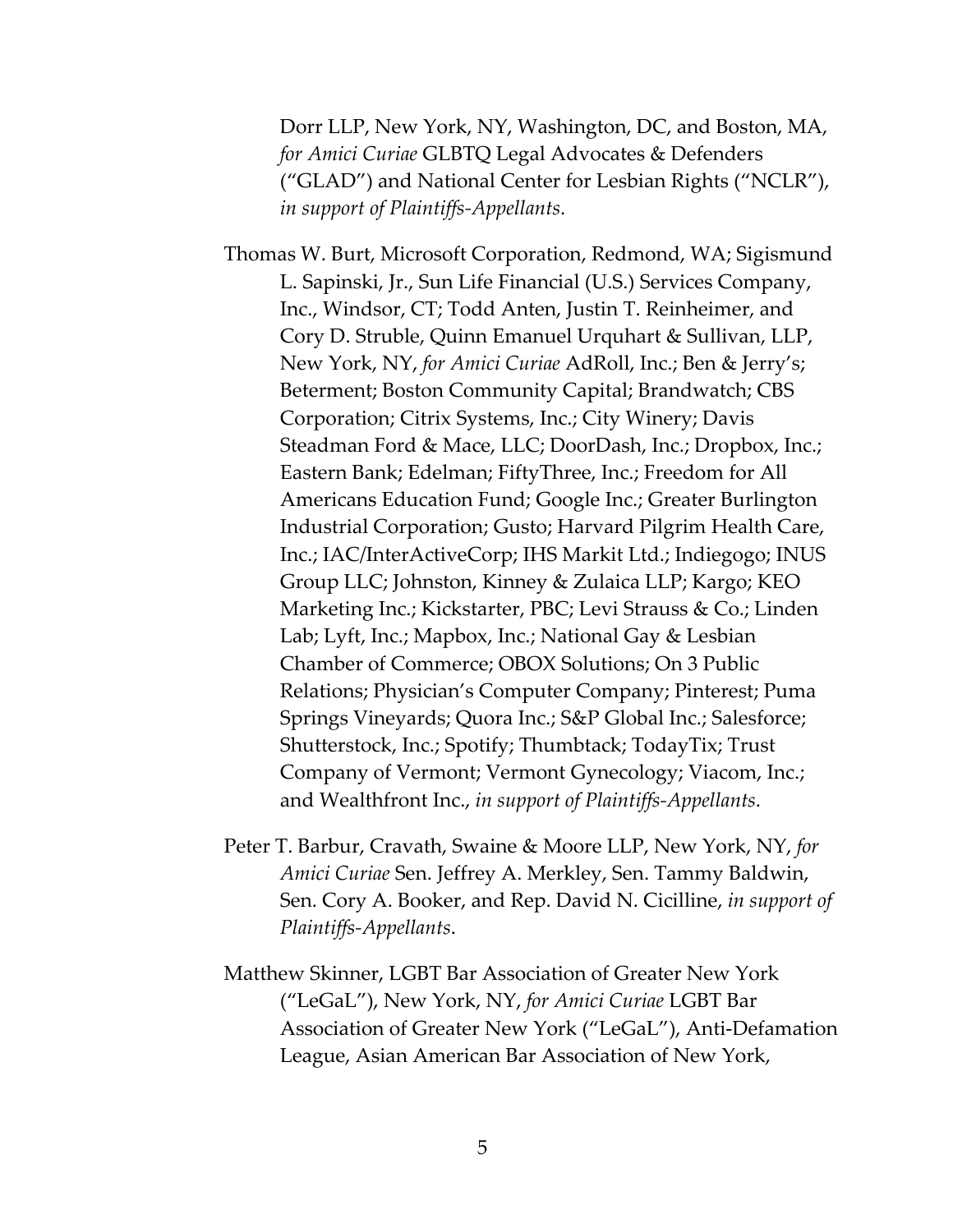Association of the Bar of the City of New York, Bay Area Lawyers for Individual Freedom, Hispanic National Bar Association, Legal Aid at Work, National Queer Asian Pacific Islander Alliance, New York County Lawyers' Association, and Women's Bar Association of the State of New York, *in support of Plaintiffs‐Appellants*.

- Eric T. Schneiderman, Attorney General, Barbara D. Underwood, Solicitor General, Steven C. Wu, Deputy Solicitor General, Andrew W. Amend, Senior Assistant Solicitor General of Counsel, State of New York, New York, NY; George Jepsen, Attorney General, State of Connecticut, Hartford, CT; Thomas J. Donovan, Jr., Attorney General, State of Vermont, Montpelier, VT, *for Amici Curiae* State of New York, State of Connecticut, and State of Vermont, *in support of Plaintiffs‐ Appellants*.
- Joseph W. Miller, U.S. Justice Foundation, Ramona, CA; William J. Olson, Herbert W. Titus, Robert J. Olson, and Jeremiah L. Morgan, William J. Olson, P.C., Vienna, VA, *for Amici Curiae* Conservative Legal Defense and Education Fund, Public Advocate of the United States, and United States Justice Foundation, *in support of Defendants‐Appellees*.
- Kimberlee Wood Colby, Christian Legal Society, Springfield, VA, *for Amici Curiae* Christian Legal Society and National Association of Evangelicals, *in support of Defendants‐Appellees*.

KATZMANN, *Chief Judge*:

Donald Zarda,<sup>1</sup> a skydiving instructor, brought a sex discrimination claim

\_\_\_\_\_\_\_\_\_\_\_\_\_\_\_

<sup>1</sup> Zarda died in a BASE jumping accident after the district court awarded partial summary judgment but prior to trial on the remaining claims. The executors of his estate have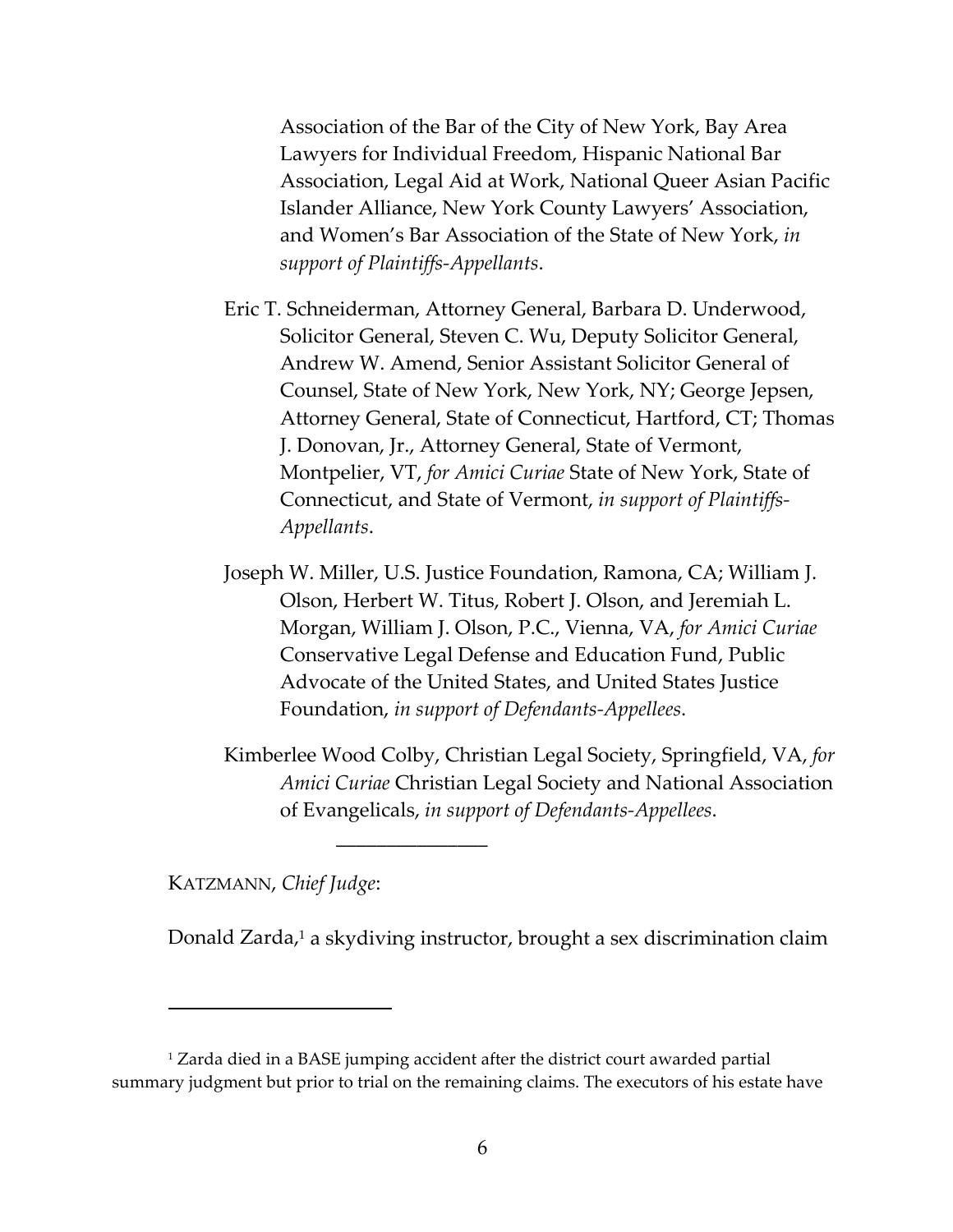under Title VII of the Civil Rights Act of 1964 ("Title VII") alleging that he was fired from his job at Altitude Express, Inc., because he failed to conform to male sex stereotypes by referring to his sexual orientation. Although it is well-settled that gender stereotyping violates Title VII's prohibition on discrimination "because of . . . sex," we have previously held that sexual orientation discrimination claims, including claims that being gay or lesbian constitutes nonconformity with a gender stereotype, are not cognizable under Title VII.2 *See Simonton v. Runyon*, 232 F.3d 33, 35 (2d Cir. 2000); *see also Dawson v. Bumble & Bumble*, 398 F.3d 211, 217–23 (2d Cir. 2005).

At the time *Simonton* and *Dawson* were decided, and for many years since, this view was consistent with the consensus among our sister circuits and the position of the Equal Employment Opportunity Commission ("EEOC" or "Commission"). *See, e.g.*, *Kalich v. AT&T Mobility, LLC*, 679 F.3d 464, 471 (6th Cir. 2012); *Prowel v. Wise Bus. Forms, Inc.*, 579 F.3d 285, 289 (3d Cir. 2009); *Medina v.*

<u> Andreas Andreas Andreas Andreas Andreas Andreas Andreas Andreas Andreas Andreas Andreas Andreas Andreas Andr</u>

been substituted as plaintiffs. Zarda and the executors of his estate are referred to collectively as "Zarda" throughout this opinion.

<sup>2</sup> This opinion assumes *arguendo* that "sex" in Title VII "means biologically male or female," *Hively v. Ivy Tech Cmty. Coll. of Ind.*, 853 F.3d 339, 362 (7th Cir. 2017) (en banc) (Sykes, *J*., dissenting), and uses the terms "sex" and "gender" interchangeably, as do the Supreme Court and other circuits cited herein.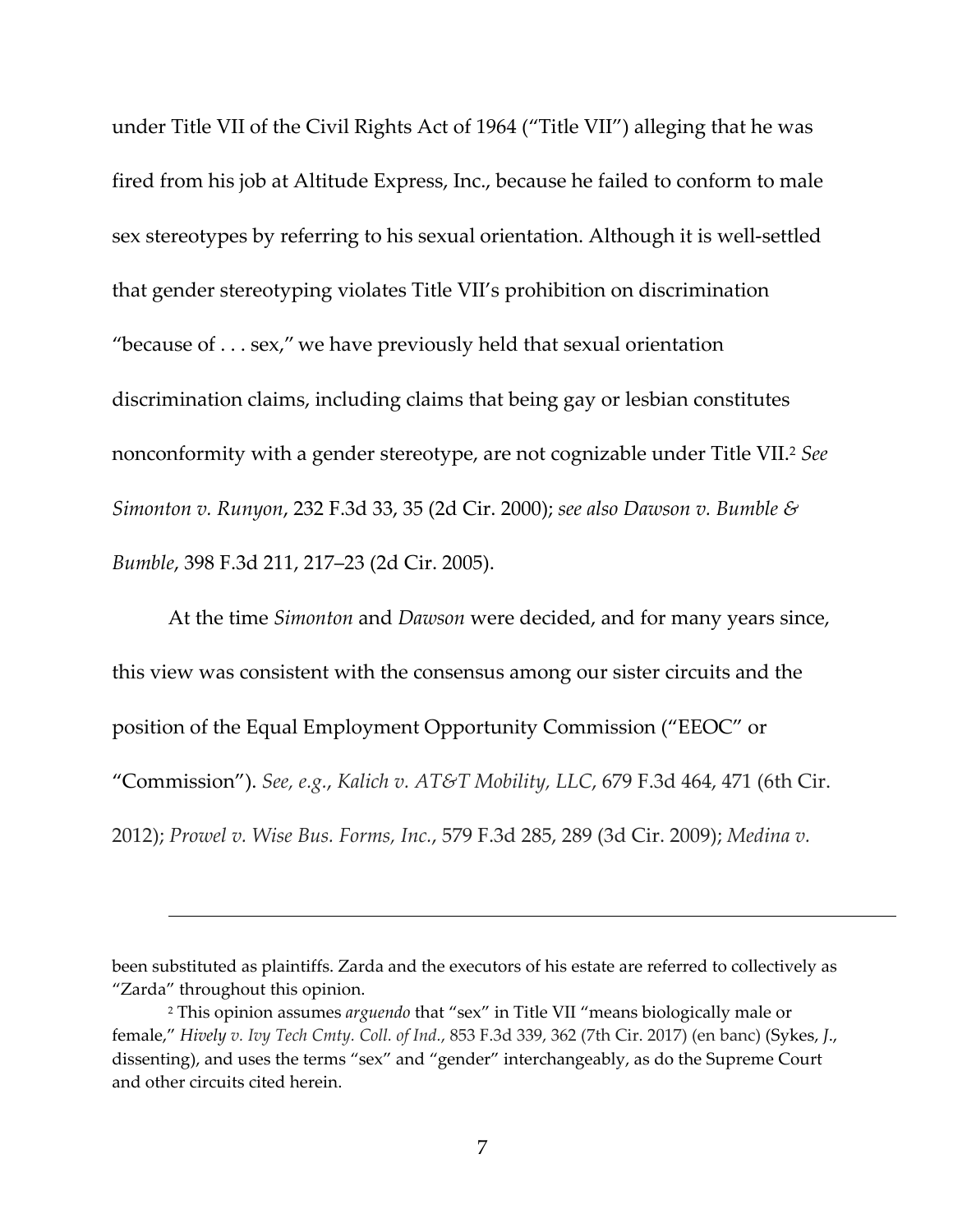*Income Support Div.*, 413 F.3d 1131, 1135 (10th Cir. 2005); *Hamner v. St. Vincent Hosp. & Health Care Ctr., Inc.*, 224 F.3d 701, 704 (7th Cir. 2000); *Higgins v. New Balance Athletic Shoe, Inc.*, 194 F.3d 252, 259 (1st Cir. 1999);3 *Wrightson v. Pizza Hut of Am., Inc.*, 99 F.3d 138, 143 (4th Cir. 1996); *Williamson v. A.G. Edwards & Sons, Inc.*, 876 F.2d 69, 70 (8th Cir. 1989) (per curiam); *Blum v. Gulf Oil Corp.*, 597 F.2d 936, 938 (5th Cir. 1979) (per curiam); *see also Johnson v. Frank*, EEOC Decision No. 01911827, 1991 WL 1189760, at \*3 (Dec. 19, 1991). But legal doctrine evolves and in 2015 the EEOC held, for the first time, that "sexual orientation is inherently a 'sex‐based consideration;' accordingly an allegation of discrimination based on sexual orientation is necessarily an allegation of sex discrimination under Title VII." *Baldwin v. Foxx*, EEOC Decision No. 0120133080, 2015 WL 4397641, at \*5 (July 15, 2015) (quoting *Price Waterhouse v. Hopkins*, 490 U.S. 228, 242 (1989) (plurality opinion)). Since then, two circuits have revisited the question of whether claims of sexual orientation discrimination are viable under Title VII. In March 2017, a divided panel of the Eleventh Circuit declined to recognize such a

<sup>&</sup>lt;sup>3</sup> The First Circuit has since qualified *Higgins*, holding that a plaintiff may "bring[] sexplus claims under Title VII where, in addition to the sex‐based charge, the 'plus' factor is the plaintiff's status as a gay or lesbian individual." *Franchina v. City of Providence*, 881 F.3d 32, 54 (1st Cir. 2018).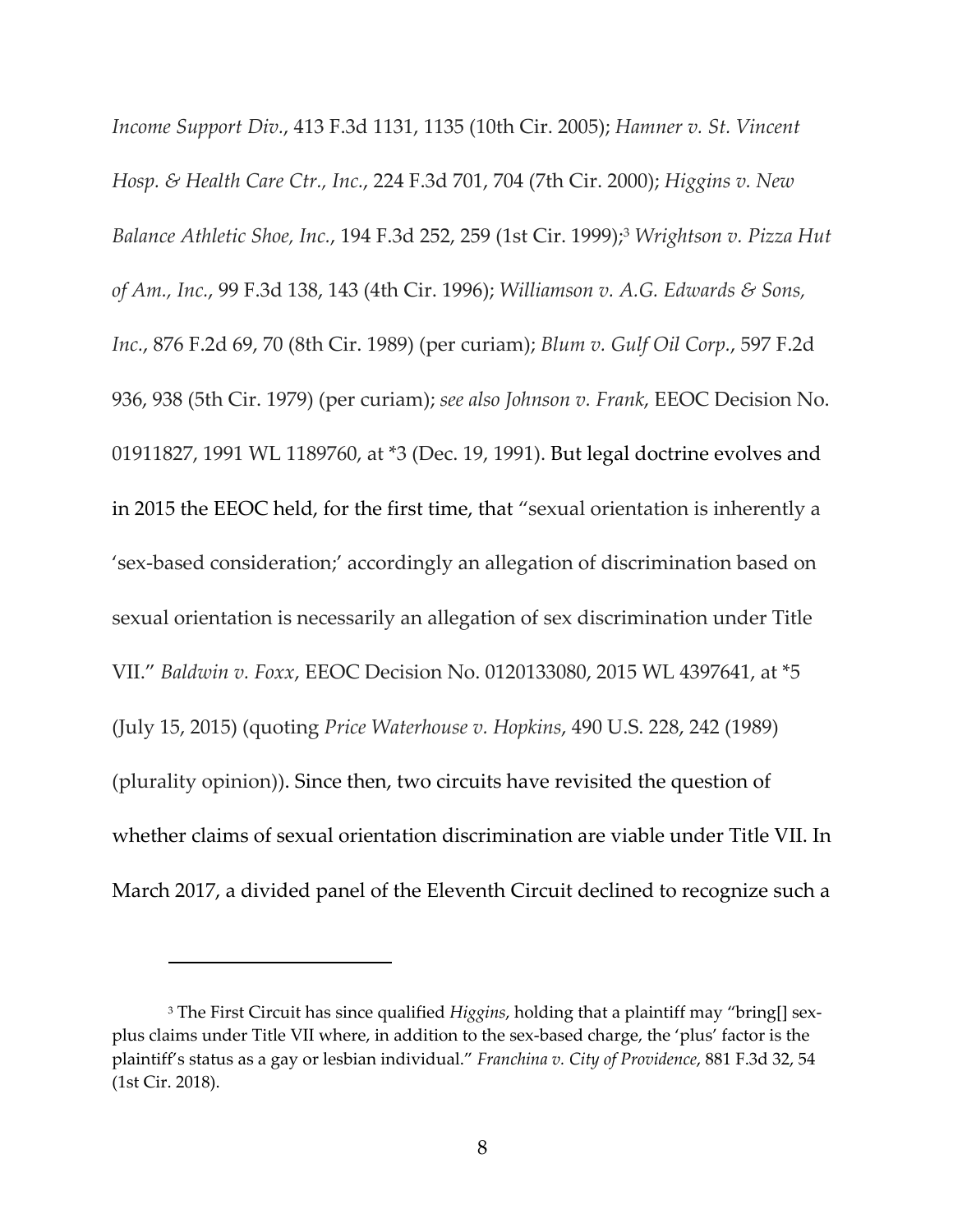claim, concluding that it was bound by *Blum*, 597 F.2d at 938, which "ha[s] not been overruled by a clearly contrary opinion of the Supreme Court or of [the Eleventh Circuit] sitting *en banc*." *Evans v. Ga. Reg'l Hosp.*, 850 F.3d 1248, 1257 (11th Cir.), *cert. denied*, 138 S. Ct. 557 (2017). One month later, the Seventh Circuit, sitting en banc, took "a fresh look at [its] position in light of developments at the Supreme Court extending over two decades" and held that "discrimination on the basis of sexual orientation is a form of sex discrimination." *Hively*, 853 F.3d at 340**–**41. In addition, a concurring opinion of this Court recently called "for the Court to revisit" this question, emphasizing the "changing legal landscape that has taken shape in the nearly two decades since *Simonton* issued," and identifying multiple arguments that support the conclusion that sexual orientation discrimination is barred by Title VII. *Christiansen v. Omnicom Grp., Inc.*, 852 F.3d 195, 202 (2d Cir. 2017) (Katzmann, *C.J.*, concurring) ("Christiansen and *amici* advance three arguments, none previously addressed by this Court . . . ."); *see also id.* at 204 ("Neither *Simonton* nor *Dawson* addressed [the but‐for] argument.").

Taking note of the potential persuasive force of these new decisions, we convened en banc to reevaluate *Simonton* and *Dawson* in light of arguments not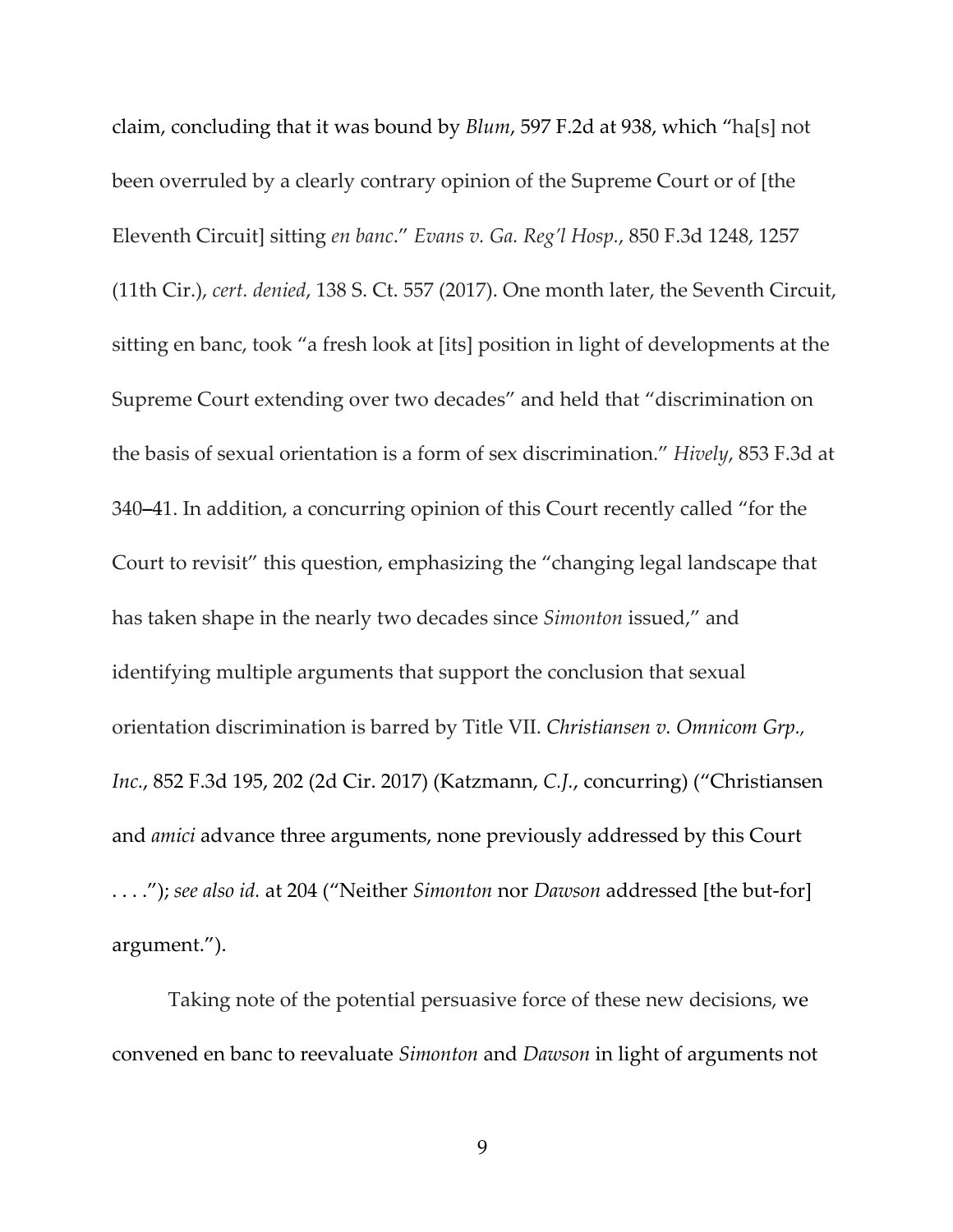previously considered by this Court. Having done so, we now hold that Title VII prohibits discrimination on the basis of sexual orientation as discrimination "because of  $\dots$  sex." To the extent that our prior precedents held otherwise, they are overruled.

We therefore **VACATE** the district court's judgment on Zarda's Title VII claim and **REMAND** for further proceedings consistent with this opinion. We **AFFIRM** the judgment of the district court in all other respects.

#### **BACKGROUND**

The facts and procedural history of this case are discussed in detail in our prior panel decision. *See Zarda v. Altitude Express*, 855 F.3d 76, 79–81 (2d Cir. 2017). We recite them only as necessary to address the legal question under consideration.

In the summer of 2010, Donald Zarda, a gay man, worked as a sky‐diving instructor at Altitude Express. As part of his job, he regularly participated in tandem skydives, strapped hip‐to‐hip and shoulder‐to‐shoulder with clients. In an environment where close physical proximity was common, Zarda's coworkers routinely referenced sexual orientation or made sexual jokes around clients, and Zarda sometimes told female clients about his sexual orientation to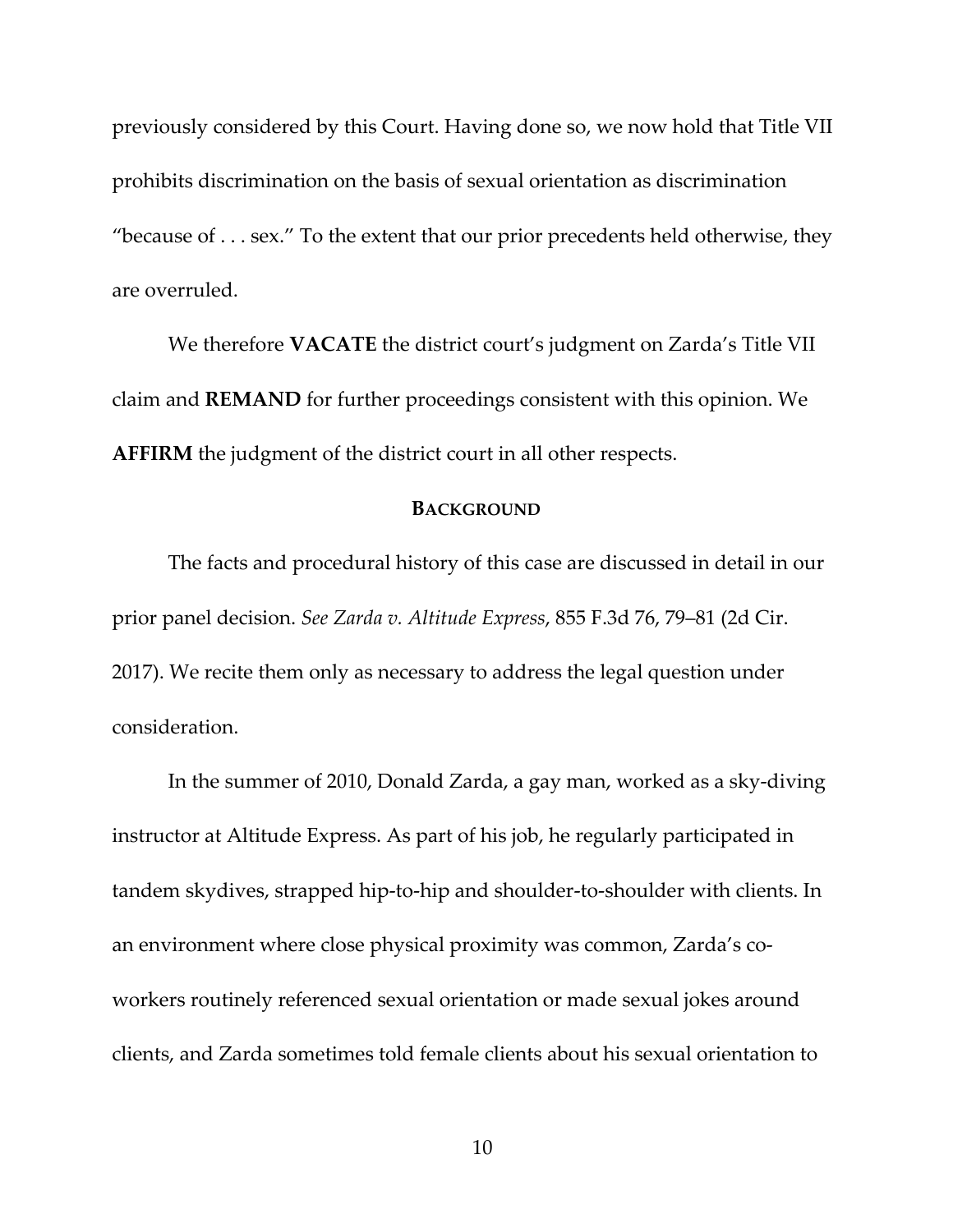assuage any concern they might have about being strapped to a man for a tandem skydive. That June, Zarda told a female client with whom he was preparing for a tandem skydive that he was gay "and ha[d] an ex‐husband to prove it." J.A. 400 ¶ 23. Although he later said this disclosure was intended simply to preempt any discomfort the client may have felt in being strapped to the body of an unfamiliar man, the client alleged that Zarda inappropriately touched her and disclosed his sexual orientation to excuse his behavior. After the jump was successfully completed, the client told her boyfriend about Zarda's alleged behavior and reference to his sexual orientation; the boyfriend in turn told Zarda's boss, who fired shortly Zarda thereafter. Zarda denied inappropriately touching the client and insisted he was fired solely because of his reference to his sexual orientation.

One month later, Zarda filed a discrimination charge with the EEOC concerning his termination. Zarda claimed that "in addition to being discriminated against because of [his] sexual orientation, [he] was also discriminated against because of [his] gender." Special Appendix ("S.A.") 3. In particular, he claimed that "[a]ll of the men at [his workplace] made light of the intimate nature of being strapped to a member of the opposite sex," but that he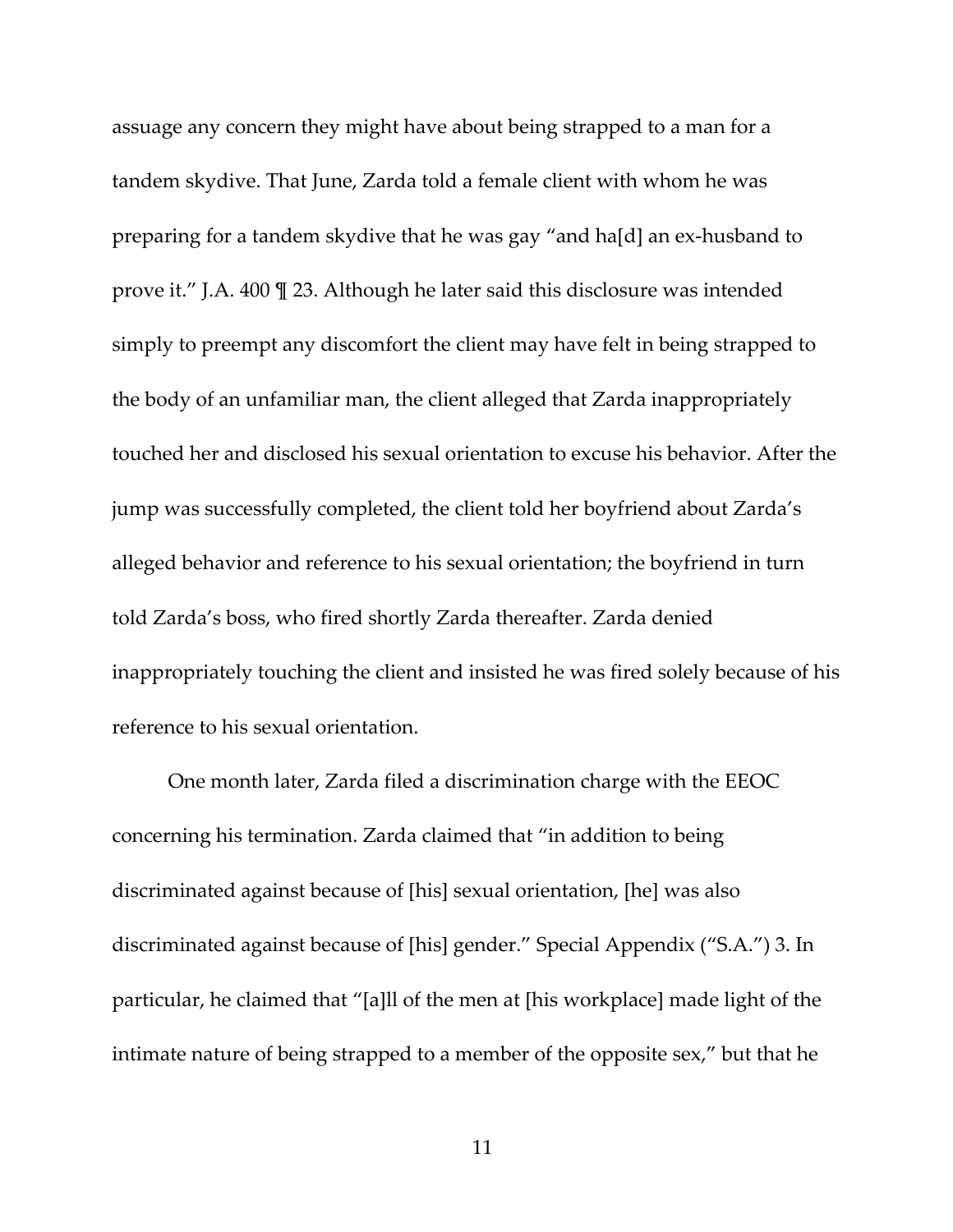was fired because he "honestly referred to [his] sexual orientation and did not conform to the straight male macho stereotype." S.A. 5.

In September 2010, Zarda brought a lawsuit in federal court alleging, *inter alia*, sex stereotyping in violation of Title VII and sexual orientation discrimination in violation of New York law. Defendants moved for summary judgment arguing that Zarda's Title VII claim should be dismissed because, although "Plaintiff testifie[d] repeatedly that he believe[d] the reason he was terminated [was] because of his sexual orientation . . . [,] under Title VII, a gender stereotype cannot be predicated on sexual orientation." Dist. Ct. Dkt. No. 109 at 3 (citing *Simonton*, 232 F.3d at 35). In March 2014, the district court granted summary judgment to the defendants on the Title VII claim. As relevant here, the district court concluded that, although there was sufficient evidence to permit plaintiff to proceed with his claim for sexual orientation discrimination under New York law, plaintiff had failed to establish a prima facie case of gender stereotyping discrimination under Title VII.

While Zarda's remaining claims were still pending, the EEOC decided *Baldwin*, holding that "allegations of discrimination on the basis of sexual orientation necessarily state a claim of discrimination on the basis of sex." 2015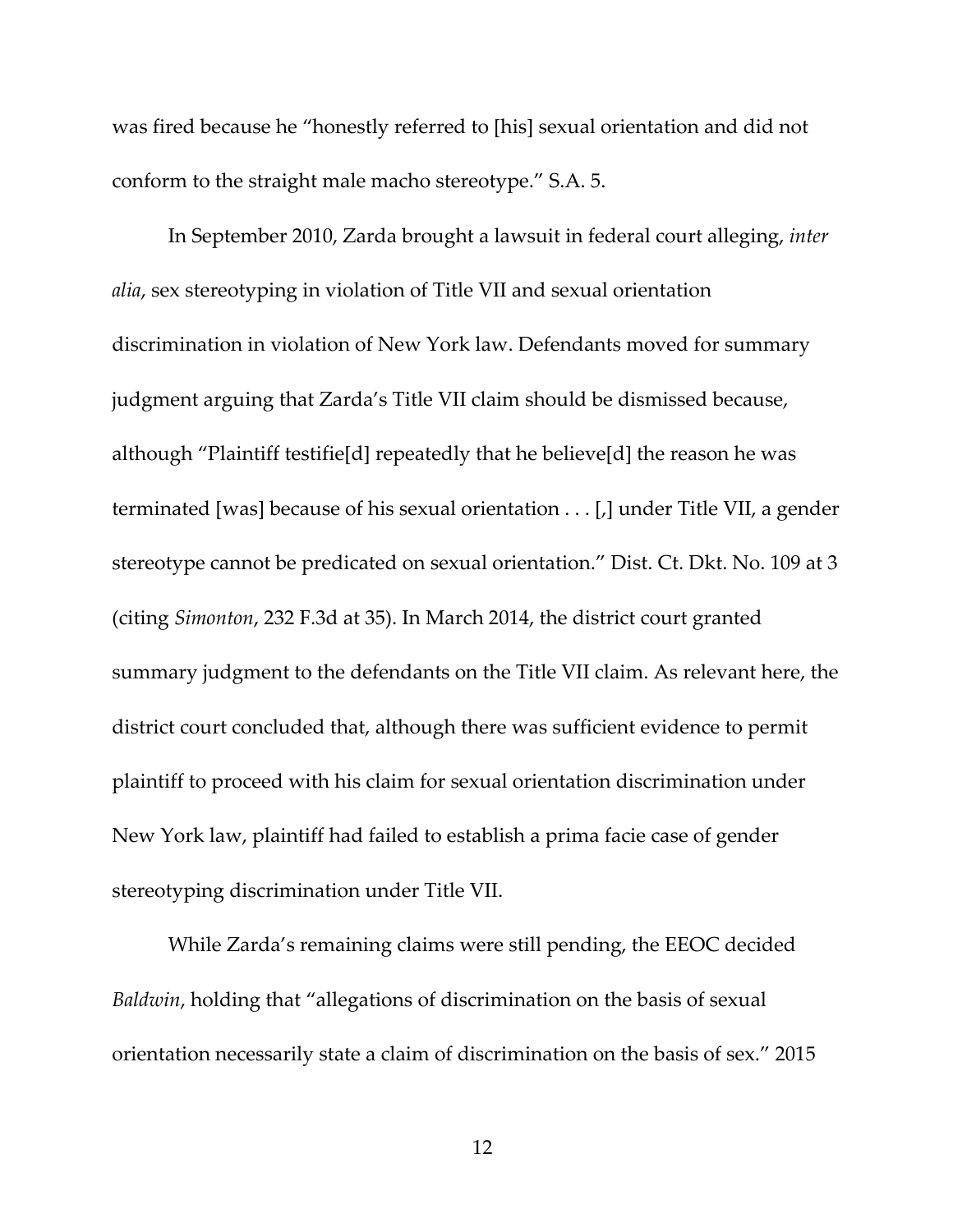WL 4397641 at \*10. The Commission identified three ways to illustrate what it described as the "inescapable link between allegations of sexual orientation discrimination and sex discrimination." *Id.* at \*5. First, sexual orientation discrimination, such as suspending a lesbian employee for displaying a photo of her female spouse on her desk while not suspending a man for displaying a photo of his female spouse, "is sex discrimination because it necessarily entails treating an employee less favorably because of the employee's sex." *Id.* Second, it is "associational discrimination" because "an employee alleging discrimination on the basis of sexual orientation is alleging that his or her employer took his or her sex into account by treating him or her differently for associating with a person of the same sex." *Id.* at \*6. Lastly, sexual orientation discrimination "necessarily involves discrimination based on gender stereotypes," most commonly "heterosexually defined gender norms." *Id.* at \*7–8 (internal quotation marks omitted). Shortly thereafter, Zarda moved to have his Title VII claim reinstated based on *Baldwin*. But, the district court denied the motion, concluding that *Simonton* remained binding precedent.

Zarda's surviving claims, which included his claim for sexual orientation discrimination under New York law, went to trial, where defendants prevailed.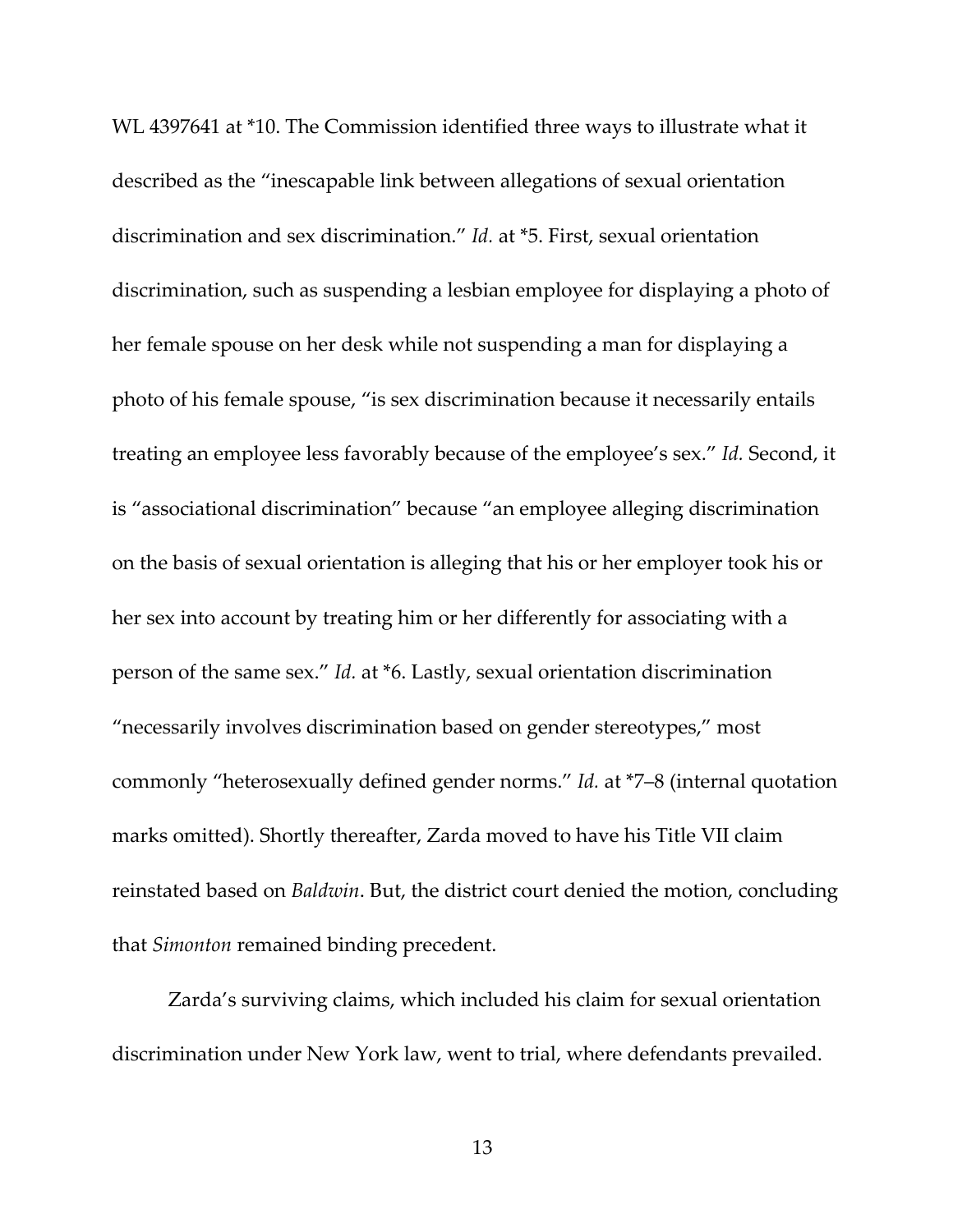After judgment was entered for the defendants, Zarda appealed. As relevant here, Zarda argued that *Simonton* should be overturned because the EEOC's reasoning in *Baldwin* demonstrated that *Simonton* was incorrectly decided. By contrast, defendants argued that the court did not need to reach that issue because the jury found that they had not discriminated based on sexual orientation.

The panel held that "Zarda's [federal] sex‐discrimination claim [was] properly before [it] because [his state law claim was tried under] a higher standard of causation than required by Title VII." *Zarda*, 855 F.3d at 81. However, the panel "decline[d] Zarda's invitation to revisit our precedent," which "can only be overturned by the entire Court sitting in banc." *Id.* at 82. The Court subsequently ordered this rehearing en banc to revisit *Simonton* and *Dawson*'s holdings that claims of sexual orientation discrimination are not cognizable under Title VII.

#### **DISCUSSION**

### **I. Jurisdiction**

We first address the defendants' challenge to our jurisdiction. Article III of the Constitution grants federal courts the authority to hear only "Cases" and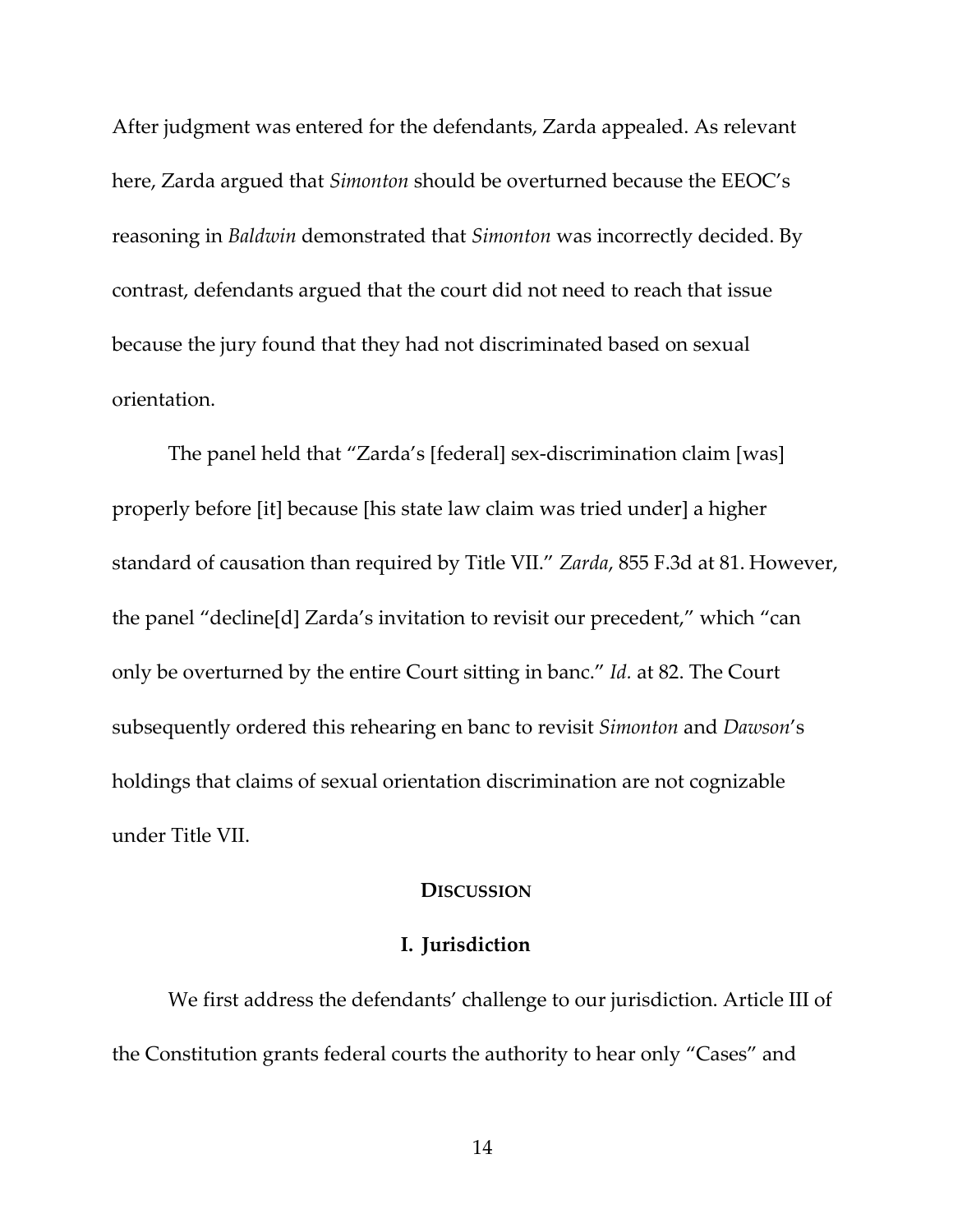"Controversies." U.S. Const. art. III, § 2, cl. 1. As a result, "a federal court has neither the power to render advisory opinions nor 'to decide questions that cannot affect the rights of litigants in the case before them.'" *Preiser v. Newkirk*, 422 U.S. 395, 401 (1975) (quoting *North Carolina v. Rice*, 404 U.S. 244, 246 (1971)). The defendants argue that any decision on the merits would be an advisory opinion because Zarda did not allege sexual orientation discrimination in his EEOC charge or his federal complaint and therefore the question of whether Title VII applies to sexual orientation discrimination is not properly before us.

Irrespective of whether defendants' argument is actually jurisdictional,<sup>4</sup> its factual premises are patently contradicted by both the record and the position defendants advanced below. Zarda's EEOC complaint explained that he was "making this charge because, in addition to being discriminated against because of [his] sexual orientation, [he] was also discriminated against because of [his] gender." S.A. 3.5 Zarda specified that his supervisor "was hostile to any

<sup>4</sup> This Court has squarely held that failure to present a Title VII claim to the EEOC before filing suit in federal court "is not a jurisdictional prerequisite, but only a precondition to bringing a Title VII action that can be waived by the parties or the court." *Francis v. City of New York*, 235 F.3d 763, 768 (2d Cir. 2000) (alterations and internal quotation marks omitted).

<sup>&</sup>lt;sup>5</sup> The full quotation is, "I am not making this charge on the grounds that I was discriminated on the grounds of my sexual orientation. Rather, I am making this charge because, in addition to being discriminated against because of my sexual orientation, I was also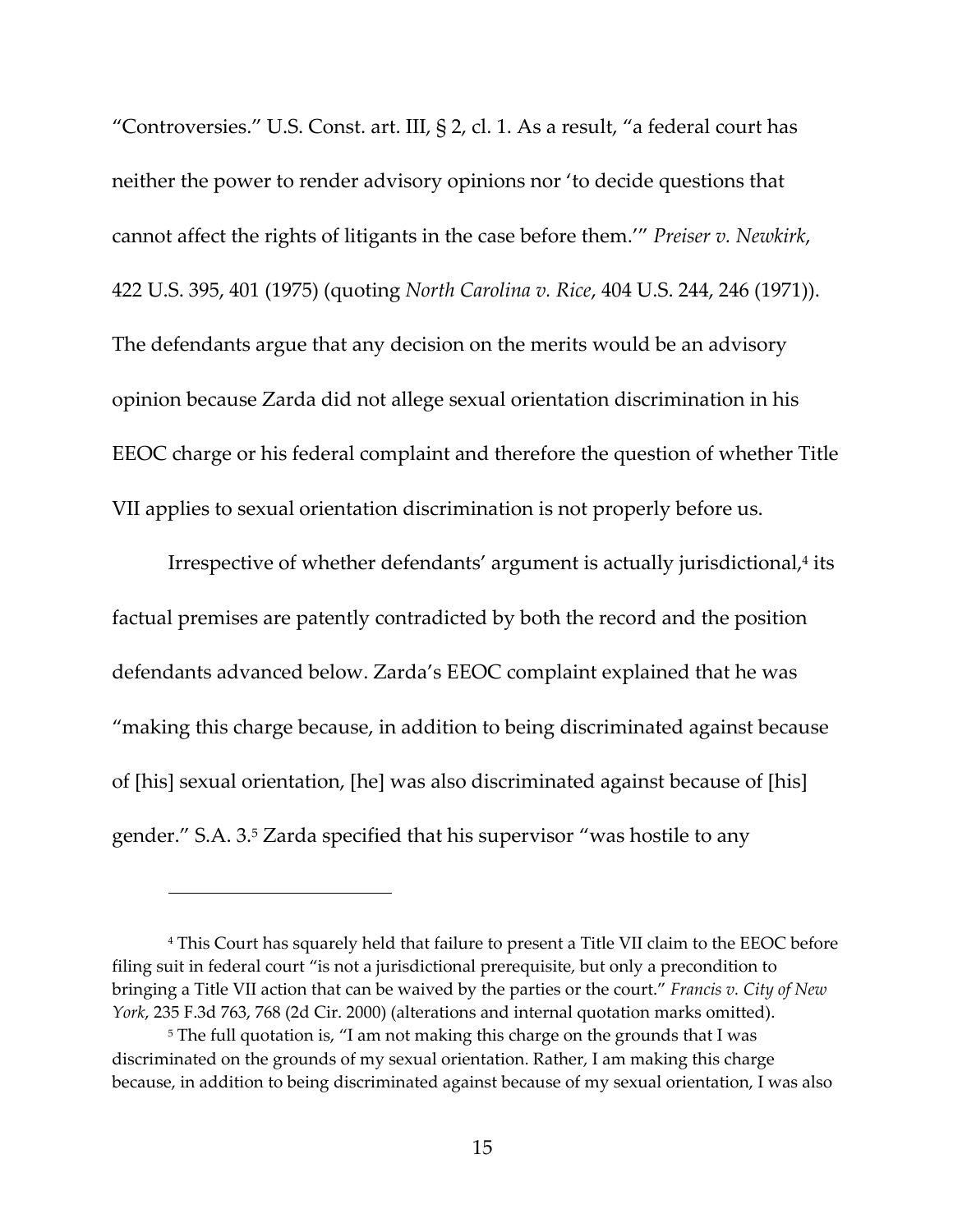expression of [his] sexual orientation that did not conform to sex stereotypes," and alleged that he "was fired . . . because . . . [he] honestly referred to [his] sexual orientation and did not conform to the straight male macho stereotype." S.A. 3, 5. Zarda repeated this claim in his federal complaint, contending that he was "an openly gay man" who was "discharge[ed] because of a homophobic customer" and "because his behavior did not conform to sex stereotypes," in violation of Title VII. J.A. 65, 69, 75.

Defendants plainly understood Zarda's complaint to have raised a claim for sexual orientation discrimination under Title VII. In their motion for summary judgment, defendants argued that Zarda's claim "relies on the fact that Plaintiff is homosexual, not that he failed to comply with male gender norms. Thus, Plaintiff[] merely attempts to bring a defective sexual orientation claim

<u> Andreas Andreas Andreas Andreas Andreas Andreas Andreas Andreas Andreas Andreas Andreas Andreas Andreas Andr</u>

discriminated against because of my gender." S.A. 3. Although inartful and perhaps even confusing, the best interpretation of this statement, read in the context of the entire charge, is that Zarda alleged that the sexual orientation discrimination he experienced was a subset of gender discrimination. Even if otherwise, the governing rule is that "[c]laims not raised in an EEOC complaint . . . may be brought in federal court if they are reasonably related to the claim filed with the agency." *Williams v. N.Y.C. Hous. Auth.*, 458 F.3d 67, 70 (2d Cir. 2006) (internal quotation marks omitted). A claim is considered reasonably related if the alleged conduct "would fall within the scope of the EEOC investigation which can reasonably be expected to grow out of the charge that was made." *Id.* (internal quotation marks omitted). Because Zarda's charge gave the Commission "adequate notice to investigate discrimination on both bases," it is irrelevant whether Zarda's EEOC complaint unequivocally alleged sexual orientation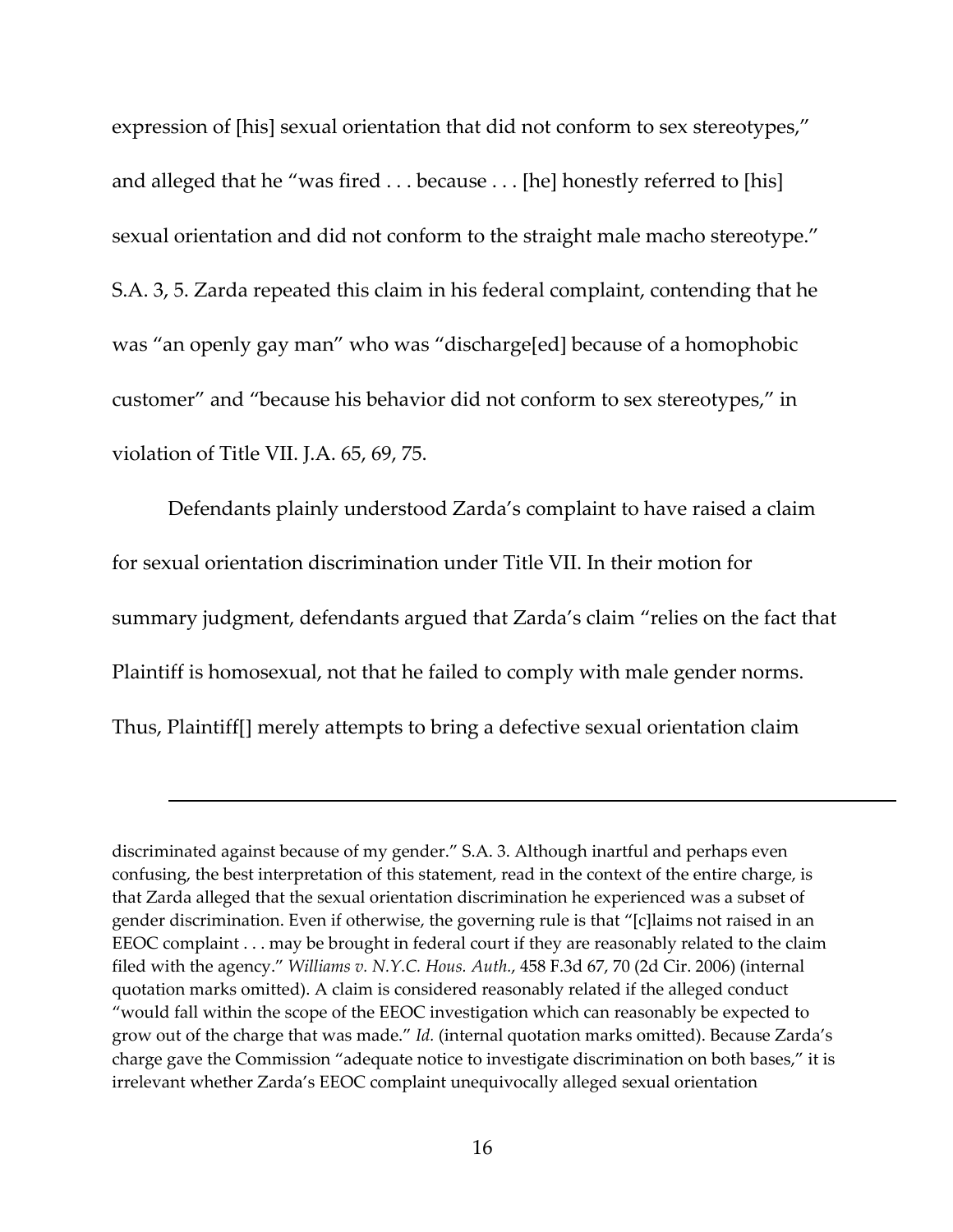under Title VII, which is legally invalid." Dist. Ct. Dkt. No. 109 at 9 (citing *Dawson*, 398 F.3d at 221). The district court ultimately agreed.

Having interpreted Zarda's Title VII claim as one for sexual orientation discrimination for purposes of insisting that the claim be dismissed, defendants cannot now argue that there is no sexual orientation claim to prevent this Court from reviewing the basis for the dismissal. Both defendants and the district court clearly understood that Zarda had alleged sexual orientation discrimination under Title VII. As a result, Zarda's Title VII claim is neither unexhausted nor unpled, and so it may proceed.**<sup>6</sup>**

### **II. Sexual Orientation Discrimination**

#### **A. The Scope of Title VII**

"In passing Title VII, Congress made the simple but momentous

announcement that sex, race, religion, and national origin are not relevant to the

<u> Andreas Andreas Andreas Andreas Andreas Andreas Andreas Andreas Andreas Andreas Andreas Andreas Andreas Andr</u>

discrimination. *Id.* (internal quotation marks omitted).

<sup>6</sup> Defendants' additional argument, which is that the executors of Zarda's estate lack standing to pursue this action, is premised on the representation that the sexual orientation claim under Title VII was not raised before the district court so the estate may not now raise that claim on the deceased plaintiff's behalf. Because we find that the sexual orientation claim was properly raised, we need not address this argument.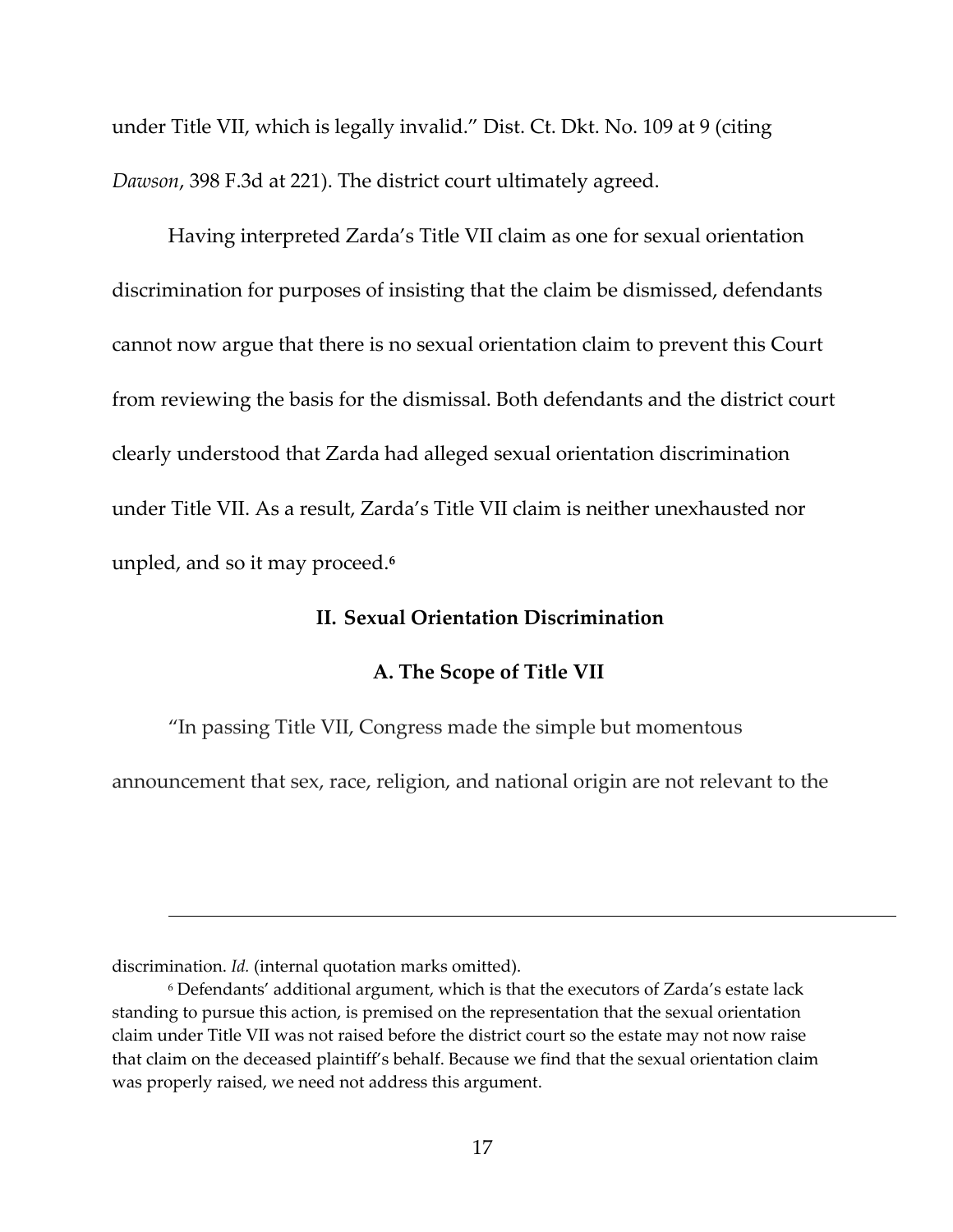selection, evaluation, or compensation of employees." *Price Waterhouse*, 490 U.S.

at 239. The text of Title VII provides, in relevant part:

It shall be an unlawful employment practice for an employer . . . to fail or refuse to hire or to discharge . . . or otherwise to discriminate against any individual with respect to his [or her] compensation, terms, conditions, or privileges of employment, because of such individual's race, color, religion, sex, or national origin . . . .

42 U.S.C. § 2000e‐2(a)(1). This "broad rule of workplace equality," *Harris v. Forklift Sys., Inc.*, 510 U.S. 17, 22 (1993), "strike[s] at the entire spectrum of disparate treatment" based on protected characteristics, *L.A. Dep't of Water & Power v. Manhart,* 435 U.S. 702, 707 n.13 (1978) (quoting *Sprogis v. United Air Lines, Inc.*, 444 F.2d 1194, 1198 (7th Cir. 1971)), "regardless of whether the discrimination is directed against majorities or minorities," *Trans World Airlines, Inc. v. Hardison*, 432 U.S. 63, 71–72 (1977). As a result, we have stated that "Title VII should be interpreted broadly to achieve equal employment opportunity." *Huntington Branch, N.A.A.C.P. v. Town of Huntington*, 844 F.2d 926, 935 (2d Cir. 1988) (citing *Griggs v. Duke Power Co.*, 401 U.S. 424, 429–36 (1971)).

In deciding whether Title VII prohibits sexual orientation discrimination, we are guided, as always, by the text and, in particular, by the phrase "because of . . . sex." However, in interpreting this language, we do not write on a blank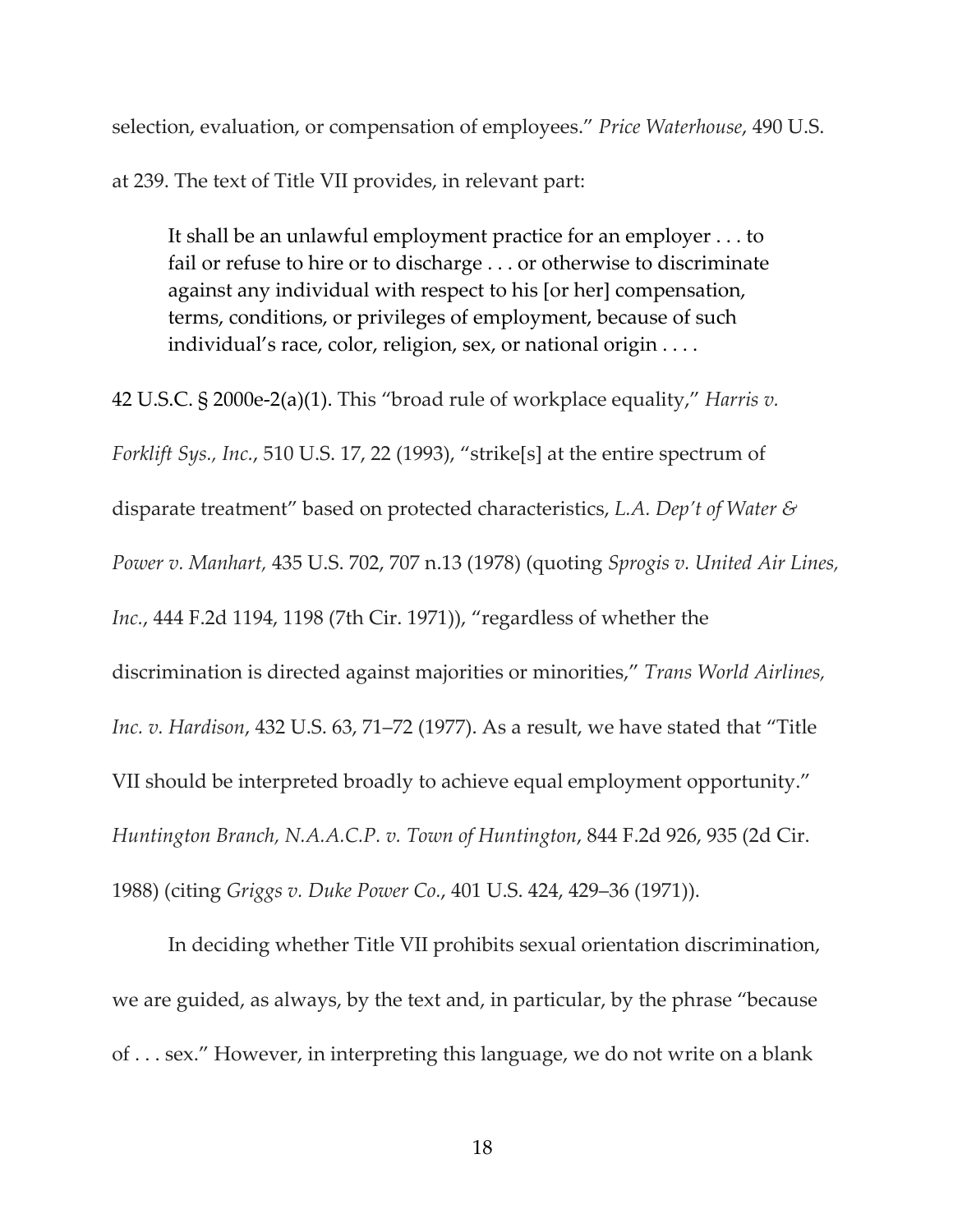slate. Instead, we must construe the text in light of the entirety of the statute as well as relevant precedent. As defined by Title VII, an employer has engaged in "impermissible consideration of . . . sex . . . in employment practices" when "sex . . . was a motivating factor for any employment practice," irrespective of whether the employer was also motivated by "other factors." 42 U.S.C. § 2000e-2(m). Accordingly, the critical inquiry for a court assessing whether an employment practice is "because of . . . sex" is whether sex was "a motivating factor." *Rivera v. Rochester Genesee Reg'l Transp. Auth.*, 743 F.3d 11, 23 (2d Cir. 2014).

Recognizing that Congress intended to make sex "irrelevant" to employment decisions, *Griggs*, 401 U.S. at 436, the Supreme Court has held that Title VII prohibits not just discrimination based on sex itself, but also discrimination based on traits that are a function of sex, such as life expectancy, *Manhart,* 435 U.S. at 711, and non‐conformity with gender norms, *Price Waterhouse*, 490 U.S. at 250–51. As this Court has recognized, "any meaningful regime of antidiscrimination law must encompass such claims" because, if an employer is "'[f]ree to add non-sex factors, the rankest sort of discrimination'" could be worked against employees by using traits that are associated with sex as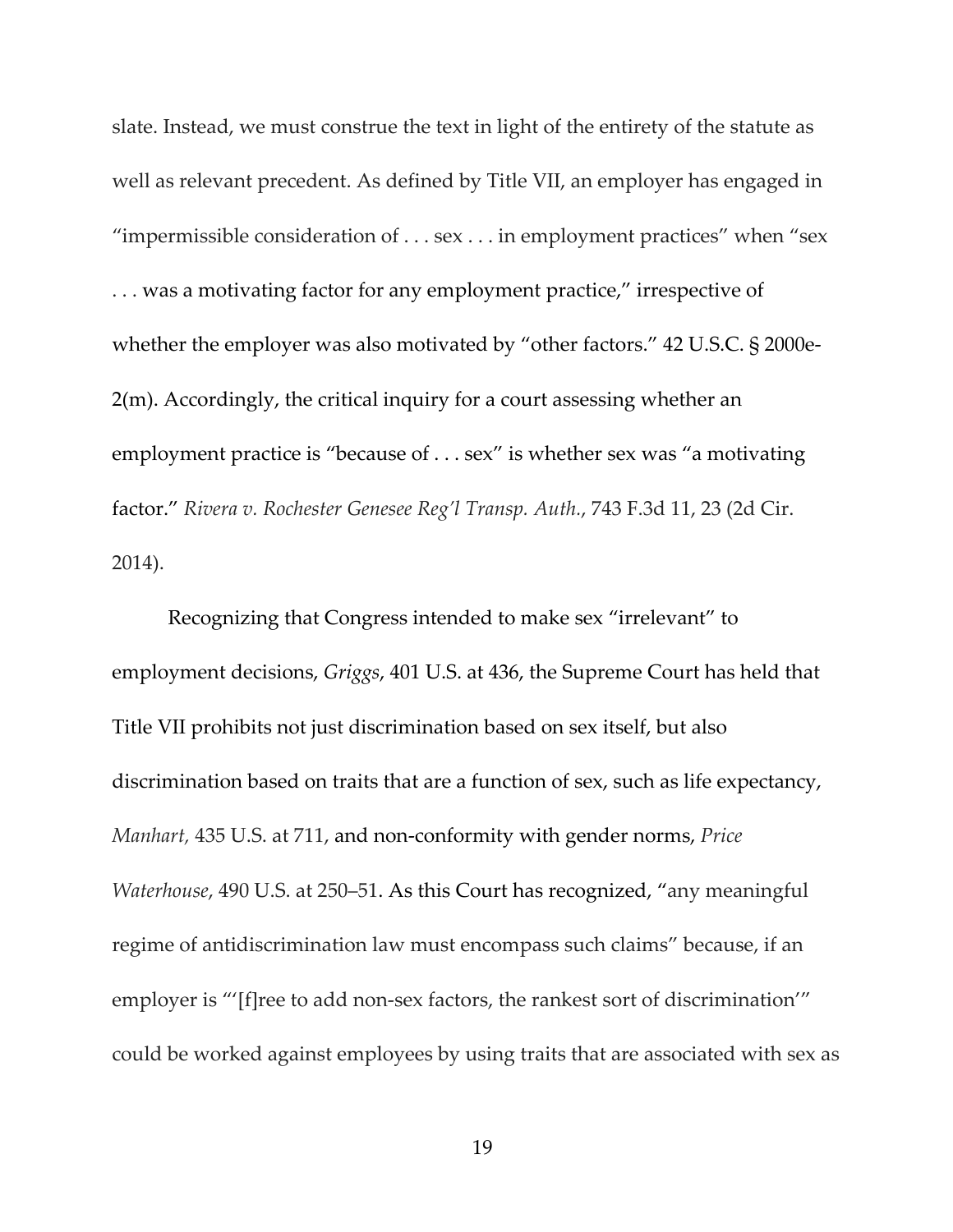a proxy for sex. *Back v. Hastings on Hudson Union Free Sch. Dist.*, 365 F.3d 107, 119 n.9 (2d Cir. 2004) (quoting *Phillips v. Martin Marietta Corp.*, 416 F.2d 1257, 1260 (5th Cir. 1969) (Brown, *C.J.*, dissenting from denial of rehearing en banc)). Applying Title VII to traits that are a function of sex is consistent with the Supreme Court's view that Title VII covers not just "the principal evil[s] Congress was concerned with when it enacted" the statute in 1964, but also "reasonably comparable evils" that meet the statutory requirements. *Oncale v. Sundowner Offshore Servs., Inc*., 523 U.S. 75, 79 (1998).

With this understanding in mind, the question before us is whether an employee's sex is necessarily a motivating factor in discrimination based on sexual orientation. If it is, then sexual orientation discrimination is properly understood as "a subset of actions taken on the basis of sex." *Hively*, 853 F.3d at 343.7

**B. Sexual Orientation Discrimination as a Subset of Sex Discrimination** We now conclude that sexual orientation discrimination is motivated, at

<sup>7</sup> Importantly, Title VII protection does not hinge on whether sexual orientation discrimination is "synonymous with sex discrimination." *Hively*, 853 F.3d at 363 (Sykes, *J.*, dissenting). While synonyms are coextensive, sex discrimination obviously encompasses more

than sexual orientation discrimination, including sexual harassment and other recognized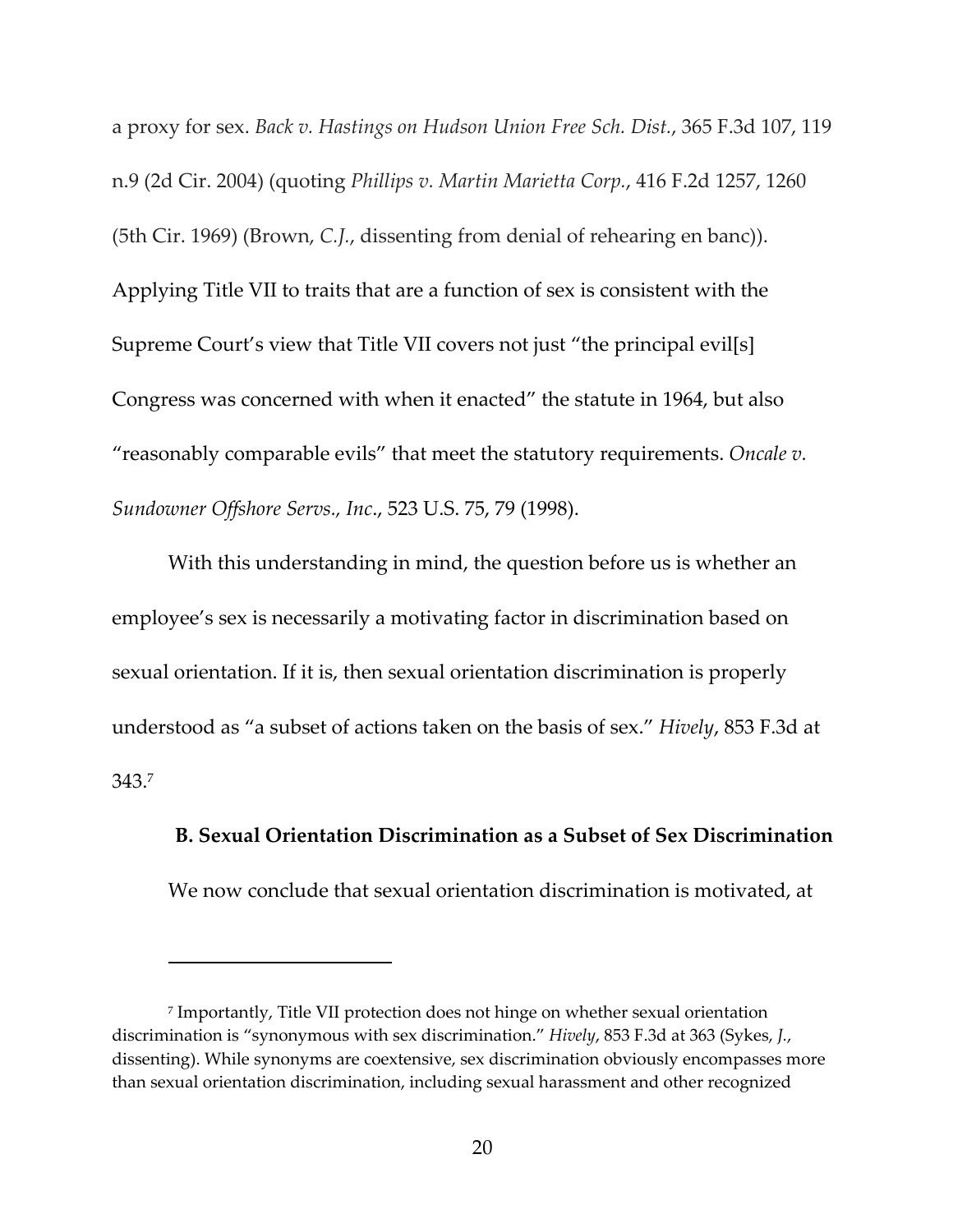least in part, by sex and is thus a subset of sex discrimination. Looking first to the text of Title VII, the most natural reading of the statute's prohibition on discrimination "because of . . . sex" is that it extends to sexual orientation discrimination because sex is necessarily a factor in sexual orientation. This statutory reading is reinforced by considering the question from the perspective of sex stereotyping because sexual orientation discrimination is predicated on assumptions about how persons of a certain sex can or should be, which is an impermissible basis for adverse employment actions. In addition, looking at the question from the perspective of associational discrimination, sexual orientation discrimination—which is motivated by an employer's opposition to romantic association between particular sexes—is discrimination based on the employee's own sex.

## **1. Sexual Orientation as a Function of Sex**

## **a. "Because of . . . sex"**

We begin by considering the nature of sexual orientation discrimination. The term "sexual orientation" refers to "[a] person's predisposition or inclination toward sexual activity or behavior with other males or females" and is

<u> Andreas Andreas Andreas Andreas Andreas Andreas Andreas Andreas Andreas Andreas Andreas Andreas Andreas Andr</u>

subsets of sex discrimination.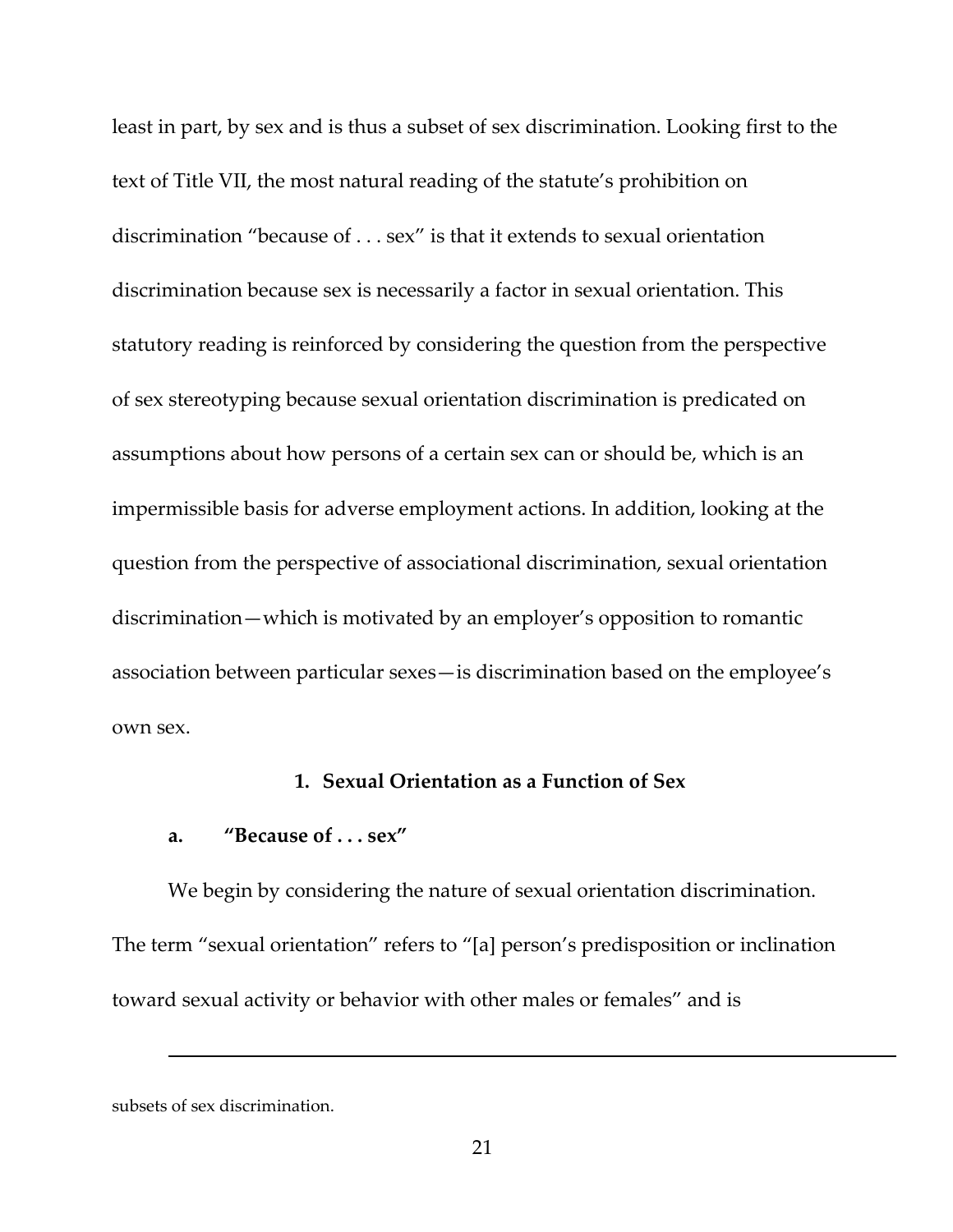commonly categorized as "heterosexuality, homosexuality, or bisexuality." *See Sexual Orientation*, Black's Law Dictionary (10th ed. 2014). To take one example, "homosexuality" is "characterized by sexual desire for a person of the same sex." *Homosexual*, *id.; see also Heterosexual*, *id.* ("Of, relating to, or characterized by sexual desire for a person of the opposite sex."); *Bisexual*, *id.* ("Of, relating to, or characterized by sexual desire for both males and females."). To operationalize this definition and identify the sexual orientation of a particular person, we need to know the sex of the person and that of the people to whom he or she is attracted. *Hively*, 853 F.3d at 358 (Flaum, *J.*, concurring) ("One cannot consider a person's homosexuality without also accounting for their sex: doing so would render 'same' [sex] . . . meaningless."). Because one cannot fully define a person's sexual orientation without identifying his or her sex, sexual orientation is a function of sex. Indeed sexual orientation is doubly delineated by sex because it is a function of both a person's sex and the sex of those to whom he or she is attracted. Logically, because sexual orientation is a function of sex and sex is a protected characteristic under Title VII, it follows that sexual orientation is also protected. *See id.* ("[D]iscriminating against [an] employee because they are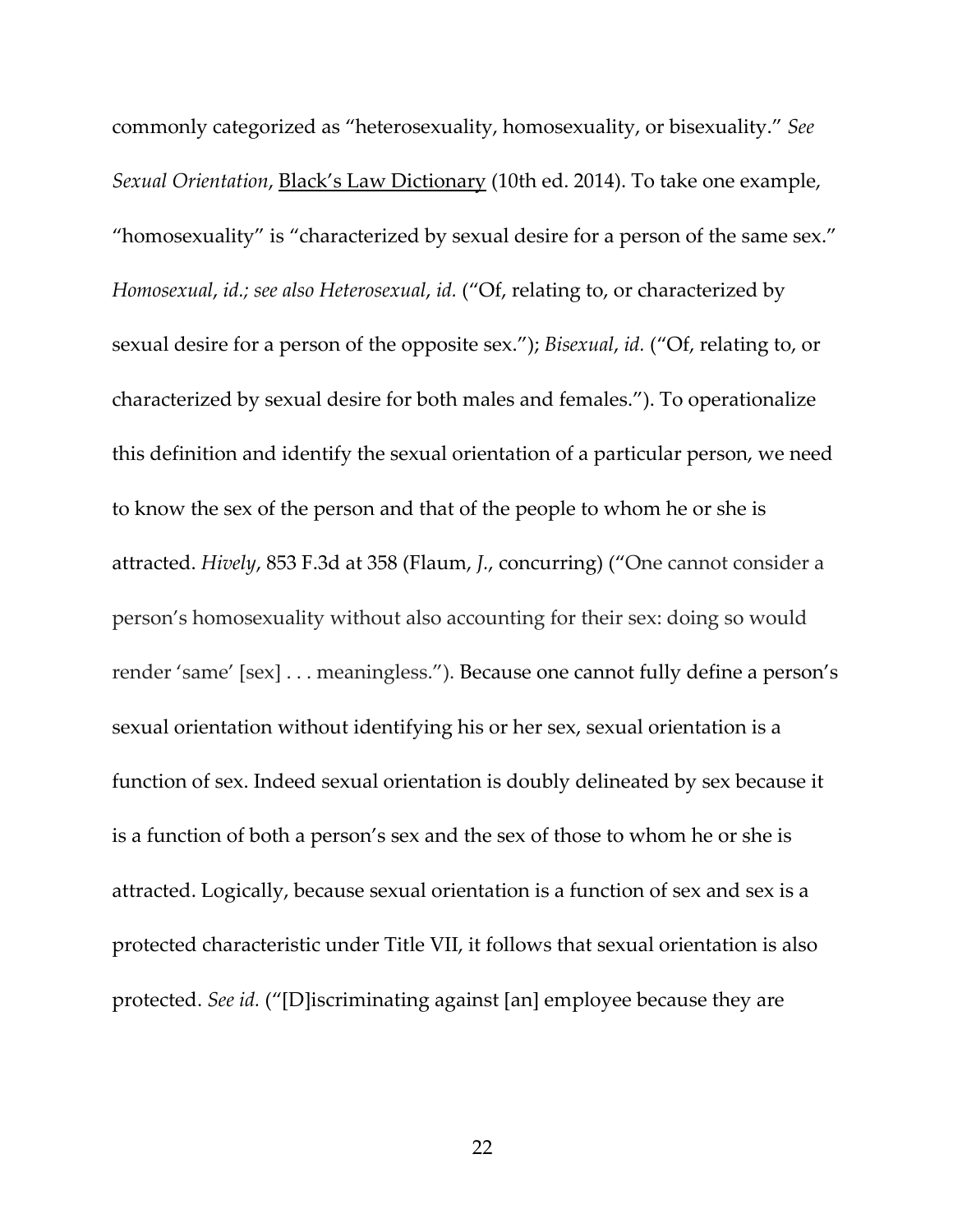homosexual constitutes discriminating against an employee because of (A) the employee's sex, *and* (B) their sexual attraction to individuals of the *same sex*.").<sup>8</sup>

Choosing not to acknowledge the sex‐dependent nature of sexual orientation, certain *amici* contend that employers discriminating on the basis of sexual orientation can do so without reference to sex.<sup>9</sup> In support of this assertion, they point to *Price Waterhouse*, where the Supreme Court observed that one way to discern the motivation behind an employment decision is to consider whether, "if we asked the employer at the moment of the decision what its reasons were and if we received a truthful response, one of those reasons would be" the applicant or employee's sex. 490 U.S. at 250. Relying on this language, these *amici* argue that a "truthful" response to an inquiry about why an employee was fired would be "I fired him because he is gay," not "I fired him because he is a man." But this semantic sleight of hand is not a defense; it is a

<sup>8</sup> The lead dissent rejects this "linguistic argument," Lynch, *J.*, Dissenting Op. at 29 (hereinafter "Lead Dissent"), and advocates that Title VII's prohibition must be understood in the context of the prejudices and popular movements animating national politics at the time the statute was enacted, particularly concerns about the sexual exploitation of women, *id.* at 15–28. But the dissent's account does not and cannot rebut the fact that sexual orientation is a sexdependent trait.

<sup>9</sup> Notably, the government concedes that "as a logical matter . . . [y]ou could view sexual orientation as a subset of sex," however the government also insists that it could be "view[ed] . . . as a distinct category." Oral Arg. Tr. at 53:17‐20.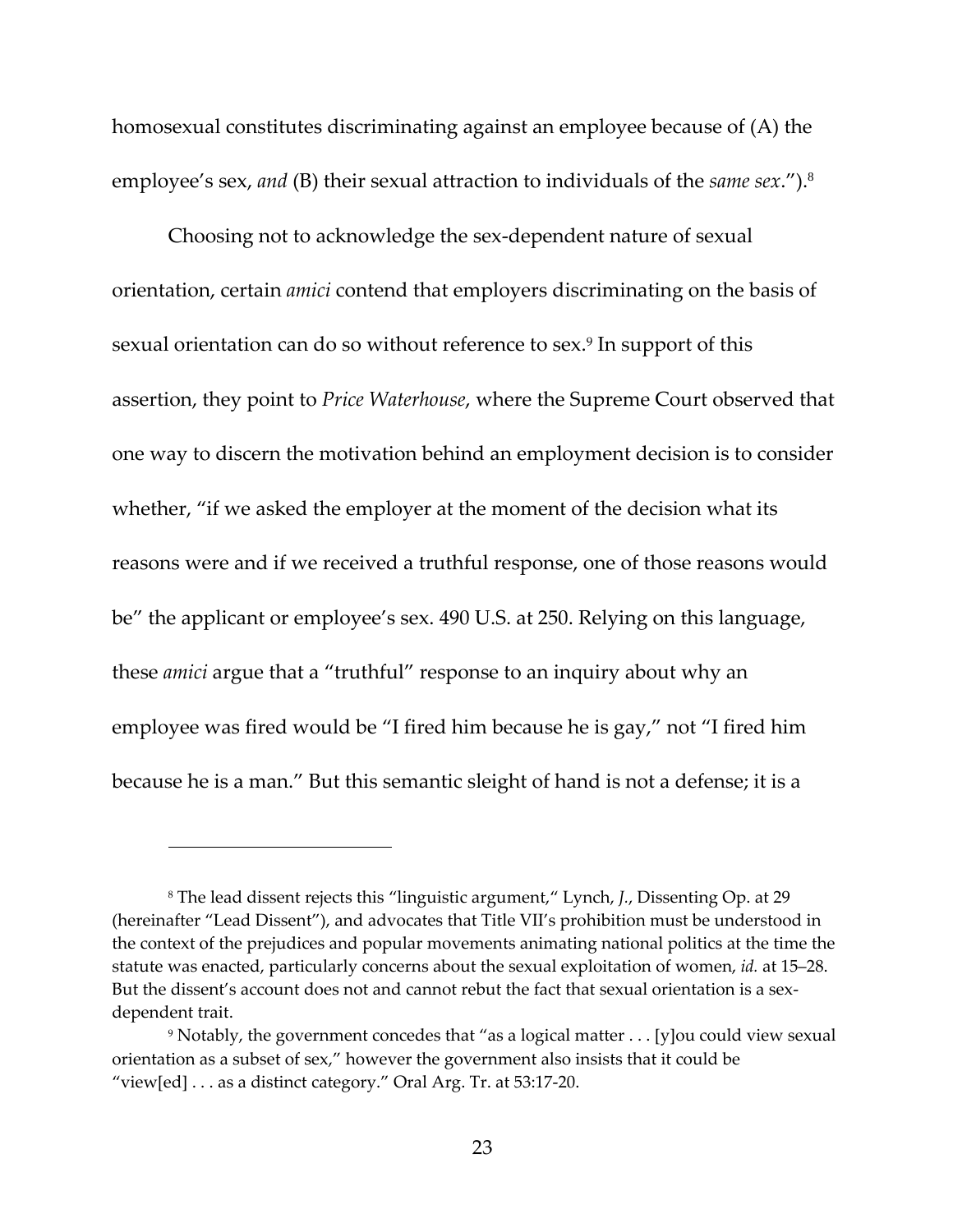distraction. The employer's failure to reference gender directly does not change the fact that a "gay" employee is simply a man who is attracted to men. For purposes of Title VII, firing a man because he is attracted to men is a decision motivated, at least in part, by sex. More broadly, were this Court to credit *amici*'s argument, employers would be able to rebut a discrimination claim by merely characterizing their action using alternative terminology. Title VII instructs courts to examine employers' motives, not merely their choice of words. *See* 42 U.S.C. § 2000e‐2(m). As a result, firing an employee because he is "gay" is a form of sex discrimination.10

The argument has also been made that it is not "even remotely plausible that in 1964, when Title VII was adopted, a reasonable person competent in the English language would have understood that a law banning employment discrimination 'because of sex' also banned discrimination because of sexual orientation[.]" *Hively*, 853 F.3d at 362 (Sykes, *J*., dissenting). Even if that were so, the same could also be said of multiple forms of discrimination that are indisputably prohibited by Title VII, as the Supreme Court and lower courts

<sup>&</sup>lt;sup>10</sup> Lest there be any doubt, this Court's holding that sexual orientation discrimination is a subset of sex discrimination encompasses discrimination based on a person's attraction to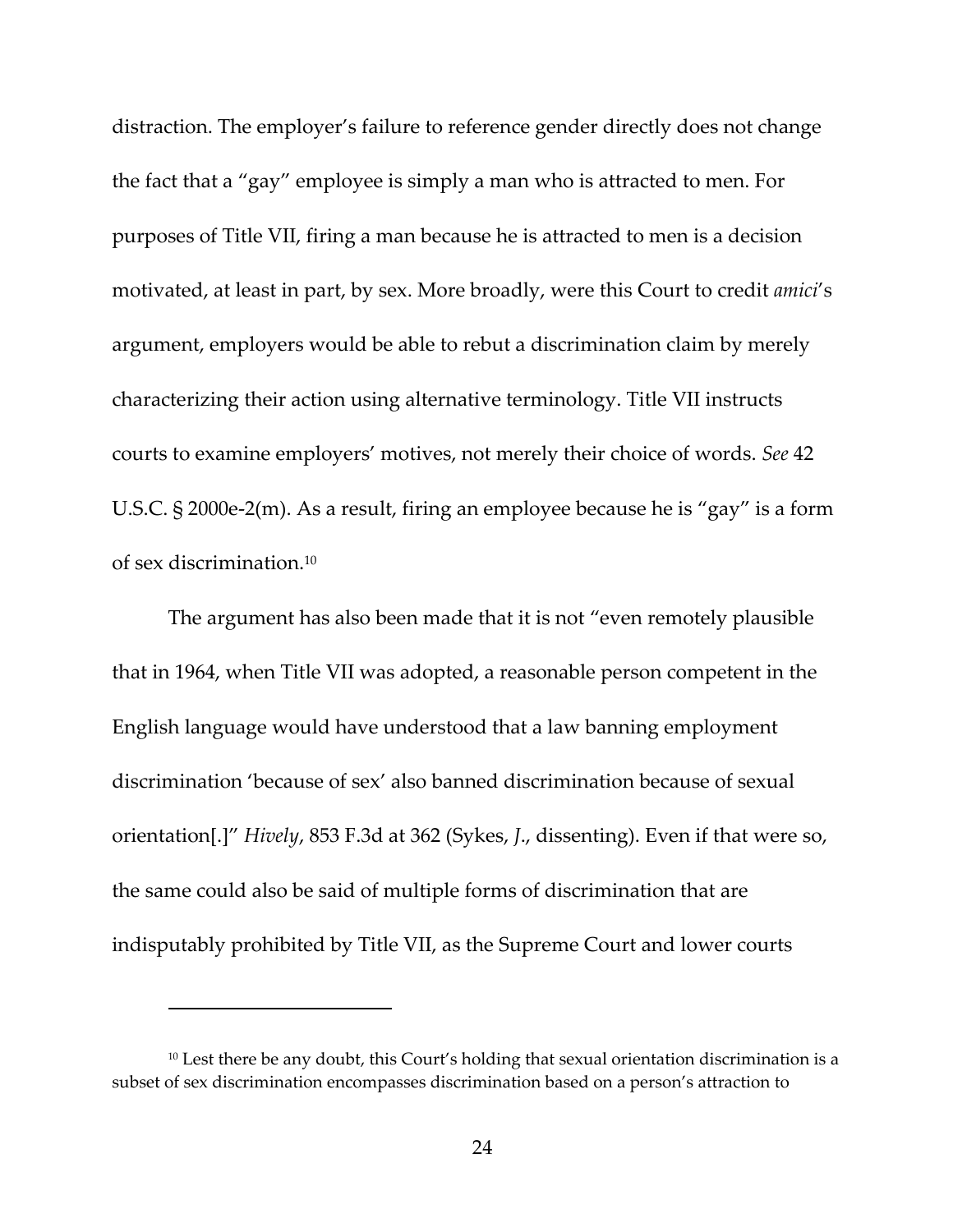have determined. Consider, for example, sexual harassment and hostile work environment claims, both of which were initially believed to fall outside the scope of Title VII's prohibition.

In 1974, a district court dismissed a female employee's claim for sexual harassment reasoning that "[t]he substance of [her] complaint [was] that she was discriminated against, not because she was a woman, but because she refused to engage in a sexual affair with her supervisor." *Barnes v. Train*, No. 1828‐73, 1974 WL 10628, at \*1 (D.D.C. Aug. 9, 1974). The district court concluded that this conduct, although "inexcusable," was "not encompassed by [Title VII]." *Id.* The D.C. Circuit reversed. Unlike the district court, it recognized that the plaintiff "became the target of her supervisor's sexual desires *because she was a woman*." *Barnes v. Costle*, 561 F.2d 983, 990 (D.C. Cir. 1977) (emphasis added). As a result the D.C. Circuit held that "gender cannot be eliminated from [plaintiff's formulation of her claim] and that formulation advances a prima facie case of sex discrimination within the purview of Title VII" because "it is enough that gender is a factor contributing to the discrimination." *Id*. Today, the Supreme Court and lower courts "uniformly" recognize sexual harassment claims as a violation of

<u> Andreas Andreas Andreas Andreas Andreas Andreas Andreas Andreas Andreas Andreas Andreas Andreas Andreas Andr</u>

people of the opposite sex, same sex, or both.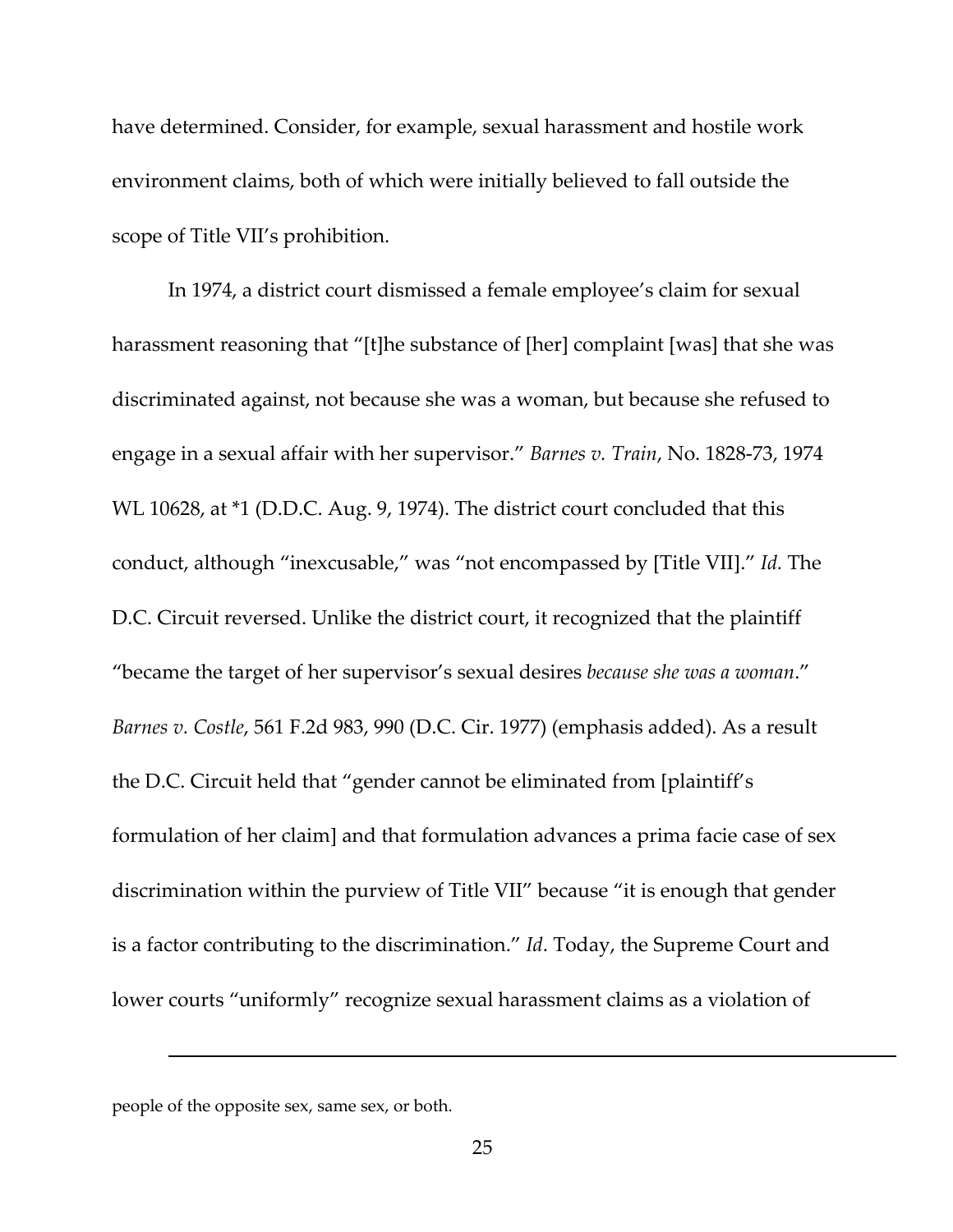Title VII, *see, e.g.*, *Meritor Sav. Bank, FSB v. Vinson*, 477 U.S. 57, 66–67 (1986), notwithstanding the fact that, as evidenced by the district court decision in *Barnes*, this was not necessarily obvious from the face of the statute.

The Supreme Court has also acknowledged that a "hostile work environment," although it "do[es] not appear in the statutory text," *Burlington Indus., Inc. v. Ellerth*, 524 U.S. 742, 752 (1998), violates Title VII by affecting the "psychological aspects of the workplace environment," *Meritor*, 477 U.S. at 64 (internal quotation marks omitted). As Judge Goldberg, one of the early proponents of hostile work environment claims, explained in a case involving national origin discrimination,

[Title VII's] language evinces a Congressional intention to define discrimination in the broadest possible terms. Congress chose neither to enumerate specific discriminatory practices, nor to elucidate in extenso the parameter of such nefarious activities. Rather, it pursued the path of wisdom by being unconstrictive, knowing that constant change is the order of our day and that the seemingly reasonable practices of the present can easily become the injustices of the morrow.

*Rogers v. E.E.O.C.*, 454 F.2d 234, 238 (5th Cir. 1971). Stated differently, because Congress could not anticipate the full spectrum of employment discrimination that would be directed at the protected categories, it falls to courts to give effect to the broad language that Congress used. *See Pullman‐Standard v. Swint*, 456 U.S.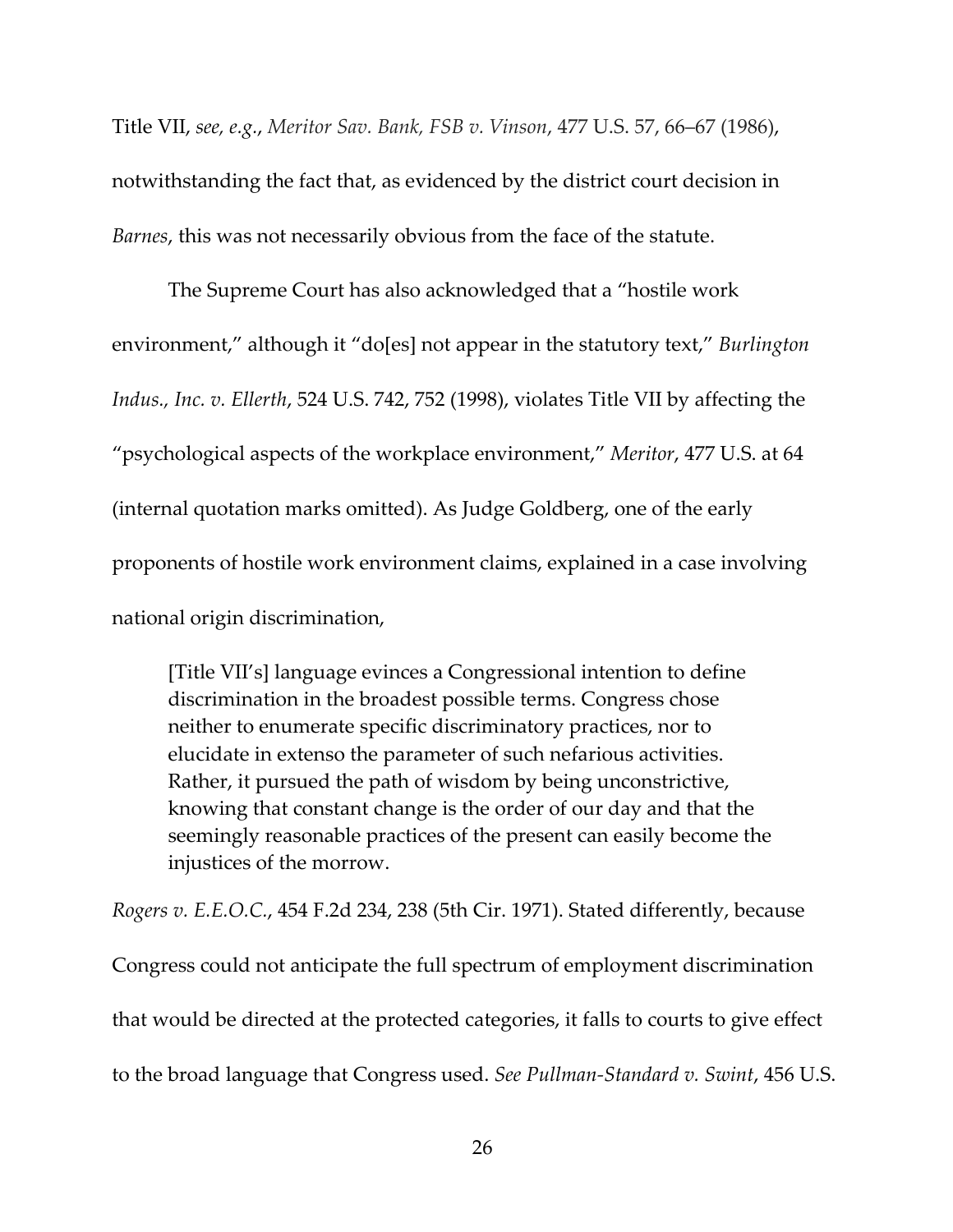273, 276 (1982) ("Title VII is a broad remedial measure, designed 'to assure equality of employment opportunities.'" (quoting *McDonnell Douglas Corp. v. Green*, 411 U.S. 792, 800 (1973))).

The Supreme Court gave voice to this principle of construction when it held that Title VII barred male‐on‐male sexual harassment, which "was assuredly not the principal evil Congress was concerned with when it enacted Title VII," *Oncale*, 523 U.S. at 79–80, and which few people in 1964 would likely have understood to be covered by the statutory text. But the Court was untroubled by these facts. "[S]tatutory prohibitions," it explained, "often go beyond the principal evil to cover reasonably comparable evils, and it is ultimately the provisions of our laws rather than the principal concerns of our legislators by which we are governed." *Id.* Applying this reasoning to the question at hand, the fact that Congress might not have contemplated that discrimination "because of . . . sex" would encompass sexual orientation discrimination does not limit the reach of the statute.

The dissent disagrees with this conclusion. It does not dispute our definition of the word "sex," Lead Dissent at 21, nor does it argue that this word had a different meaning in 1964. Instead, it charges us with "misconceiv[ing] the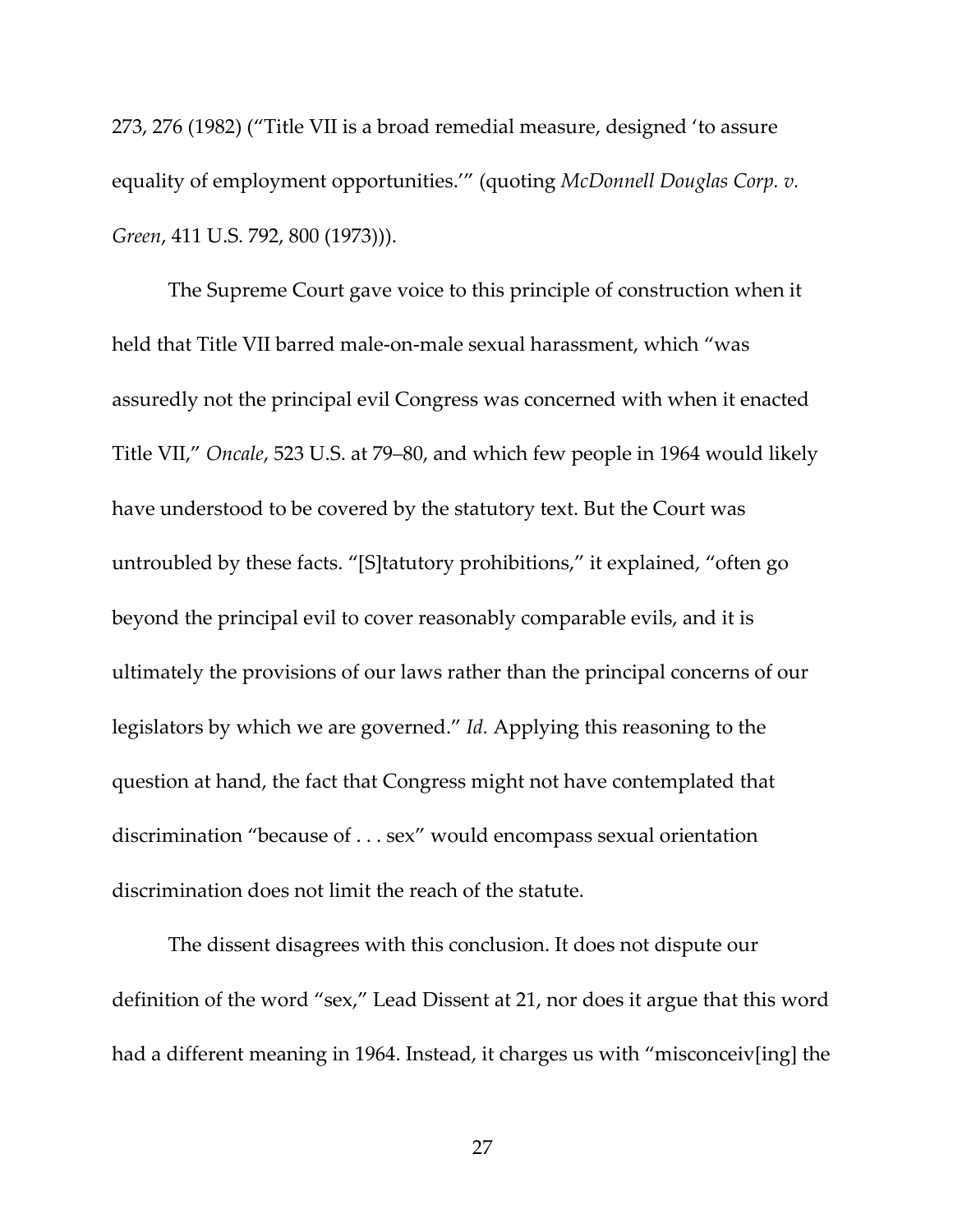fundamental public meaning of the language of" Title VII. *Id.* at 16 (emphasis omitted). According to the dissent, the drafters included "sex" in Title VII to "secure the rights of women to equal protection in employment," *id.* at 20, and had no intention of prohibiting sexual orientation discrimination, *id.* at 14–15. We take no position on the substance of the dissent's discussion of the legislative history or the zeitgeist of the 1960s, but we respectfully disagree with its approach to interpreting Title VII as well as its conclusion that sexual orientation discrimination is not a "reasonably comparable evil," *Oncale*, 523 U.S. at 79, to sexual harassment and male‐on‐male harassment. Although legislative history most certainly has its uses, in ascertaining statutory meaning in a Title VII case, *Oncale* specifically rejects reliance on "the principal concerns of our legislators," *id.* at 79–80—the centerpiece of the dissent's statutory analysis. Rather, *Oncale* instructs that the text is the lodestar of statutory interpretation, emphasizing that we are governed "by the provisions of our laws." *Id.* The text before us uses broad language, prohibiting discrimination "because of . . . sex," which Congress defined as making sex "a motivating factor." 42 U.S.C. §§ 2000e‐2(a)(1), 2000e‐ 2(m). We give these words their full scope and conclude that, because sexual orientation discrimination is a function of sex, and is comparable to sexual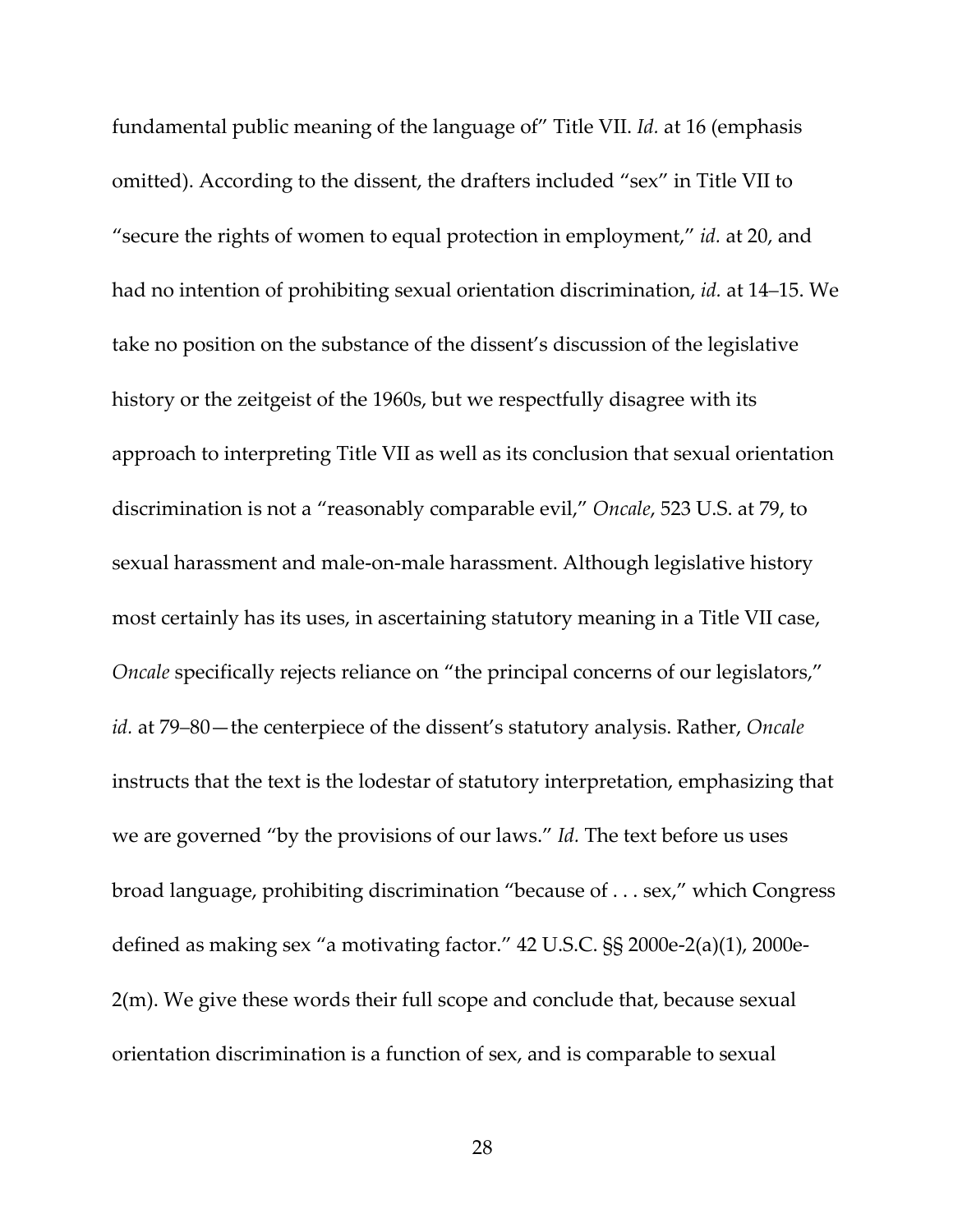harassment, gender stereotyping, and other evils long recognized as violating Title VII, the statute must prohibit it.<sup>11</sup>

## **b. "But for" an Employee's Sex**

Our conclusion is reinforced by the Supreme Court's test for determining whether an employment practice constitutes sex discrimination. This approach, which we call the "comparative test," determines whether the trait that is the basis for discrimination is a function of sex by asking whether an employee's treatment would have been different "but for that person's sex." *Manhart*, 435 U.S. at 711 (internal quotation marks omitted). To illustrate its application to sexual orientation, consider the facts of the recent Seventh Circuit case addressing a Title VII claim brought by Kimberly Hively, a lesbian professor who alleged that she was denied a promotion because of her sexual orientation. *Hively*, 853 F.3d at 341 (majority). Accepting that allegation as true at the motionto‐dismiss stage, the Seventh Circuit compared Hively, a female professor

<sup>&</sup>lt;sup>11</sup> This holding is easily operationalized. A standard jury instruction in a Title VII case alleging sex discrimination informs the jury that a plaintiff has the burden of proving, by a preponderance of the evidence, that the defendant intentionally discriminated against the plaintiff because of sex, meaning that the plaintiff's sex was a motivating factor in the defendant's decision to take the alleged adverse employment action against the plaintiff. *See* 42 U.S.C. §§ 2000e‐2(a)(1), 2000e‐2(m). In a case alleging sexual orientation discrimination under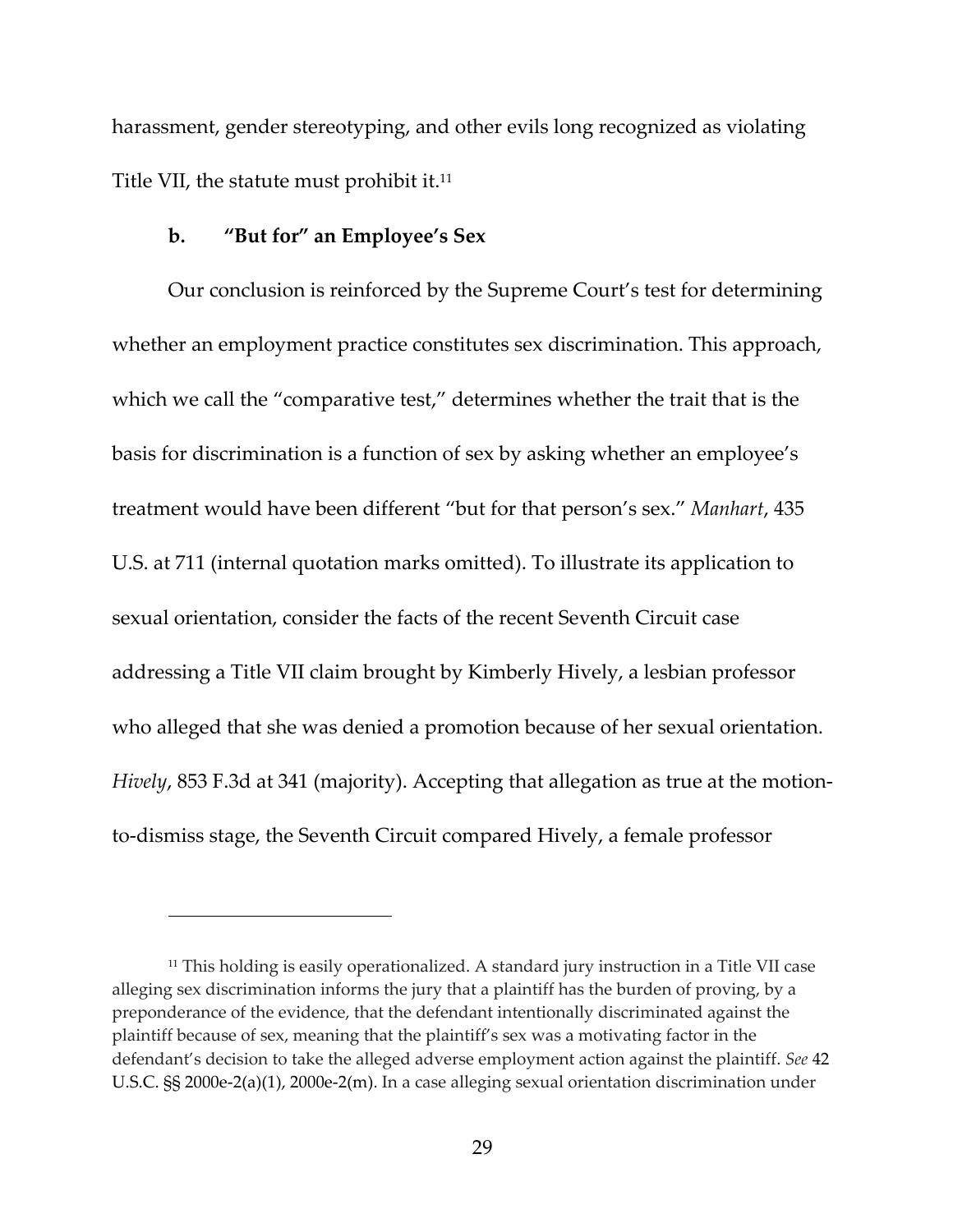attracted to women (who was denied a promotion), with a hypothetical scenario in which Hively was a male who was attracted to women (and received a promotion). *Id.* at 345. Under this scenario, the Seventh Circuit concluded that, as alleged, Hively would not have been denied a promotion but for her sex, and therefore sexual orientation is a function of sex. From this conclusion, it follows that sexual orientation discrimination is a subset of sex discrimination. *Id.*

The government,<sup>12</sup> drawing from the dissent in *Hively*, argues that this is an improper comparison. According to this argument, rather than "hold[ing] everything constant except the plaintiff's sex" the *Hively* majority's comparison changed "two variables—the plaintiff's sex and sexual orientation." 853 F.3d at 366 (Sykes, *J.*, dissenting).In other words, the Seventh Circuit compared a lesbian woman with a heterosexual man. As an initial matter, this observation helpfully illustrates that sexual orientation is a function of sex. In the comparison, changing Hively's sex changed her sexual orientation. Case in point.

<u> Andreas Andreas Andreas Andreas Andreas Andreas Andreas Andreas Andreas Andreas Andreas Andreas Andreas Andr</u>

Title VII, an instruction should add that "because of sex" includes actions taken because of sexual orientation.

<sup>12</sup> Both the Department of Justice and the EEOC have filed *amicus* briefs in this case, the former in support of defendants and the latter in support of Zarda. Because EEOC attorneys represent only the Commission, 42 U.S.C. § 2000e-4(b)(2), while the Department of Justice has litigating authority on behalf of the United States, 28 U.S.C. § 517, this opinion refers to the Department of Justice as "the government."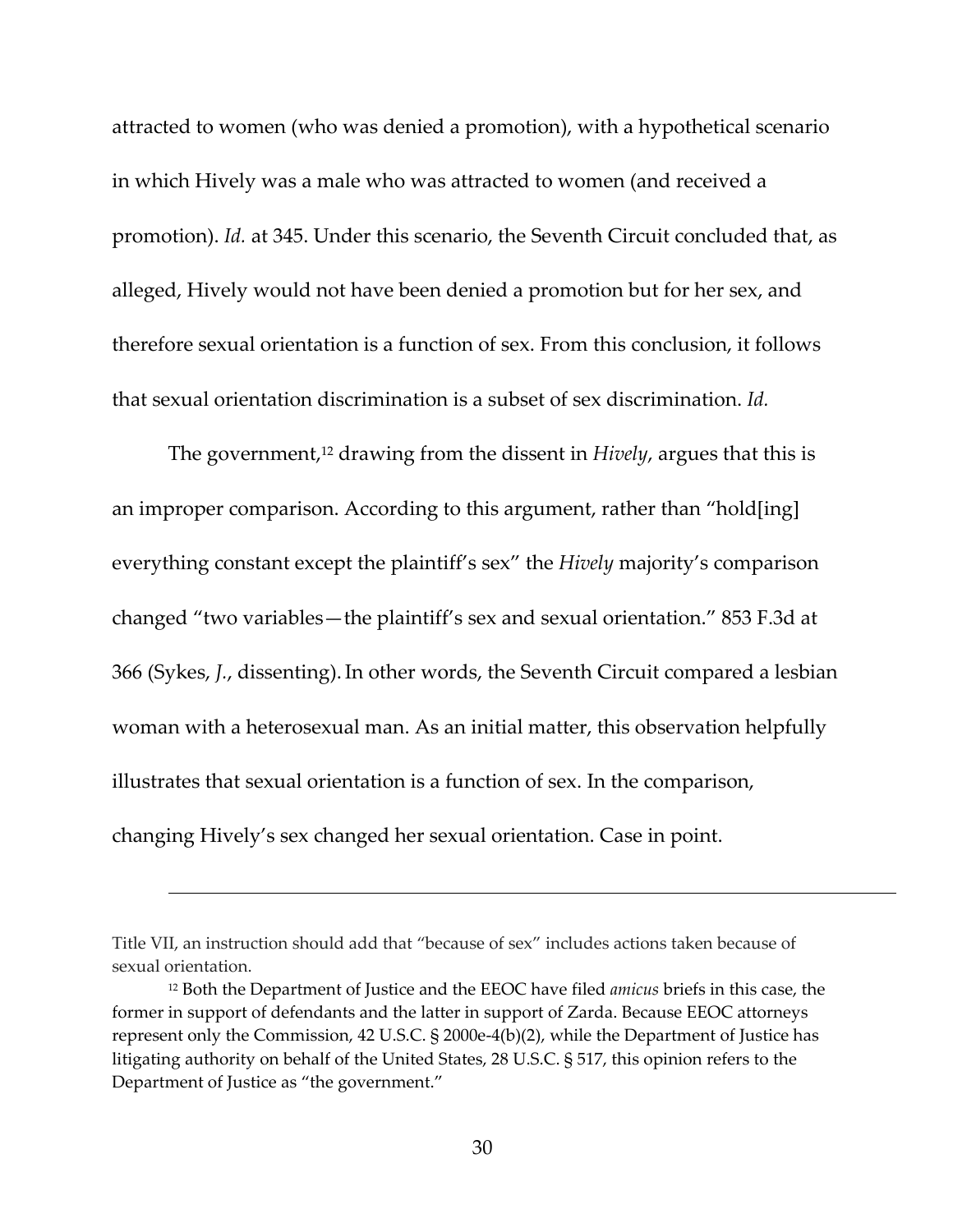But the real issue raised by the government's critique is the proper application of the comparative test. In the government's view, the appropriate comparison is not between a woman attracted to women and a man attracted to women; it's between a woman and a man, both of whom are attracted to people of the same sex. Determining which of these framings is correct requires understanding the purpose and operation of the comparative test. Although the Supreme Court has not elaborated on the role that the test plays in Title VII jurisprudence, based on how the Supreme Court has employed the test, we understand that its purpose is to determine when a trait other than sex is, in fact, a proxy for (or a function of) sex. To determine whether a trait is such a proxy, the test compares a female and a male employee who both exhibit the trait at issue. In the comparison, the trait is the control, sex is the independent variable, and employee treatment is the dependent variable.

To understand how the test works in practice, consider *Manhart*. There, the Supreme Court evaluated the Los Angeles Department of Water's requirement that female employees make larger pension contributions than their male colleagues. 435 U.S. at 704–05. This requirement was based on mortality data indicating that female employees outlived male employees by several years and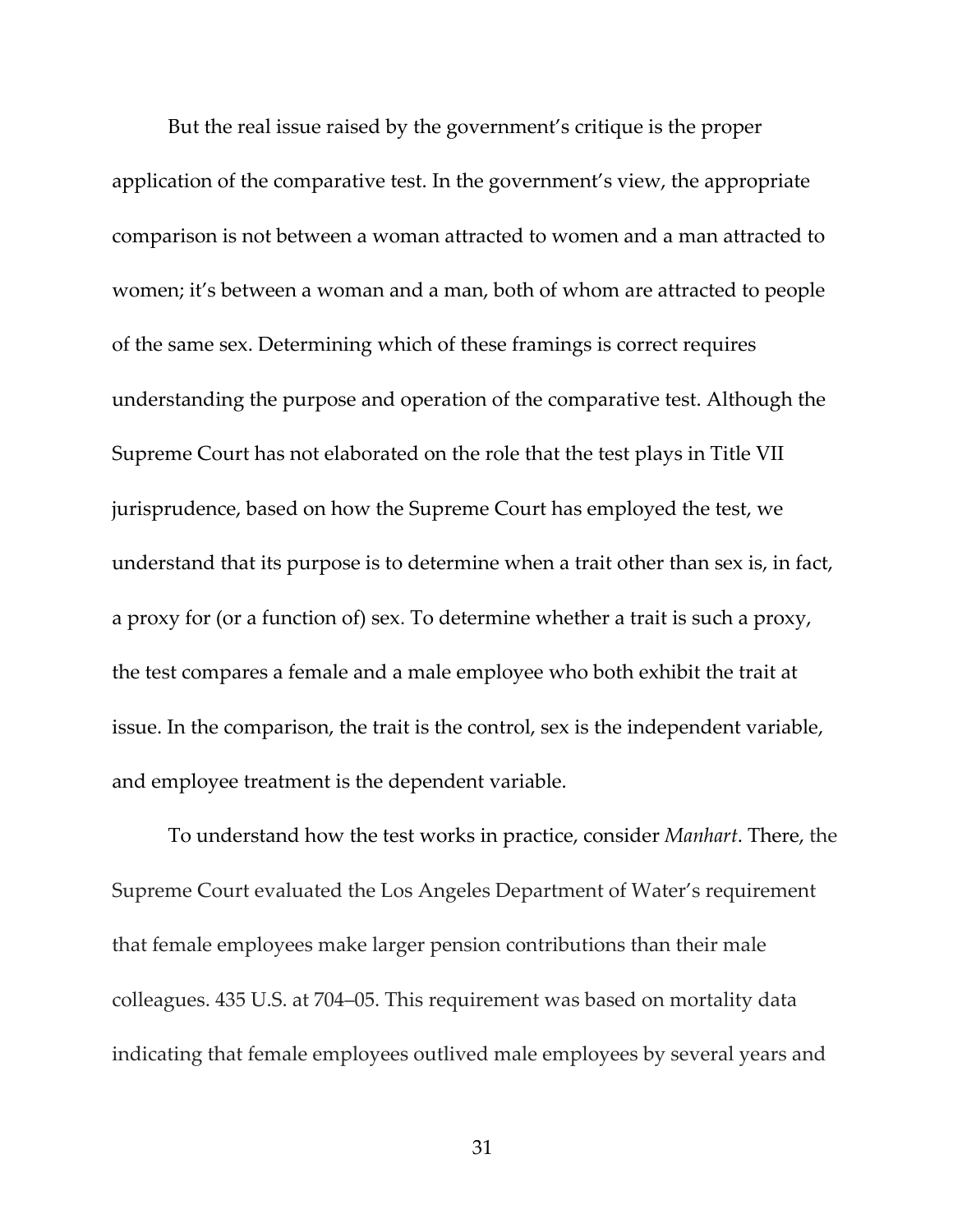the employer insisted that "the different contributions exacted from men and women were based on the factor of longevity rather than sex." *Id.* at 712. Applying "the simple test of whether the evidence shows treatment of a person in a manner which *but for* that person's sex would be different," the Court compared a woman and a man, both of whose pension contributions were based on life expectancy, and asked whether they were required to make different contributions. *Id.* at 711 (internal quotation marks omitted). Importantly, because life expectancy is a sex‐dependent trait, changing the sex of the employee (the independent variable) necessarily affected the employee's life expectancy and thereby changed how they were impacted by the pension policy (the dependent variable). After identifying this correlation, the Court concluded that life expectancy was simply a proxy for sex and therefore the pension policy constituted discrimination "because of . . . sex." *Id.*

We can also look to the Supreme Court's decision in *Price Waterhouse.* Although that case did not quote *Manhart*'s "but for" language, it involved a similar inquiry: in determining whether discrimination based on particular traits was rooted in sex stereotypes, the Supreme Court asked whether a female accountant would have been denied a promotion based on her aggressiveness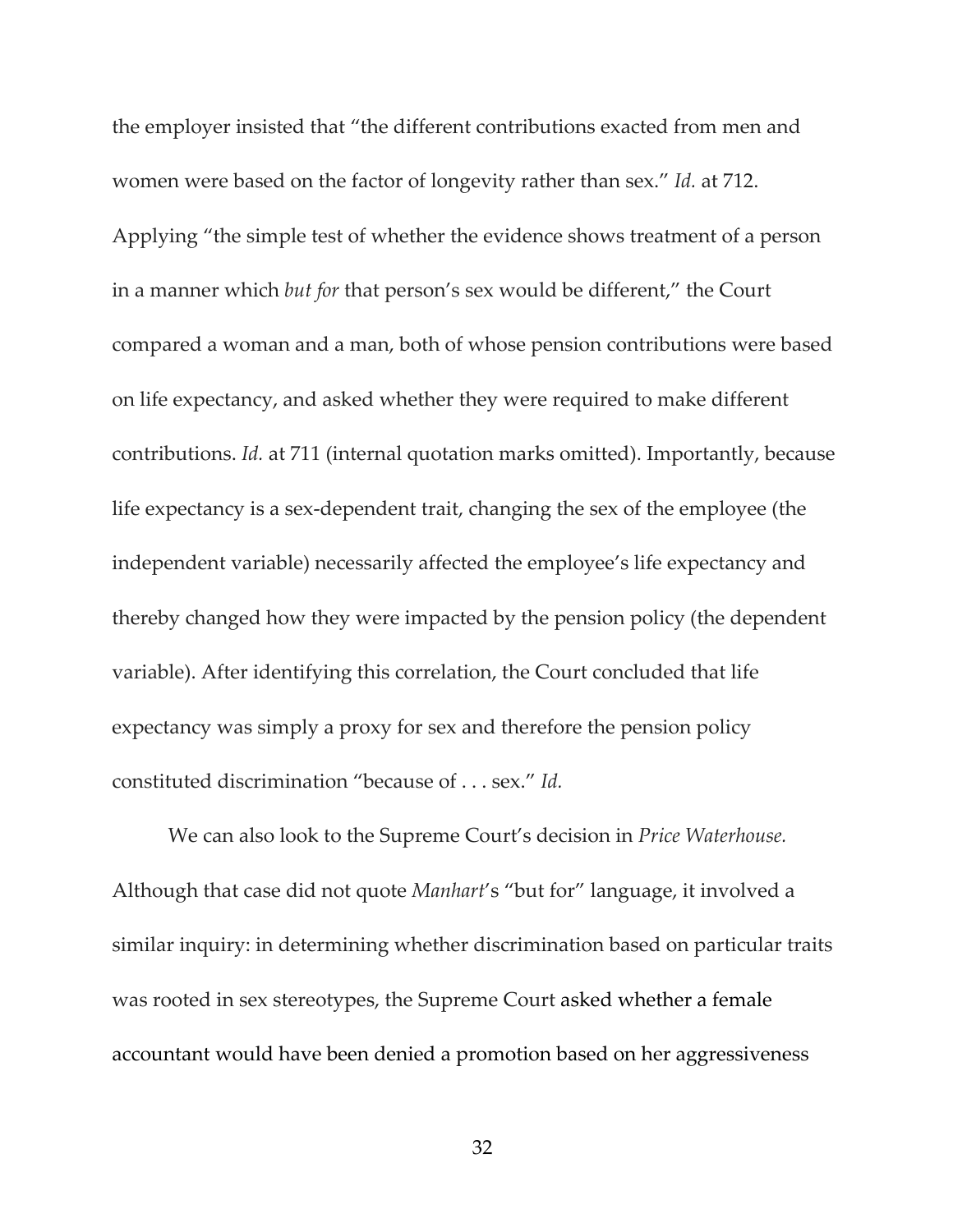and failure to wear jewelry and makeup "if she had been a man." 490 U.S. at 258. Otherwise said, the Supreme Court compared a man and a woman who exhibited the plaintiff's traits and asked whether they would have experienced different employment outcomes. Notably, being aggressive and not wearing jewelry or makeup is consistent with gender stereotypes for men. Therefore, by changing the plaintiff's gender, the Supreme Court also changed the plaintiff's gender non‐conformity.

The government's proposed approach to *Hively*, which would compare a woman attracted to people of the same sex with a man attracted to people of the same sex, adopts the wrong framing. To understand why this is incorrect, consider the mismatch between the facts in the government's comparison and the allegation at issue: Hively did not allege that her employer discriminated against women with same‐sex attraction but not men with same‐sex attraction. If she had, that would be classic sex discrimination against a subset of women. *See* Lead Dissent at 37 n.20. Instead, Hively claimed that her employer discriminated on the basis of sexual orientation. To address that allegation, the proper question is whether sex is a "motivating factor" in sexual orientation discrimination, *see* 42 U.S.C. § 2000e‐2(m), or, said more simply, whether sexual orientation is a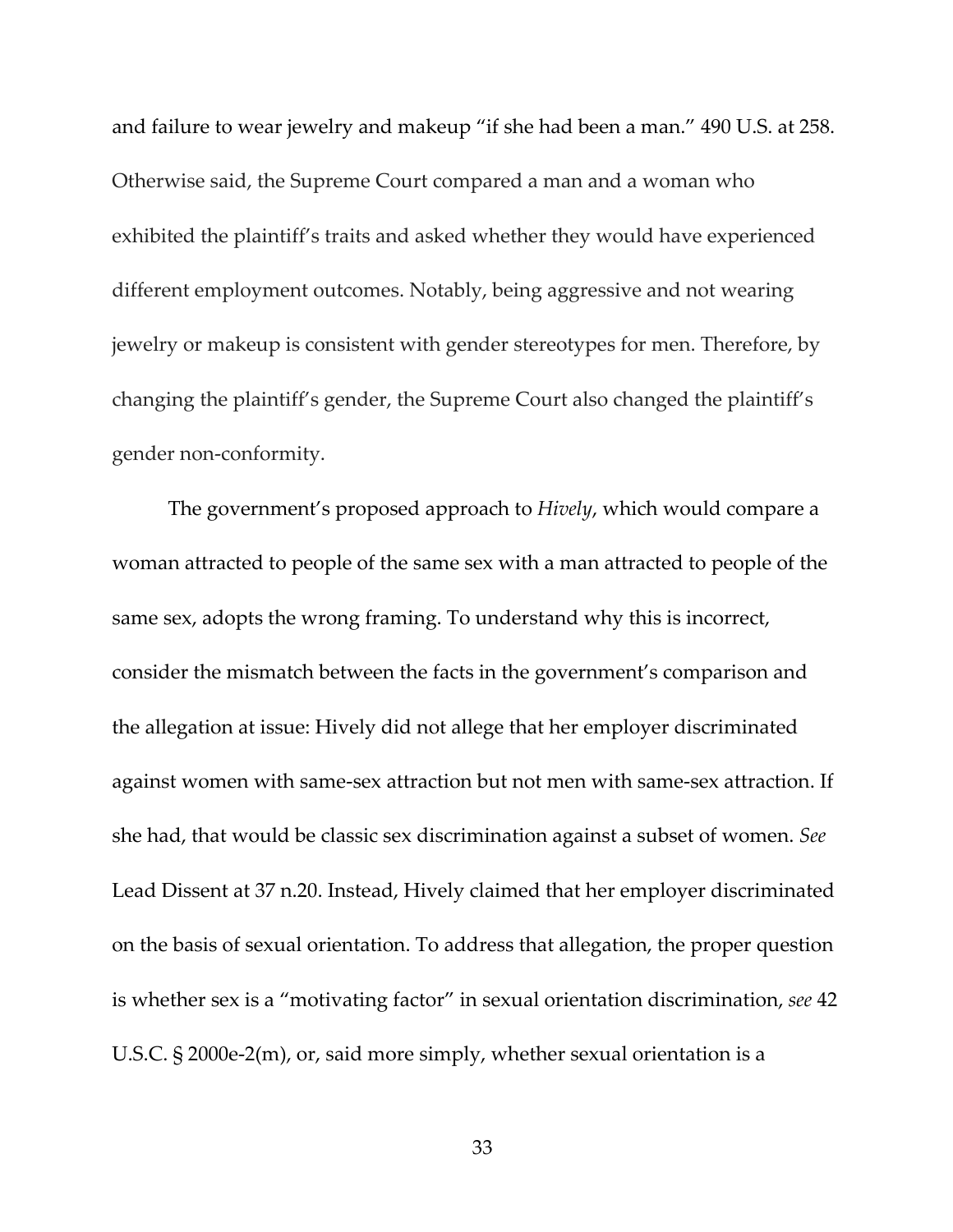function of sex.13 But, contrary to the government's suggestion, this question cannot be answered by comparing two people with the same sexual orientation. That would be equivalent to comparing the gender non‐conforming female plaintiff in *Price Waterhouse* to a gender non‐conforming man; such a comparison would not illustrate whether a particular stereotype is sex dependent but only whether the employer discriminates against gender non-conformity in only one gender. Instead, just as *Price Waterhouse* compared a gender non‐conforming woman to a gender conforming man, both of whom were aggressive and did not wear makeup or jewelry, the *Hively* court properly determined that sexual orientation is sex dependent by comparing a woman and a man with two different sexual orientations, both of whom were attracted to women.

The government further counters that the comparative test produces false positives in instances where it is permissible to impose different terms of employment on men and women because "the sexes are not similarly situated."

 $13$  The lead dissent trivializes the role of sex as a motivating factor by suggesting that an employer who discriminates on the basis of sexual orientation is merely "noticing" an employee's gender. Lead Dissent at 46. This argument, which implies that an employee's sexual orientation is the primary motivating factor while his or her sex is merely collateral, cannot be squared with the Supreme Court's case law. For example, in *Manhart*, the employer's argument that it was motivated by employee's life expectancy could not save its policy because,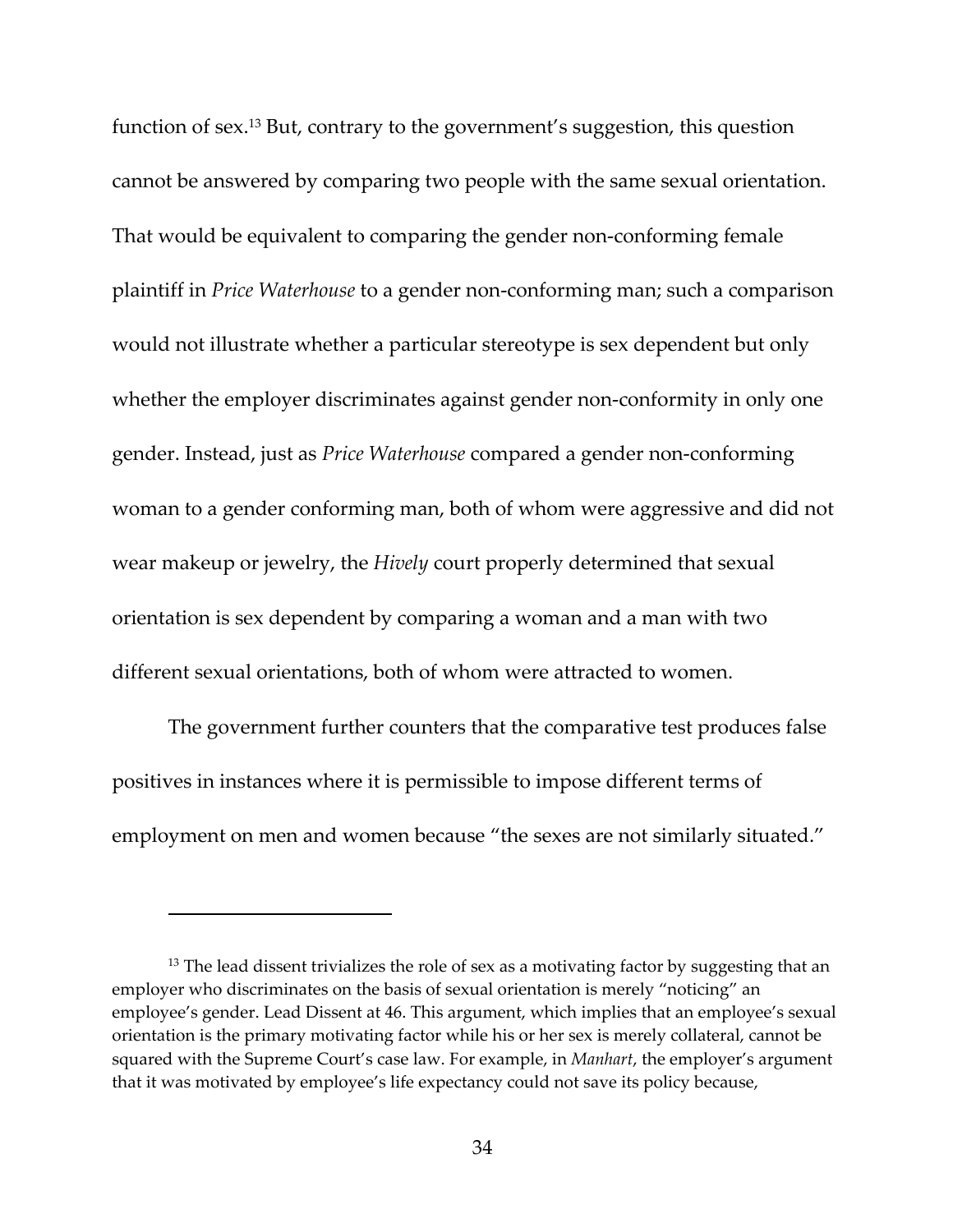Gov. Br. at 16–17 (quoting *Michael M. v. Superior Court of Sonoma Cty.*, 450 U.S. 464, 469 (1981)).14 For example, the government posits that courts have rejected the comparative test when assessing employer policies regarding sex‐segregated bathrooms and different grooming standards for men and women. Similarly, the lead dissent insists that our holding would preclude such policies if "[t]aken to its logical conclusion." Lead Dissent at 35. Both criticisms are misplaced.

A plaintiff alleging disparate treatment based on sex in violation of Title VII must show two things: (1) that he was "discriminate[d] against . . . with respect to his compensation, terms, conditions, or privileges of employment," and (2) that the employer discriminated "because of . . . sex." 42 U.S.C. § 2000e‐ 2(a)(1). The comparative test addresses the second prong of that test; it reveals whether an employment practice is "because of . . . sex" by asking whether the

<u> Andreas Andreas Andreas Andreas Andreas Andreas Andreas Andreas Andreas Andreas Andreas Andreas Andreas Andr</u>

irrespective of the employer's intention or what it claimed to notice, life expectancy was a function of sex. 435 U.S. at 712–13.

<sup>14</sup> Ironically, the quoted language from *Michael M.* references instances where men and women are differently situated *because of the discrimination* borne by women—the fact that they are assigned parental responsibility at the moment an infant is born, are generally paid less than men, and are excluded from positions that are necessary for subsequent promotions. 450 U.S. at 469 (collecting cases reflecting "the special problems of women" (internal quotation marks omitted)). The *Michael M.* Court acknowledged that, when the sexes are not similarly situated because of discrimination, statutes may impose different standards in the interest of leveling the playing field. *Id.* However, Title VII commands equal treatment of sexes and neither the text of the statute nor *Michael M.* creates an exception permitting employers to engage in disparate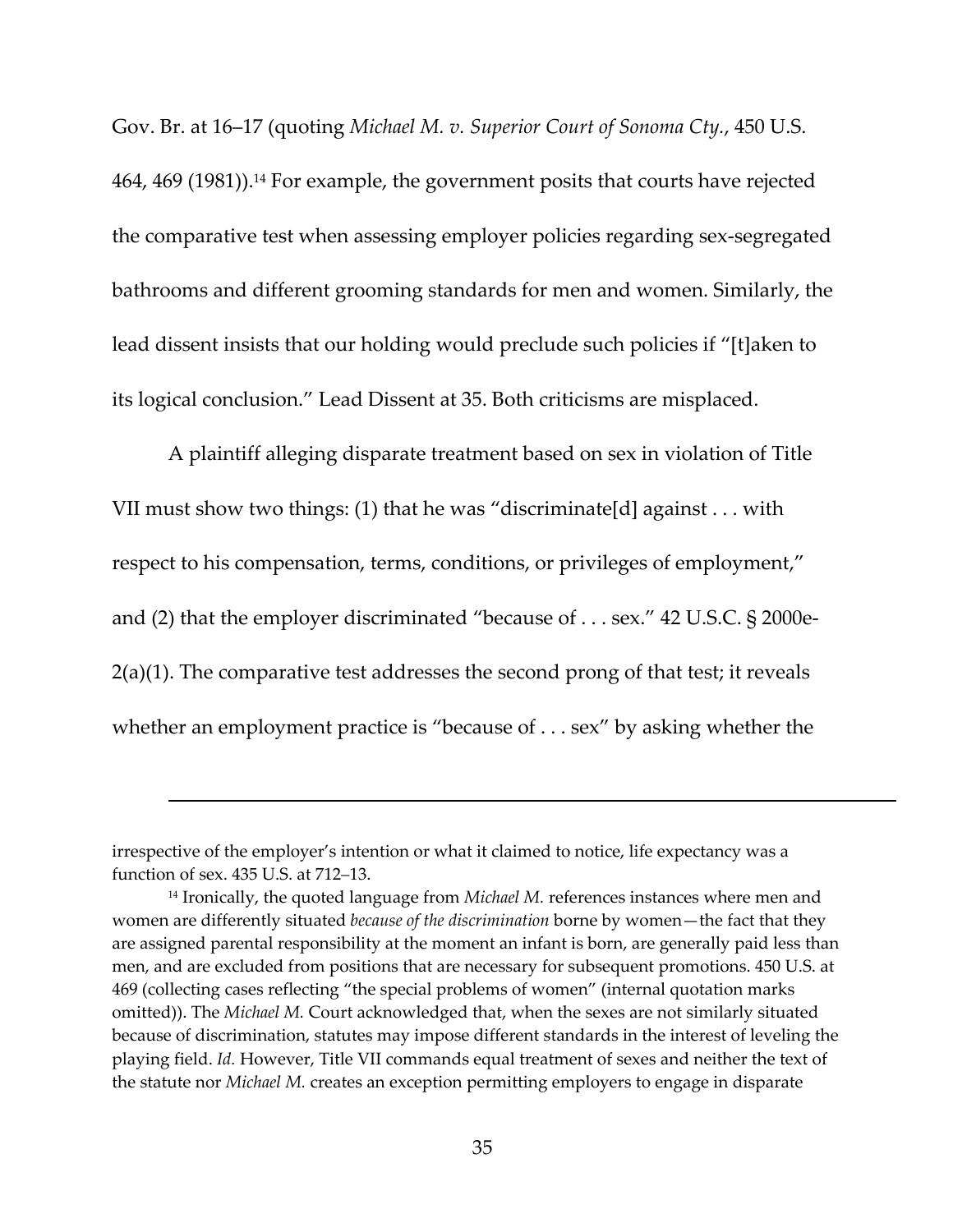trait at issue (life expectancy, sexual orientation, etc.) is a function of sex. In contrast, courts that have addressed challenges to the sex‐specific employment practices identified by the government have readily acknowledged that the policies are based on sex and instead focused their analysis on the first prong: whether the policies impose "disadvantageous terms or conditions of employment."15 *Harris*, 510 U.S. at 25 (Ginsburg, *J.*, concurring)*; see, e.g.*, *Jespersen v. Harrah's Operating Co.*, 444 F.3d 1104, 1109–10 (9th Cir. 2006) (upholding grooming standards that do not "place[] a greater burden on one gender than the other"); *Knott v. Mo. Pac. R.R. Co.*, 527 F.2d 1249, 1252 (8th Cir. 1975) (concluding that "slight differences in the appearance requirements for males and females have only a negligible effect on employment opportunities"); *Willingham v. Macon Tel. Publ'g Co.*, 507 F.2d 1084, 1092 (5th Cir. 1975) (same); *Dodge v. Giant Food, Inc.*, 488 F.2d 1333, 1336–37 (D.C. Cir. 1973) (holding that hair‐length regulations, like "the requirement that men and women use separate toilet

<u> Andreas Andreas Andreas Andreas Andreas Andreas Andreas Andreas Andreas Andreas Andreas Andreas Andreas Andr</u>

treatment of men and women simply because they exhibit biological differences.

<sup>15</sup> As alleged, Zarda's termination was plainly an adverse employment action that is covered by Title VII. *See* 42 U.S.C. § 2000e‐2(a)(1) ("It shall be an unlawful employment practice for an employer . . . to discharge . . . any individual because of such individual's . . . sex . . . .").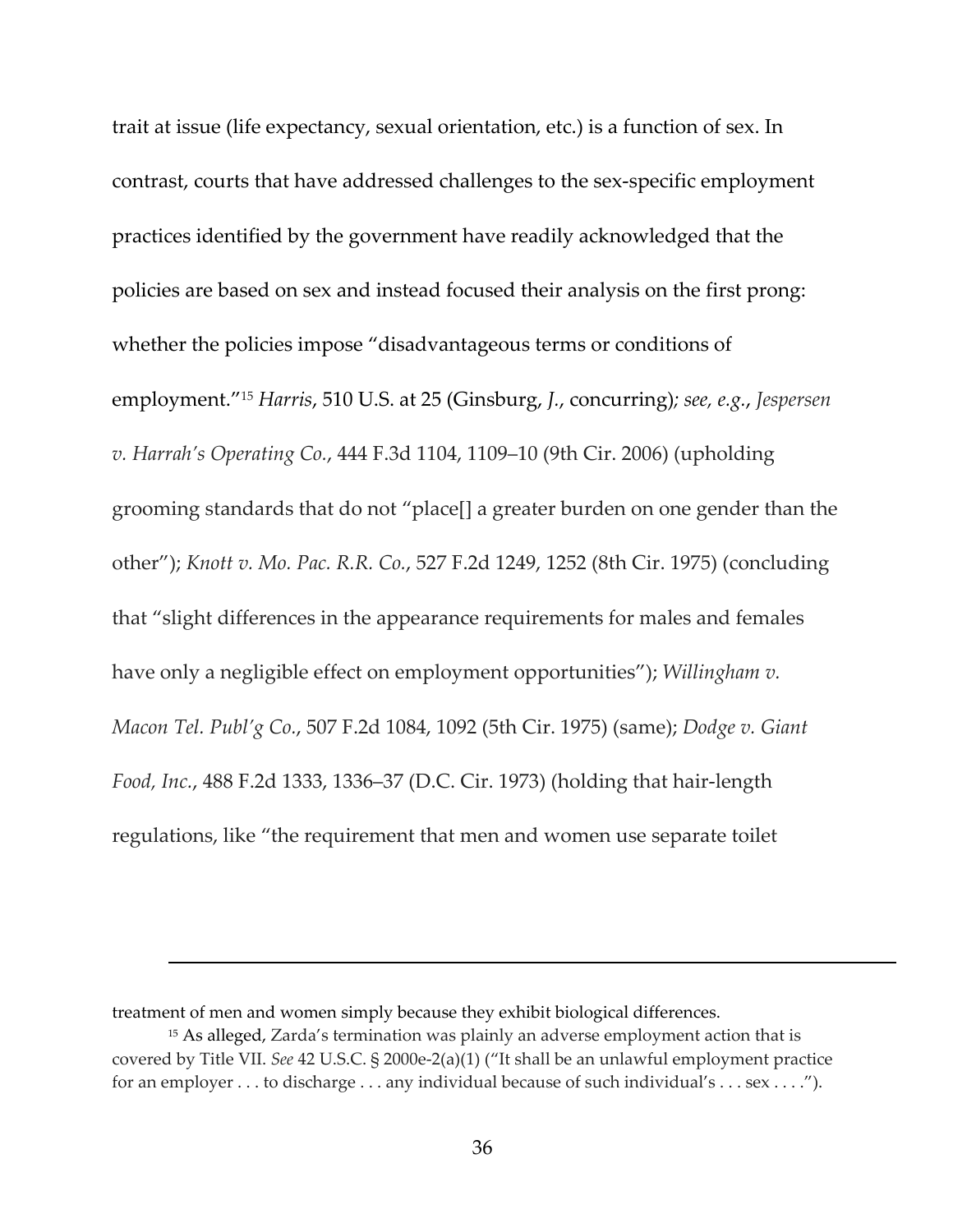facilities[,] . . . do not pose distinct employment disadvantages for one sex").<sup>16</sup> Whether sex-specific bathroom and grooming policies impose disadvantageous terms or conditions is a separate question from this Court's inquiry into whether sexual orientation discrimination is "because of . . . sex," and has no bearing on the efficacy of the comparative test.

Having addressed the proper application of the comparative test, we conclude that the law is clear: To determine whether a trait operates as a proxy for sex, we ask whether the employee would have been treated differently "but for" his or her sex. In the context of sexual orientation, a woman who is subject to an adverse employment action because she is attracted to women would have been treated differently if she had been a man who was attracted to women. We can therefore conclude that sexual orientation is a function of sex and, by extension, sexual orientation discrimination is a subset of sex discrimination.<sup>17</sup>

<sup>16</sup> Arguably this approach is consistent with the Supreme Court's analysis in *Oncale*, which, after acknowledging that male-on-male harassment can be "because of . . . sex," qualified that not all remarks with "sexual content or connotations" rise to the level of discrimination. 523 U.S. at 79–80.

<sup>&</sup>lt;sup>17</sup> The lead dissent argues that this conclusion is out of sync with precedents prohibiting sexual harassment and hostile work environments because, while those cases addressed particular employment "practice[s]," today's decision extends protection to "an entirely different category of people." Lead Dissent at 22. But "persons discriminated against based on sexual orientation" is no more a new category than "persons discriminated against based on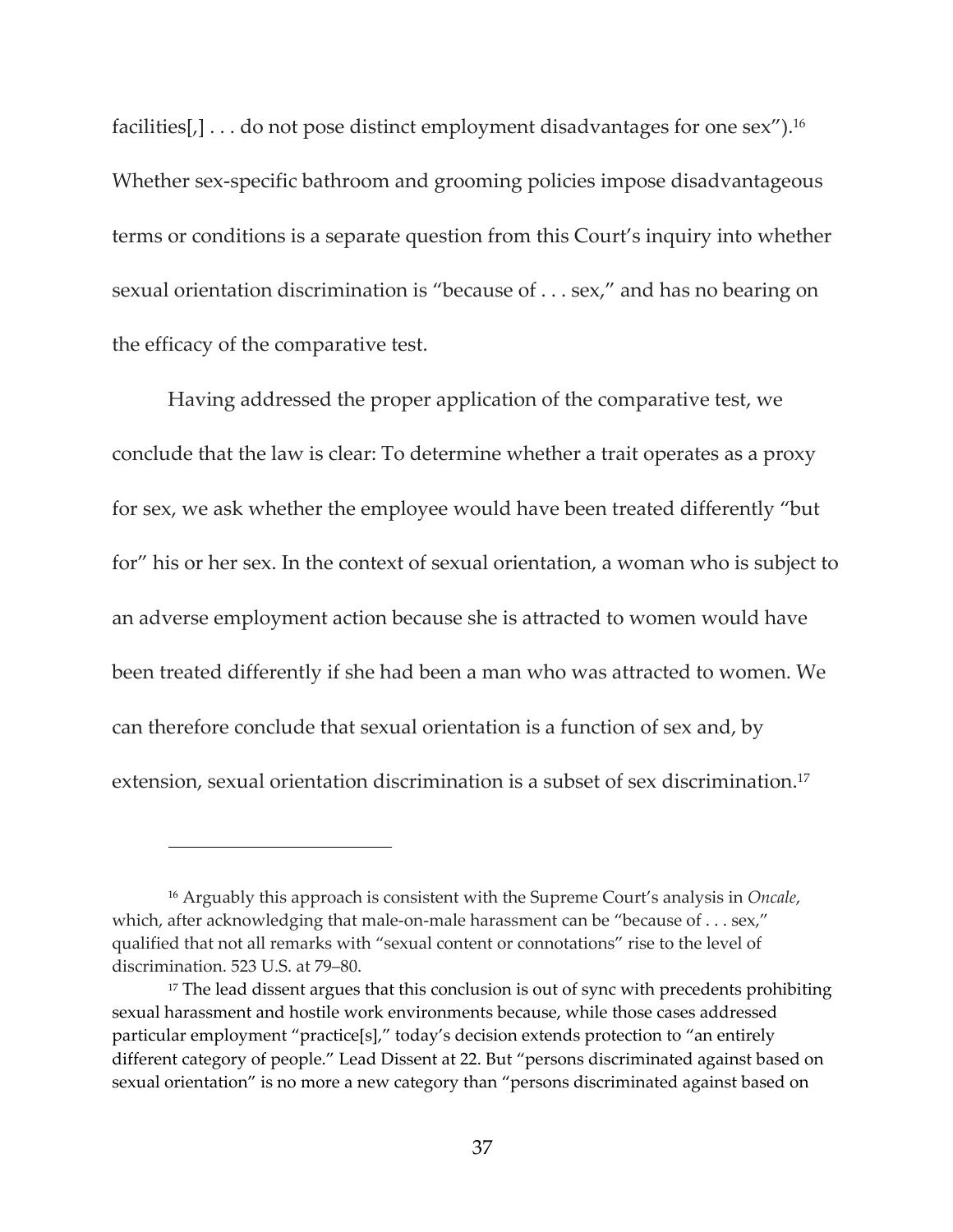# **2. Gender Stereotyping**

Viewing the relationship between sexual orientation and sex through the lens of gender stereotyping provides yet another basis for concluding that sexual orientation discrimination is a subset of sex discrimination. Specifically, this framework demonstrates that sexual orientation discrimination is almost invariably rooted in stereotypes about men and women.

Since 1978, the Supreme Court has recognized that "employment decisions cannot be predicated on mere 'stereotyped' impressions about the characteristics of males or females," because Title VII "strike[s] at the entire spectrum of disparate treatment of men and women resulting from sex stereotypes." *Manhart*, 435 U.S. at 707 & n.13. This is true of stereotypes about both how the sexes are and how they should be. *Price Waterhouse*, 490 U.S. at 250 ("[A]n employer who acts on the basis of a belief that a woman cannot . . . or must not [possess certain traits] has acted on the basis of gender."); *see also* Zachary R. Herz, Note, Price*'s Progress: Sex Stereotyping and Its Potential for Antidiscrimination Law*, 124 Yale L.J. 396, 405–06 (2014) (distinguishing between ascriptive stereotypes that "treat[] a

gender stereotypes." In both instances, a man or woman is discriminated against based on a trait that is a function of sex and their claims fall squarely within the ambit of a well‐recognized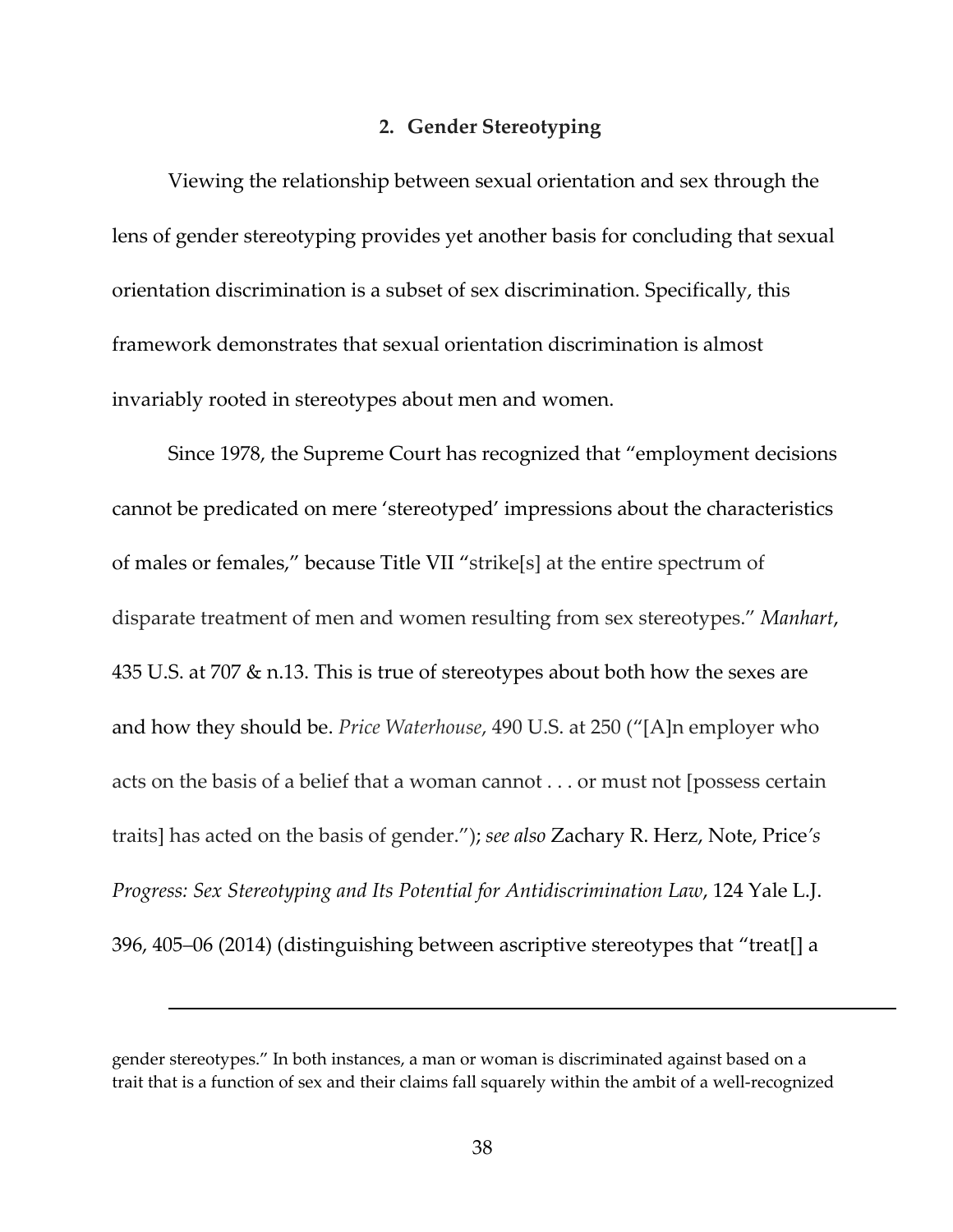large group of people alike" and prescriptive stereotypes that speak to how members of a group should be).

In *Price Waterhouse*, the Supreme Court concluded that adverse employment actions taken based on the belief that a female accountant should walk, talk, and dress femininely constituted impermissible sex discrimination. *See* 490 U.S. at 250–52 (plurality); *see also id*. at 259 (White, *J*., concurring in the judgment); *id*. at 272–73 (O'Connor, *J*., concurring in the judgment).18 Similarly, *Manhart* stands for the proposition that "employment decisions cannot be predicated on mere 'stereotyped' impressions about the characteristics of males or females," and held that female employees could not, by virtue of their status as women, be discriminated against based on the gender stereotype that women generally outlive men. 435 U.S. at 707–08, 711. Under these principles, employees

category: "persons discriminated against based on sex."

<sup>18</sup> One *amicus* and the lead dissent interpret dicta in *Price Waterhouse* as establishing that sex stereotyping is discriminatory only when it pertains to traits that are required for the employee's job. *See* 490 U.S. at 251 (observing that "[a]n employer who objects to aggressiveness in women but whose positions require this trait places women in an intolerable and impermissible catch 22: out of a job if they behave aggressively and out of a job if they do not"). We think this narrow reading is an inaccurate statement of *Price Waterhouse*, which did not indicate that stereotyping is impermissible *only* when the stereotyped trait is required for the plaintiff's job, and it is directly contradicted by *Manhart*'s holding that discriminating against women based on their longer life expectancy, which was certainly not an employment requirement, violated Title VII. 435 U.S. at 710–11.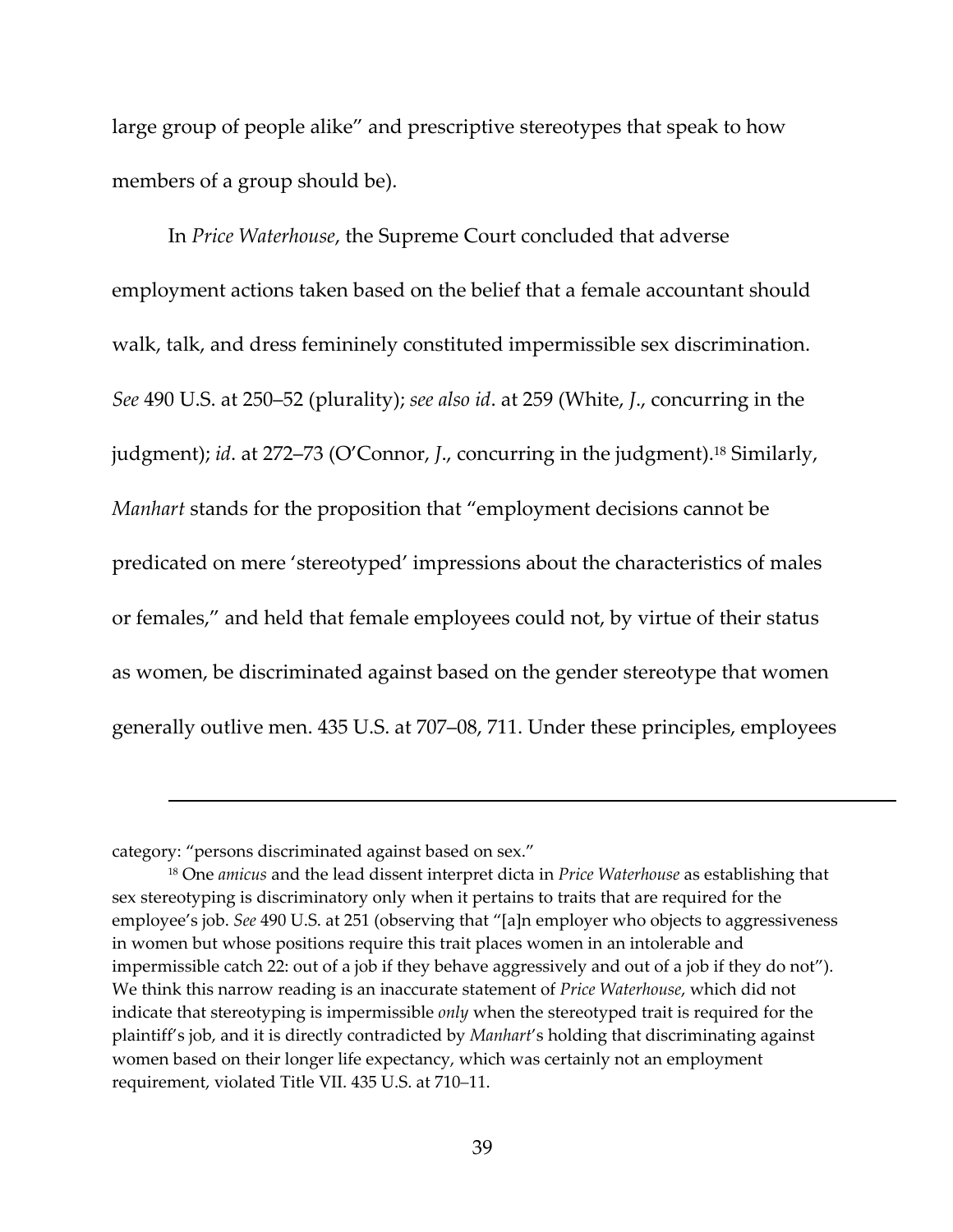who experience adverse employment actions as a result of their employer's generalizations about members of their sex, *id.* at 708, or "as a result of their employer's animus toward their exhibition of behavior considered to be stereotypically inappropriate for their gender may have a claim under Title VII," *Dawson*, 398 F.3d at 218.

Accepting that sex stereotyping violates Title VII, the "crucial question" is "[w]hat constitutes a gender‐based stereotype." *Back*, 365 F.3d at 119–20. As demonstrated by *Price Waterhouse*, one way to answer this question is to ask whether the employer who evaluated the plaintiff in "sex-based terms would have criticized her as sharply (or criticized her at all) if she had been a man." 490 U.S. at 258. Similarly, this Court has observed that the question of whether there has been improper reliance on sex stereotypes can sometimes be answered by considering whether the behavior or trait at issue would have been viewed more or less favorably if the employee were of a different sex. *See Back*, 365 F.3d at 120 n.10 (quoting *Doe ex rel. Doe v. City of Belleville,* 119 F.3d 563, 581–82 (7th Cir. 1997)).19

<sup>&</sup>lt;sup>19</sup> In this respect, discerning whether a stereotype is based on sex is closely aligned with the comparative test articulated in *Manhart*, which can illustrate both (1) whether a trait is a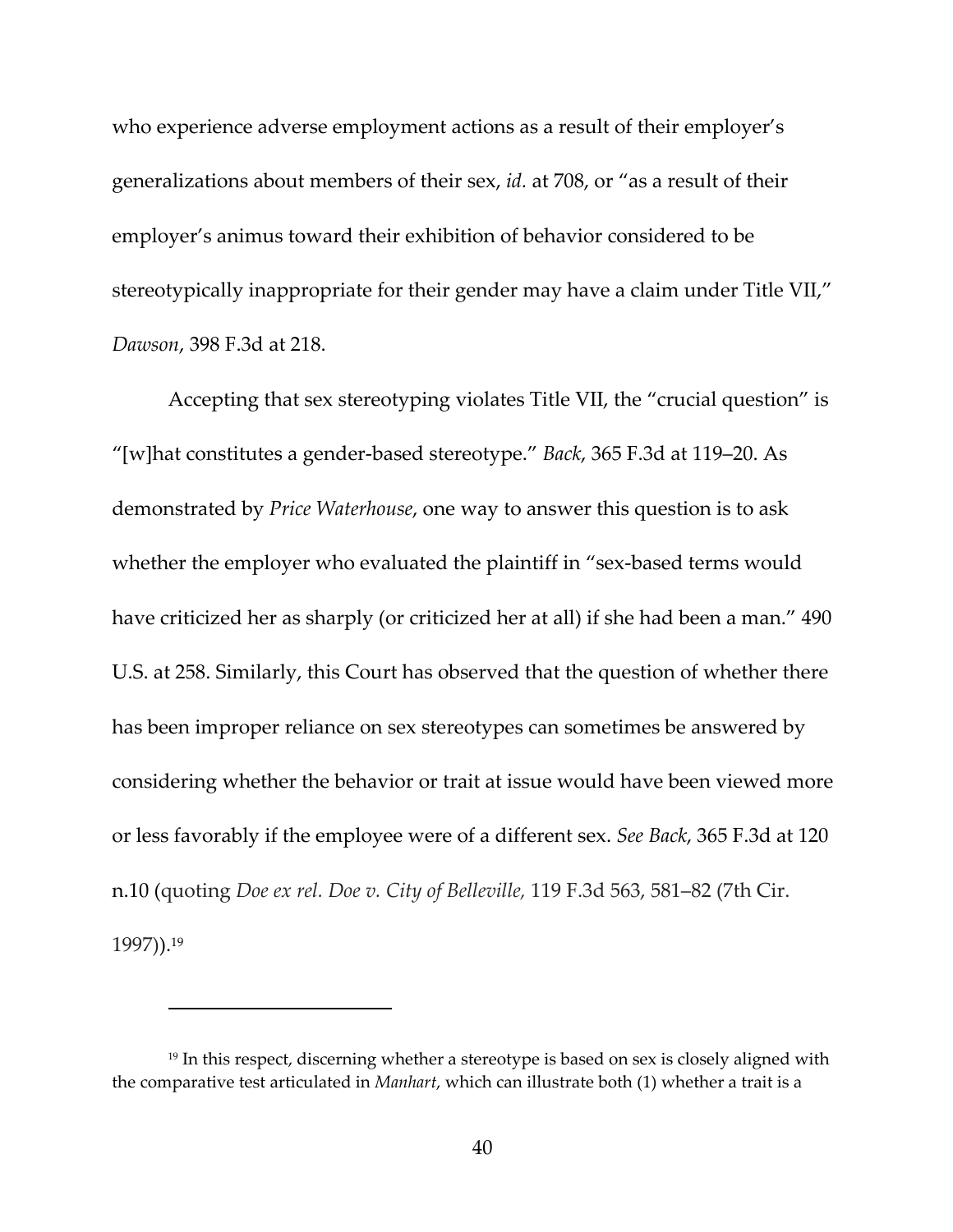Applying *Price Waterhouse*'s reasoning to sexual orientation, we conclude that when, for example, "an employer . . . acts on the basis of a belief that [men] cannot be [attracted to men], or that [they] must not be," but takes no such action against women who are attracted to men, the employer "has acted on the basis of gender." *Cf.* 490 U.S. at 250.20 This conclusion is consistent with *Hively*'s holding that same‐sex orientation "represents the ultimate case of failure to conform" to gender stereotypes, 853 F.3d at 346 (majority), and aligns with numerous district courts' observation that "stereotypes about homosexuality are directly related to our stereotypes about the proper roles of men and women. . . . The gender stereotype at work here is that 'real' men should date women, and not other men," *Centola v. Potter*, 183 F. Supp. 2d 403, 410 (D. Mass. 2002); *see also, e.g.,*

function of sex and (2) whether assumptions about that trait reflect a gender stereotype.

<sup>20</sup> Some *amici* insist that stereotypes are mere evidence of discrimination and that stereotyping does not, by itself, constitute sex discrimination. Beyond establishing an adverse employment action, a Title VII plaintiff must always adduce evidence that an employer discriminated "because of" a protected trait and the Court agrees that sex stereotyping is legally relevant as "evidence that gender played a part" in a particular employment decision. *Price Waterhouse*, 490 U.S. at 251 (emphasis omitted). But, *Price Waterhouse*'s reference to the evidentiary value of stereotyping in no way undercuts it conclusion that an employer may not "evaluate employees by assuming or insisting that they match[] the stereotype associated with their group." *Id.* And, just as the Supreme Court concluded that "an employer who acts on the basis of a belief that a woman cannot be aggressive, or that she must not be, has acted on the basis of gender," *id.* at 250, this Court concludes that an employer who acts on the basis of a belief that an employee cannot or should not have a particular sexual orientation has acted on the basis of sex.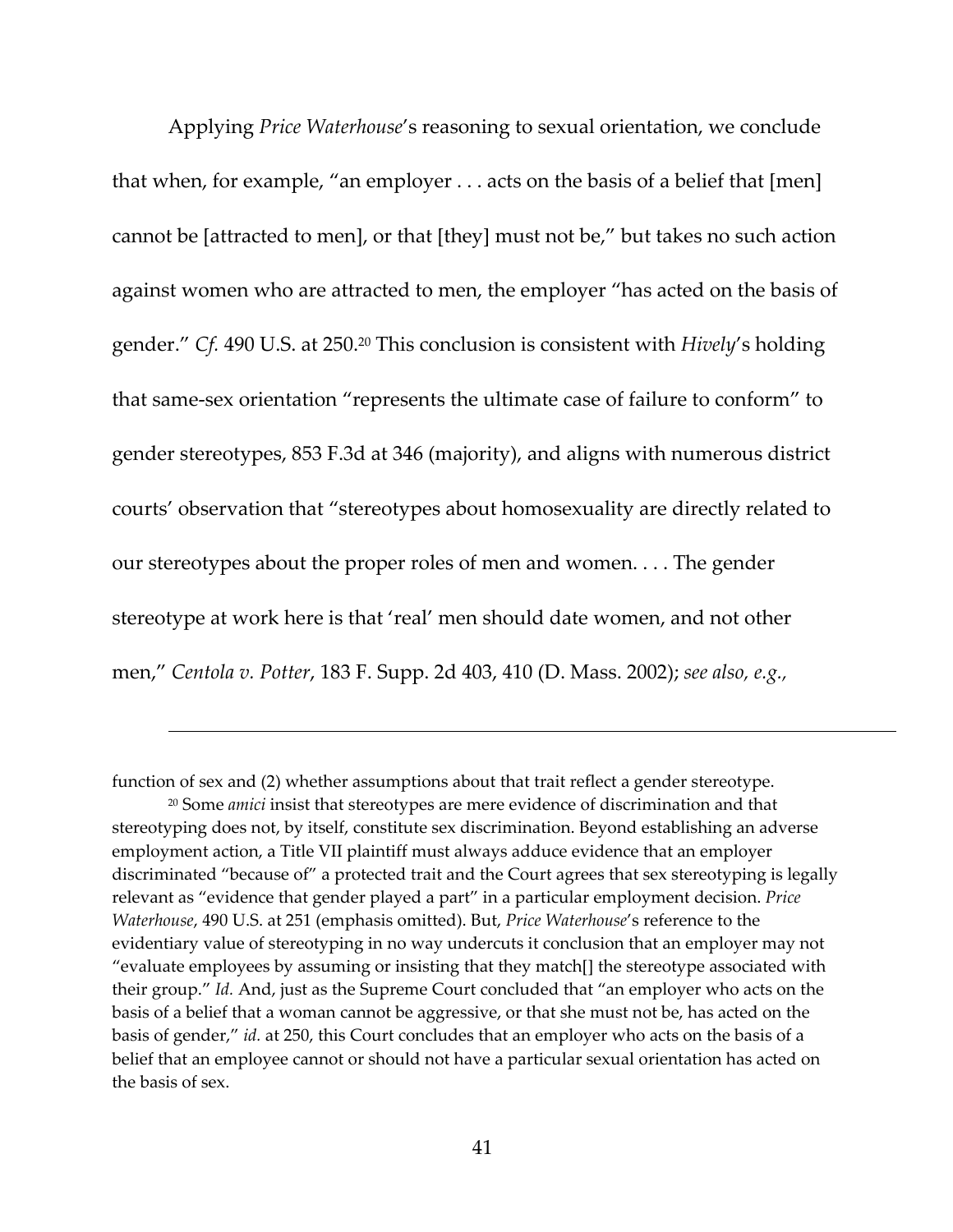*Boutillier v. Hartford Pub. Sch.*, 221 F. Supp. 3d 255, 269 (D. Conn. 2016); *Videckis v. Pepperdine Univ.*, 150 F. Supp. 3d 1151, 1160 (C.D. Cal. 2015); *Terveer v. Billington*, 34 F. Supp. 3d 100, 116 (D.D.C. 2014); *Heller v. Columbia Edgewater Country Club*, 195 F. Supp. 2d 1212, 1224 (D. Or. 2002).21

This conclusion is further reinforced by the unworkability of *Simonton* and *Dawson*'s holding that sexual orientation discrimination is not a product of sex stereotypes. Lower courts operating under this standard have long labored to distinguish between gender stereotypes that support an inference of impermissible sex discrimination and those that are indicative of sexual orientation discrimination. *See generally Hively v. Ivy Tech Cmty. Coll., S. Bend*, 830 F.3d 698, 705–09 (7th Cir. 2016) (panel op.) (collecting cases), *vacated by Hively*, 853 F.3d 339 (en banc). Under this approach "a woman might have a Title VII claim if she was harassed or fired for being perceived as too 'macho' but not if she was harassed or fired for being perceived as a lesbian." *Fabian v. Hosp. of Cent. Conn.*, 172 F. Supp. 3d 509, 524 n.8 (D. Conn. 2016). In parsing the evidence,

 $21$  The Sixth Circuit has expressed the same observation, albeit in a decision declining to apply *Price Waterhouse* to sexual orientation discrimination. *See Vickers v. Fairfield Med. Ctr.*, 453 F.3d 757, 764 (6th Cir. 2006) ("[A]ll homosexuals, by definition, fail to conform to traditional gender norms in their sexual practices.").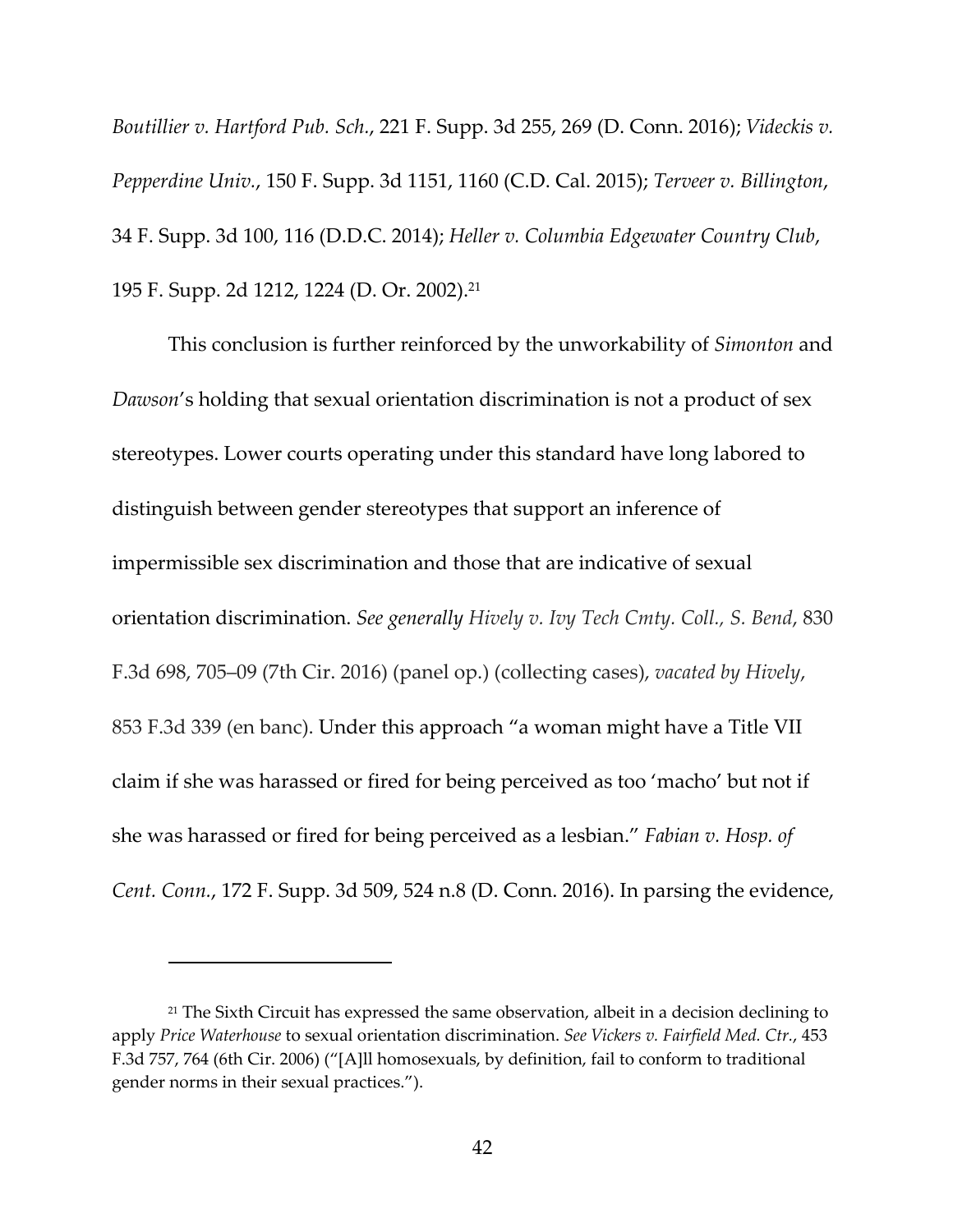courts have resorted to lexical bean counting, comparing the relative frequency of epithets such as "ass wipe," "fag," "gay," "queer," "real man," and "fem" to determine whether discrimination is based on sex or sexual orientation. *See, e.g.*, *Kay v. Indep. Blue Cross*, 142 F. App'x 48, 51 (3d Cir. 2005). Claims of gender discrimination have been "especially difficult for gay plaintiffs to bring," *Maroney v. Waterbury Hosp.*, No. 3:10‐CV‐1415, 2011 WL 1085633, at \*2 n.2 (D. Conn. Mar. 18, 2011), because references to a plaintiff's sexual orientation are generally excluded from the evidence, *Boutillier*, 221 F. Supp. 3d at 269, or permitted only when "the harassment consists of homophobic slurs directed at a *heterosexual*," *Estate of D.B. by Briggs v. Thousand Islands Cent. Sch. Dist.*, 169 F. Supp. 3d 320, 332–33 (N.D.N.Y. 2016) (emphasis added). *But see Franchina*, 881 F.3d at 53 (holding that jury may consider evidence referencing plaintiff's sexual orientation for purposes of a sex discrimination claim). Unsurprisingly, many courts have found these distinctions unworkable, admitting that the doctrine is "illogical," *Philpott v. New York*, No. 1:16‐CV‐6778, 2017 WL 1750398, at \*2 (S.D.N.Y. May 3, 2017), and produces "untenable results," *Boutillier*, 221 F. Supp. 3d at 270. In the face of this pervasive confusion, we are persuaded that "the line between sex discrimination and sexual orientation discrimination is 'difficult to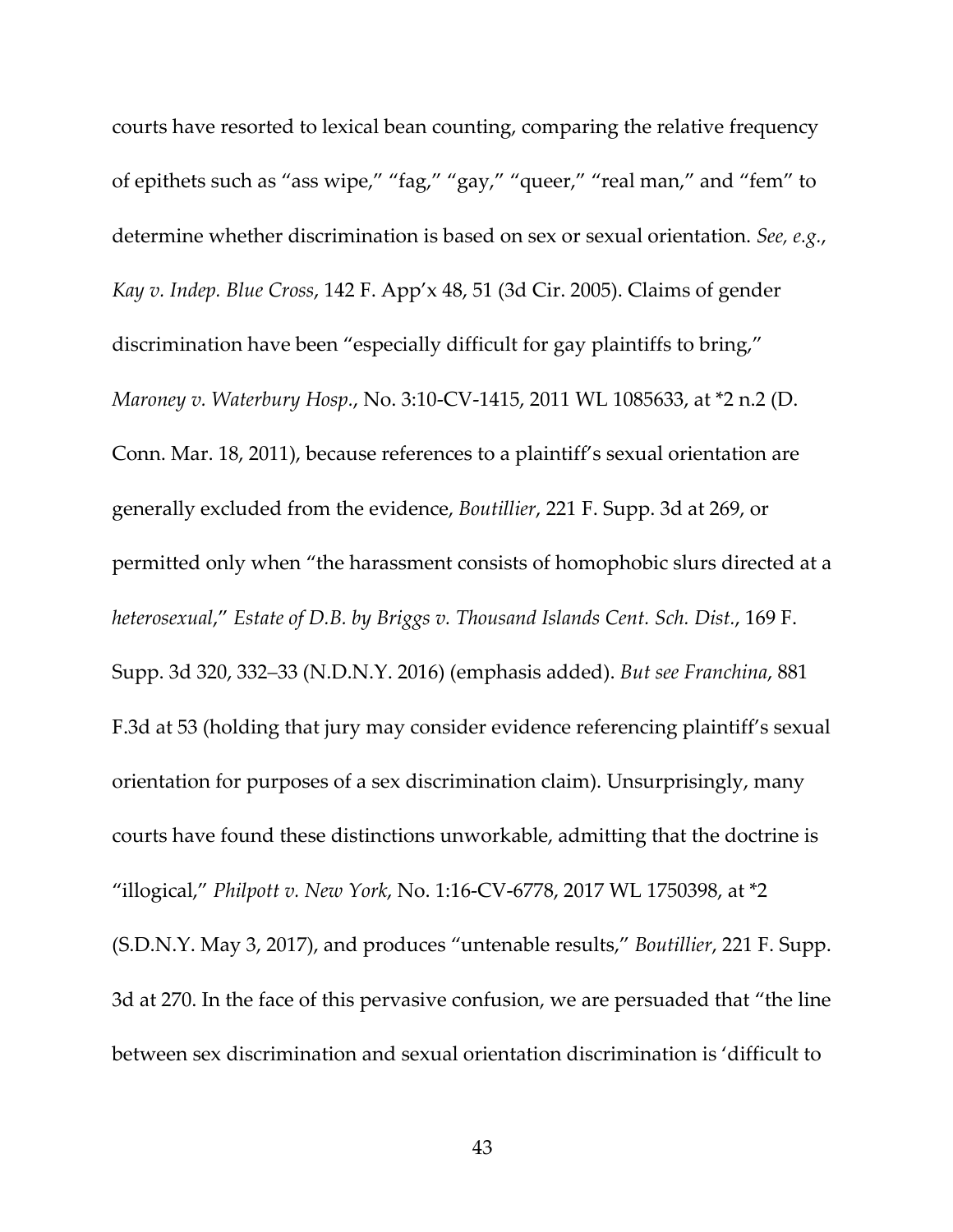draw' because that line does not exist save as a lingering and faulty judicial construct." *Videckis*, 150 F. Supp. 3d at 1159 (quoting *Prowel*, 579 F.3d at 291). We now conclude that sexual orientation discrimination is rooted in gender stereotypes and is thus a subset of sex discrimination.

The government resists this conclusion, insisting that negative views of those attracted to members of the same sex may not be based on views about gender at all, but may be rooted in "moral beliefs about sexual, marital and familial relationships." Gov. Br. at 19. But this argument merely begs the question by assuming that moral beliefs about sexual orientation can be dissociated from beliefs about sex. Because sexual orientation is a function of sex, this is simply impossible. Beliefs about sexual orientation necessarily take sex into consideration and, by extension, moral beliefs about sexual orientation are necessarily predicated, in some degree, on sex. For this reason, it makes no difference that the employer may not believe that its actions are based in sex. In *Manhart*, for example, the employer claimed its policy was based on longevity, not sex, but the Supreme Court concluded that, irrespective of the employer's belief, the longevity metric was predicated on assumptions about sex. 435 U.S. at 712–13. The same can be said of sexual orientation discrimination.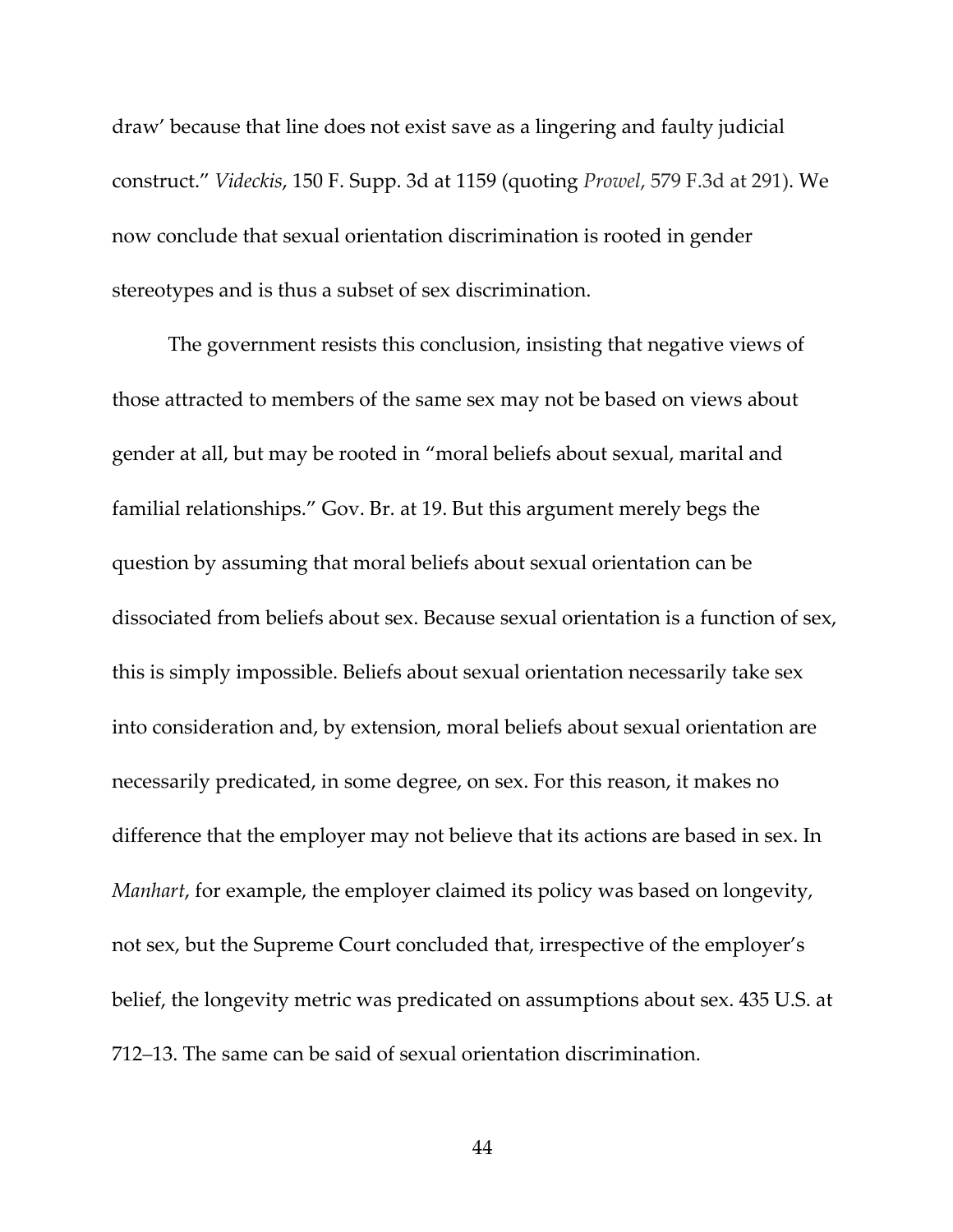To be clear, our conclusion that moral beliefs regarding sexual orientation are based on sex does not presuppose that those beliefs are necessarily animated by an invidious or evil motive. For purposes of Title VII, any belief that depends, even in part, on sex, is an impermissible basis for employment decisions.22 This is true irrespective of whether the belief is grounded in fact, as in *Manhart*, *id.* at 704–05, 711, or lacks "a malevolent motive," *Intʹl Union, United Auto., Aerospace & Agric. Implement Workers of Am., UAW v. Johnson Controls, Inc.*, 499 U.S. 187, 199 (1991). Indeed, in *Johnson Controls*, the Supreme Court concluded that an employer violated Title VII by excluding fertile women from jobs that involved exposure to high levels of lead, which can adversely affect the development of a fetus. 499 U.S. at 190, 200. As the Court emphasized, "[t]he beneficence of an employer's purpose does not undermine the conclusion that an explicit gender‐ based policy is sex discrimination" under Title VII. *Id.* at 200. Here, because sexual orientation is a function of sex, beliefs about sexual orientation, including moral ones, are, in some measure, "because of . . . sex."

<sup>&</sup>lt;sup>22</sup> We express no view on whether some exception, either under a different provision of Title VII or under the Religious Freedom Restoration Act, might immunize from liability discriminatory conduct rooted in religious beliefs.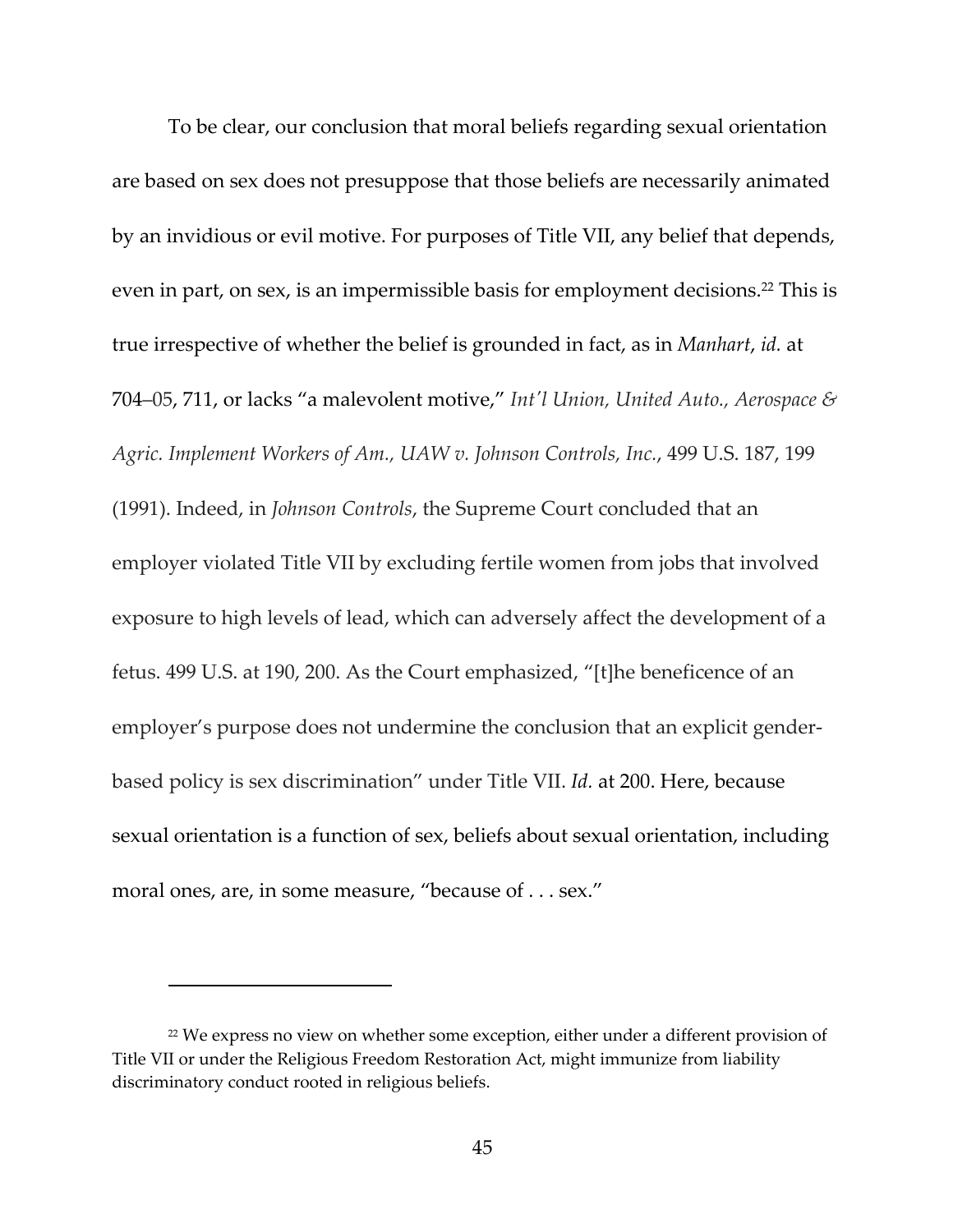The government responds that, even if discrimination based on sexual orientation reflects a sex stereotype, it is not barred by *Price Waterhouse* because it treats women no worse than men.<sup>23</sup> Gov. Br. at 19–20. We believe the government has it backwards. *Price Waterhouse*, read in conjunction with *Oncale*, stands for the proposition that employers may not discriminate against women or men who fail to conform to conventional gender norms. *See Oncale*, 523 U.S. at 78 (holding that Title VII "protects men as well as women"); *Price Waterhouse*, 490 U.S. at 251 ("We are beyond the day when an employer could evaluate employees by assuming or insisting that they matched the stereotype associated with their

 $23$  The lead dissent offers a variation on this argument, reasoning that prescriptive views about sexual orientation rest not on "a belief about what men or women ought to be or do," but "a belief about what *all* people ought to be or do," Lead Dissent at 52, which is to say, a belief that all people should be attracted to the opposite sex. *See also Hively*, 853 F.3d at 370 (Sykes, *J.*, dissenting) ("To put the matter plainly, heterosexuality is not a female stereotype; it is not a male stereotype; it is not a sex-specific stereotype at all."). It invokes the same idea when it contends that sexual orientation discrimination is not a function of sex because it "does not differentially disadvantage employees or applicants of either sex." Lead Dissent at 37. We think the dissent goes astray by getting off on the wrong foot. The dissent views the "key element" as whether "one sex is systematically disadvantaged in a particular workplace." *Id.* at 51. But Title VII does not ask whether a particular sex is discriminated against; it asks whether a particular "*individual*" is discriminated against "because of such *individual's* . . . sex." *See* 42 U.S.C. § 2000e‐ 2(a)(1) (emphasis added); *see also Manhart*, 435 U.S. at 708 ("The statute's focus on the individual is unambiguous."). Taking individuals as the unit of analysis, the question is not whether discrimination is borne only by men or only by women or even by both men and women; instead, the question is whether an individual is discriminated against because of his or her sex. And this means that a man and a woman are both entitled to protection from the same type of discrimination, provided that in each instance the discrimination is "because of such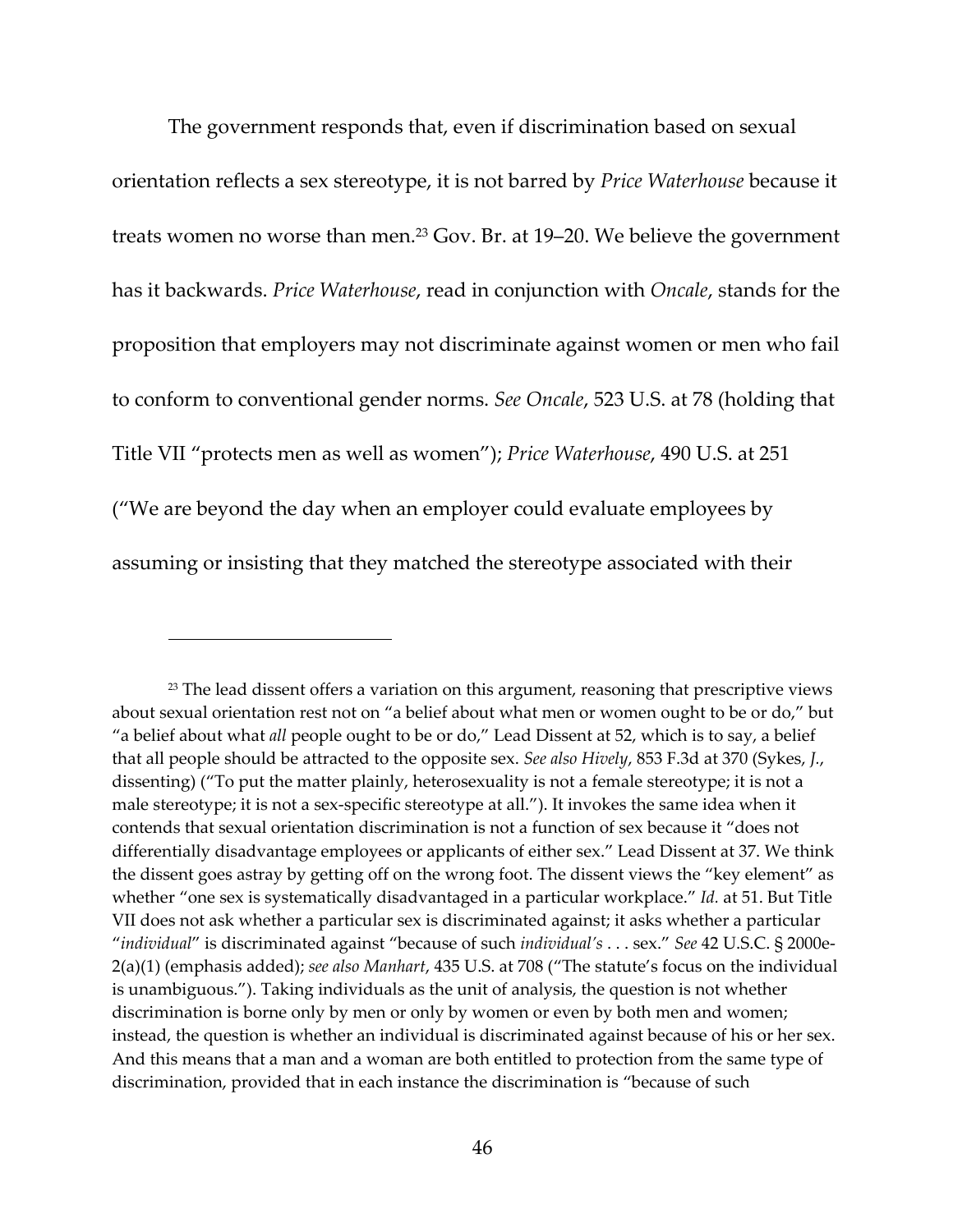group."). It follows that the employer in *Price Waterhouse* could not have defended itself by claiming that it fired a gender‐non‐conforming man as well as a gender‐non‐conforming woman any more than it could persuasively argue that two wrongs make a right. To the contrary, this claim would merely be an admission that the employer has doubly violated Title VII by using gender stereotypes to discriminate against both men and women. By the same token, an employer who discriminates against employees based on assumptions about the gender to which the employees can or should be attracted has engaged in sex‐ discrimination irrespective of whether the employer uses a double‐edged sword that cuts both men and women.24

individual's . . . sex." As we have endeavored to explain, sexual orientation discrimination is because of sex.

<sup>24</sup> The *Hively* dissent also argued that sexual orientation discrimination is not a form of sex discrimination because it does not discriminate comprehensively *within* a sex. In particular, the dissent suggested that in cases where a fired lesbian employee was replaced by a heterosexual woman a jury would not be able to understand that sexual orientation discrimination is a subset of sex discrimination. *See* 853 F.3d at 373. We think that jurors are capable of understanding that an employer might discriminate against some members of a sex but not others. To wit, the intuitive principle that "Title VII does not permit the victim of [discrimination] to be told that he [or she] has not been wronged because other persons of his or her race or sex were hired" is well established in the law. *Connecticut v. Teal*, 457 U.S. 440, 455 (1982). By way of illustration, had the plaintiff in *Price Waterhouse* been denied a promotion while a gender-conforming woman was made a partner, this would have strengthened rather than weakened the plaintiff's case that she was discriminated against for failing to conform to sex stereotypes. We see no more difficulty with the concept that an employer cannot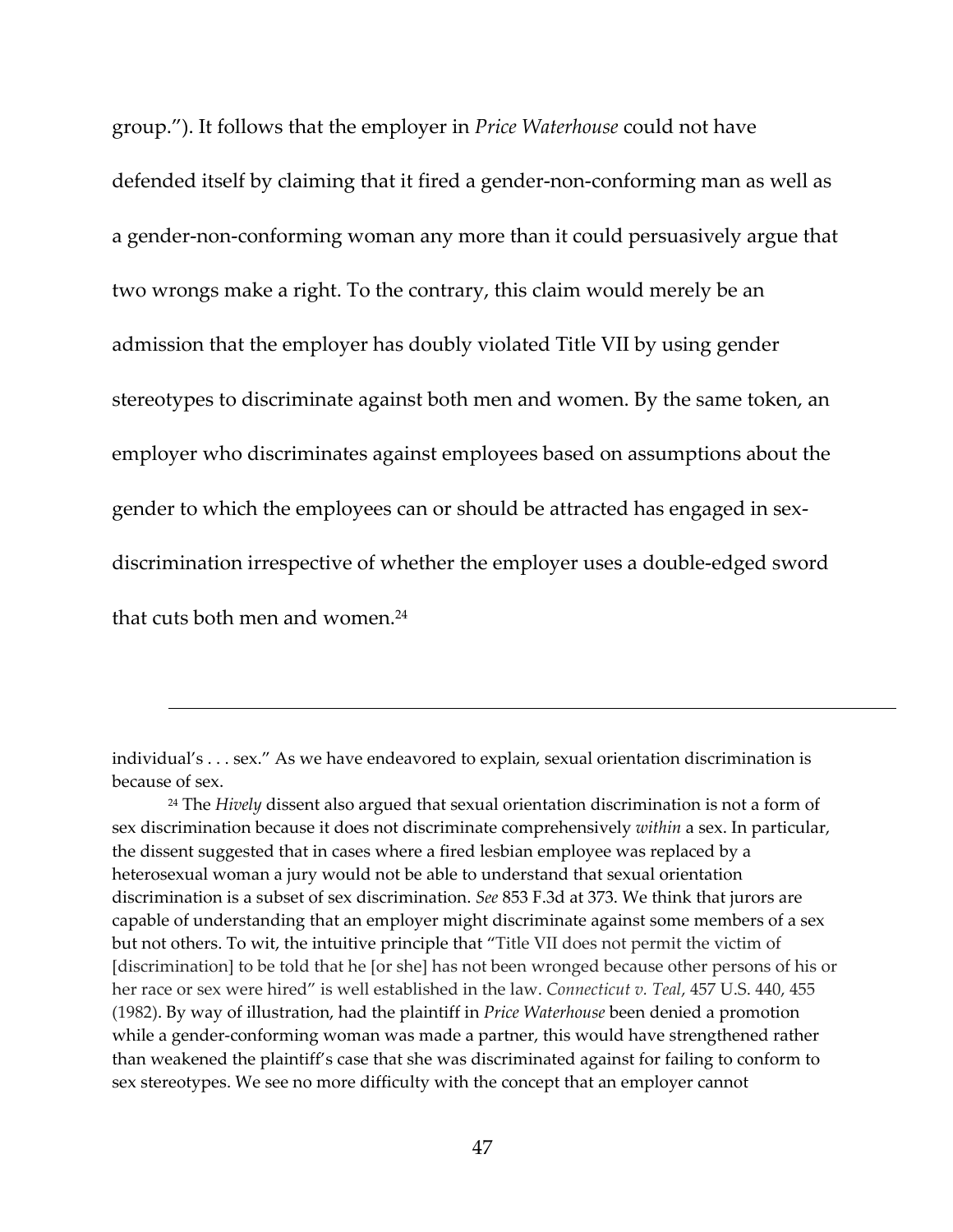### **3. Associational Discrimination**

The conclusion that sexual orientation discrimination is a subset of sex discrimination is further reinforced by viewing this issue through the lens of associational discrimination. Consistent with the nature of sexual orientation, in most contexts where an employer discriminates based on sexual orientation, the employer's decision is predicated on opposition to romantic association between particular sexes. For example, when an employer fires a gay man based on the belief that men should not be attracted to other men, the employer discriminates based on the employee's own sex. *See Baldwin*, 2015 WL 4397641, at \*6.

This Court recognized associational discrimination as a violation of Title VII in *Holcomb v. Iona College*, 521 F.3d 130, 139 (2d Cir. 2008), a case involving allegations of racial discrimination. Holcomb, a white man, alleged that he was fired from his job as the assistant coach of a college basketball team because his employer disapproved of his marriage to a black woman. This Court concluded that Holcomb had stated a viable claim, holding that "an employer may violate Title VII if it takes action against an employee because of the employee's

discriminate on the basis of sexual orientation than with the concept that one cannot discriminate based on an employee's gender non‐conformity.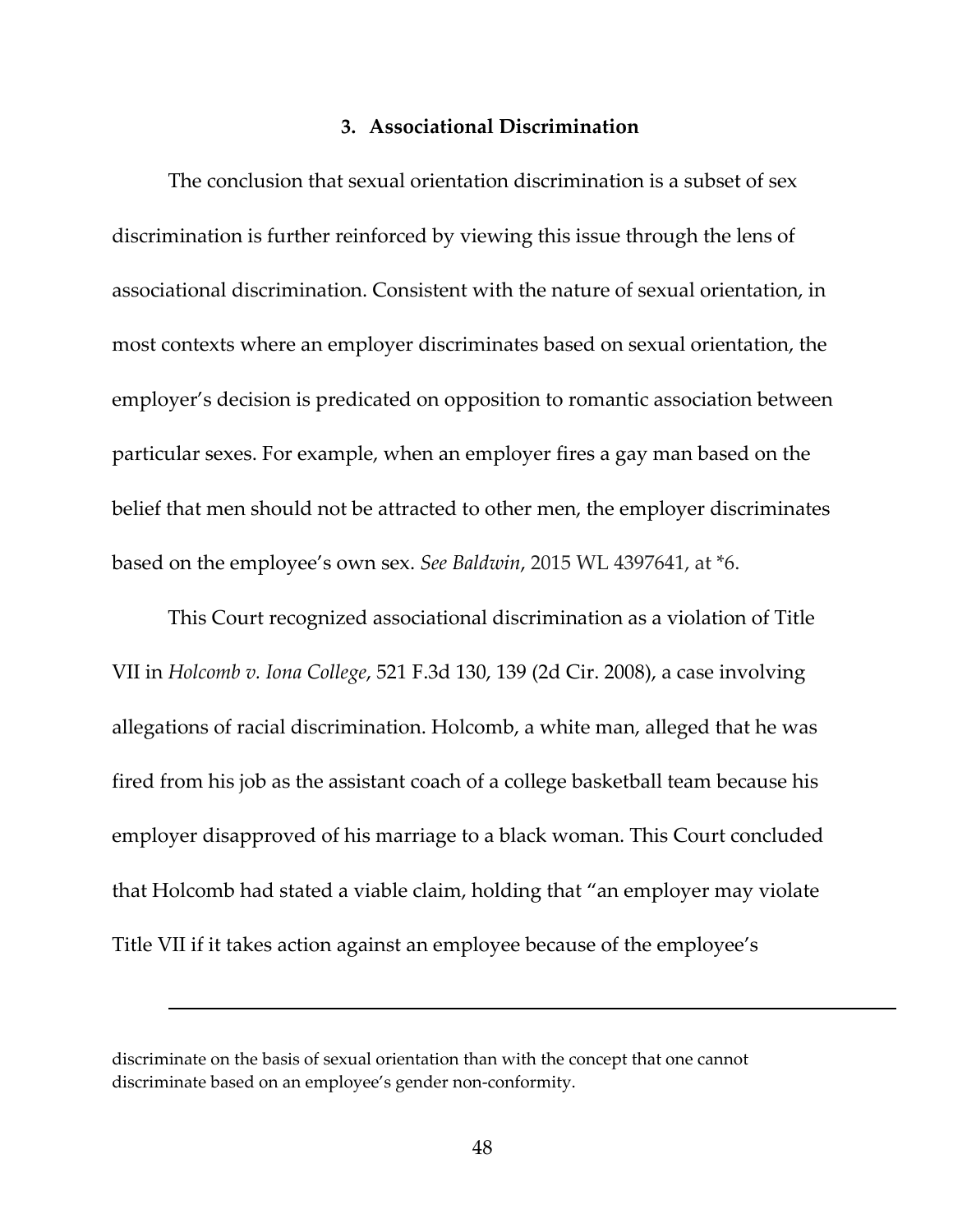association with a person of another race." *Id.* at 138. Although the Court considered the argument that the alleged discrimination was based on the race of Holcomb's wife rather than his own, it ultimately concluded that "where an employee is subjected to adverse action because an employer disapproves of interracial association, the employee suffers discrimination because of the employee's *own* race." *Id.* at 139; *see also Whitney v. Greater N.Y. Corp. of Seventh Day Adventists,* 401 F. Supp. 1363, 1366 (S.D.N.Y. 1975) ("[I]f [plaintiff] was discharged because, as alleged, the defendant disapproved of a social relationship between a white woman and a black man, the plaintiff's race was as much a factor in the decision to fire her as that of her friend.").

Applying similar reasoning, the Fifth, Sixth, and Eleventh Circuits have reached the same conclusion in racial discrimination cases. *See Tetro v. Elliott Popham Pontiac, Oldsmobile, Buick, & GMC Trucks, Inc.*, 173 F.3d 988, 994–95 (6th Cir. 1999) (holding that plaintiff had alleged discrimination where the employer was "charged with reacting adversely to [plaintiff] because of [his] race in relation to the race of his daughter"); *Deffenbaugh‐Williams v. Wal‐Mart Stores, Inc.*, 156 F.3d 581, 589 (5th Cir. 1998) ("[A] reasonable juror could find that [plaintiff] was discriminated against because of her race (white), if that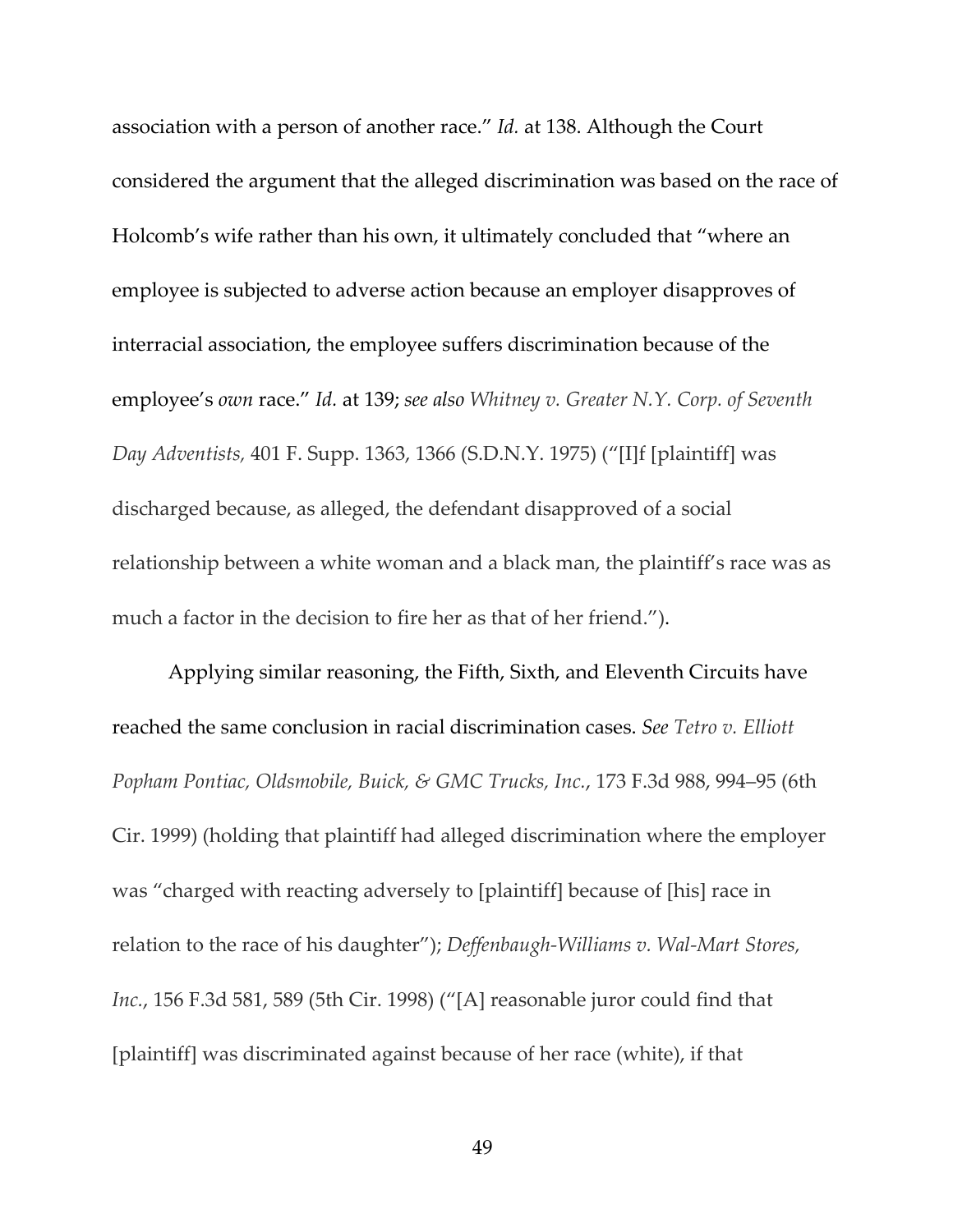discrimination was premised on the fact that she, a white person, had a relationship with a black person."), *vacated in part on other grounds by Williams v. Wal‐Mart Stores, Inc.*, 182 F.3d 333 (5th Cir. 1999) (en banc); *Parr v. Woodmen of the World Life Ins. Co.*, 791 F.2d 888, 892 (11th Cir. 1986) ("Where a plaintiff claims discrimination based upon an interracial marriage or association, he alleges, by definition, that he has been discriminated against because of *his* race."). Other circuits have indicated that associational discrimination extends beyond race to all of Title VII's protected classes. *See Hively*, 853 F.3d at 349 (majority) (holding that Title VII prohibits associational discrimination on the basis of race as well as color, national origin, religion, and sex); *Barrett v. Whirlpool Corp.*, 556 F.3d 502, 512 (6th Cir. 2009) (stating, in the context of a race discrimination case, that "Title VII protects individuals who, though not members of a *protected class*, are victims of discriminatory animus toward protected third persons with whom the individuals associate" (internal quotation marks omitted) (emphasis added)).<sup>25</sup>

<sup>&</sup>lt;sup>25</sup> In addition, numerous district courts throughout the country have recognized that employers violate Title VII when they discriminate against employees on the basis of association with people of another national origin or sex, not only with people of another race. *See, e.g.*, *Montes v. Cicero Pub. Sch. Dist. No. 99*, 141 F. Supp. 3d 885, 900 (N.D. Ill. 2015) (national origin); *Morales v. NYS Dep't of Labor*, 865 F. Supp. 2d 220, 242–43 (N.D.N.Y. 2012), *aff'd*, 530 F. App'x 13 (2d Cir. 2013) (summary order) (race and national origin); *Kauffman v. Maxim Healthcare Servs., Inc.*, No. 04‐CV‐2869, 2006 WL 1983196, at \*4 (E.D.N.Y. July 13, 2006) (sex and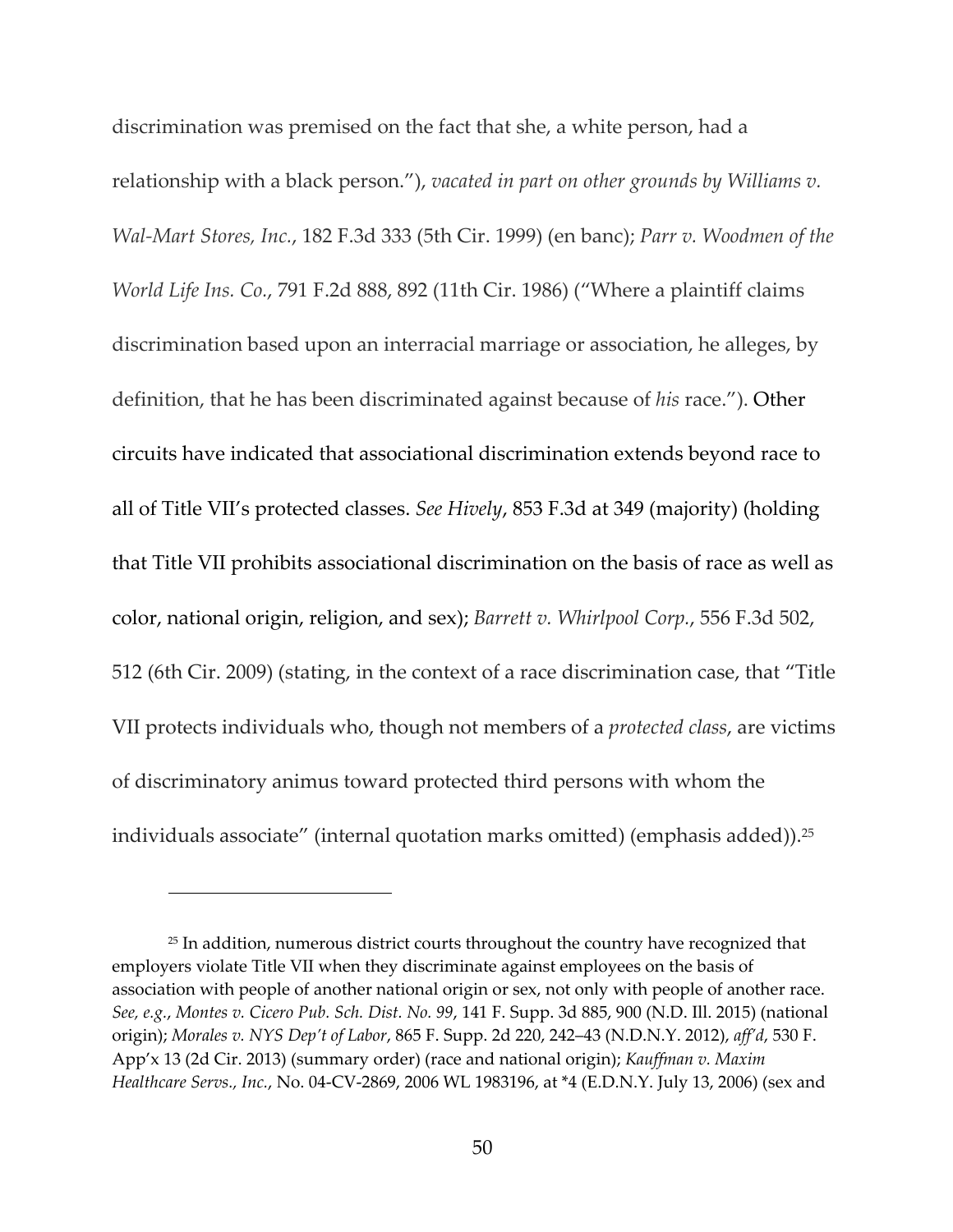We agree and we now hold that the prohibition on associational discrimination applies with equal force to all the classes protected by Title VII, including sex.

This conclusion is consistent with the text of Title VII, which "on its face treats each of the enumerated categories exactly the same" such that "principles . . . announce[d]" with respect to sex discrimination "apply with equal force to discrimination based on race, religion, or national origin," and vice versa.26 *Price Waterhouse*, 490 U.S. at 243 n.9. It also accords with the Supreme Court's application of theories of discrimination developed in Title VII race discrimination cases to claims involving discrimination based on sex. *See Meritor*, 477 U.S. at 63–67 (concluding that claims of hostile work environment, a theory of discrimination developed in the context of race, were equally applicable in the context of sex); *see also* William N. Eskridge, Jr., *Title VII's Statutory History and the Sex Discrimination Argument for LGBT Workplace Protections*, 127 Yale L.J. 322, 349 (2017) (explaining that the 1972 amendments to Title VII "repeatedly equated the evils of sex discrimination with those of race discrimination").

race); *Reiter v. Ctr. Consol. Sch. Dist. No. 26‐JT*, 618 F. Supp. 1458, 1460 (D. Colo. 1985) (race and national origin).

<sup>&</sup>lt;sup>26</sup> The only exception, not relevant here, is for a "bona fide occupational qualification," which permits some differential treatment based on religion, sex, or national origin, but not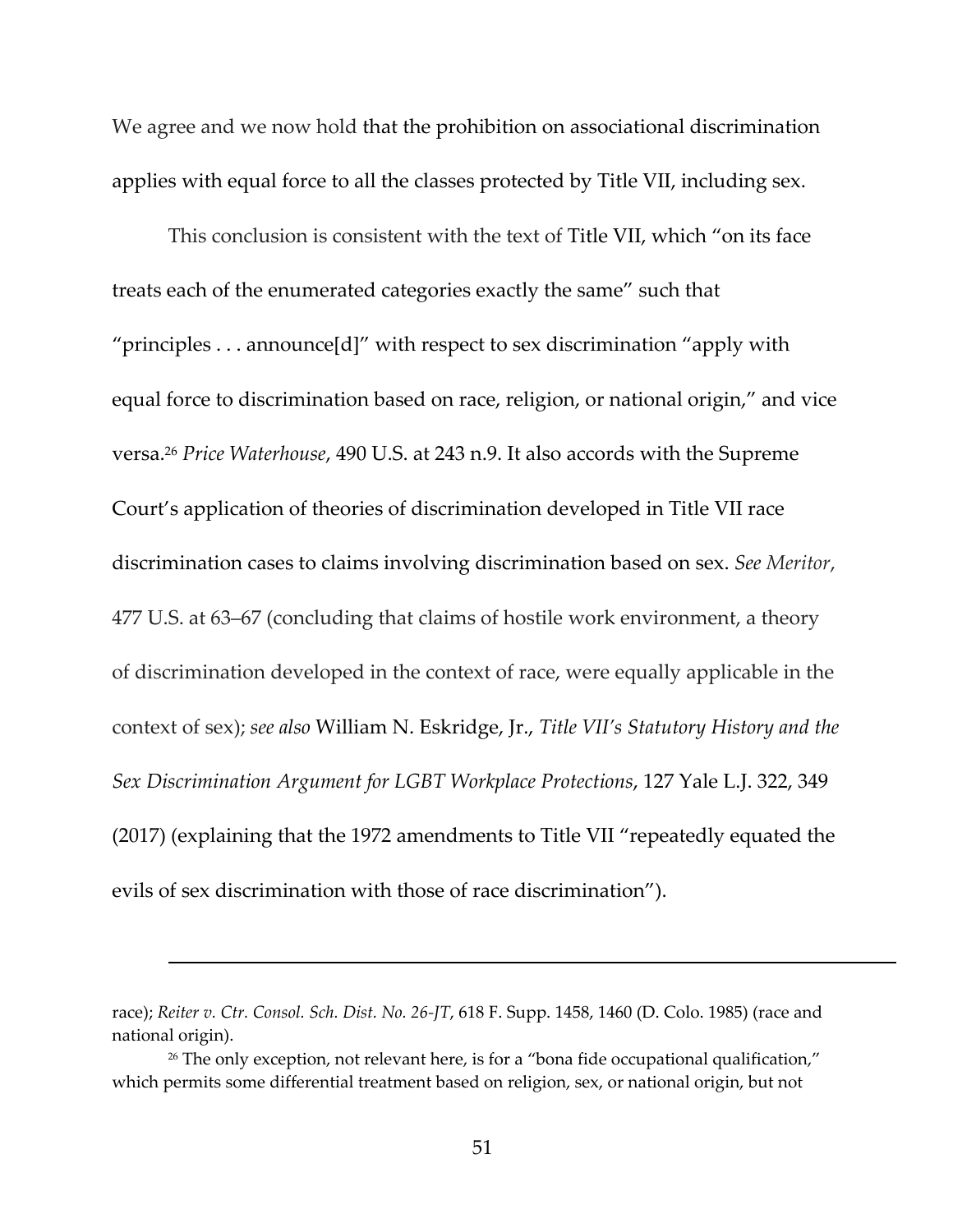As was observed in *Christiansen*, "[p]utting aside romantic associations," the notion that employees should not be discriminated against because of their association with persons of a particular sex "is not controversial." 852 F.3d at 204 (Katzmann, *C.J.*, concurring). If an employer disapproves of close friendships among persons of opposite sexes and fires a female employee because she has male friends, the employee has been discriminated against because of her own sex. "Once we accept this premise, it makes little sense to carve out same‐sex [romantic] relationships as an association to which these protections do not apply." *Id.* Applying the reasoning of *Holcomb*, if a male employee married to a man is terminated because his employer disapproves of same‐sex marriage, the employee has suffered associational discrimination based on his own sex because "the fact that the employee is a man instead of a woman motivated the employer's discrimination against him." *Baldwin*, 2015 WL 4397641, at \*6.

In this scenario, it is no defense that an employer requires both men and women to refrain from same‐sex attraction or relationships. In *Holcomb*, for example, the white plaintiff was fired for his marriage to a black woman. *See* 521 F.3d at 138. If the facts of *Holcomb* had also involved a black employee fired for

based on race. 42 U.S.C. § 2000e‐2(e).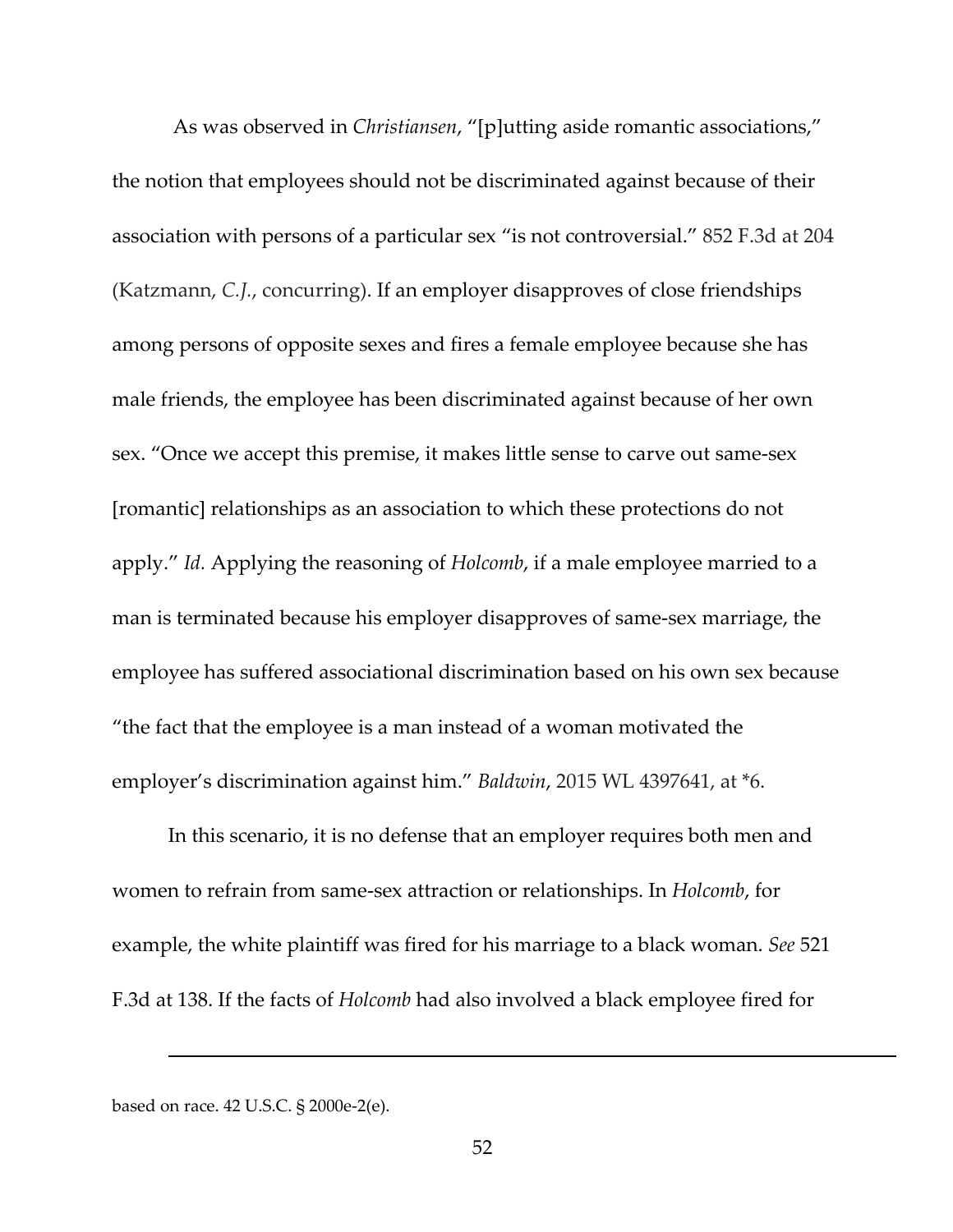his marriage to a white woman, would we have said that because both the white employee and black employee were fired for their marriages to people of different races, there was no discrimination "because of . . . race"? Of course not.<sup>27</sup> It is unthinkable that "tak[ing] action against an employee because of the employee's association with a person of another race," *id*. at 139, would be excused because two employees of different races were both victims of an anti‐ miscegenation workplace policy. The same is true of discrimination based on sexual orientation.28

Although this conclusion can rest on its own merits, it is reinforced by the reasoning of *Loving v. Virginia*, 388 U.S. 1 (1967). In *Loving*, the Commonwealth of Virginia argued that anti‐miscegenation statutes did not violate the Equal

<sup>27</sup> Indeed, if this were the case, the white employee *and* the black employee would have cognizable Title VII claims. *Cf. Hively*, 853 F.3d at 359 n.2 (Flaum, *J.*, concurring) (noting that "even if an employer allegedly discriminates against all homosexual employees," the "employer's discrimination across sexes does not demonstrate that sex is irrelevant, but rather that *each individual* has a plausible sex‐based discrimination claim" (emphasis added)).

<sup>28</sup> The lead dissent seeks to distinguish *Holcomb* by arguing that the employer in *Holcomb* was prejudiced against black people, whereas here the employer is "hostile to gay men, not men in general." Lead Dissent at 57. But, this distorts the comparison by misattributing the prejudice at issue in *Holcomb*. The basis of the Title VII claim in *Holcomb* was not the race of the plaintiff's wife; rather, the plaintiff, who was white, "suffer[ed] discrimination because of his *own* race" as a result of the employer's "disapprov[al] of interracial association." 521 F.3d at 139. Accordingly, the prejudice was not against all black people (or all white people) but against people marrying persons of a different race. That maps squarely onto this case where the prejudice is not against all men, but people being attracted to persons of the same sex.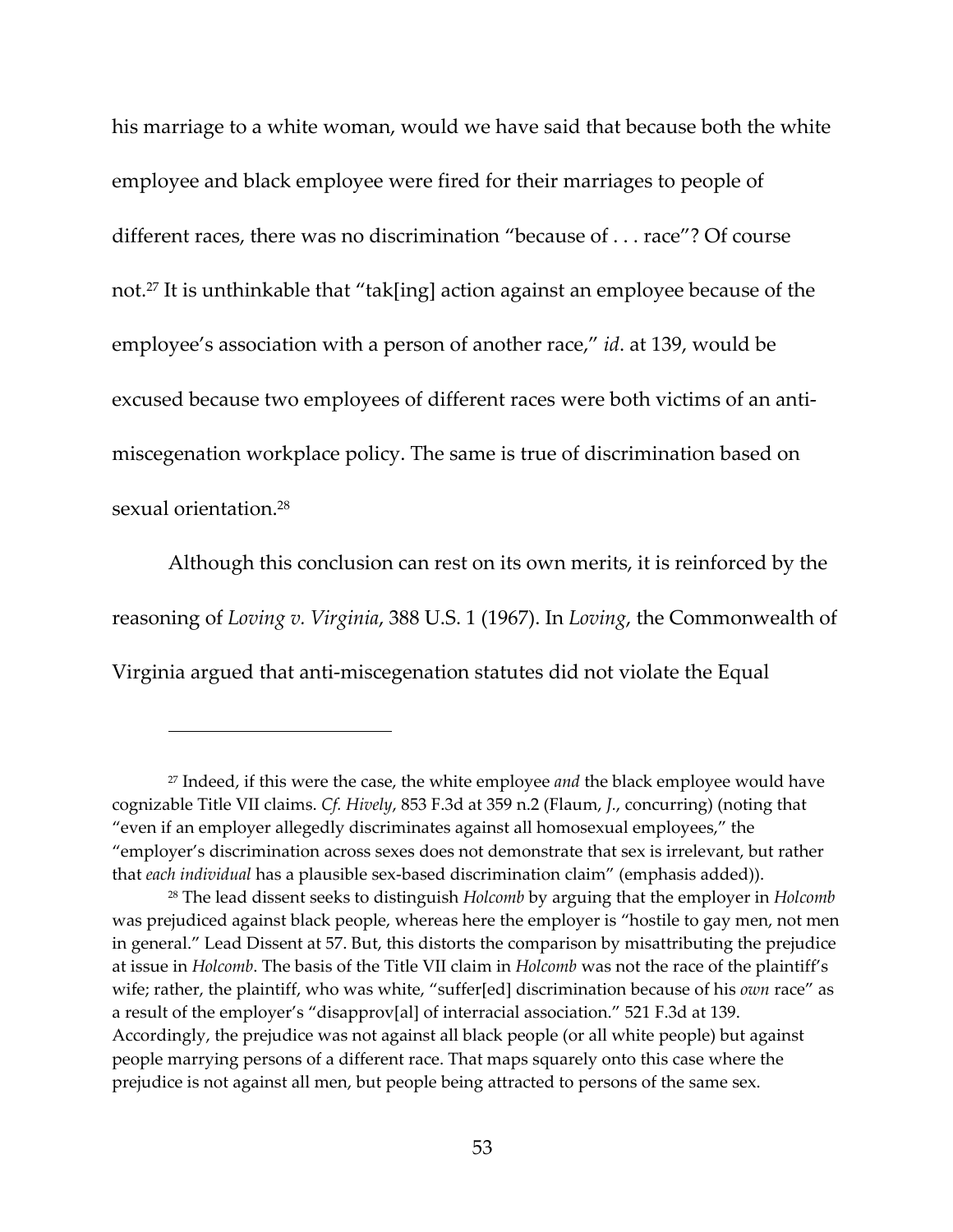Protection Clause because such statutes applied equally to white and black citizens. *See id*. at 7–8. The Supreme Court disagreed, holding that "equal application" could not save the statute because it was based "upon distinctions drawn according to race." *Id.* at 10–11. Constitutional cases like *Loving* "can provide helpful guidance in [the] statutory context" of Title VII. *Ricci v. DeStefano*, 557 U.S. 557, 582 (2009); *see also* Reva B. Siegel, *She the People: The Nineteenth Amendment, Sex Equality, Federalism, and the Family*, 115 Harv. L. Rev. 947, 949 (2002) (arguing that, in the constitutional context, "the Supreme Court developed the law of sex discrimination by means of an analogy between sex and race discrimination"). Accordingly, we find that *Loving*'s insight—that policies that distinguish according to protected characteristics cannot be saved by equal application—extends to association based on sex.

Certain *amici* supporting the defendants disagree, arguing that applying *Holcomb* and *Loving* to same‐sex relationships is not warranted because anti‐ miscegenation policies are motivated by racism, while sexual orientation discrimination is not rooted in sexism. Although these *amici* offer no empirical support for this contention, *amici* supporting Zarda cite research suggesting that sexual orientation discrimination has deep misogynistic roots. *See, e.g.*, Andrew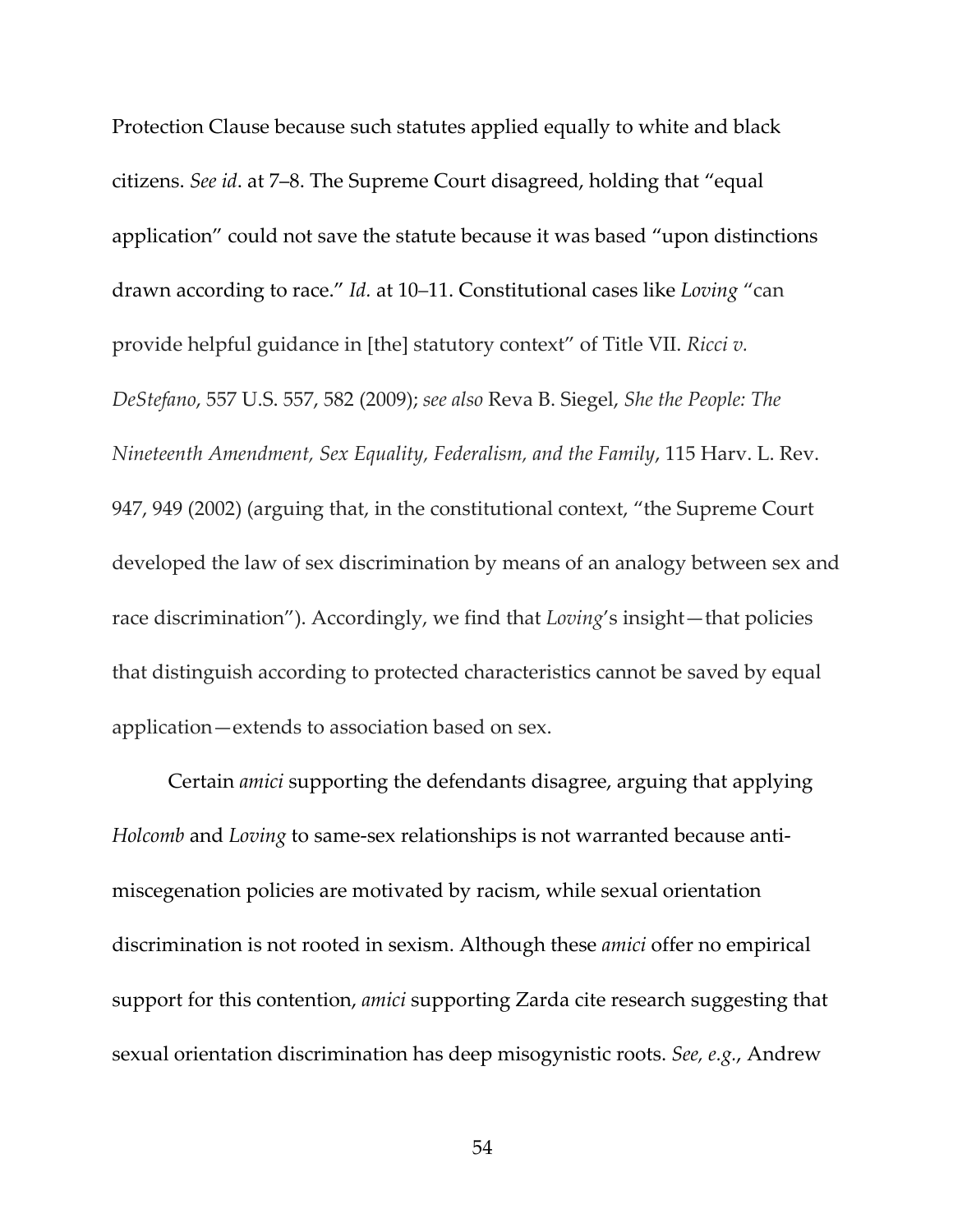### Koppelman, *Why Discrimination Against Lesbians and Gay Men is Sex*

*Discrimination*, 69 N.Y.U. L. Rev. 197 (1994). But the Court need not resolve this dispute because the *amici* supporting defendants identify no cases indicating that the scope of Title VII's protection against sex discrimination is limited to discrimination motivated by what would colloquially be described as sexism. To the contrary, this approach is squarely foreclosed by the Supreme Court's precedents. In *Oncale*, the Court explicitly rejected the argument that Title VII did not protect male employees from sexual harassment by male co-workers, holding that "Title VII's prohibition on discrimination 'because of . . . sex' protects men as well as women" and extends to instances where the "plaintiff and the defendant . . . are of the same sex." 523 U.S. at 78–79. This male‐on‐male harassment is well‐ outside the bounds of what is traditionally conceptualized as sexism. Similarly, as we have discussed, in *Manhart* the Court invalidated a pension scheme that required female employees to contribute more than their male counterparts because women generally live longer than men. 435 U.S. at 711. Again, the Court reached this conclusion notwithstanding the fact that some people might not describe this policy as sexist. By extension, even if sexual orientation discrimination does not evince conventional notions of sexism, this is not a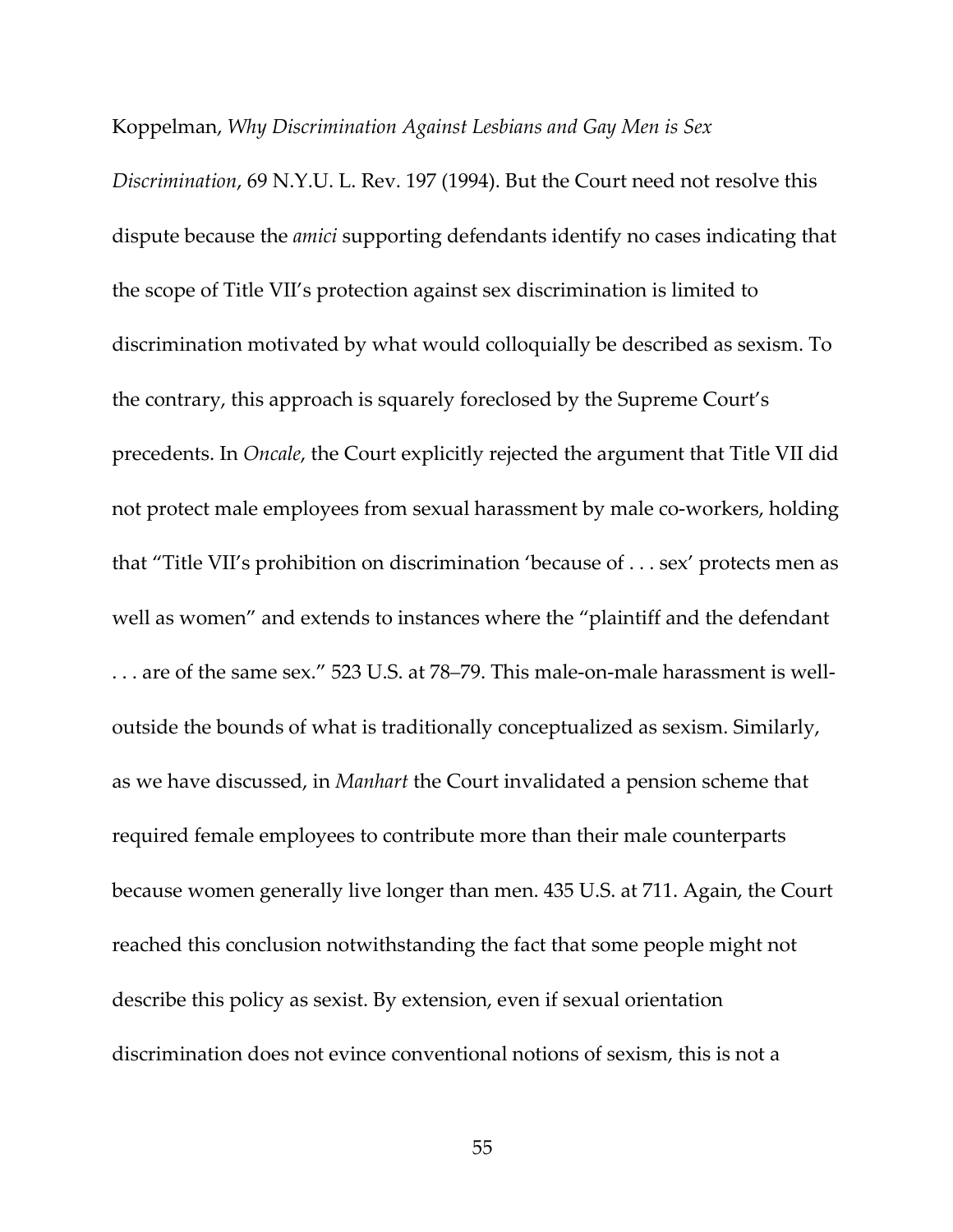legitimate basis for concluding that it does not constitute discrimination "because of  $\ldots$  sex."<sup>29</sup>

The fallback position for those opposing the associational framework is that associational discrimination can be based only on acts—such as Holcomb's act of getting married—whereas sexual orientation is a status. As an initial matter, the Supreme Court has rejected arguments that would treat acts as separate from status in the context of sexual orientation. In *Lawrence v. Texas*, the state argued that its "sodomy law [did] not discriminate against homosexual persons," but "only against homosexual conduct." 539 U.S. 558, 583 (2003) (O'Connor, *J.*, concurring). Justice O'Connor refuted this argument, reasoning that laws that target "homosexual conduct" are "an invitation to subject homosexual persons to discrimination." *Id.* More recently, in a First Amendment case addressing whether a public university could require student organizations to be open to all students, a religious student organization claimed that it should be permitted to exclude anyone who engaged in "unrepentant homosexual

<sup>29</sup> To the extent that *amici* are arguing that racism and sexism are necessary elements of a Title VII claim because these beliefs are invidious or malicious, we think their contentions are misguided. Malice, which the Supreme Court has described as an "evil motive," is not required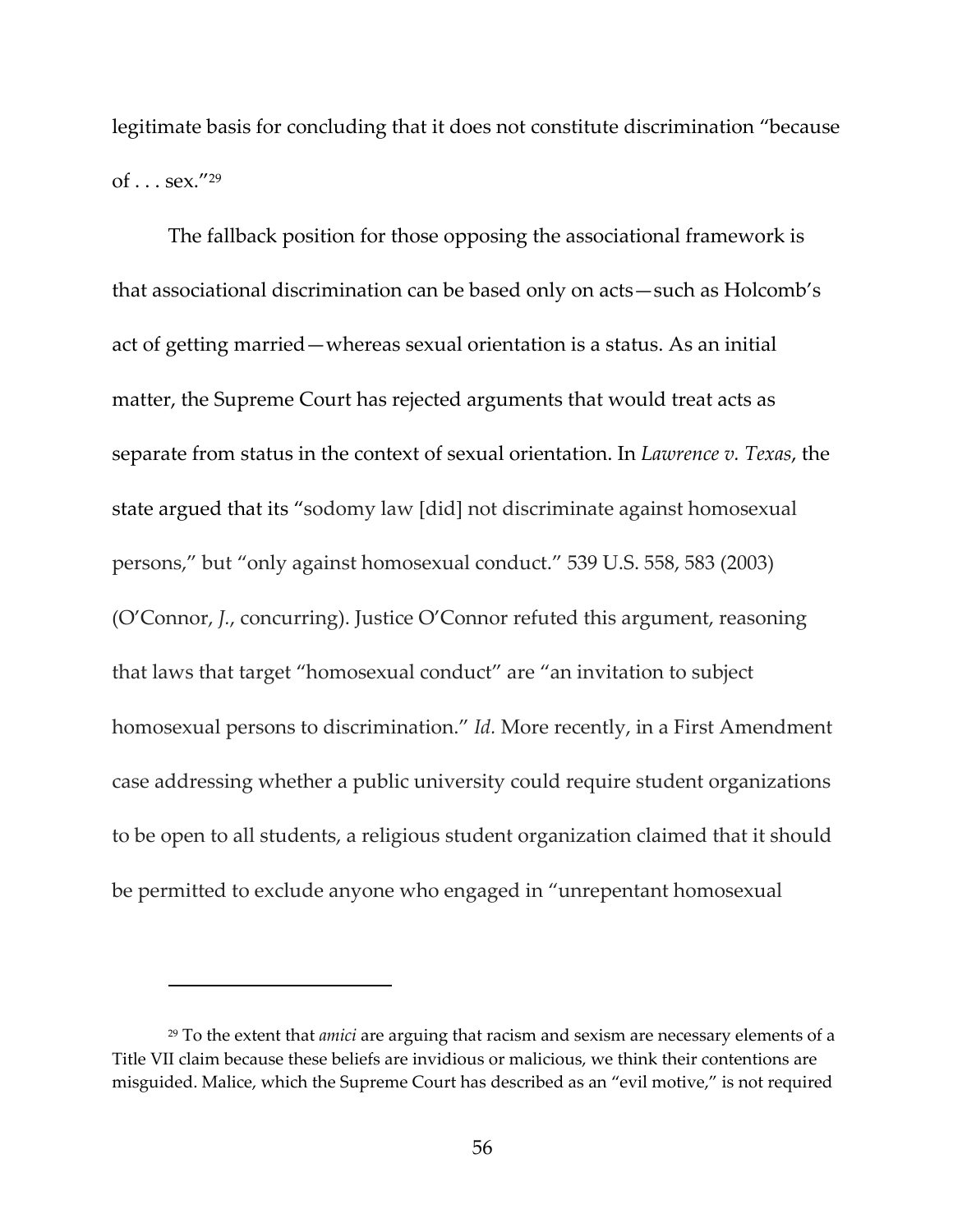conduct," because such individuals were being excluded "on the basis of a conjunction of [their] conduct and [their] belief that the conduct is not wrong," not because of their sexual orientation. *Christian Legal Soc. Chapter of Univ. of Cal., Hastings Coll. of Law v. Martinez*, 561 U.S. 661, 672, 689 (2010) (internal quotation marks omitted). Drawing on *Lawrence* and *Bray v. Alexandria Women's Health Clinic*, 506 U.S. 263 (1993), a case brought under 42 U.S.C. § 1985(3), the Supreme Court rejected the invitation to treat discrimination based on acts as separate from discrimination based on status. *Christian Legal Soc.*, 561 U.S. at 689; *see also Bray*, 506 U.S. at 270 (rejecting the act-status distinction by observing that "[a] tax on wearing yarmulkes is a tax on Jews"). Although *amici*'s argument inverts the previous defenses of policies targeting individuals attracted to persons of the same sex by arguing that Title VII's prohibition of associational discrimination protects only acts, not status, their proposed distinction is equally unavailing.

More fundamentally, *amici*'s argument is an inaccurate characterization of associational discrimination. First, the source of the Title VII claim is not the employee's associational act but rather the employer's discrimination, which is

<u> 1989 - Andrea Santa Andrea Andrea Andrea Andrea Andrea Andrea Andrea Andrea Andrea Andrea Andrea Andrea Andr</u>

by Title VII, *Kolstad v. Am. Dental Ass'n*, 527 U.S. 526, 530 (1999); to the contrary, it is merely a basis on which an aggrieved employee may seek punitive damages, *see* 42 U.S.C. § 1981a(b)(1).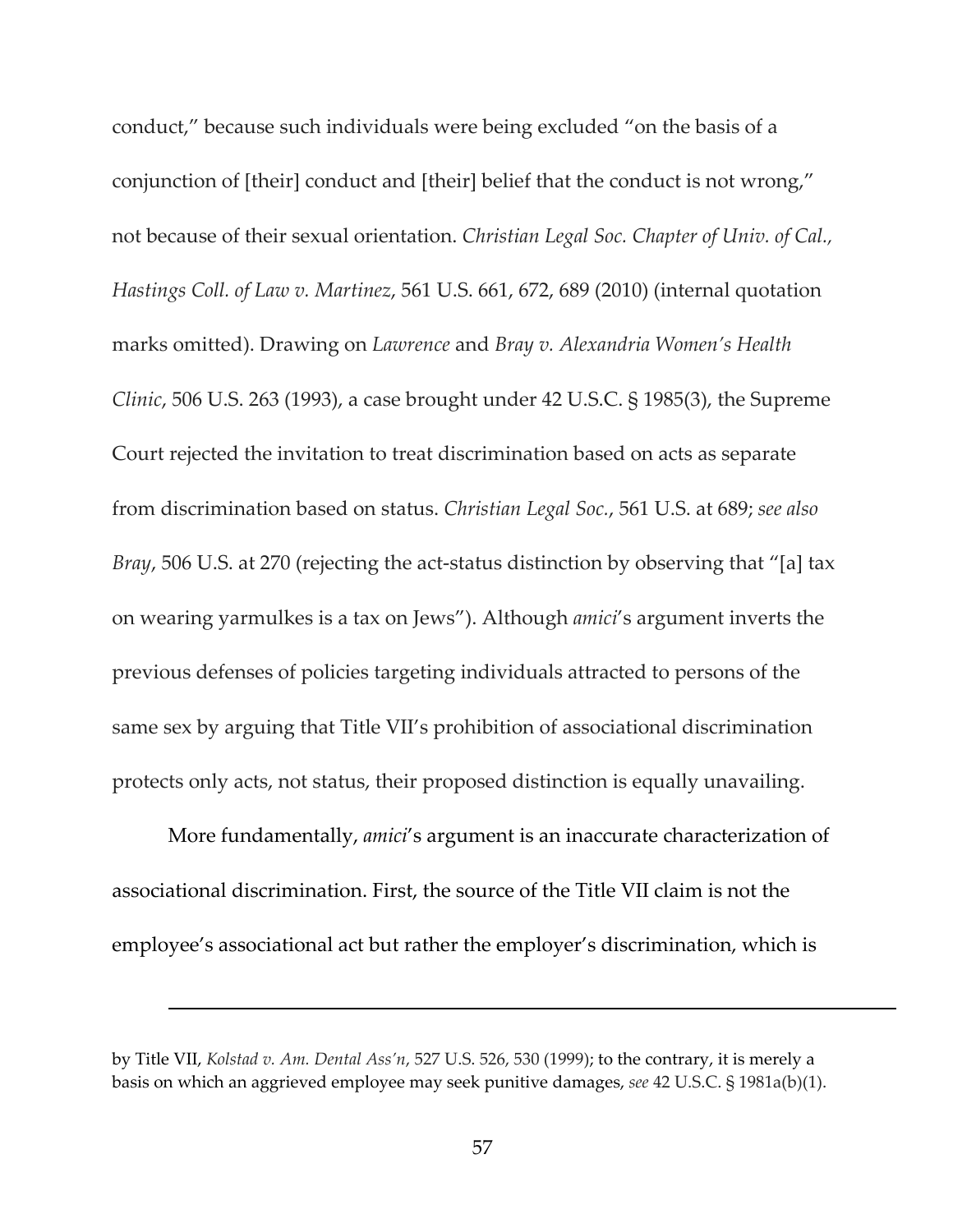motivated by "disapprov[al] of [a particular type of] association." *See Holcomb*, 521 F.3d at 139; *see also* 42 U.S.C. § 2000e‐2(m) (asking whether the protected trait was "a motivating factor"). In addition, as it pertains to the employee, what is protected is not the employee's act but rather the employee's protected characteristic, which is a status. *Holcomb*, 521 F.3d at 139; *Univ. of Tex. Sw. Med. Ctr. v. Nassar*, 133 S. Ct. 2517, 2522 (2013) (defining "status‐based discrimination," which is "prohibited by Title VII," as "discrimination on the basis of race, color, religion, sex, or national origin"). Accordingly, associational discrimination is not limited to acts; instead, as with all other violations of Title VII, associational discrimination runs afoul of the statute by making the employee's protected characteristic a motivating factor for an adverse employment action. *See* 42 U.S.C. § 2000e-2(m).<sup>30</sup>

<sup>&</sup>lt;sup>30</sup> Because associational discrimination is premised on the employer's motivation and an employee's status, an associational discrimination claim does not require an act that consummates an association. For example, consider a scenario in which Holcomb had not been married to a black woman but merely expressed an interest in dating black women. If the employer terminated Holcomb merely on the basis of his desire to date black women, this would still be an instance "where an employee is subjected to adverse action because an employer disapproves of interracial association," and "the employee suffers discrimination because of the employee's *own* race." *Holcomb*, 521 F.3d at 139. The same is true in the context of sexual orientation.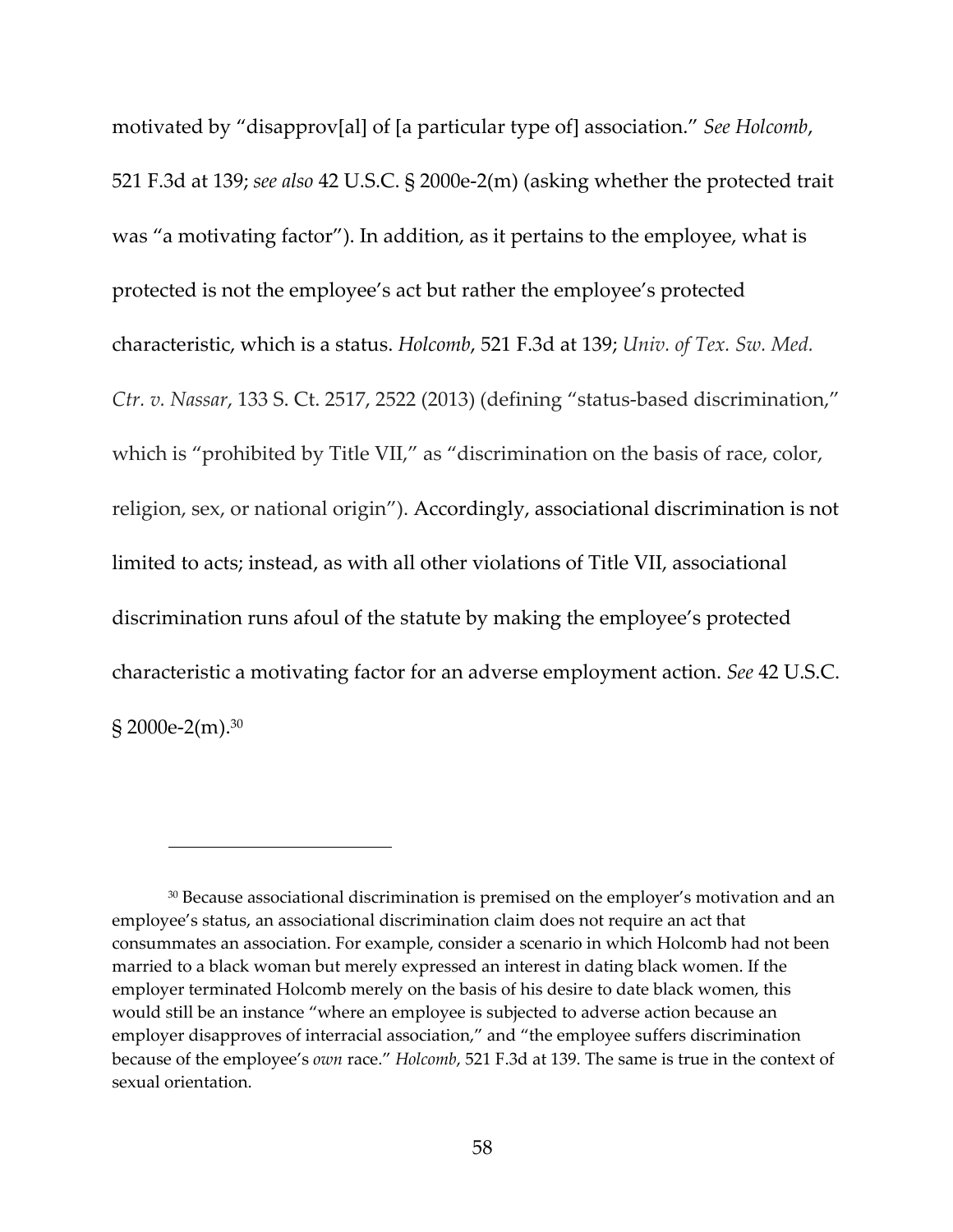In sum, we see no principled basis for recognizing a violation of Title VII for associational discrimination based on race but not on sex. Accordingly, we hold that sexual orientation discrimination, which is based on an employer's opposition to association between particular sexes and thereby discriminates against an employee based on their own sex, constitutes discrimination "because of . . . sex." Therefore, it is no less repugnant to Title VII than anti‐miscegenation policies.

### **C. Subsequent Legislative Developments**

Although the conclusion that sexual orientation discrimination is a subset of sex discrimination follows naturally from existing Title VII doctrine, the *amici* supporting the defendants place substantial weight on subsequent legislative developments that they argue militate against interpreting "because of . . . sex" to include sexual orientation discrimination.<sup>31</sup> Having carefully considered each of *amici*'s arguments, we find them unpersuasive.

First, the government points to the Civil Rights Act of 1991, Pub. L. No. 102–166, 105 Stat. 1071 (1991), arguing that this amendment to Title VII ratified

<sup>&</sup>lt;sup>31</sup> Because "[t]he prohibition against discrimination based on sex was added to Title VII at the last minute on the floor of the House of Representatives," we have "little legislative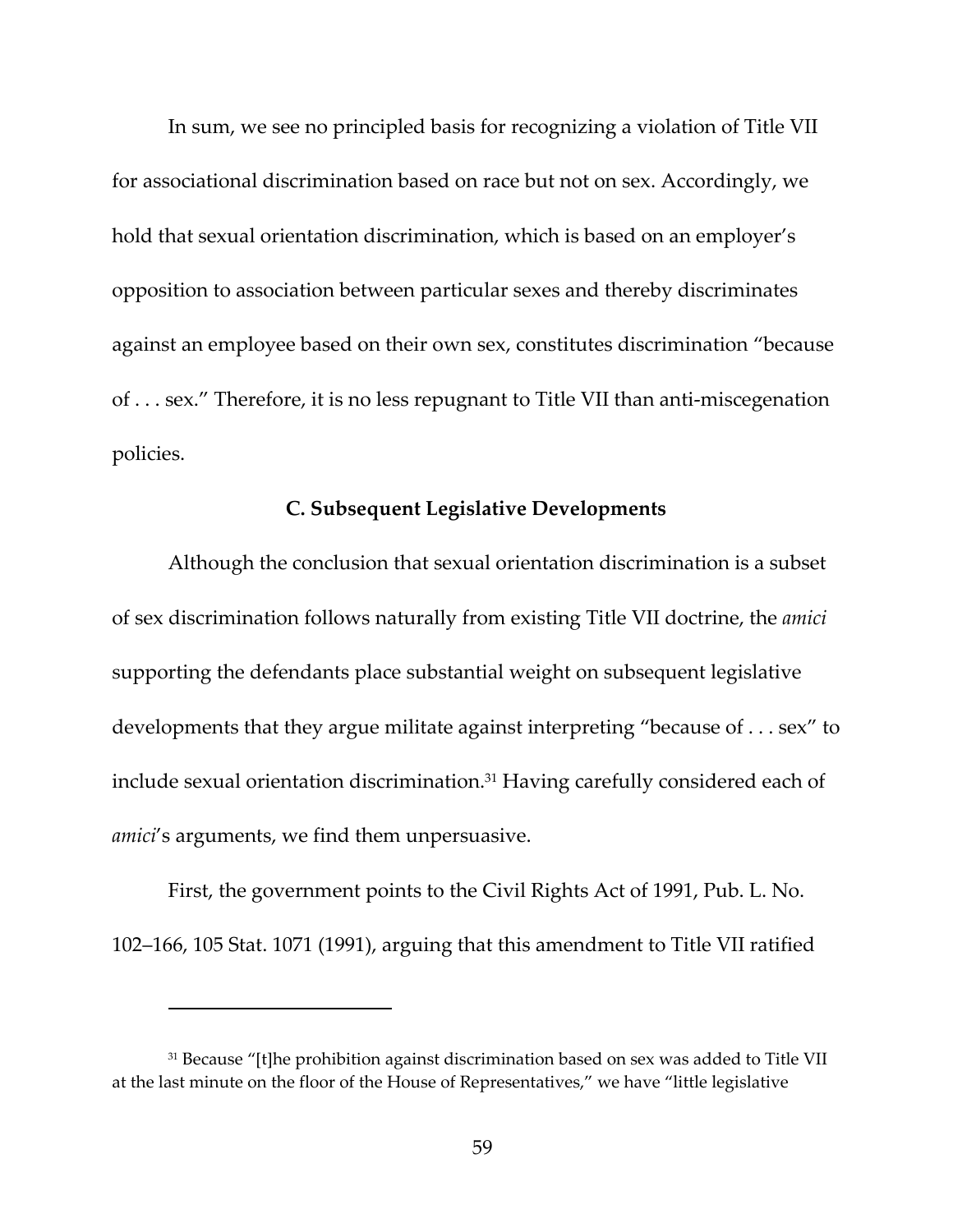judicial decisions construing discrimination "because of . . . sex" as excluding sexual orientation discrimination. Among other things, the 1991 amendment expressly "codif[ied] the concepts of 'business necessity' and 'job related'" as articulated in *Griggs*, 401 U.S. at 429–31, and rejected the Supreme Court's prior decision on that topic in *Wards Cove Packing Co. v. Atonio*, 490 U.S. 642 (1989). *See* Civil Rights Act of 1991 §§ 2(2), 3(2), 105 Stat. at 1071. According to the government, this amendment also implicitly ratified the decisions of the four courts of appeals that had, as of 1991, held that Title VII does not bar discrimination based on sexual orientation.

In advancing this argument, the government attempts to analogize the 1991 amendment to the Supreme Court's recent discussion of an amendment to the Fair Housing Act ("FHA"). In *Texas Department of Housing & Community Affairs v. Inclusive Communities Project, Inc.*, the Court considered whether disparate‐impact claims were cognizable under the FHA by looking to, *inter alia*, a 1988 amendment to the statute. 135 S. Ct. 2507 (2015). The Court found it relevant that "all nine Courts of Appeals to have addressed the question" by 1988 "had concluded [that] the [FHA] encompassed disparate‐impact claims." *Id.*

history to guide us in interpreting" it. *Meritor*, 477 U.S. at 63–64.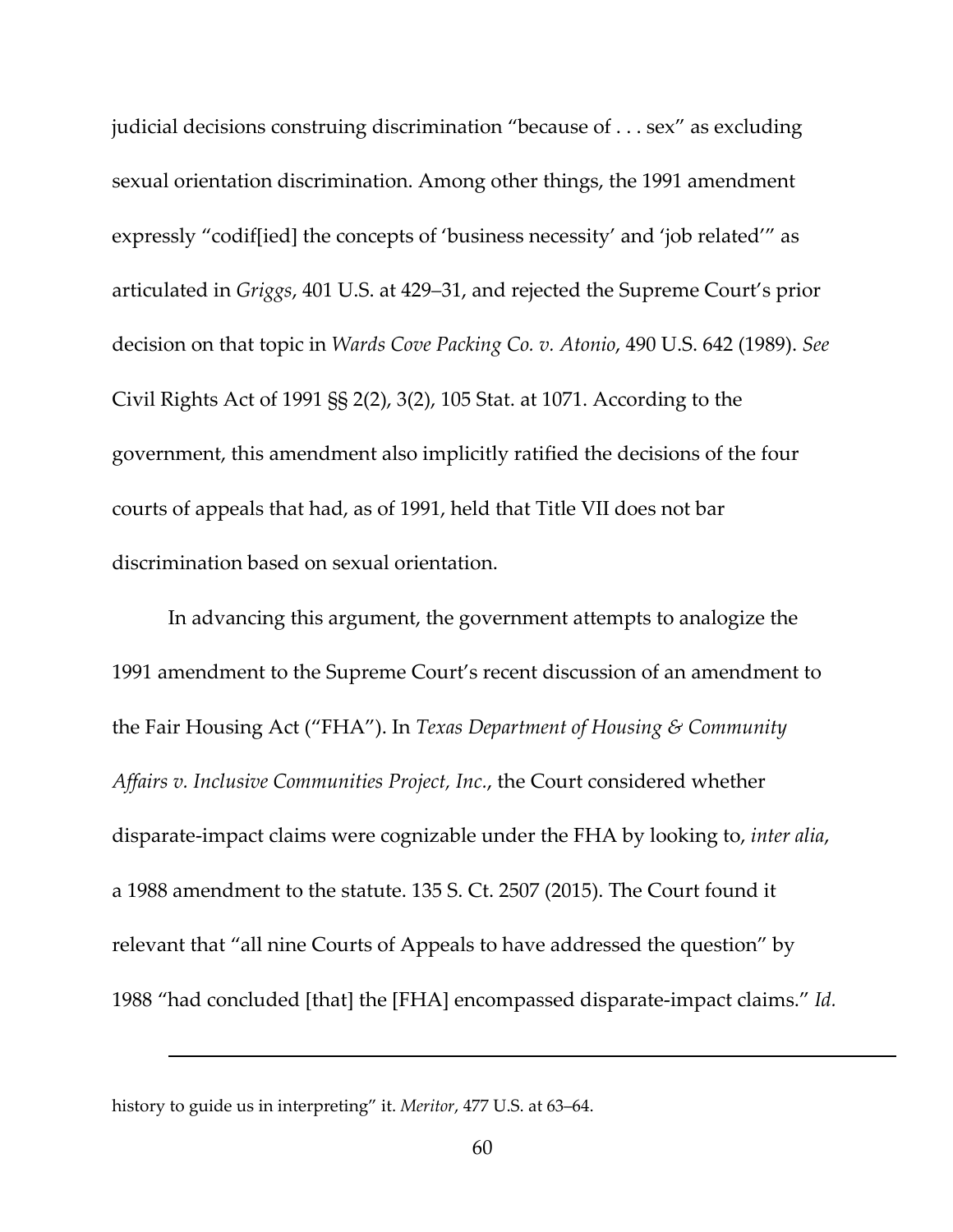at 2519. When concluding that Congress had implicitly ratified these holdings, the Court considered (1) the amendment's legislative history, which confirmed that "Congress was aware of this unanimous precedent," *id*., and (2) the fact that the precedent was directly relevant to the amendment, which "included three exemptions from liability that assume the existence of disparate-impact claims," *id.* at 2520.

The statutory history of Title VII is markedly different. When we look at the 1991 amendment, we see no indication in the legislative history that Congress was aware of the circuit precedents identified by the government and, turning to the substance of the amendment, we have no reason to believe that the new provisions it enacted were in any way premised on or made assumptions about whether sexual orientation was protected by Title VII. It is also noteworthy that, when the statute was amended in 1991, only three of the thirteen courts of appeals had considered whether Title VII prohibited sexual orientation discrimination.32 *See Williamson*, 876 F.2d 69; *DeSantis v. PT&T Co*., 608 F.2d 327

<sup>&</sup>lt;sup>32</sup> The fourth case cited by the government involved allegations of discrimination against a transgender individual, a distinct question not at issue here. *See Ulane v. E. Airlines, Inc*., 742 F.2d 1081, 1084–87 (7th Cir. 1984). In addition, of the three cases actually on point, two predate *Price Waterhouse*, which was decided in May 1989, while the third was issued one month after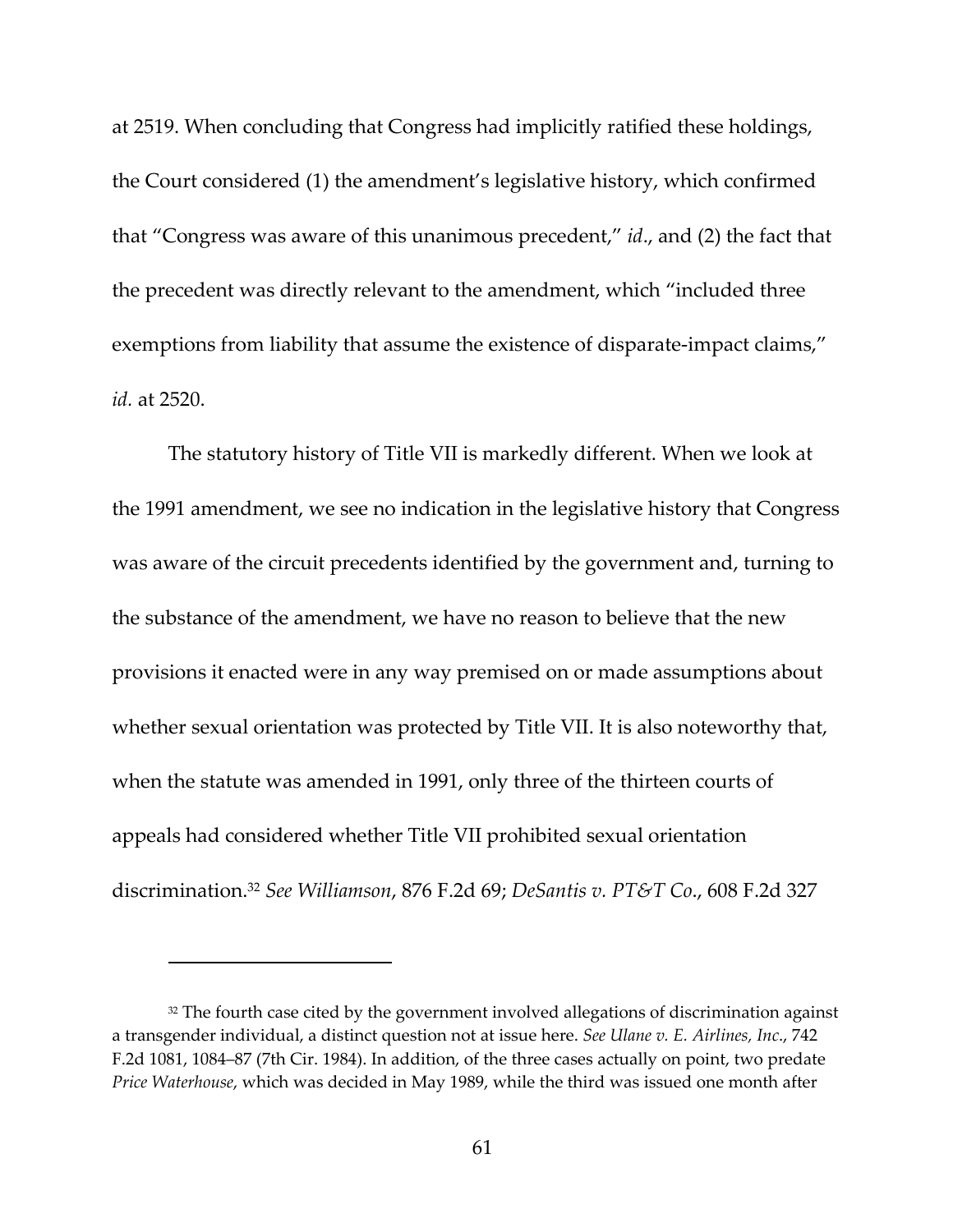(9th Cir. 1979); *Blum*, 597 F.2d 936. Mindful of this important context, this is not an instance where we can conclude that Congress was aware of, much less relied upon, the handful of Title VII cases discussing sexual orientation. Indeed, the inference suggested by the government is particularly suspect given that the text of the 1991 amendment emphasized that it was "respond[ing] to Supreme Court decisions by *expanding* the scope of relevant civil rights statutes in order to provide adequate protection to victims of discrimination." Civil Rights Act of 1991 §§ 2(2), 3(2), 105 Stat. at 1071 (emphasis added). For these reasons, we do not consider the 1991 amendment to have ratified the interpretation of Title VII as excluding sexual orientation discrimination.

Next, certain *amici* argue that by not enacting legislation expressly prohibiting sexual orientation discrimination in the workplace Congress has implicitly ratified decisions holding that sexual orientation was not covered by Title VII. According to the government's *amicus* brief, almost every Congress since 1974 has considered such legislation but none of these bills became law.

*Price Waterhouse* but made no mention of it. Given that these cases did not have the opportunity to apply a relevant Supreme Court precedent, even if Congress was aware of them, there was reason for Congress to regard the weight of these cases with skepticism.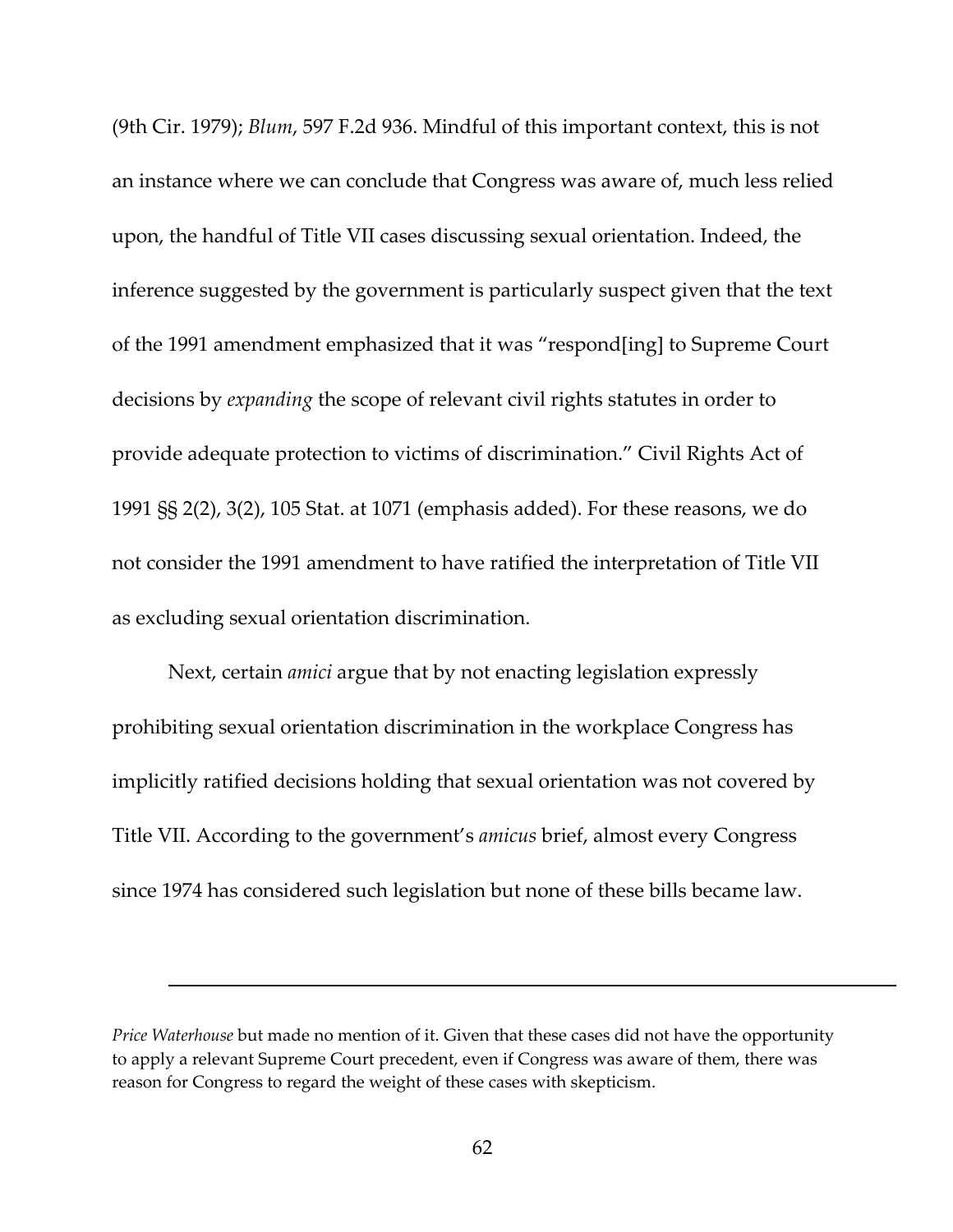This theory of ratification by silence is in direct tension with the Supreme Court's admonition that "subsequent legislative history is a hazardous basis for inferring the intent of an earlier Congress," particularly when "it concerns, as it does here, a proposal that does not become law." *Pension Benefit Guar. Corp. v. LTV Corp*., 496 U.S. 633, 650 (1990) (citations and internal quotation marks omitted). This is because "[i]t is impossible to assert with any degree of assurance that congressional failure to act represents affirmative congressional approval of [a particular] statutory interpretation." *Patterson v. McLean Credit Union*, 491 U.S. 164, 175 n.1 (1989) (internal quotation marks omitted). After all, "[t]here are many reasons Congress might not act on a decision . . . , and most of them have nothing at all to do with Congress' desire to preserve the decision." *Michigan v. Bay Mills Indian Cmty.*, 134 S. Ct. 2024, 2052 (2014) (Thomas, *J*., dissenting). For example, Congress may be unaware of or indifferent to the status quo, or it may be unable "to agree upon how to alter the status quo." *Johnson v. Transp. Agency*, 480 U.S. 616, 672 (1987) (Scalia, *J*., dissenting). These concerns ring true here. We do not know why Congress did not act and we are thus unable to choose among the various inferences that could be drawn from Congress's inaction on the bills identified by the government. *See LTV Corp.*, 496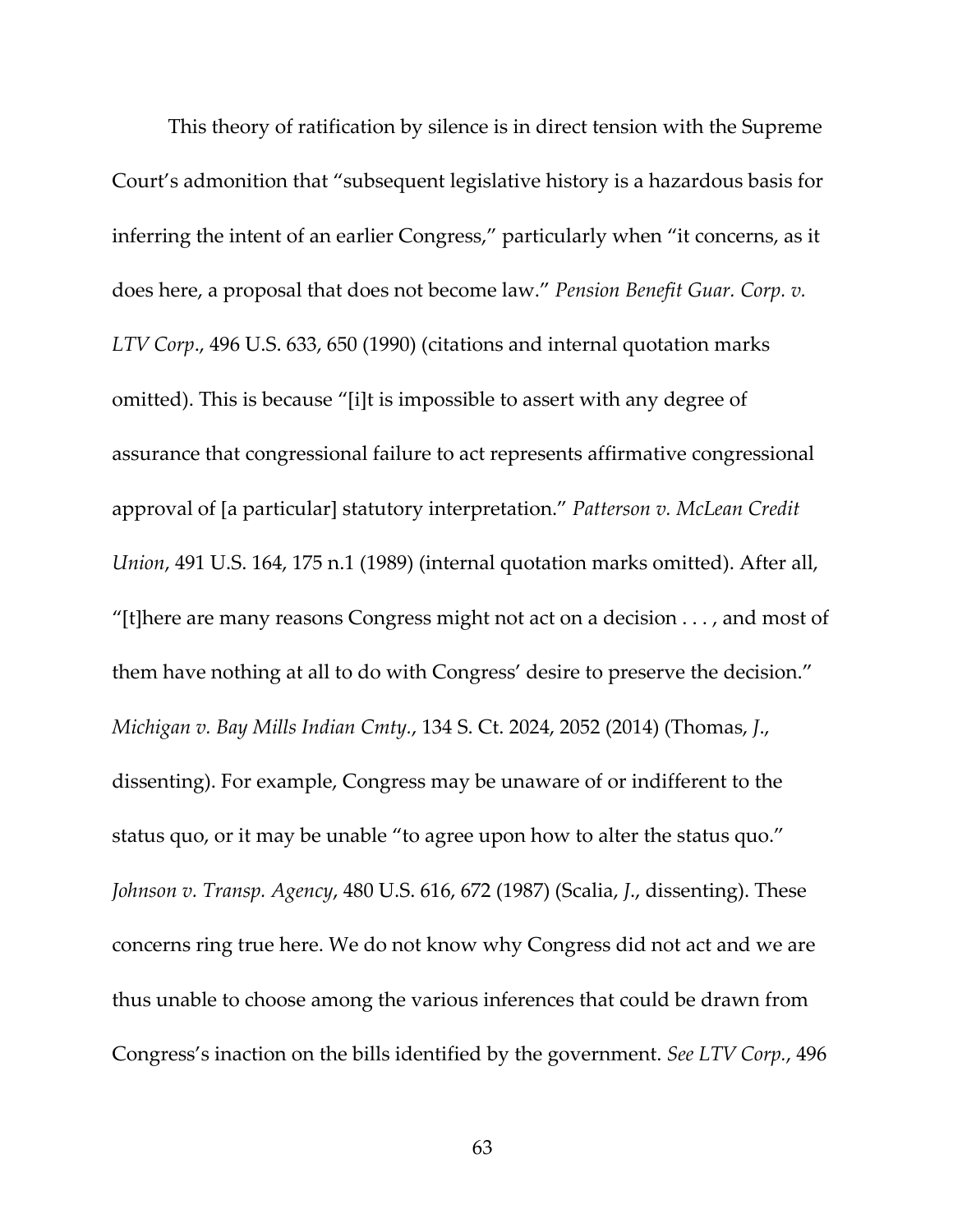U.S. at 659 ("Congressional inaction lacks persuasive significance because several equally tenable inferences may be drawn from such inaction, including the inference that the existing legislation already incorporated the offered change." (internal quotation marks omitted)). Accordingly, we decline to assign congressional silence a meaning it will not bear.

Drawing on the dissent in *Hively*, the government also argues that Congress considers sexual orientation discrimination to be distinct from sex discrimination because it has expressly prohibited sexual orientation discrimination in certain statutes but not Title VII. *See* 853 F.3d at 363–64 (Sykes, *J.*, dissenting). While it is true that Congress has sometimes used the terms "sex" and "sexual orientation" separately, this observation is entitled to minimal weight in the context of Title VII.

The presumptions that terms are used consistently and that differences in terminology denote differences in meaning have the greatest force when the terms are used in "the same act." *See Envtl. Def. v. Duke Energy Corp.*, 549 U.S. 561, 574 (2007). By contrast, when drafting separate statutes, Congress is far less likely to use terms consistently, *see* Abbe R. Gluck & Lisa Schultz Bressman, *Statutory Interpretation from the Inside—An Empirical Study of Congressional*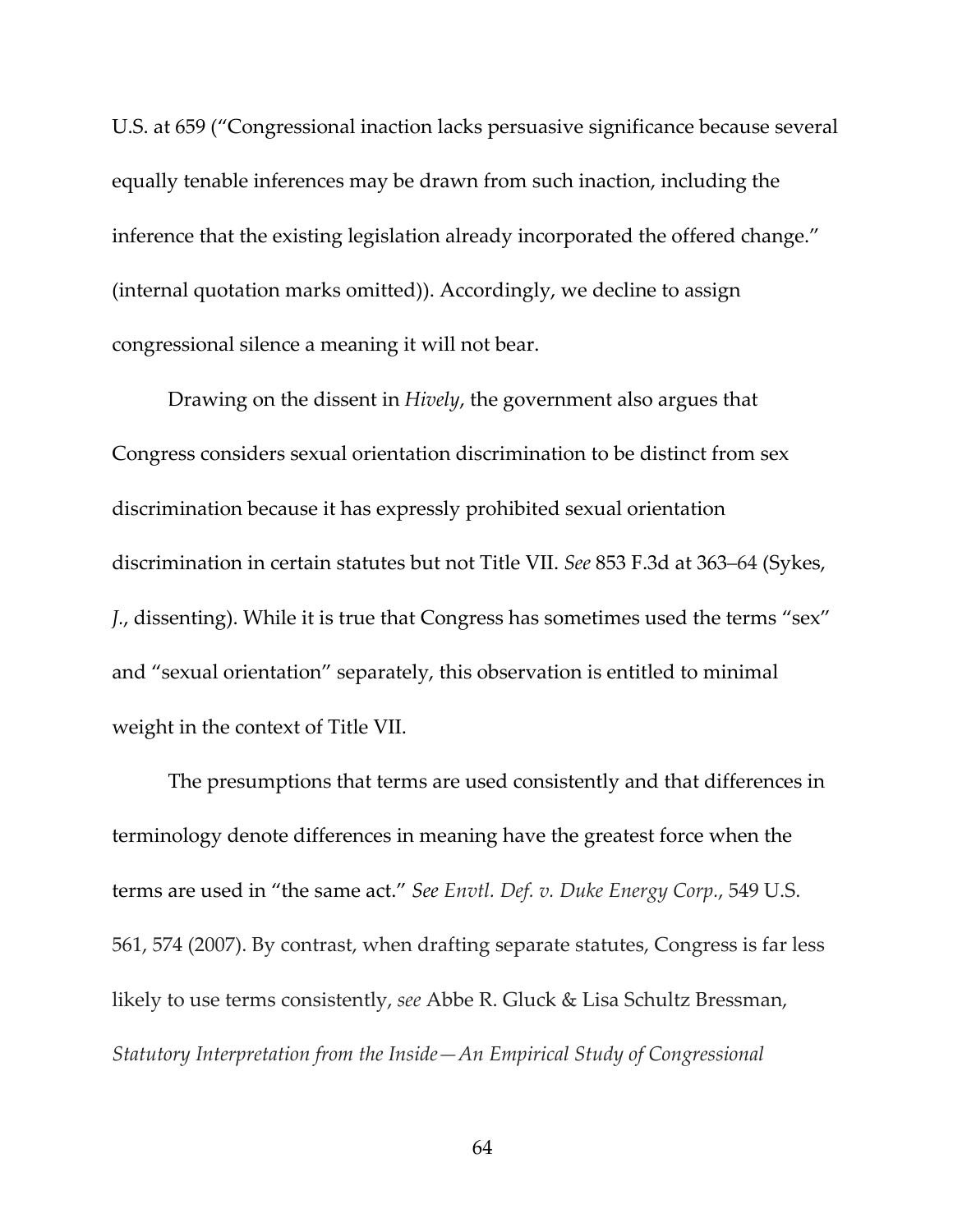*Drafting, Delegation, and the Canons: Part I*, 65 Stan. L. Rev. 901, 936 (2013), and these presumptions are entitled to less force where, as here, the government points to terms used in different statutes passed by different Congresses in different decades. *See* Violence Against Women Reauthorization Act of 2013, Pub L. No. 113‐4, § 3(b)(4), 127 Stat. 54, 61 (2013); Patient Protection and Affordable Care Act, Pub. L. No. 111‐148, § 5306(a)(3), 124 Stat. 119, 626 (2010); Matthew Shepard and James Byrd, Jr. Hate Crimes Prevention Act, Pub. L. No. 111‐84, §§ 4704(a)(1)(C), § 4704(a), 123 Stat. 2835, 2837, 2839 (2009); Higher Education Amendments of 1998, Pub. L. No. 105‐244, § 486(e)(1)(A), 112 Stat. 1581, 1743 (1998).

Moreover, insofar as the government argues that mention of "sexual orientation" elsewhere in the U.S. Code is evidence that "because of . . . sex" should not be interpreted to include "sexual orientation," our race discrimination jurisprudence demonstrates that this is not dispositive. We have held that Title VII's prohibition on race discrimination encompasses discrimination on the basis of ethnicity, *see Vill. of Freeport v. Barrella*, 814 F.3d 594, 607 (2d Cir. 2016), notwithstanding the fact that other federal statutes now enumerate race and ethnicity separately, *see, e.g*., 20 U.S.C. § 1092(f)(1)(F)(ii); 42 U.S.C. § 294e‐1(b)(2).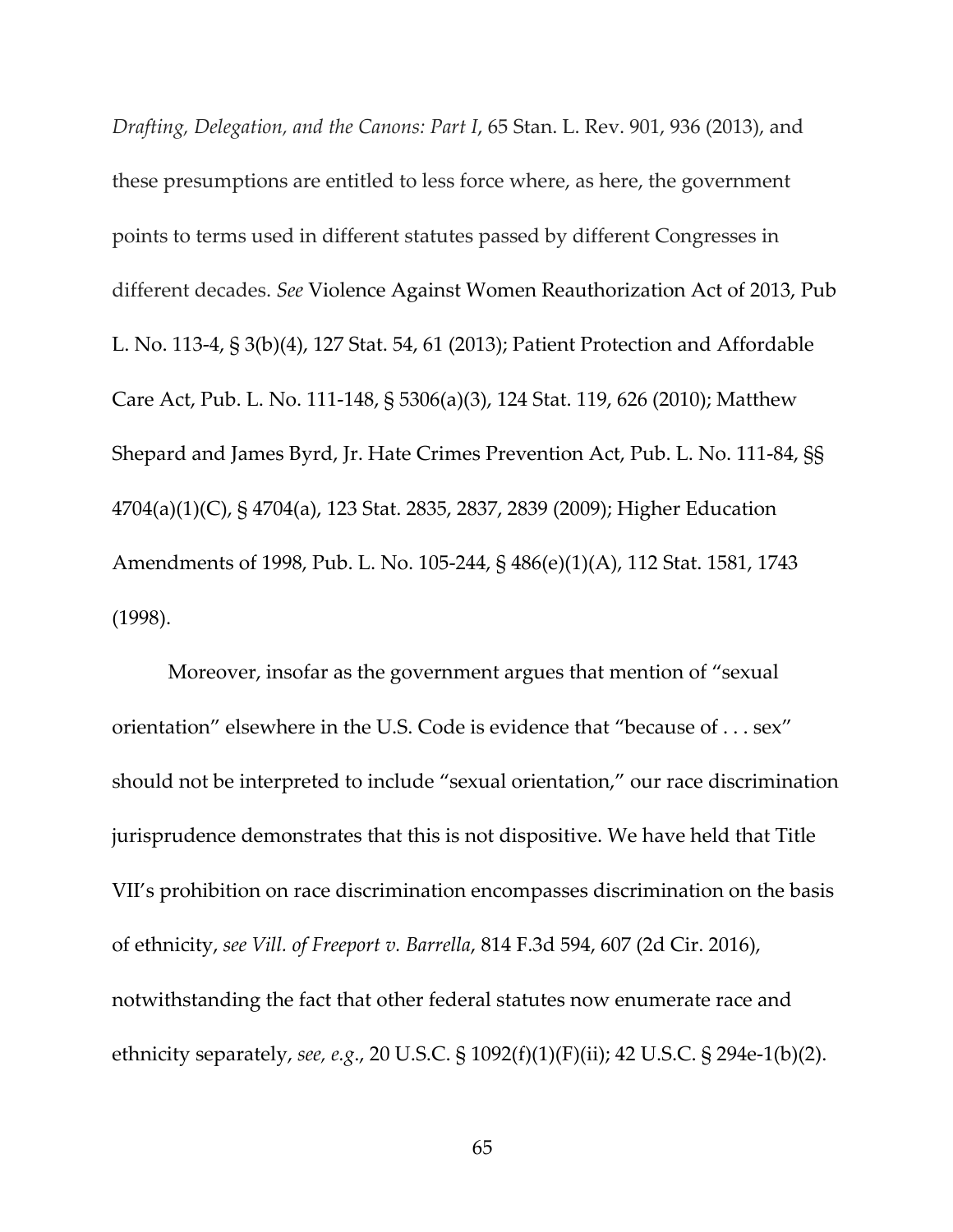The same can be said of sex and sexual orientation because discrimination based on the former encompasses the latter.

In sum, nothing in the subsequent legislative history identified by the *amici* calls into question our conclusion that sexual orientation discrimination is a subset of sex discrimination and is thereby barred by Title VII.

### **III. Summary**

Since 1964, the legal framework for evaluating Title VII claims has evolved substantially.33 Under *Manhart*, traits that operate as a proxy for sex are an impermissible basis for disparate treatment of men and women. Under *Price Waterhouse*, discrimination on the basis of sex stereotypes is prohibited. Under *Holcomb*, building on *Loving*, it is unlawful to discriminate on the basis of an employee's association with persons of another race. Applying these precedents to sexual orientation discrimination, it is clear that there is "no justification in the statutory language . . . for a categorical rule excluding" such claims from the

<sup>&</sup>lt;sup>33</sup> We also note that there has been a sea change in the constitutional framework governing same‐sex marriage. *See generally Obergefell v. Hodges*, 135 S. Ct. 2584 (2015); *United States v. Windsor*, 133 S. Ct. 2675 (2013). In the wake of this transformation, the intersection of the modern constitutional framework and decades‐old precedents regarding sexual orientation discrimination under Title VII created a "paradoxical legal landscape" in which a man could exercise his constitutional right to marry his same‐sex partner on Saturday and "then be fired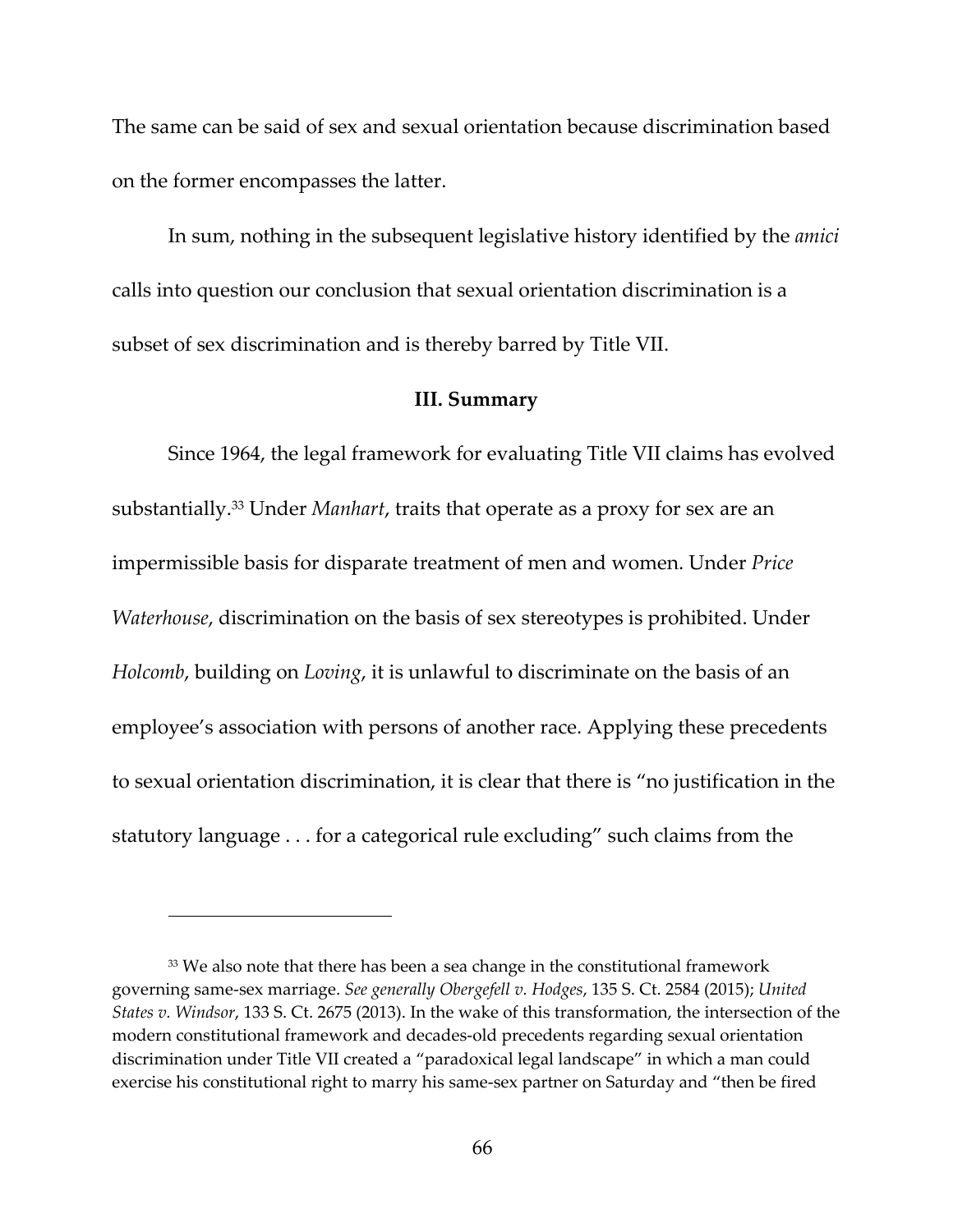reach of Title VII. *Oncale*, 523 U.S. at 80; *see also Baldwin*, 2015 WL 4397641, at \*9 ("Interpreting the sex discrimination prohibition of Title VII to exclude coverage of lesbian, gay, or bisexual individuals who have experienced discrimination on the basis of sex inserts a limitation into the text that Congress has not included.").

Title VII's prohibition on sex discrimination applies to any practice in which sex is a motivating factor. 42 U.S.C. § 2000e-2(m). As explained above, sexual orientation discrimination is a subset of sex discrimination because sexual orientation is *defined* by one's sex in relation to the sex of those to whom one is attracted, making it impossible for an employer to discriminate on the basis of sexual orientation without taking sex into account. Sexual orientation discrimination is also based on assumptions or stereotypes about how members of a particular gender should be, including to whom they should be attracted. Finally, sexual orientation discrimination is associational discrimination because an adverse employment action that is motivated by the employer's opposition to association between members of particular sexes discriminates against an employee on the basis of sex. Each of these three perspectives is sufficient to

on Monday for just that act." *Hively*, 830 F.3d at 714 (majority). This decision frees this circuit's jurisprudence regarding sexual orientation from that paradox.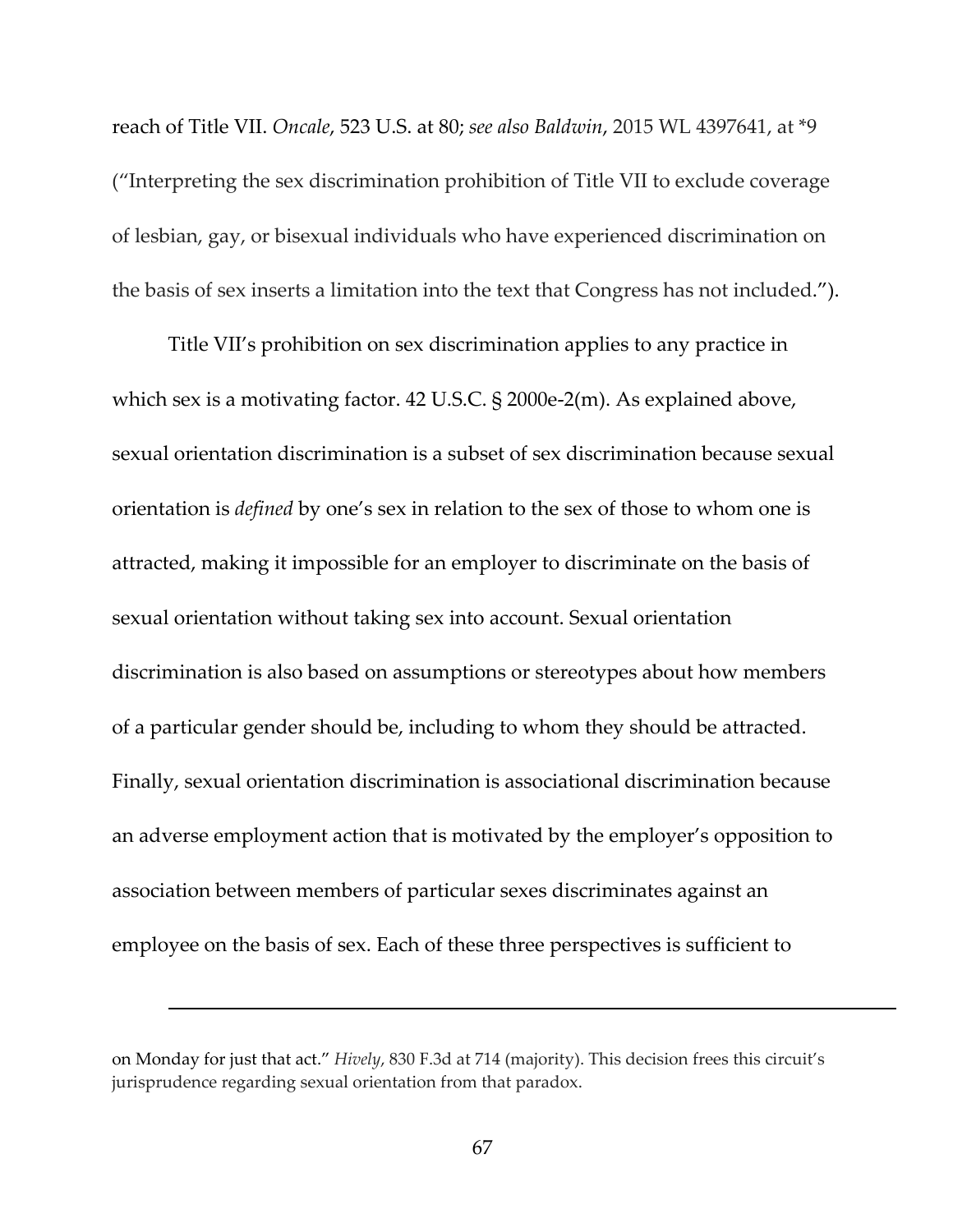support this Court's conclusion and together they amply demonstrate that sexual orientation discrimination is a form of sex discrimination.

Although sexual orientation discrimination is "assuredly not the principal evil that Congress was concerned with when it enacted Title VII," "statutory prohibitions often go beyond the principal evil to cover reasonably comparable evils." *Oncale*, 523 U.S. at 80. In the context of Title VII, the statutory prohibition extends to all discrimination "because of . . . sex" and sexual orientation discrimination is an actionable subset of sex discrimination. We overturn our prior precedents to the contrary to the extent they conflict with this ruling. *See Simonton*, 232 F.3d at 35; *Dawson*, 398 F.3d at 218–20.

#### \*\*\*

Zarda has alleged that, by "honestly referr[ing] to his sexual orientation," he failed to "conform to the straight male macho stereotype." J.A. 72. For this reason, he has alleged a claim of discrimination of the kind we now hold cognizable under Title VII. The district court held that there was sufficient evidence of sexual orientation discrimination to survive summary judgment on Zarda's state law claims. Even though Zarda lost his state sexual orientation discrimination claim at trial, that result does not preclude him from prevailing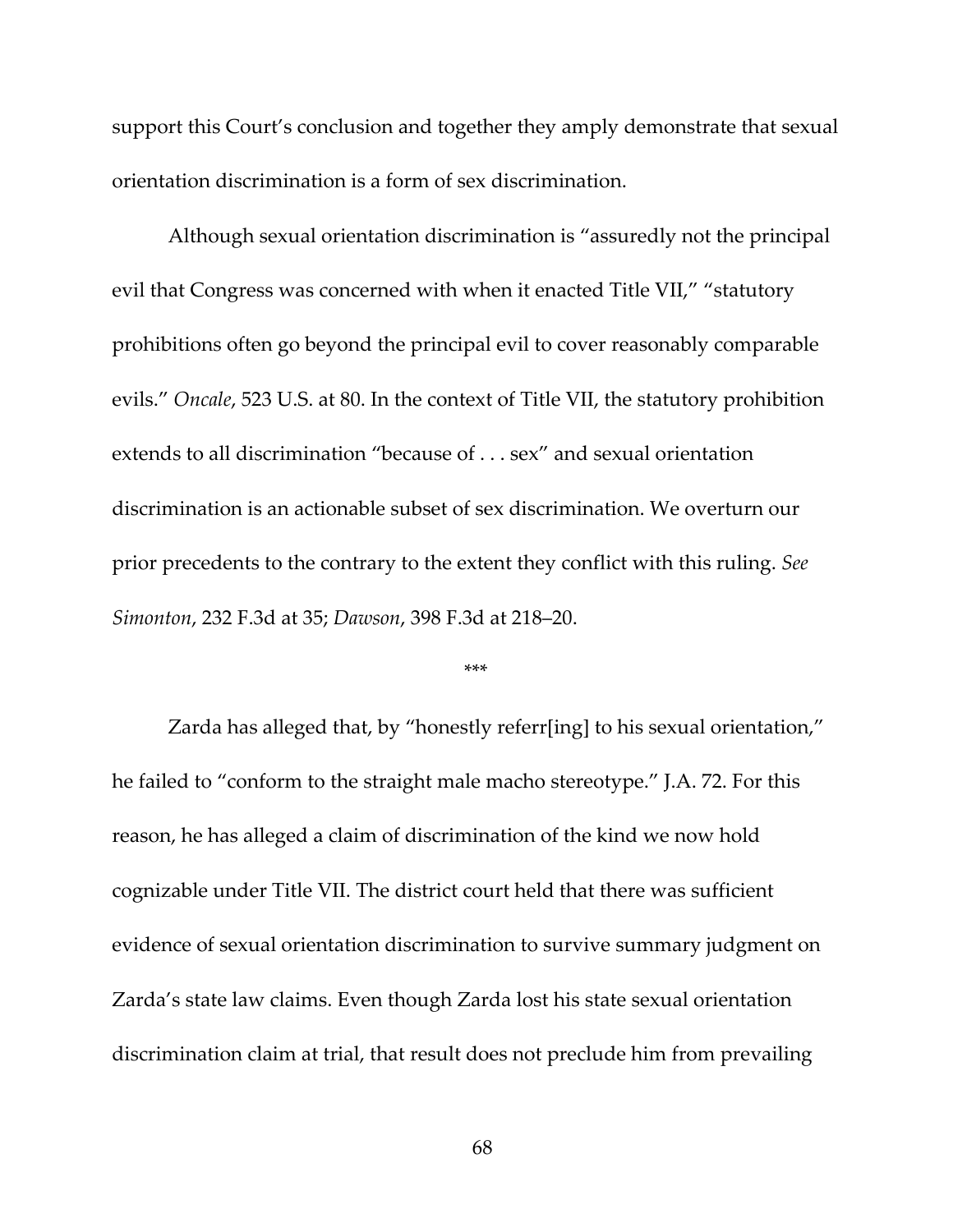on his federal claim because his state law claim was tried under "a higher standard of causation than required by Title VII." *Zarda*, 855 F.3d at 81. Thus, we hold that Zarda is entitled to bring a Title VII claim for discrimination based on sexual orientation.

# **CONCLUSION**

Based on the foregoing, we **VACATE** the district court's judgment on the Title VII claim and **REMAND** for further proceedings consistent with this opinion. We **AFFIRM** the judgment of the district court in all other respects.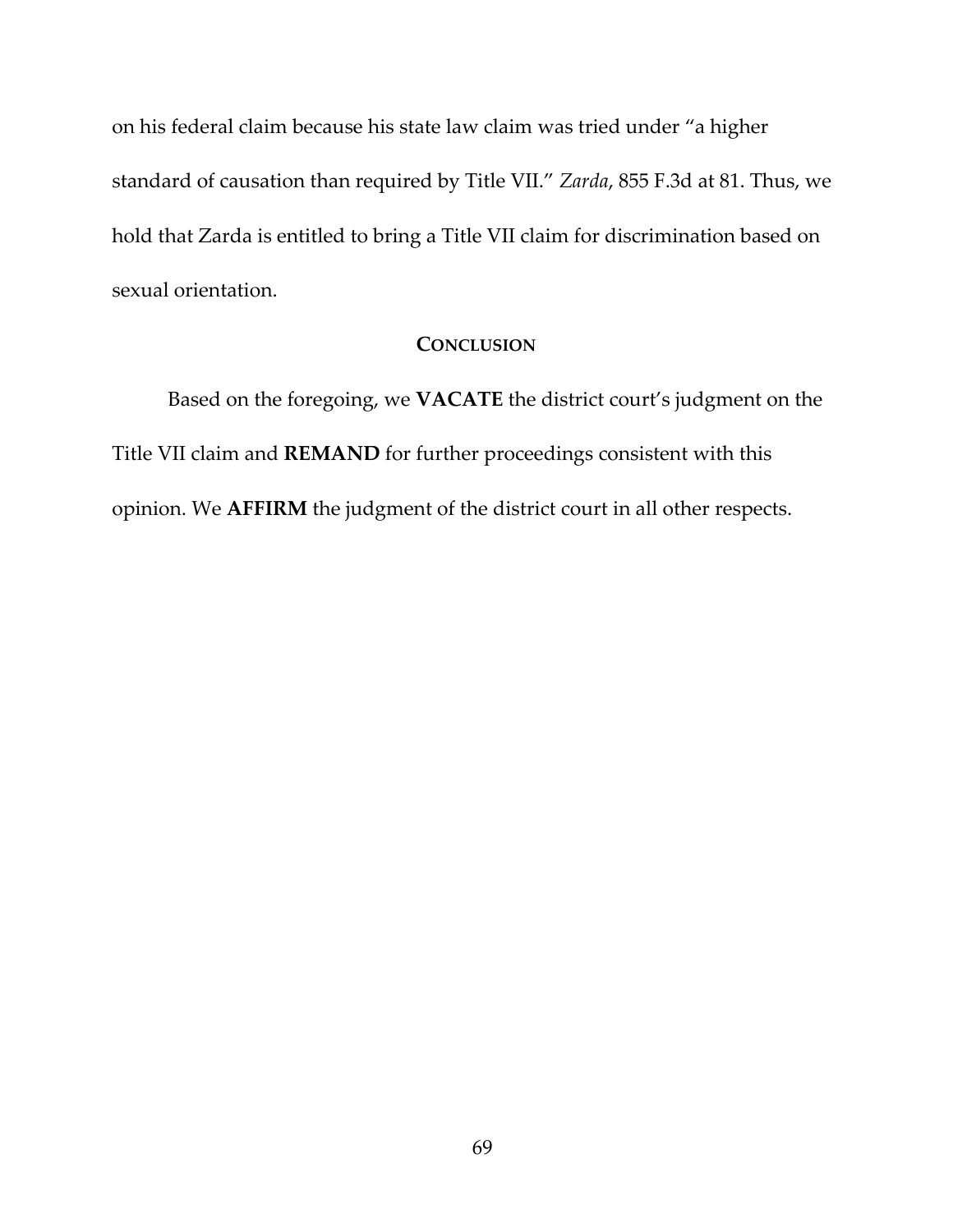# DENNIS JACOBS, *Circuit Judge*, *concurring*:

I concur in Parts I and II.B.3 of the opinion of the Court (Associational Discrimination) and I therefore concur in the result. Mr. Zarda does have a sex discrimination claim under Title VII based on the allegation that he was fired because he was a man who had an intimate relationship with another man. I write separately because, of the several justifications advanced in that opinion, I am persuaded by one; and as to associational discrimination, the opinion of the Court says somewhat more than is necessary to justify it. Since a single justification is sufficient to support the result, I start with associational discrimination, and very briefly explain thereafter why the other grounds leave me unconvinced.

**I**

Supreme Court law and our own precedents on race discrimination militate in favor of the conclusion that sex discrimination based on one's choice of partner is an impermissible basis for discrimination under Title VII. This view is an extension of existing law, perhaps a cantilever, but not a leap.

First: this Circuit has already recognized associational discrimination as a Title VII violation. In Holcomb v. Iona Coll., 521 F.3d 130 (2d Cir. 2008), we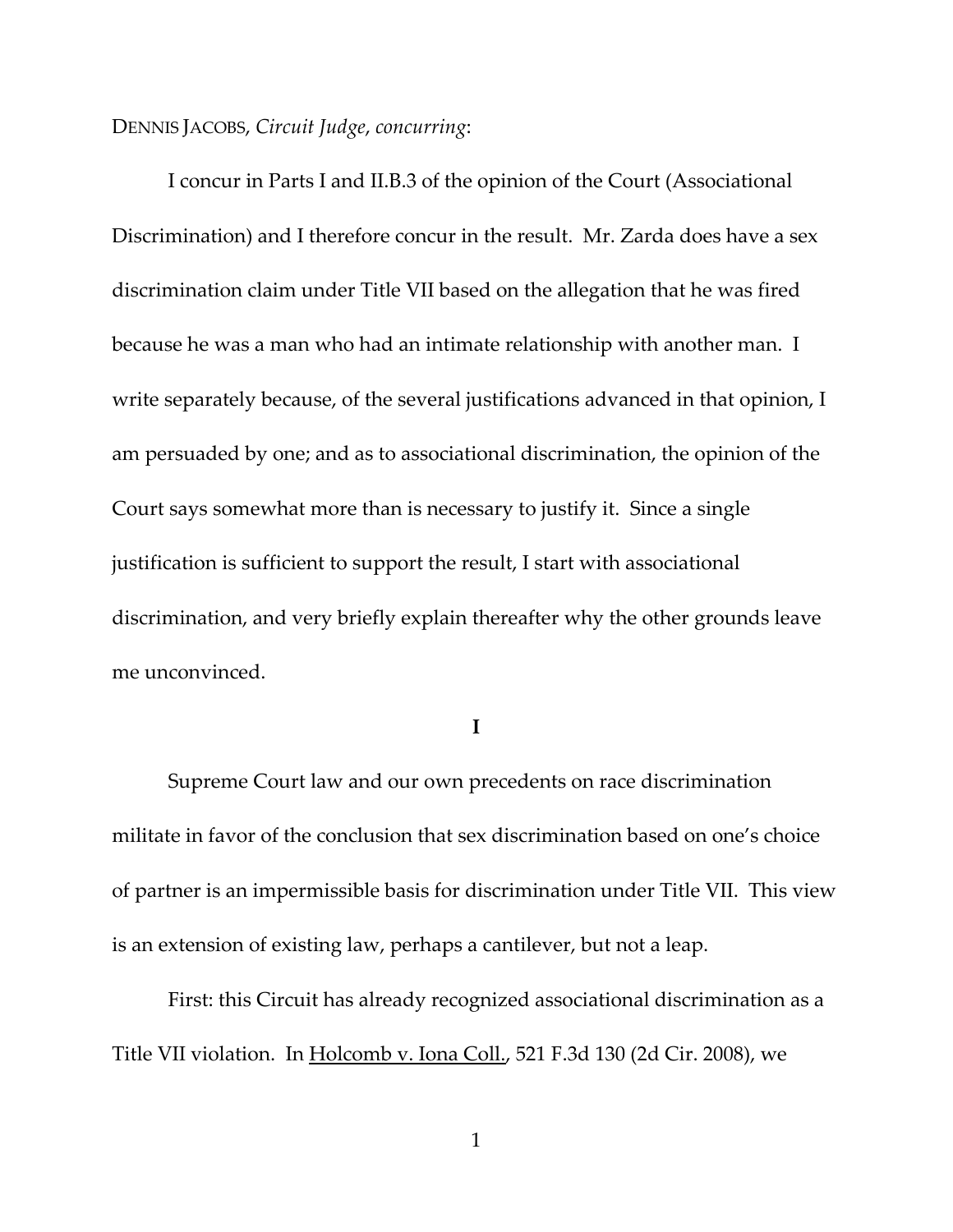considered a claim of discrimination under Title VII by a white man who alleged that he was fired because of his marriage to a black woman. We held that "an employer may violate Title VII if it takes action against an employee because of the employee's association with a person of another race . . . The reason is simple: where an employee is subjected to adverse action because an employer disapproves of interracial association, the employee suffers discrimination because of the employee's *own* race." Id. at 139 (emphasis in original).

Second: the analogy to same‐sex relationships is valid because Title VII "on its face treats each of the enumerated categories exactly the same"; thus principles announced in regard to sex discrimination "apply with equal force to discrimination based on race, religion, or national origin." Price Waterhouse v. Hopkins, 490 U.S. 228, 243 n.9 (1989) (plurality opinion). And, presumably, vice versa.

Third: There is no reason I can see why associational discrimination based on sex would not encompass association between persons of the same sex. In Oncale v. Sundowner Offshore Servs., Inc., 523 U.S. 75 (1998), a case in which a man alleged same‐sex harassment, the Supreme Court stated that Title VII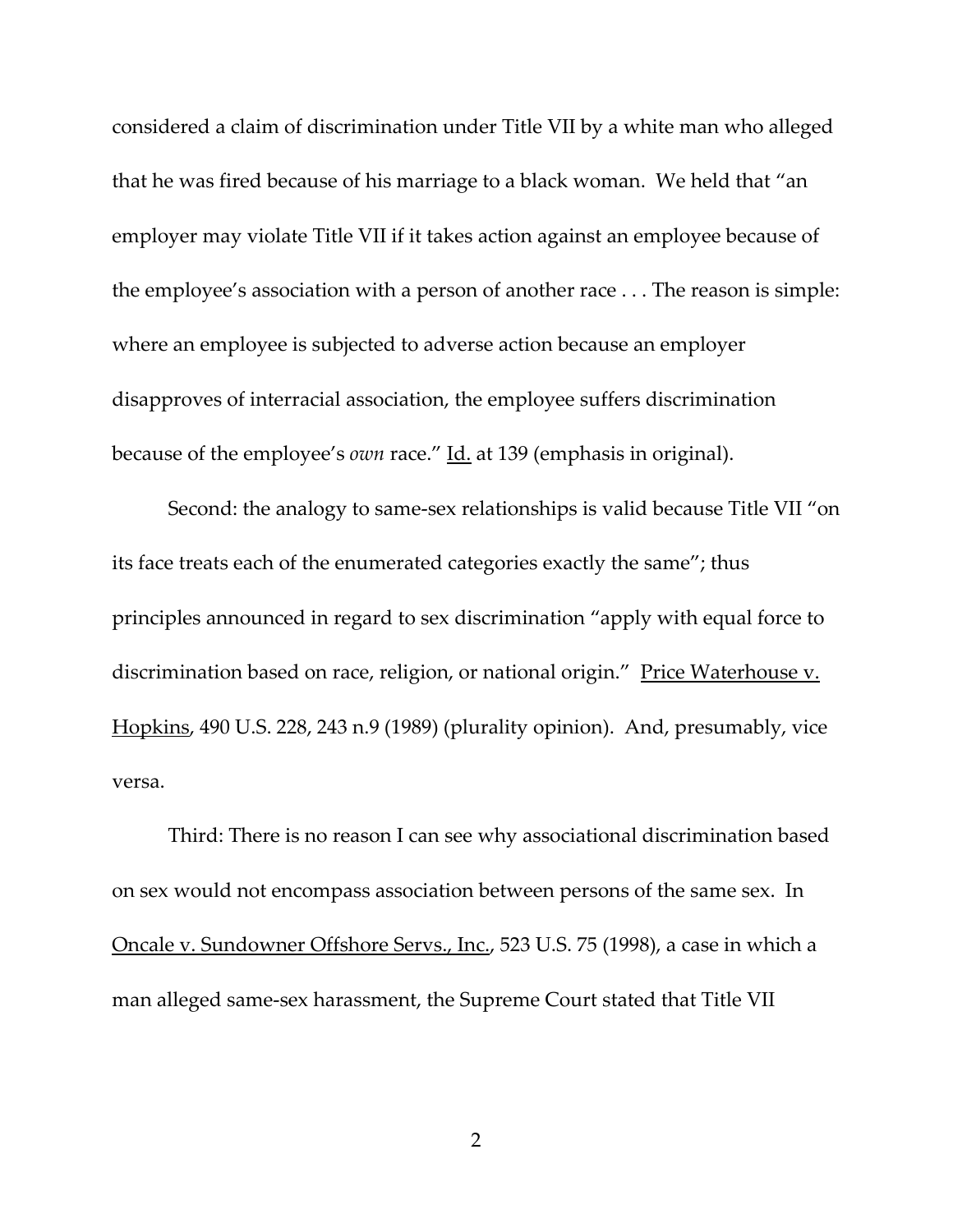prohibits "'discriminat[ion] . . . because of . . . sex'" and that Title VII "protects men as well as women." Id. at 79–80.

This line of cases, taken together, demonstrates that discrimination based on same‐sex relationships is discrimination cognizable under Title VII notwithstanding that the sexual relationship is homosexual.

Zarda's complaint can be fairly read to allege discrimination based on his relationship with a person of the same sex. The allegation is analogous to the claim in Holcomb, in which a person of one race was discriminated against on the basis of race because he consorted with a person of a different race. In each instance, the basis for discrimination is disapproval and prejudice as to who is permitted to consort with whom, and the common feature is the sorting: one is the mixing of race and the other is the matching of sex.

This outcome is easy to analogize to Loving v. Virginia, 388 U.S. 1 (1967). While Loving was an Equal Protection challenge to Virginia's miscegenation law, the law was held unconstitutional because it impermissibly drew distinctions according to race. Id. at 10–11. In the context of a person consorting with a person of the same sex, the distinction is similarly drawn according to sex, and is therefore unlawful under Title VII.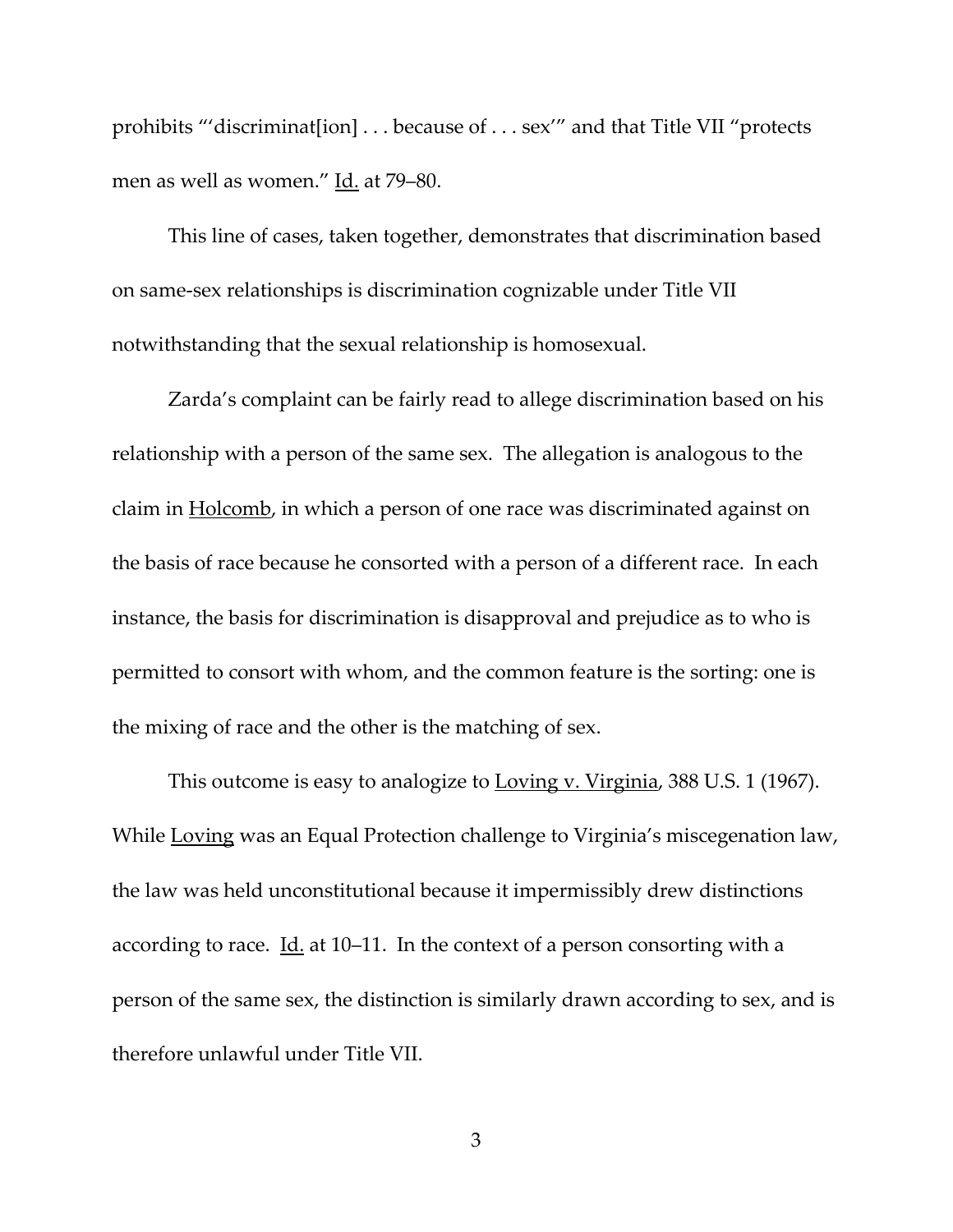Amicus Mortara argues that race discrimination aroused by couples of different race is premised on animus against one of the races (based on the idea of white supremacy), and that discrimination against homosexuals is obviously not driven by animus against men or against women. But it cannot be that the protections of Title VII depend on particular races; there are a lot more than two races, and Title VII likewise protects persons who are multiracial. Mr. Mortara may identify analytical differences; but to persons who experience the racial discrimination, it is all one.

Mr. Mortara also argues that discrimination based on homosexual acts and relationships is analytically distinct from discrimination against homosexuals, who have a proclivity on which they may or may not act. Academics may seek to know whether discrimination is illegal if based on same‐sex attraction itself: they have jurisdiction over interesting questions, and we do not. But the distinction is not decisive. See Christian Legal Soc. Chapter of Univ. of Cal. Hastings Coll. of Law v. Martinez, 561 U.S. 661, 689 (2010) ("Our decisions have declined to distinguish between status and conduct in" the context of sexual orientation.). In any event, the distinction between act and attraction does not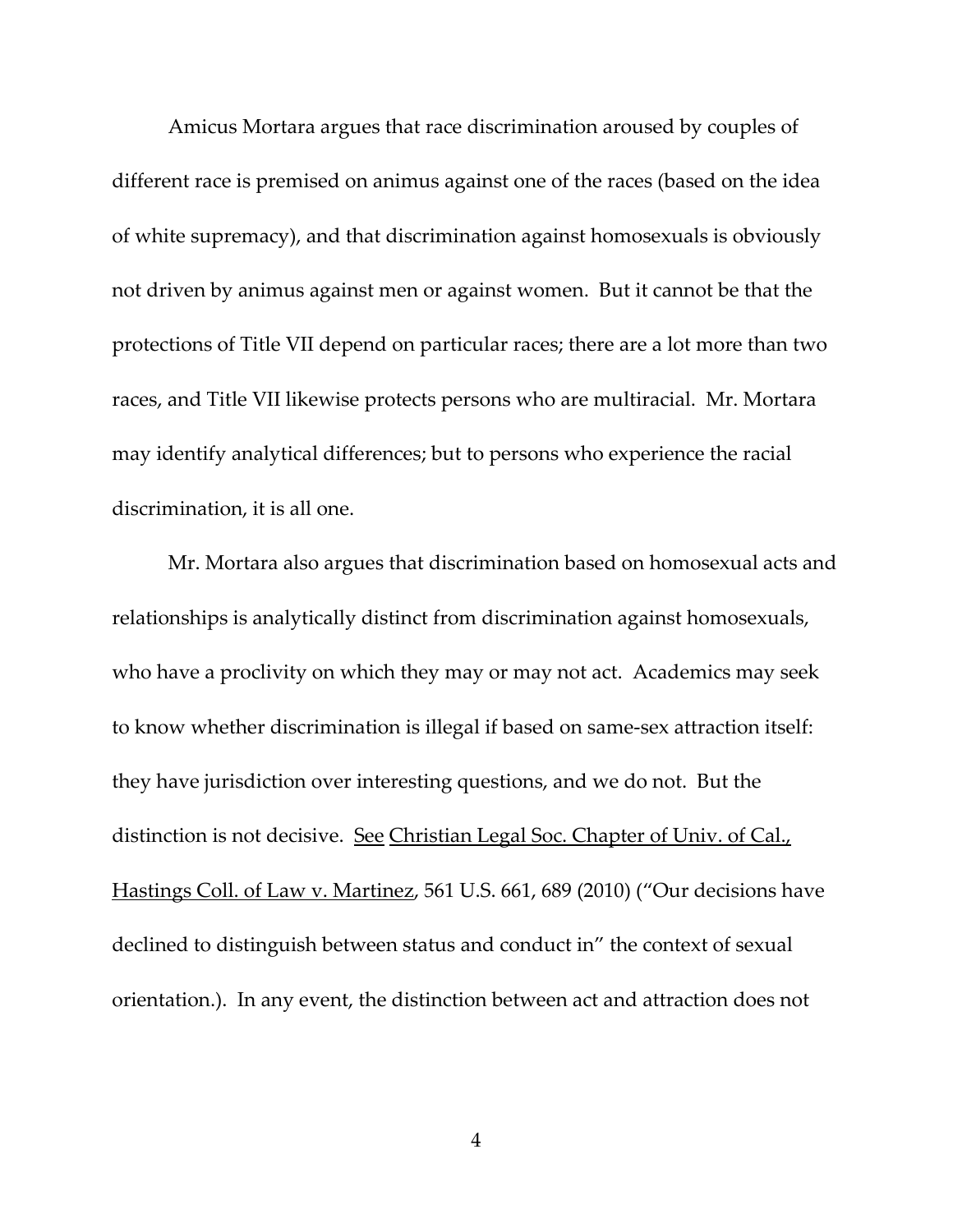arise in this case because Mr. Zarda's termination was sparked by his avowal of a same‐sex relationship.

 A ruling based on Mr. Zarda's same‐sex relationship resolves this appeal; good craft counsels that we go no further. Much of the rest of the Court's opinion amounts to woke dicta.

## **II**

The opinion of the Court characterizes its definitional analysis as "the most natural reading of Title VII." Maj. Op. at 21. Not really. "Sex," which is used in series with "race" and "religion," is one of the words least likely to fluctuate in meaning. I do not think I am breaking new ground in saying that the word "sex" as a personal characteristic refers to the male and female of the species. Nor can there be doubt that, when Title VII was drafted in 1964, "sex" drew the distinction between men and women. "A fundamental canon of statutory construction is that, unless otherwise defined, words will be interpreted as taking their ordinary, contemporary, common meaning." Perrin v. United States, 444 U.S. 37, 42 (1979).

In the opinion of the Court, the word "sex" undergoes modification and expansion. Thus the opinion reasons: "[l]ogically, because sexual orientation is a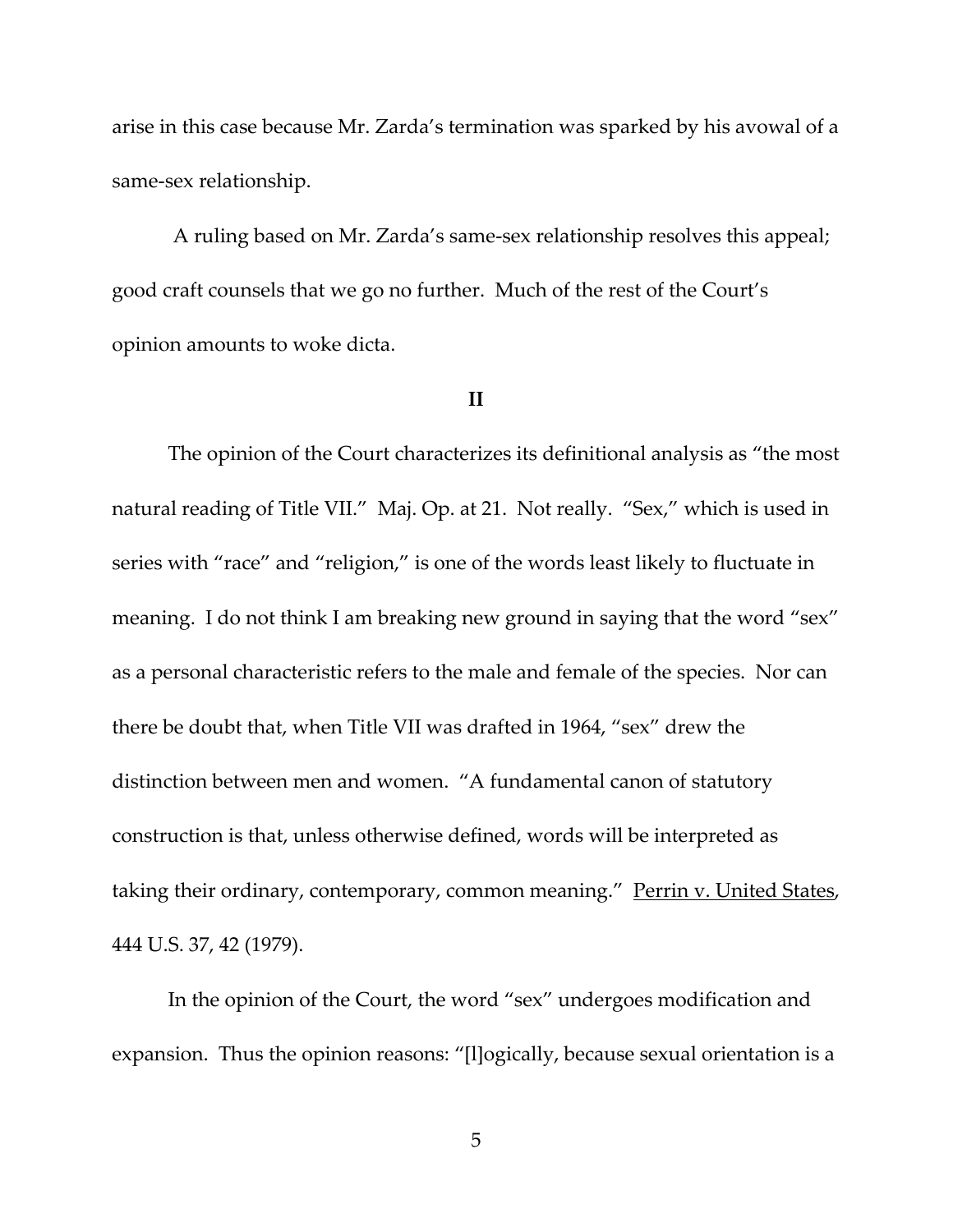function of sex and sex is a protected characteristic under Title VII, it follows that sexual orientation is also protected." Maj. Op. at 22. It is undeniable that sexual orientation is a "function of sex" in the (unhelpful) sense that it cannot be defined or understood without reference to sex. But surely that is because it has to do with sex‐‐as so many things do. *Everything* that cannot be understood without reference to sex does not amount to sex itself as a term in Title VII. So it seems to me that all of these arguments are circular as well as unnecessary.

# **III**

The opinion of the Court relies in part on a comparator test, asking whether the employee would have been treated differently "but for" the employee's sex. But the comparator test is an evidentiary technique, not a tool for textual interpretation. "[T]he ultimate issue" for a court to decide in a Title VII case "is the reason for the individual plaintiff's treatment, not the relative treatment of different groups within the workplace." <u>Back v. Hastings on</u> Hudson Union Free Sch. Dist., 365 F.3d 107, 121 (2d Cir. 2004). The opinion of the Court builds on the concept of homosexuality as a subset of sex, and this analysis thus merges in a fuzzy way with the definitional analysis. But when the comparator test is used for textual interpretation, it carries in train ramifications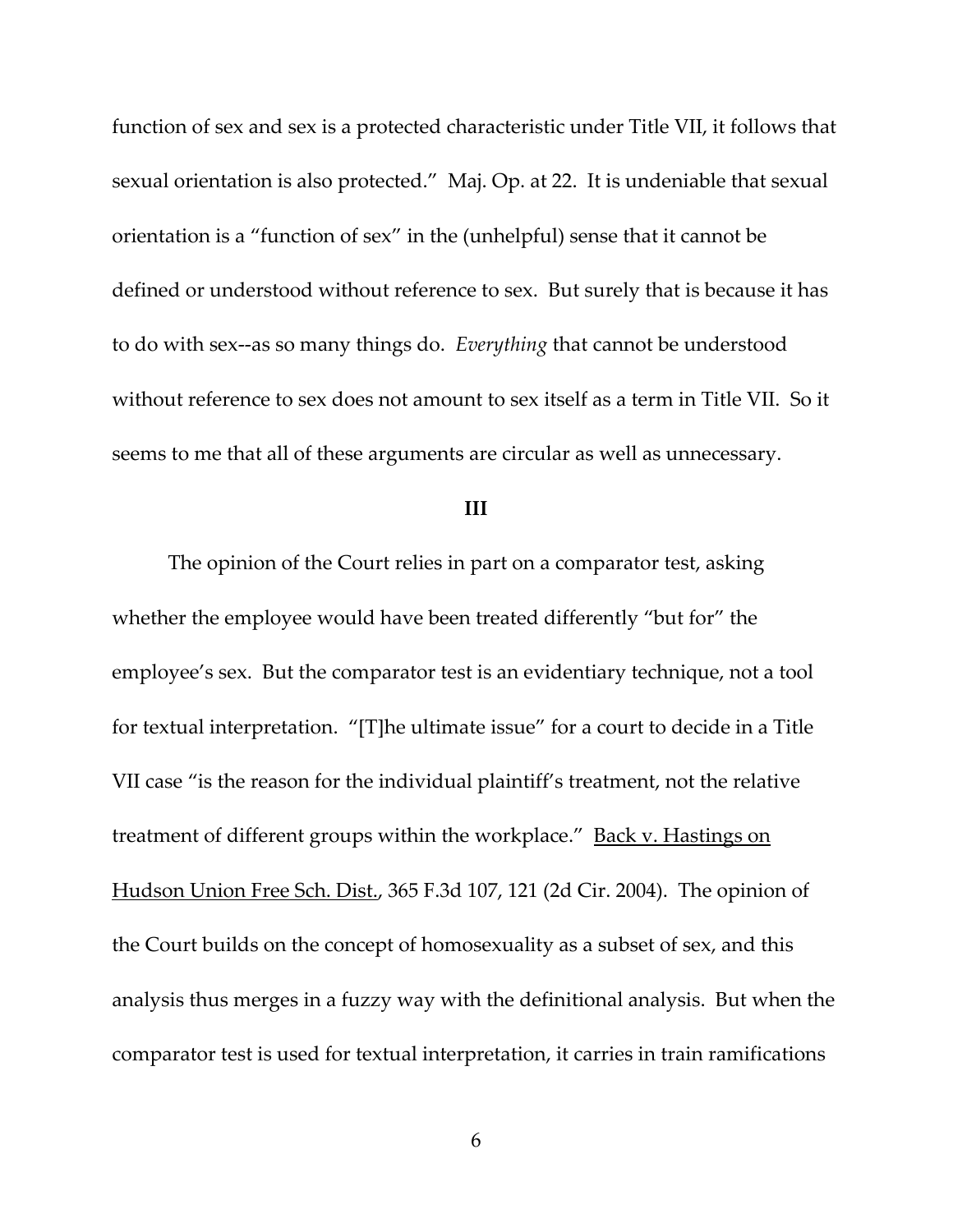that are sweeping and unpredictable: think fitness tests for different characteristics of men and women, not to mention restrooms.

#### **IV**

The opinion of the Court relies on the line of cases that bars discrimination based on sexual stereotype: the manifestation of it or the failure to conform to it. There are at least three reasons I am unpersuaded.

Anti-discrimination law should be explicable in terms of evident fairness and justice, whereas the analysis employed in the opinion of the Court is certain to be baffling to the populace.

The Opinion posits that heterosexuality is just another sexual convention, bias, or stereotype--like pants and skirts, or hairdos. This is the most arresting notion in the opinion of the Court. Stereotypes are generalizations that are usually unfair or defective. Heterosexuality and homosexuality are both traits that are innate and true, not stereotypes of anything else.

If this case did involve discrimination on the basis of sexual stereotype, it would have been remanded to the District Court on that basis, as was done in Christiansen v. Omnicom Grp., Inc., 852 F.3d 195 (2d Cir. 2017) (per curiam). The reason it could not be remanded on that basis is that the record does not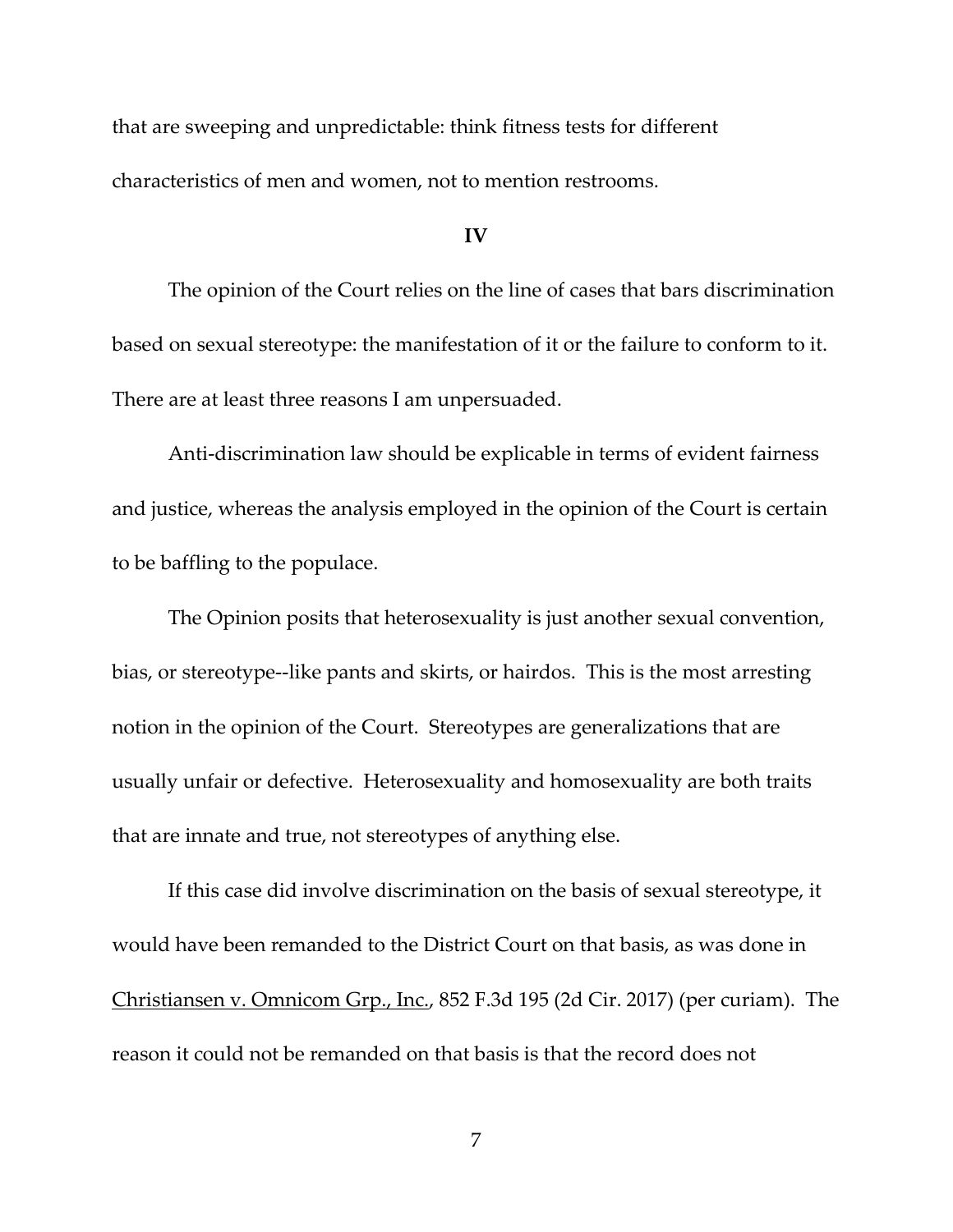associate Mr. Zarda with any sexual stereotyping. The case arises from his verbal disclosure of his sexual orientation during his employment as a skydiving instructor, and that is virtually all we know about him. It should not be surprising that a person of any particular sexual orientation would earn a living jumping out of airplanes; but Mr. Zarda cannot fairly be described as evoking somebody's sexual stereotype of homosexual men. So this case does not present the (settled) issue of sexual stereotype, which I think is the very reason we had to go in banc in order to decide this case. As was made clear as recently as March 2017, "being gay, lesbian, or bisexual, standing alone, does not constitute nonconformity with a gender stereotype that can give rise to a cognizable gender stereotyping claim." Id. at 201.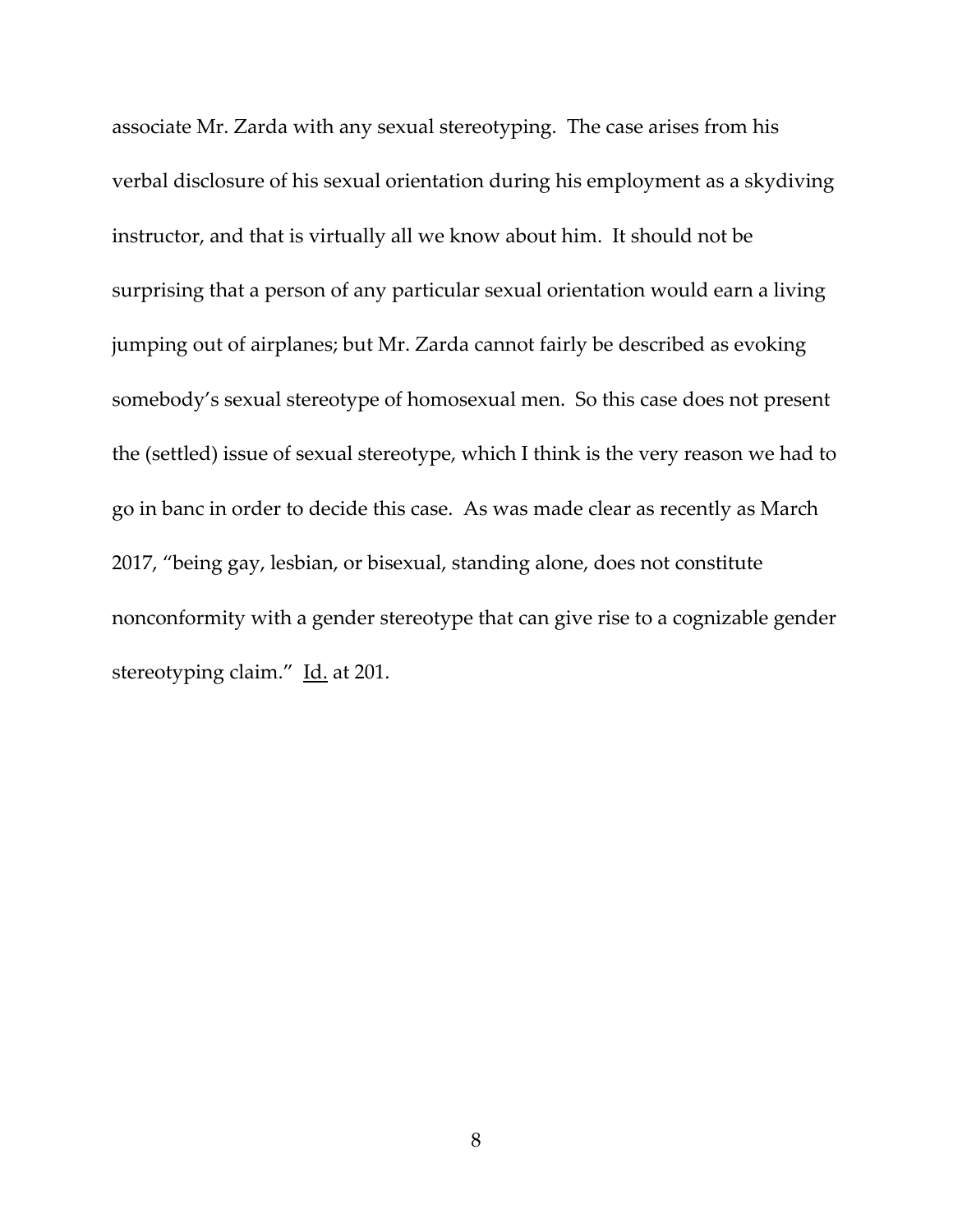JOSÉ A. CABRANES, *Circuit Judge*, *concurring in the judgment*:

I concur only in the judgment of the Court. It will take the courts years to sort out how each of the theories presented by the majority applies to other Title VII protected classes: "race, color, religion, . . . [and] national origin." 42 U.S.C. §  $2000e-2(a)(1)$ .

This is a straightforward case of statutory construction. Title VII of the Civil Rights Act of 1964 prohibits discrimination "because of . . . sex." *Id.* Zarda's sexual orientation is a function of his sex. Discrimination against Zarda because of his sexual orientation therefore *is* discrimination because of his sex, and is prohibited by Title VII.

That should be the end of the analysis.<sup>1</sup>

 $\overline{a}$ 

<sup>1</sup> *Cf.* 1 *Callimachus* fr. 465, at 353 (Rudolfus Pfeiffer ed., 1949) (3d century B.C.) (μέγα βιβλίον . . . μ[έ]γ[α] κακ[όν]).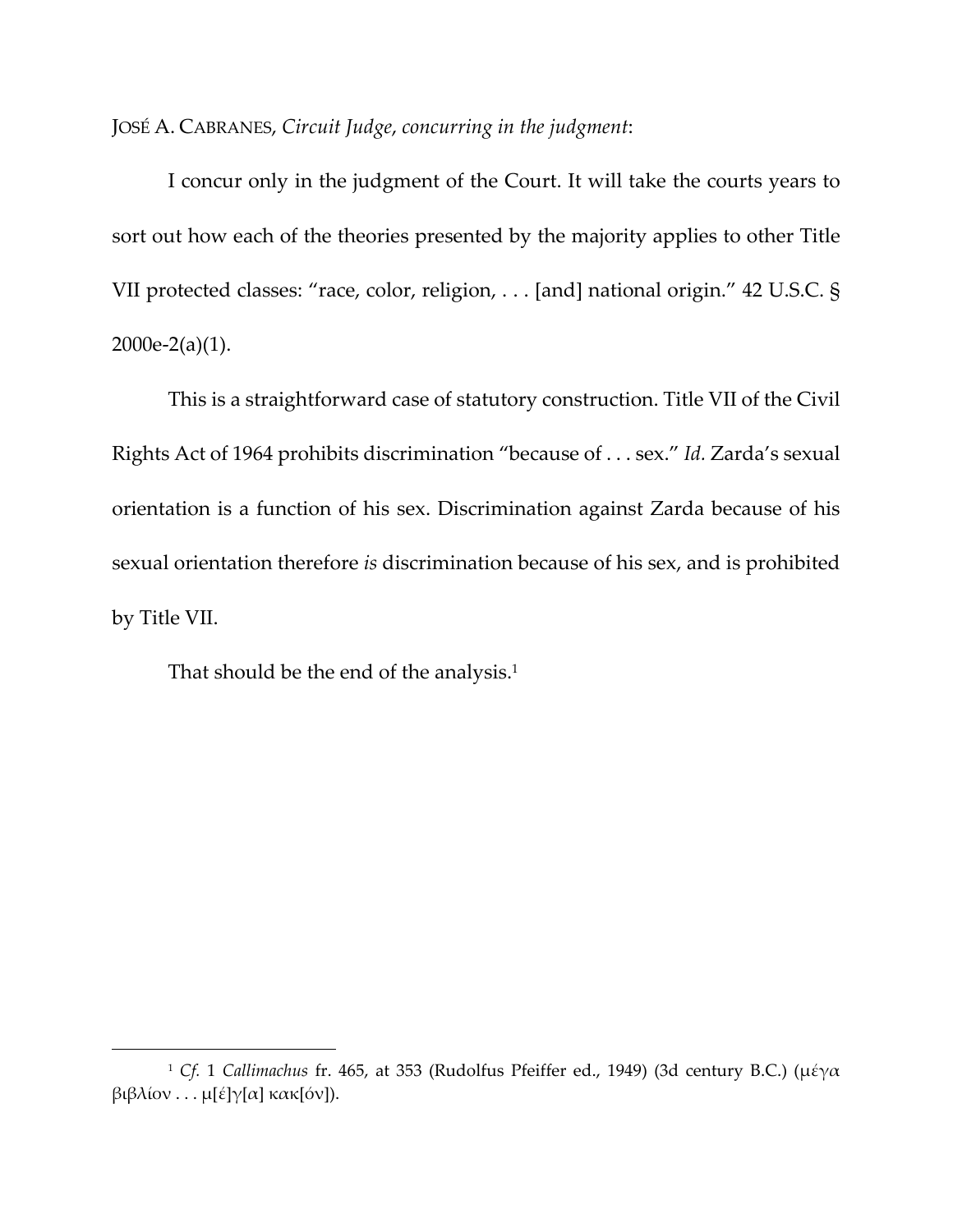SACK, *Circuit Judge*, concurring in the judgment, and in parts I (Jurisdiction), II.A (The Scope of Title VII), II:B.3 (Associational Discrimination), and II:C (Subsequent Legislative Developments) of the opinion for the Court.

We decide this appeal in the context of something of a revolution $1$  in American law respecting gender and sex. It appears to reflect, *inter alia*, many Americans' evolving regard for and social acceptance of gay and lesbian persons. We are now called upon to address questions dealing directly with sex, sexual behavior, and sexual taboos, a discussion fraught with moral, religious, political, psychological, and other highly charged issues. For those reasons (among others), I think it is in the best interests of us all to tread carefully; to say no more than we must; to decide no more than is necessary to resolve this appeal. This is not for fear of offending, but for fear of the possible consequences of being mistaken in one unnecessary aspect or another of our decision.

In my view, the law of this Circuit governing what is referred to in the majority opinion as "associational discrimination" – discrimination against a person because of his or her association with another – is unsettled. What was

<sup>&</sup>lt;sup>1</sup> Welcomed by some, denounced by others, to be sure.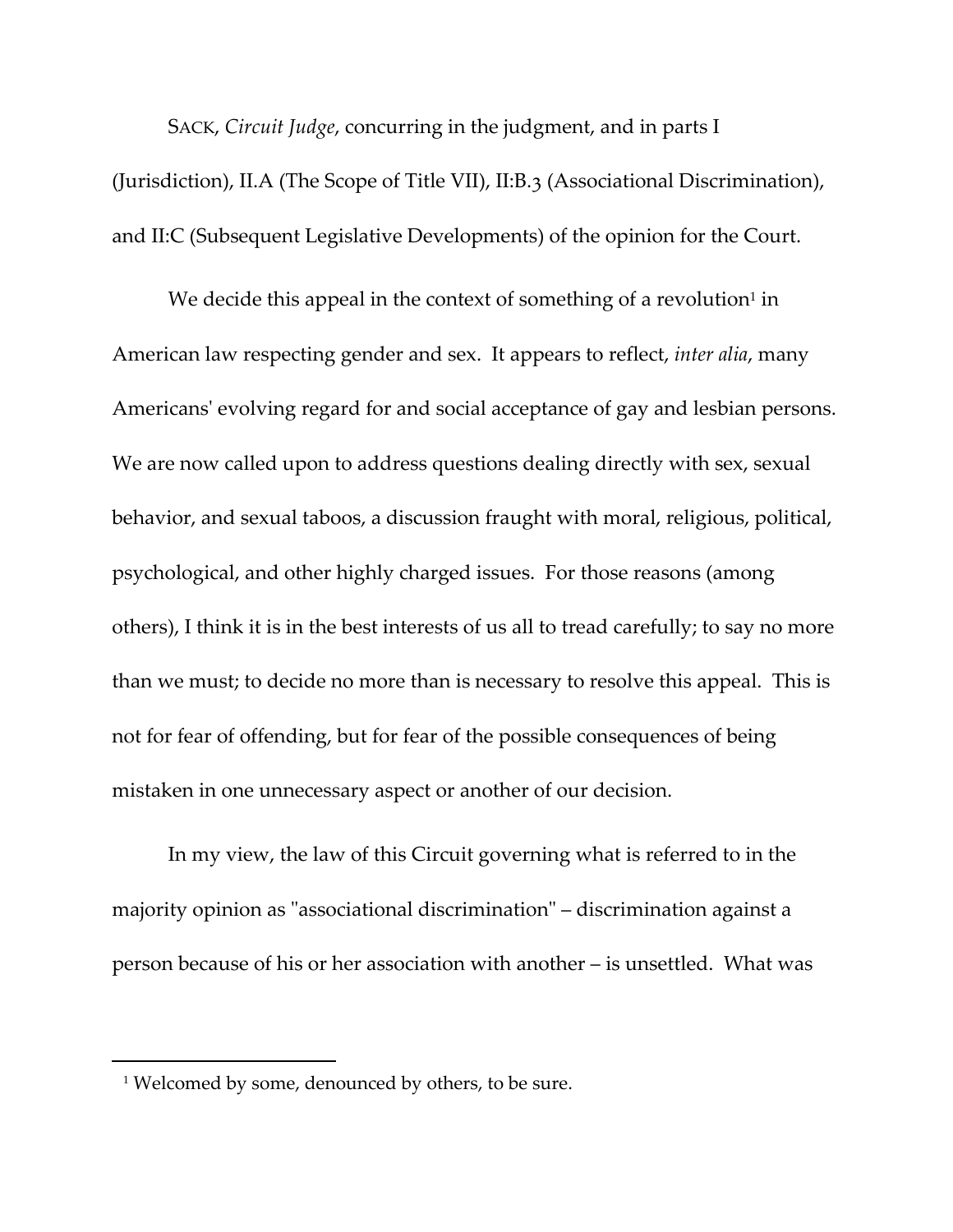embraced by this Court in *Simonton v. Runyon*, 232 F.3d 33 (2d Cir. 2000)

(holding, by implication, that associational discrimination on the basis of sex is not cognizable under Title VII), seems to have both been overtaken by, and to be inconsistent with, our later panel decision in *Holcomb v. Iona College*, 521 F.3d 130 (2d Cir. 2008) (holding directly that associational discrimination on account of race is unlawful under Title VII).<sup>2</sup> Choosing between the two approaches, as I think we must, I agree with the majority that *Holcomb* is right and that *Simonton* is therefore wrong.<sup>3</sup> It is principally on that basis that I concur in the judgment of the Court.

My declination to join other parts of the majority opinion does not signal my disagreement with them. Rather, inasmuch as, in my view, this appeal can

<sup>&</sup>lt;sup>2</sup> I find it hard to interpret the law to prohibit associational race discrimination but not associational sex discrimination. *See Price Waterhouse v. Hopkins*, 490 U.S. 228, 243 n.9 (1989) (plurality opinion) ("[T]he statute on its face treats each of the enumerated categories exactly the same."). If it weren't for *Simonton*, therefore, I would think *Holcomb* stands for the proposition that "where an employee is subjected to adverse action because an employer disapproves of [a same‐sex] association, the employee suffers discrimination because of the employee's *own* [sex]." *Holcomb*, 521 F.3d at 139 (emphasis in original).

<sup>&</sup>lt;sup>3</sup> Holcomb modified this Circuit's understanding of Title VII, and represents an "intervening development in the law" that justifies reconsideration of our prior precedent. *See Crown Coat Front Co. v. United States*, 363 F.2d 407, 414 (2d Cir. 1966) (Friendly, J., concurring) (quoting *Miss. River Fuel Corp. v. United States*, 314 F.2d 953, 958 (Ct. Cl. 1963) (Davis, J., concurring)), *revʹd*, 386 U.S. 503 (1967).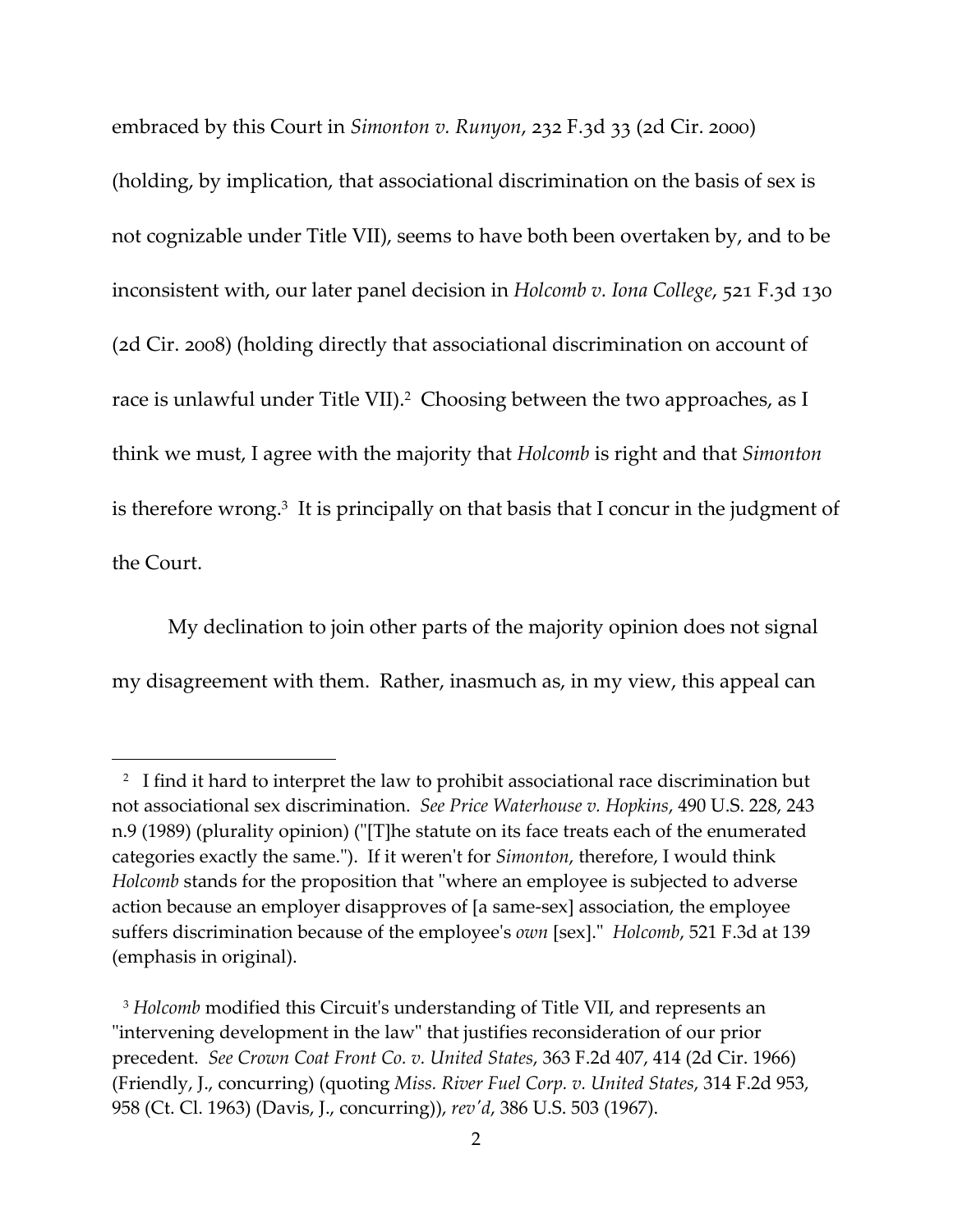be decided on the simpler and less fraught theory of associational discrimination, I think it best to stop there without then considering other possible bases for our judgment.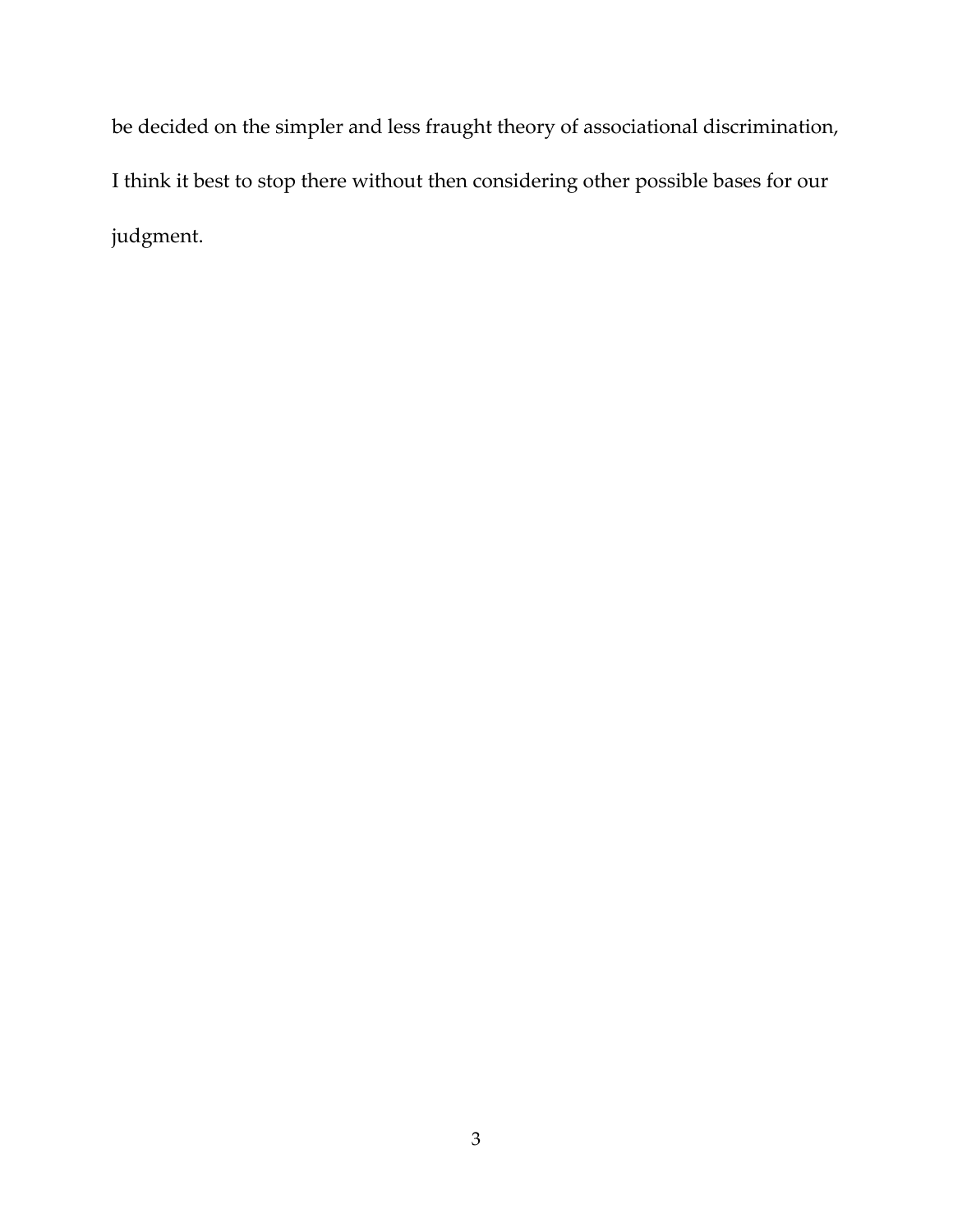# RAYMOND J. LOHIER, JR., *Circuit Judge, concurring*:

I agree with the majority opinion that there is no reasonable way to disentangle sex from sexual orientation in interpreting the plain meaning of the words "because of . . . sex." The first term clearly subsumes the second, just as race subsumes ethnicity.<sup>1</sup> Oral Arg. Tr. at 53:5-6 (Government conceding that "ethnicity can be viewed as a subset of race"). From this central holding, the majority opinion explores the comparative approach, the stereotyping rationale, and the associational discrimination rationale to help determine "when a trait other than sex is . . . a proxy for (or function of) sex." Maj. Op. at 31. But in my view, these rationales merely reflect nonexclusive "evidentiary technique[s]," Jacobs, L. Concurring Op. at 6, frameworks, or ways to determine whether sex is a motivating factor in a given case, rather than interpretive tools that apply necessarily across all Title VII cases. Zarda himself has described these three rationales as "evidentiary theories" or "routes." Oral Arg. Tr. at 4:17‐18. On this understanding, I join the majority opinion as to Parts II.A and II.B.1.a, which reflect the textualist's approach, and join the remaining parts of the opinion only insofar as they can be said to apply to Zarda's particular case.

<sup>&</sup>lt;sup>1</sup> In that sense, I agree with Judge Cabranes that the inquiry could end there.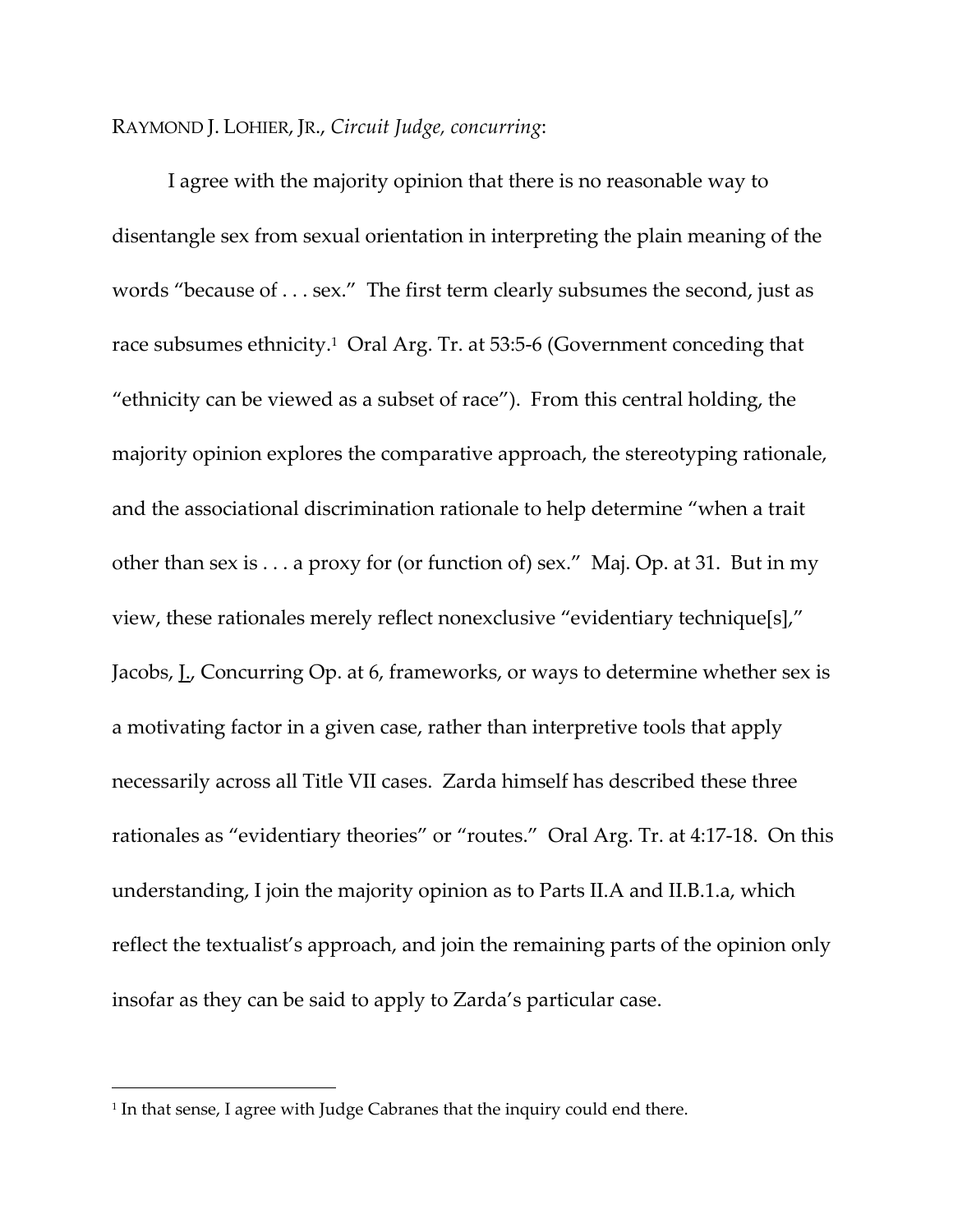A word about the dissents. My dissenting colleagues focus on what they variously describe as the "ordinary, contemporary, common meaning" of the words "because of . . . sex," Lynch, L. Dissenting Op. at 19 n.8; Livingston, L. Dissenting Op. at 2, or the "public meaning of [those] words adopted by Congress in light of the social problem it was addressing when it chose those words," Lynch, L. Dissenting Op. at 61. There are at least two problems with this position. First, as the majority opinion points out, cabining the words in this way makes little or no sense of <u>Oncale</u> or, for that matter, *Price Waterhouse*. See Maj. Op. at 24‐25 . Second, their hunt for the "contemporary" "public" meaning of the statute in this case seems to me little more than a roundabout search for legislative history. Judge Lynch's laudable call (either as a way to divine congressional intent or as an interpretive check on the plain text approach) to consider what the legislature would have decided if the issue had occurred to the legislators at the time of enactment is, unfortunately, no longer an interpretive option of first resort. Time and time again, the Supreme Court has told us that the cart of legislative history is pulled by the plain text, not the other way around. The text here pulls in one direction, namely, that sex includes sexual orientation.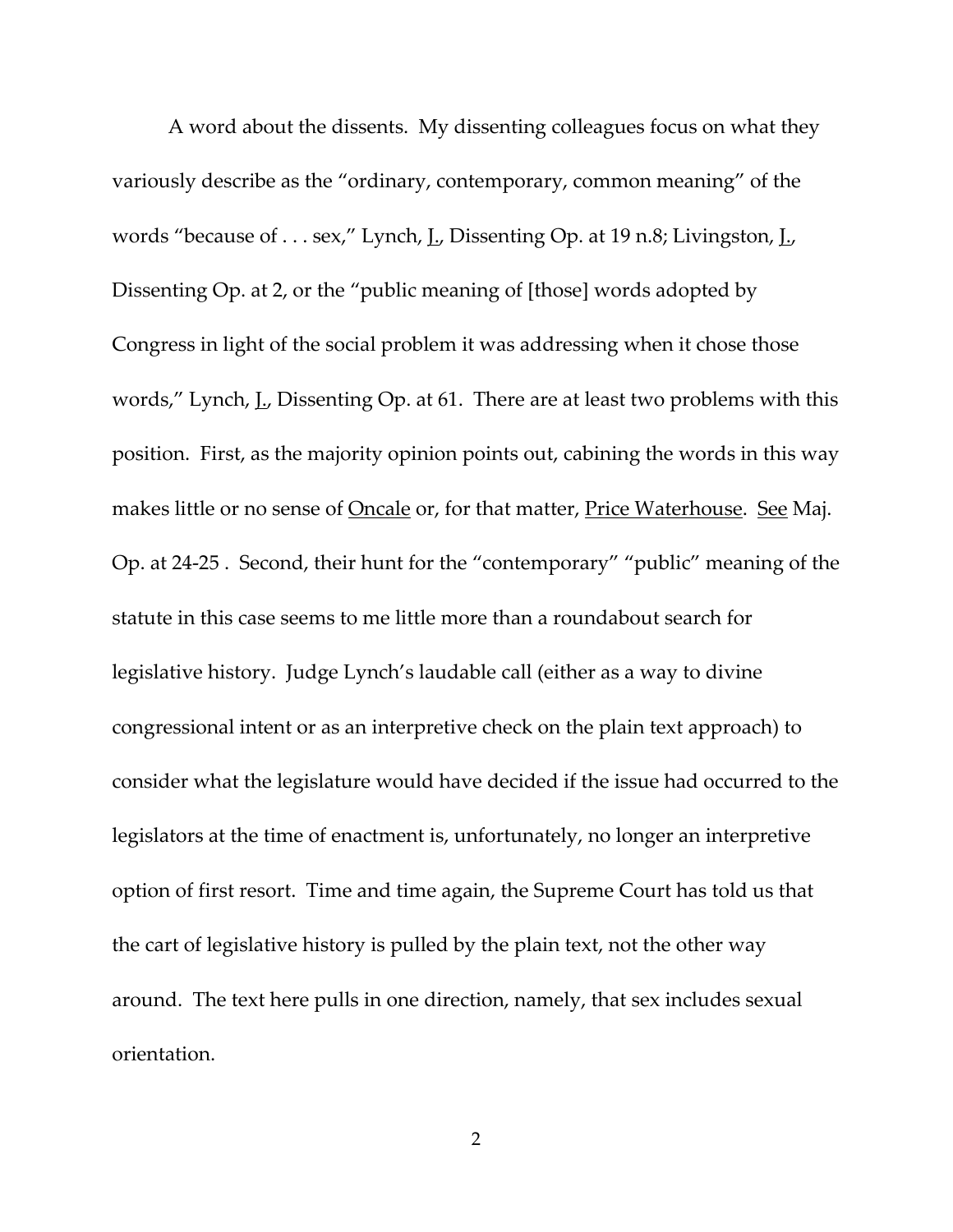GERARD E. LYNCH, *Circuit Judge*, with whom Judge LIVINGSTON joins as to Parts I, II, and III, dissenting:

Speaking solely as a citizen, I would be delighted to awake one morning and learn that Congress had just passed legislation adding sexual orientation to the list of grounds of employment discrimination prohibited under Title VII of the Civil Rights Act of 1964. I am confident that one day  $-$  and I hope that day comes soon  $-$  I will have that pleasure.

I would be equally pleased to awake to learn that Congress had secretly passed such legislation more than a half century ago — until I actually woke up and realized that I must have been still asleep and dreaming. Because we all know that Congress did no such thing.

I

Of course, today's majority does not contend that Congress literally prohibited sexual orientation discrimination in 1964. It is worth remembering the historical context of that time to understand why any such contention would be indefensible.

The Civil Rights Act as a whole was primarily a product of the movement for equality for African-Americans. It grew out of the demands of that movement, and was opposed by segregationist white members of Congress who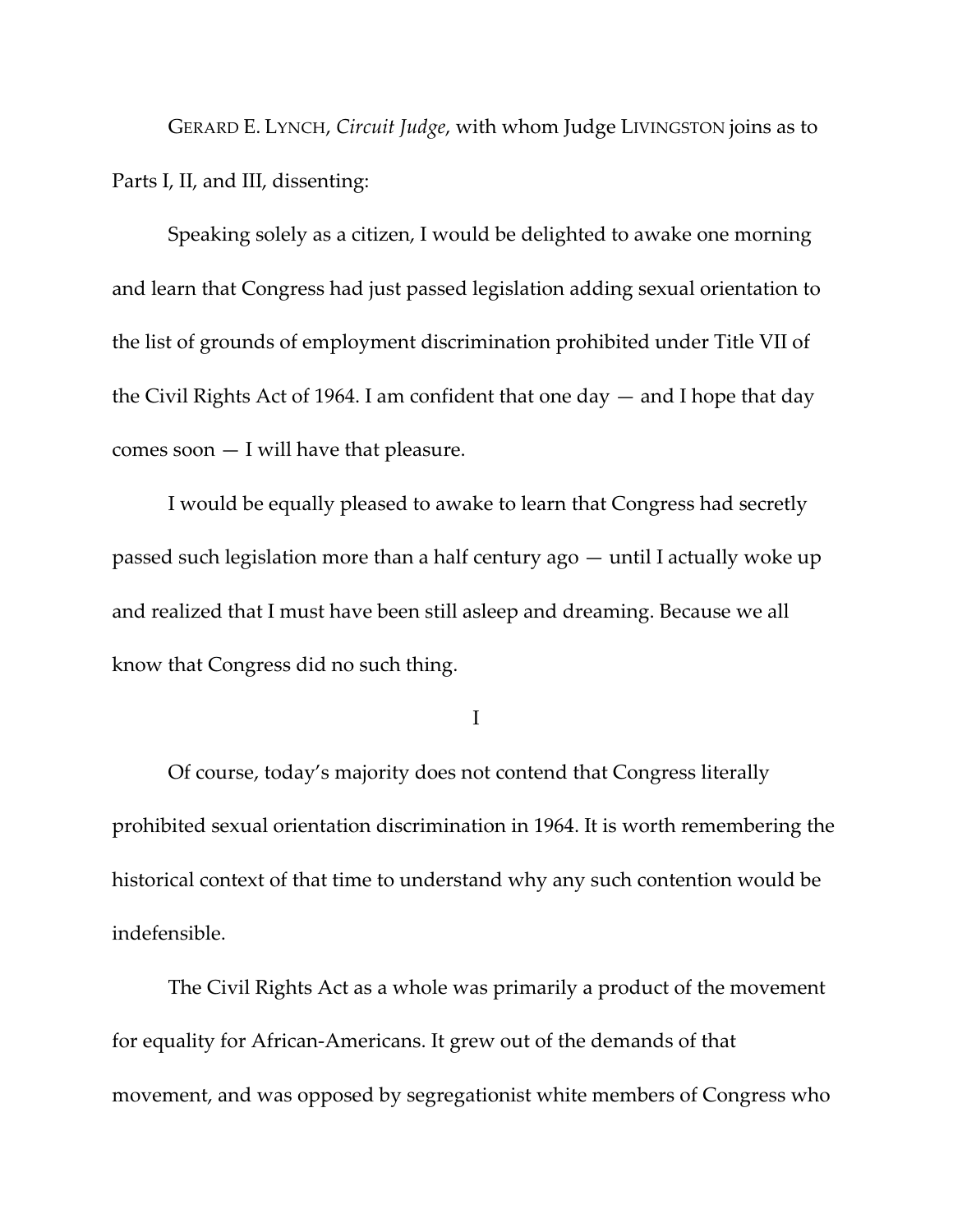opposed racial equality. Although the bill, even before it included a prohibition against sex discrimination, went beyond race to prohibit discrimination based on religion and national origin, there is no question that it would not have been under consideration at all but for the national effort to reckon to some degree with America's heritage of race-based slavery and government-enforced segregation.

It is perhaps difficult for people not then alive to understand that before the Civil Rights Act of 1964 became law, an employer could post a sign saying "Help Wanted; No Negroes Need Apply" without violating any federal law  $$ and many employers did. Even the original House bill, introduced with the support of President Kennedy's Administration in 1963, did not prohibit racial discrimination by private employers. Language prohibiting employment discrimination by private employers on the grounds of "race, color, religion or national origin" was added later by a House subcommittee. *See* Francis J. Vaas, *Title VII: Legislative History*, 7 B.C. Indus. & Comm. L. Rev. 431, 434–35 (1966); Chuck Henson, *Title VII Works–That's Why We Don't Like It*, 2 U. Miami Race & Soc. Just. L. Rev. 41, 62–63, 64 n.103 (2012).

Movement on the bill was slow. It was only after the March on Washington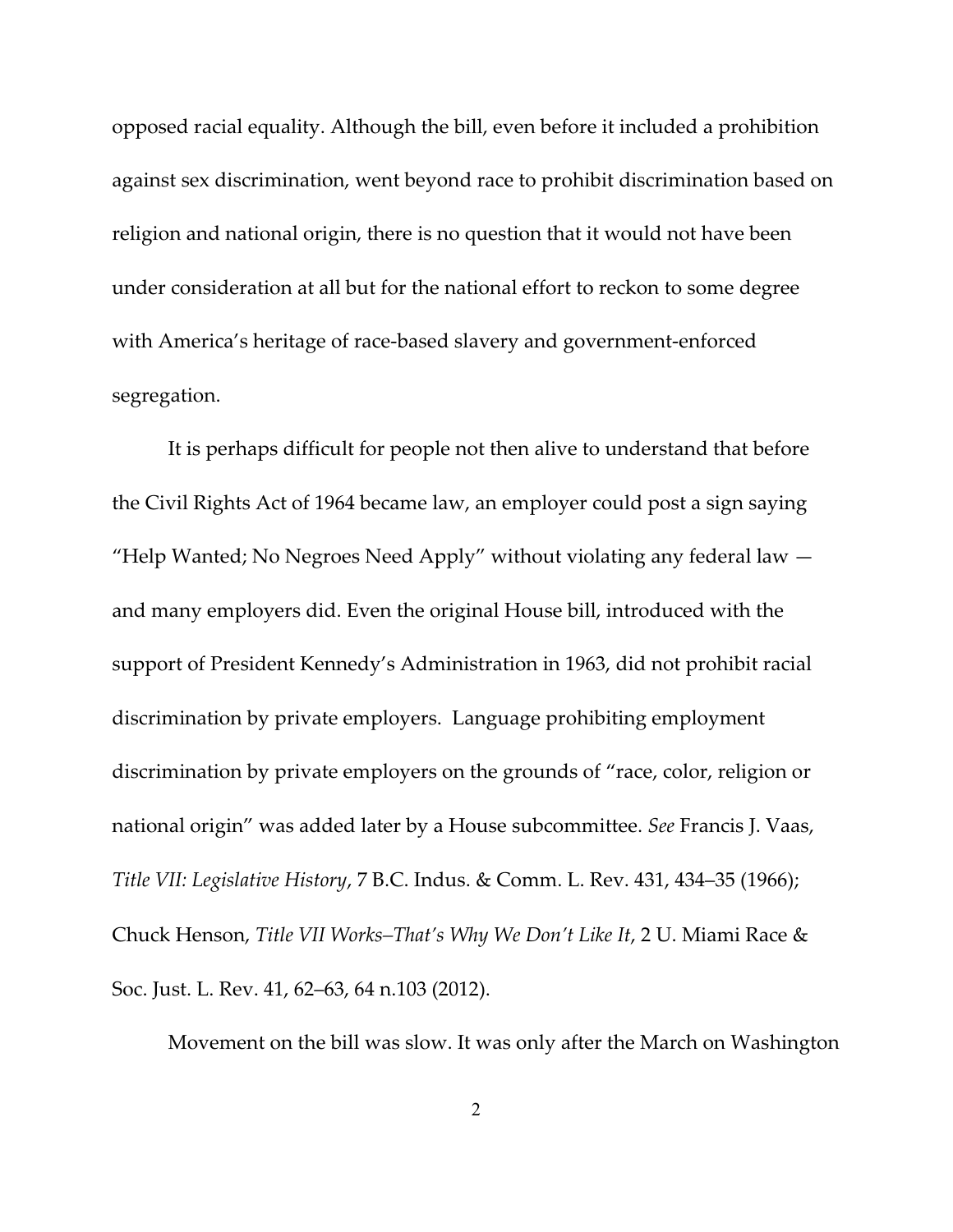in the summer of 1963, the assassination of President Kennedy in November of that year, and President Johnson's strong support for a civil rights bill that prohibited racial discrimination in employment, that the legislation made progress in Congress. Todd. S. Purdum, *An Idea Whose Time Has Come* 111–13, 151 (2014). But the private employment discrimination provision, like other sections of the bill prohibiting racial discrimination in public accommodations and federally funded programs, was openly and bitterly opposed by a large contingent of southern members of Congress. *See* Louis Menand, *The Sex Amendment*, The New Yorker (July 21, 2014), http://www.newyorker .com/magazine/2014/07/21/sex-amendment. Its passage was by no means assured when the floor debates in the House began.

From the moment President Kennedy proposed the Civil Rights Act in 1963, women's rights groups, with the support of some members of Congress, had urged that sex discrimination be included as a target of the legislation. Purdum, *supra*, at 196. The movements in the United States for gender and racial equality have not always marched in tandem — although there was some overlap between abolitionists and supporters of women's suffrage, suffragists often relied on the racially offensive argument that it was outrageous that white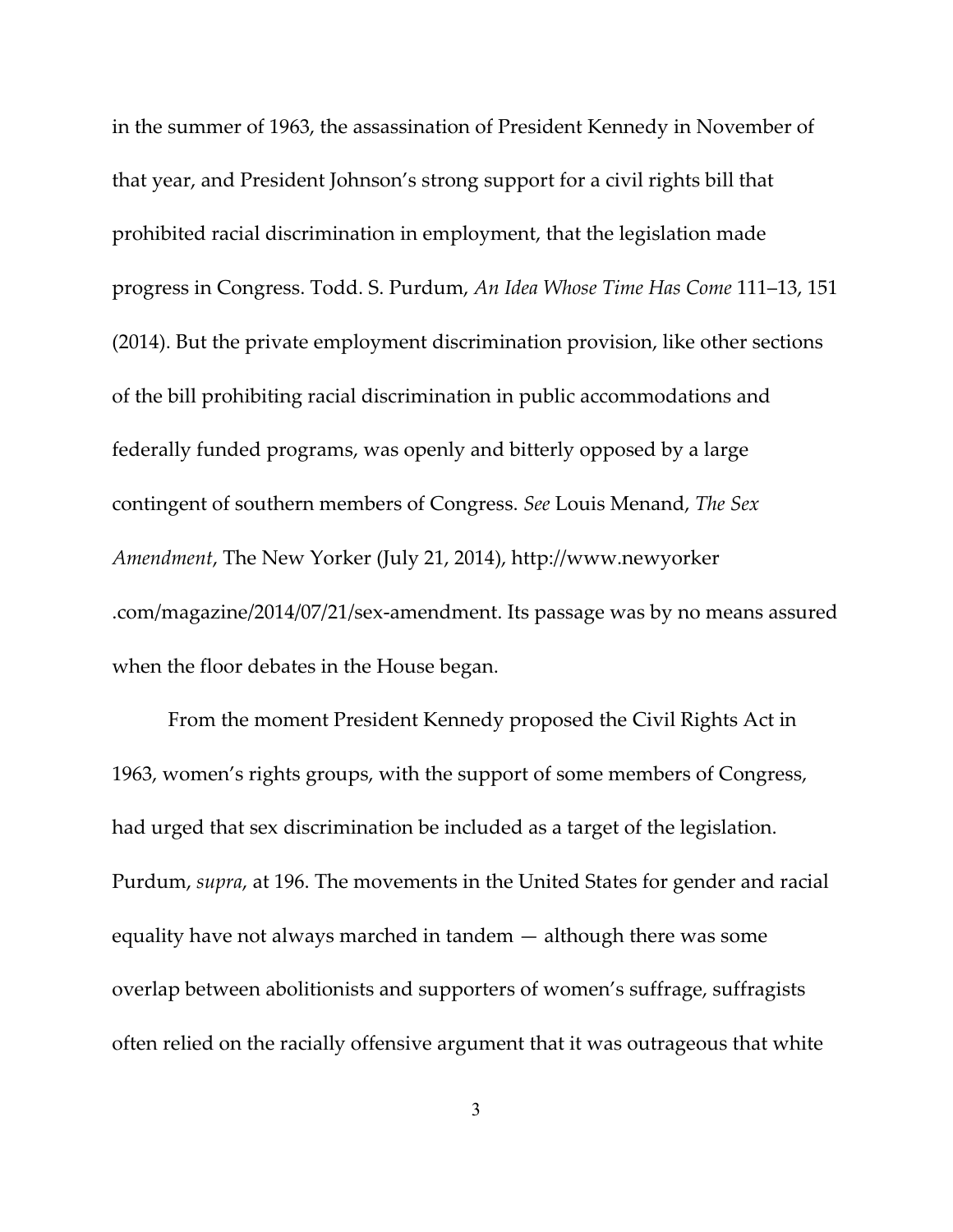women could not vote when black men could. $<sup>1</sup>$  But by the 1960s, many feminist</sup> advocates consciously adopted arguments parallel to those of the civil rights movement, and there was growing recognition that the two causes were linked in fundamental ways. $2$ 

 $<sup>1</sup>$  For example, Susan B. Anthony herself stated, in a dialogue with Frederick Douglass:</sup>

The old anti-slavery school say [*sic*] women must stand back and wait until the negroes shall be recognized. But we say, if you will not give the whole loaf of suffrage to the entire people, give it to the most intelligent first. If intelligence, justice, and morality are to have precedence in the Government, let the question of woman be brought up first and that of the negro last.

Transcript of Annual Meeting of American Equal Rights Association (1869), reprinted in *History of Woman Suffrage: 1861–1876*, 383 (Elizabeth Cady Stanton et al. eds.) (1882). During the debate over the addition of "sex" to Title VII, it was similarly argued that if sex was not added to the prohibited categories of discrimination, white women would have fewer protections than black men. As Representative Martha Griffiths, an early supporter of the amendment, warned during congressional hearings, "A vote against this amendment today by a white man is a vote against his wife, or his widow, or his daughter, or his sister." Gillian Thomas*, Because of Sex* 2 (2016). And both the civil rights and the women's movements have persistently overlooked the intersectional existence of black women and other women of color. *See* Kimberlé Crenshaw, *Mapping the Margins*: *Intersectionality, Identity Politics, and Violence Against Women of Color*, 43 Stanford L. Rev. 1241, 1242–43 & n.3 (1991).

 $^2$  Pauli Murray and Mary O. Eastwood, lawyers and women's rights activists, exemplified that recognition, writing:

> [I]n matters of discrimination, the problems of women are not as unique as has been generally assumed. That manifestations of racial prejudice have been more brutal than the more subtle manifestations of prejudice by reason of sex in no way diminishes the force of the equally obvious fact that the rights of women and the rights of Negroes are only different phases of the fundamental and indivisible issue of human rights.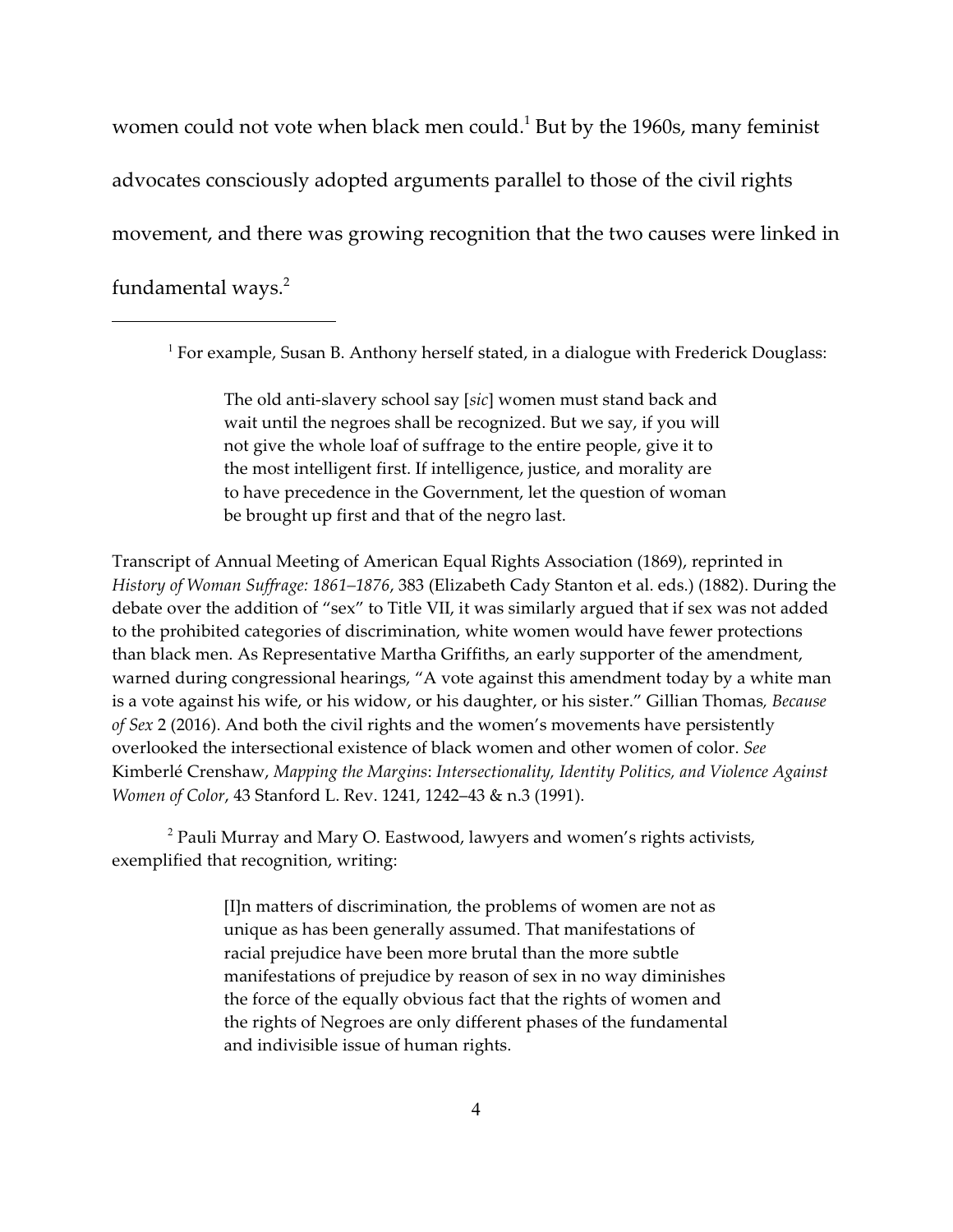Women's rights groups had been arguing for laws prohibiting sex discrimination since at least World War II, and had been gaining recognition for the agenda of the women's rights movement in other arenas. In addition to supporting (at least rhetorically) civil rights for African-Americans, President Kennedy had taken tentative steps towards support of women's rights as well. In December 1961, he created the President's Commission on the Status of Women, chaired until her death by Eleanor Roosevelt. Exec. Order No. 10980, 26 Fed. Reg. 12,059 (Dec. 14, 1961). Among other goals, the Commission was charged with developing recommendations for "overcoming discriminations in . . . employment on the basis of sex," and suggesting "services which will enable women to continue their role []as wives and mothers while making a maximum contribution to the world around them." *Id.*

The Commission's report highlighted the increasing role of women in the workplace, noting (in an era when the primacy of women's role in child-rearing and home-making was taken for granted) that even women with children generally spent no more than a decade or so of their lives engaged in full-time

Pauli Murray & Mary O. Eastwood*, Jane Crow and the Law: Sex Discrimination and Title VII*, 34 Geo. Wash. L. Rev. 232, 235 (1965) (footnote omitted).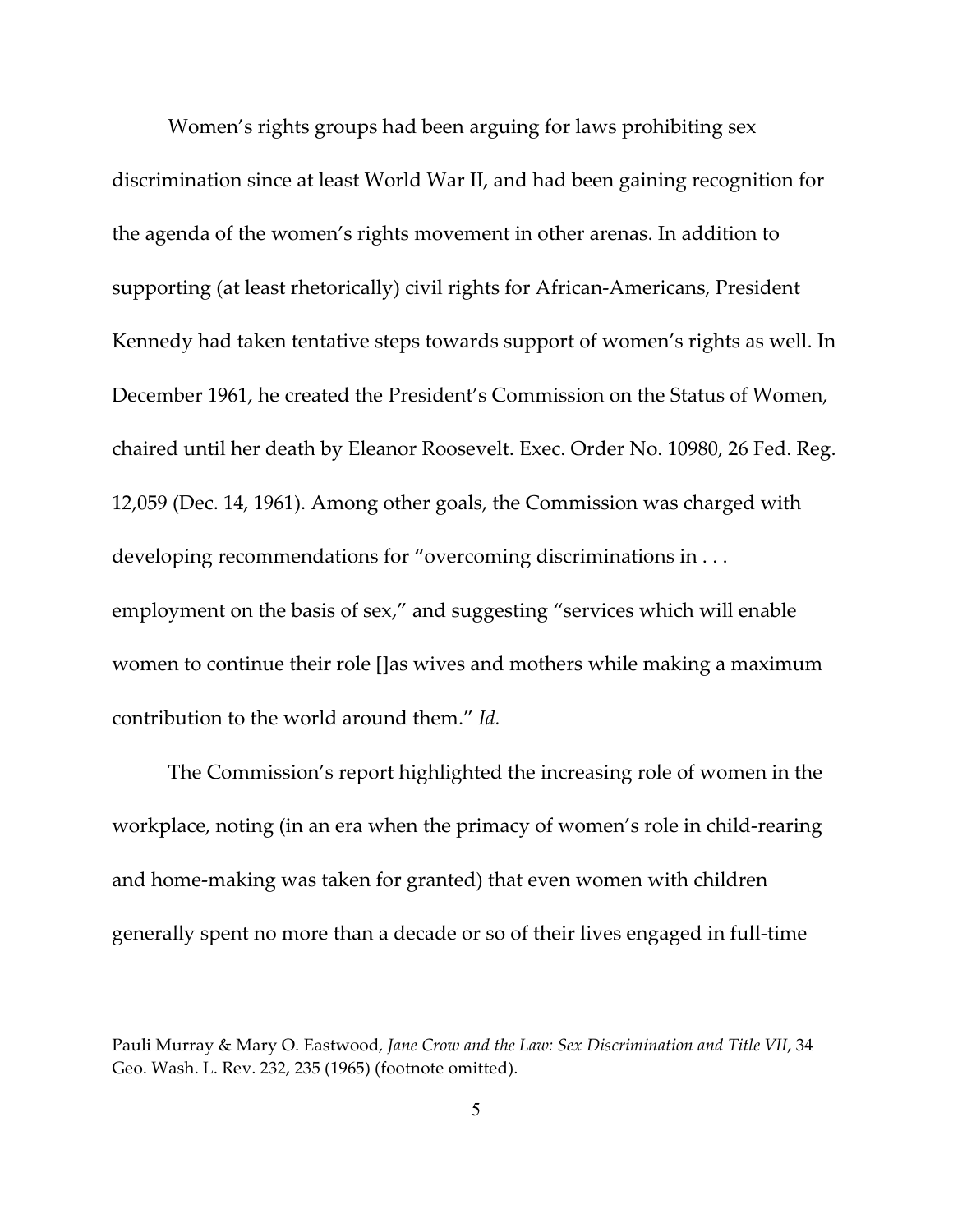child care, allowing a significant portion of women's lives to be dedicated to education and employment. *American Women*: *Report of The President's Commission on the Status of Women* 6–7 (1963). Accordingly, the Commission advocated a variety of steps to improve women's economic position. *Id.* at 6–7, 10. While those recommendations did not include federal legislation prohibiting employment discrimination on the basis of sex, they did include a commitment to equal opportunity in employment by federal contractors and proposed such equality as a goal for private employers — as well as proposing other innovations, such as paid maternity leave and universal high-quality public child care, that have yet to become the law of the land. *Id.* at 20, 30, 43.

Nevertheless, the notion that women should be treated equally at work remained controversial. By 1964, only two states, Hawaii and Wisconsin, prohibited sex discrimination in employment. Purdum, *supra*, at 196. Although decades had passed since the Supreme Court announced in *Muller v. Oregon*, 208 U.S. 412 (1908), that laws limiting the hours that women could work did not violate the Fourteenth Amendment, but rather were an appropriate accommodation for women's fragile constitutions and more pressing maternal obligations, *id.* at 420–21, state laws "protecting" women from the rigors of the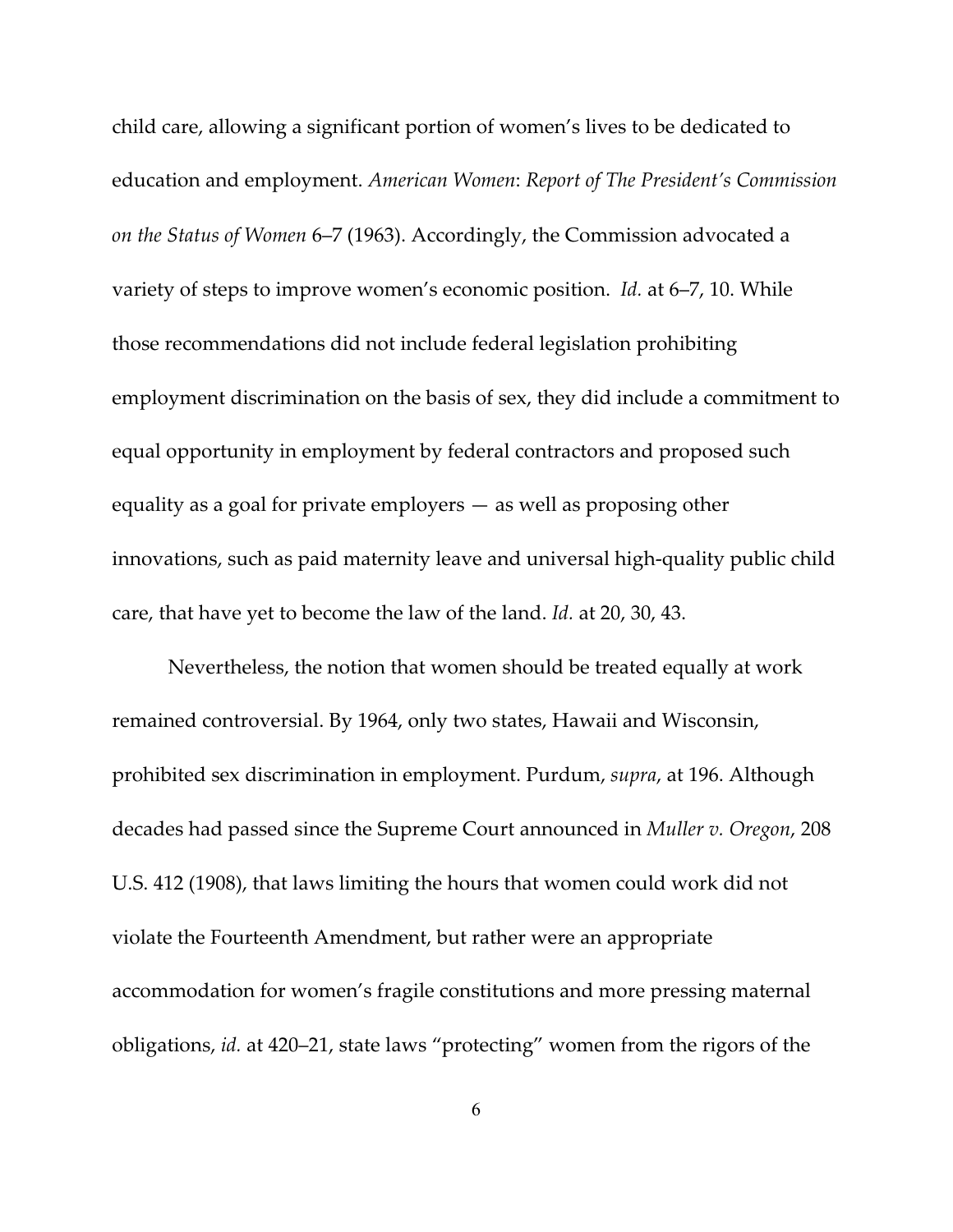workplace remained commonplace. Purdum, *supra*, at 196; *see also Hoyt v. Florida*, 368 U.S. 57, 62 (1961) (upholding a law requiring women, specifically, to opt in to jury service, in part because "woman is still regarded as the center of home and family life").

Accordingly, when Representative Howard W. Smith of Virginia, a diehard opponent of integration and federal legislation to enforce civil rights for African-Americans, proposed that "sex" be added to the prohibited grounds of discrimination in the Civil Rights Act, there was reason to suspect that his amendment was an intentional effort to render the Act so divisive and controversial that it would be impossible to pass. *See*, *e.g.*, *Ulane v. E. Airlines, Inc*., 742 F.2d 1081, 1085 (7th Cir. 1984) (suggesting that the "sex amendment was the gambit of a congressman seeking to scuttle adoption of the Civil Rights Act"); Comment, *Sex Discrimination in Employment*, 35 Fordham L. Rev. 503, 504 n.16 (1967). That might not have been the case, however. Like those early suffragettes who were ambivalent about, or hostile to, racial equality, Smith also had a prior history of support for (presumably white) women's equality. For example, he had been a longstanding supporter of a constitutional amendment guaranteeing equal rights to women. Purdum, *supra*, at 196; *see also* Gillian Thomas, *Because of*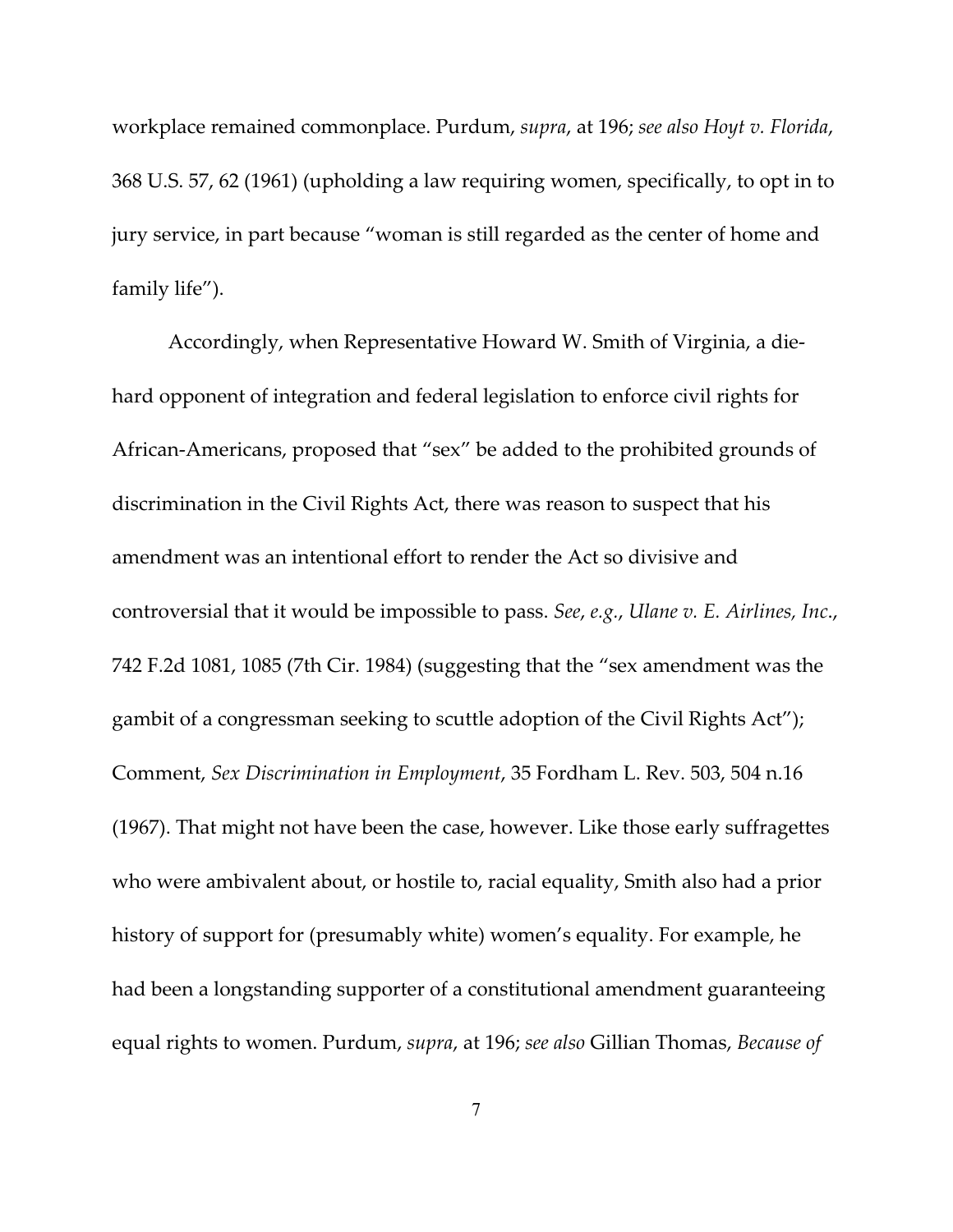*Sex* 2 (2016).

Whatever Smith's subjective motivations for proposing it, the amendment was adamantly opposed by many northern liberals on the ground that it would undermine support for the Act as a whole. Purdum, *supra*, at 197; Menand, *supra*. Indeed, the *New York Times* ridiculed the amendment, suggesting that, among other alleged absurdities, it would require Radio City Music Hall to hire male Rockettes, and concluding that "it would have been better if Congress had just abolished sex itself." Editorial, *De-Sexing the Job Market*, N.Y. Times, August 21, 1965.

But despite its contested origins, the adoption of the amendment prohibiting sex discrimination was not an accident or a stunt. Once the amendment was on the floor, it was aggressively championed by a coalition comprising most of the (few) women members of the House. Purdum, *supra*, at 197. Its subsequent adoption was consistent with a long history of women's rights advocacy that had increasingly been gaining mainstream recognition and acceptance.

Discrimination against gay women and men, by contrast, was not on the table for public debate. In those dark, pre-Stonewall days, same-sex sexual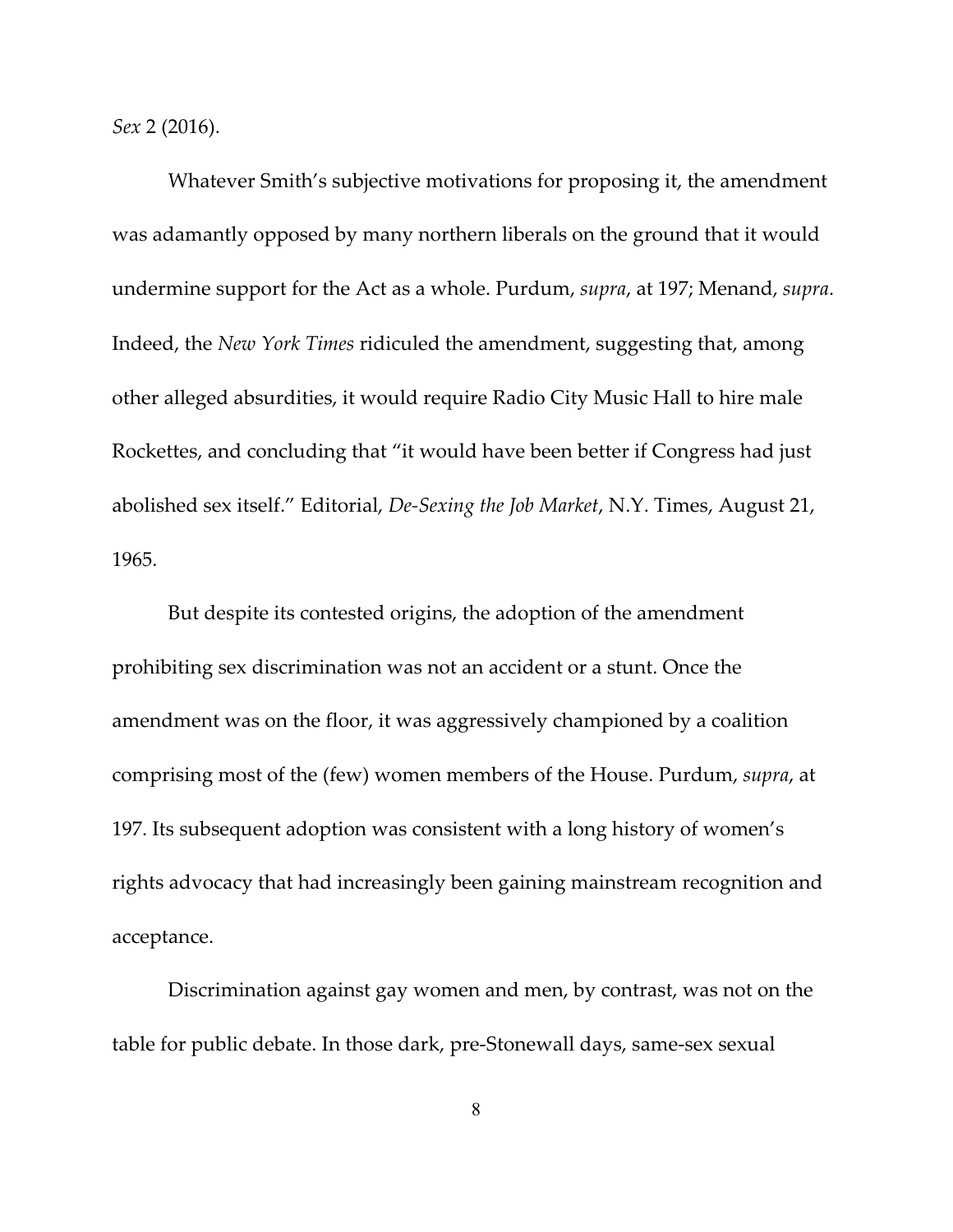relations were criminalized in nearly all states. Only three years before the passage of Title VII, Illinois, under the influence of the American Law Institute's proposed Model Penal Code, had become the first state to repeal laws prohibiting private consensual adult relations between members of the same sex. Salvatore J. Licata, *The Homosexual Rights Movement in the United States: A Traditionally Overlooked Area of American History*, 6 J. Homosexuality 161, 171 (1981).

In addition to criminalization, gay men and women were stigmatized as suffering from mental illness. In 1964, both the American Psychiatric Association and the American Psychological Association regrettably classified homosexuality as a mental illness or disorder. As the Supreme Court recently explained, "[f]or much of the 20th century . . . homosexuality was treated as an illness. When the American Psychiatric Association published the first Diagnostic and Statistical Manual of Mental Disorders in 1952, homosexuality was classified as a mental disorder, a position adhered to until 1973." *Obergefell v. Hodges*, 135 S. Ct. 2584, 2596 (2015), citing Position Statement on Homosexuality and Civil Rights, 1973, in 131 Am. J. Psychiatry 497 (1974). It was not until two years later, in 1975, that the American Psychological Association followed suit and "adopted the same position [as the American Psychiatric Association], urging all mental health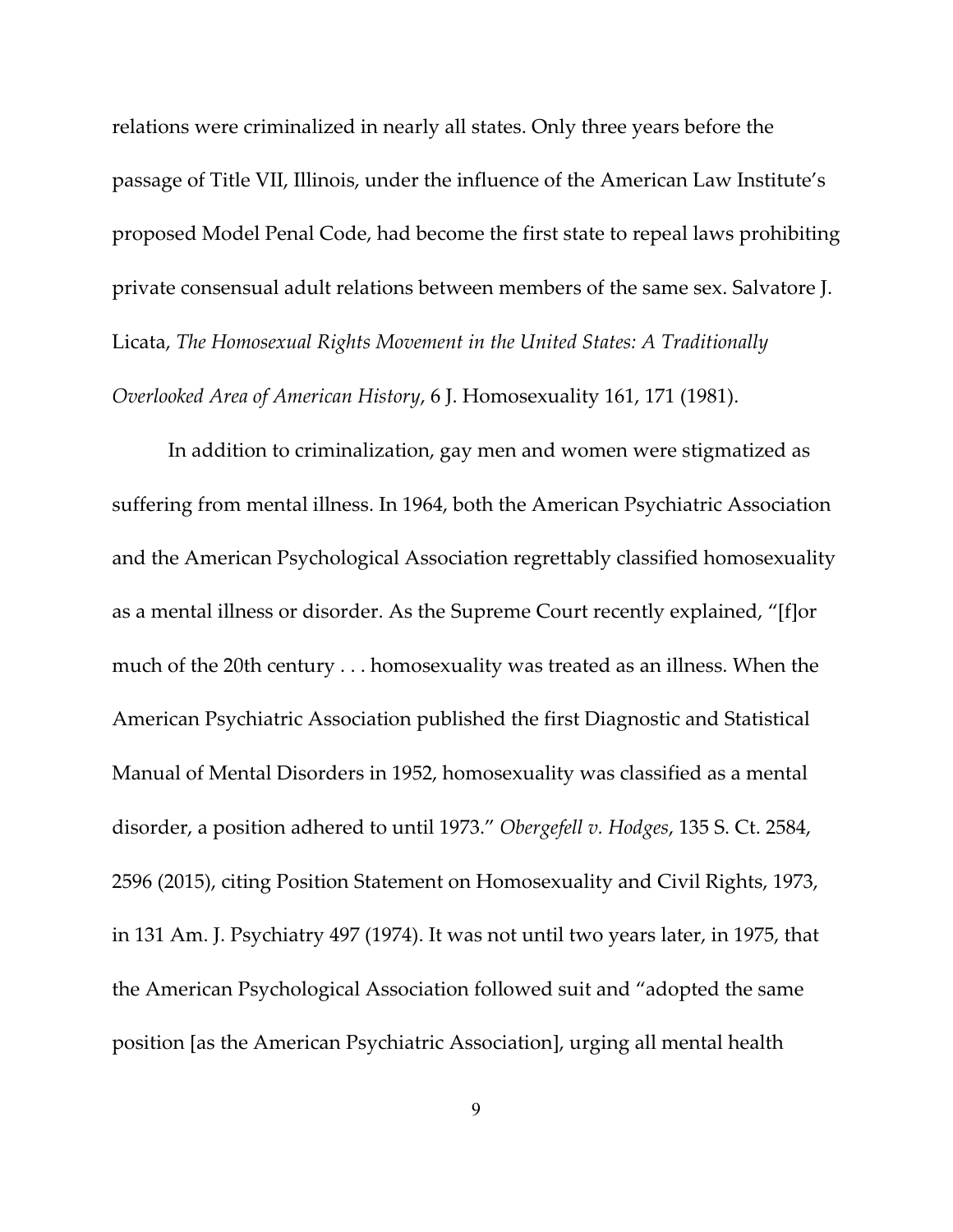professionals to work to dispel the stigma of mental illness long associated with homosexual orientation." Brief of Am. Psychological Ass'n as *Amicus Curiae*, *Boy Scouts of Am. v. Dale*, 530 U.S. 640, 2000 WL 339884, at \*8 (2000), citing Am. Psychological Ass'n, *Minutes of the Annual Meeting of the Council of Representatives*, in 30 Am. Psychologist 620, 633 (1975). Because gay identity was viewed as a mental illness and was, in effect, defined by participation in a criminal act, the employment situation for openly gay Americans was bleak.

Consider the rules regarding employment by the federal government. Starting in the 1940s and continuing through the 1960s, thanks to a series of executive orders repealing long-standing discriminatory policies, federal employment opportunities for African-Americans began to open up significantly. *See, e.g.*, Exec. Order No. 9980, 13 Fed. Reg. 4,311 (July 26, 1948) (prohibiting racial discrimination in civilian agencies); Exec. Order No. 10308, 16 Fed. Reg. 12,303 (December 3, 1951) (creating the Committee on Government Compliance to enforce the prohibition against racial discrimination by firms contracting with the government); Exec. Order No. 11114, 28 Fed. Reg. 6,485 (June 22, 1963) (extending prohibition against discrimination to all federally-funded construction projects). In sharp contrast, in 1953 President Eisenhower signed an executive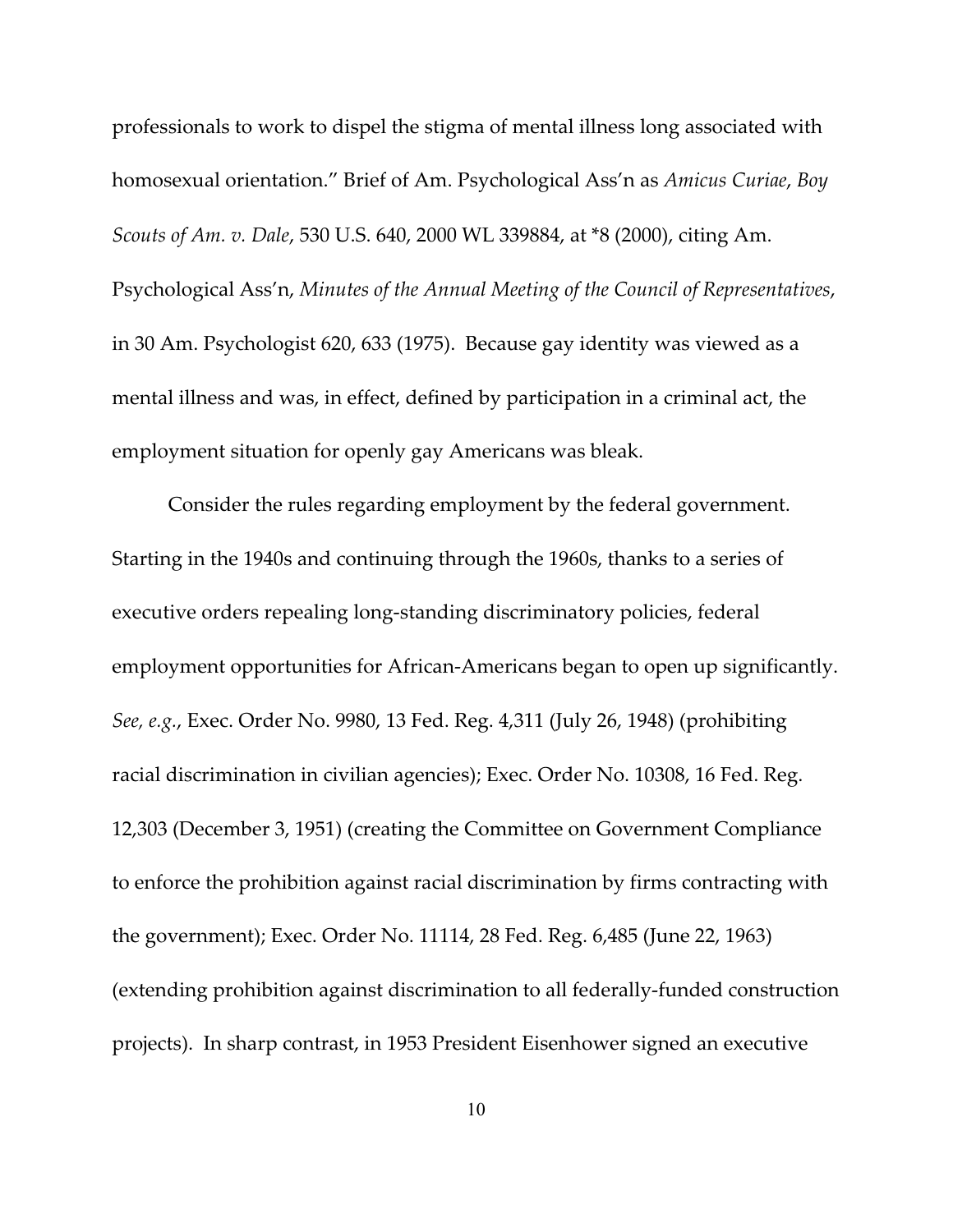order *excluding* persons guilty of "sexual perversion" from government employment. Exec. Order No. 10450, 18 Fed. Reg. 2,489 (April 27, 1953); *see also* Licata, *supra*, at 167–68. During the same period, gay federal employees, or employees even suspected of being gay, were systematically hounded out of the service as "security risks" during Cold-War witchhunts. Licata, *supra*, at 167–68.

Civil rights and civil liberties organizations were largely silent.<sup>3</sup> Licata, *supra*, at 168. In an influential book about the political plight of gay people, Edward Sagarin, writing under the pseudonym Donald Webster Cory, sharply criticized the silence of the bar. Donald Webster Cory, *The Homosexual in America: A Subjective Approach* (1951). For instance, he described the response to the abusive tactics used against members of the military discharged for homosexual conduct as follows: "And who raises a voice in protest against such

 $^3$  In fact, many civil rights and women's rights organizations were reluctant to support gay rights. *See, e.g.*, Bhaskar A. Shukla, *Feminism: From Mary Wollstonecraft to Betty Friedan* 111 (2007) (describing how Betty Friedan had opposed "equating feminism with lesbianism," and is said to have coined the anti-lesbian phrase "Lavender Menace" during a 1969 National Organization for Women meeting). Similarly, some civil rights leaders were uncomfortable with according public prominence to Bayard Rustin, a gay black man, despite his formidable organizing skills. Rustin was a leading strategist of the civil rights movement, and was the chief organizer of the 1963 March on Washington. John D'Emilio, *Lost Prophet: The Life and Times of Bayard Rustin* 2–3 (2003). Although Rustin spent most of his life fighting for civil rights for African-Americans, "[p]rejudice of another sort, still not named as such in mid century America, had curtailed his opportunities and limited his effectiveness." *Id.* at 326–27 (2003).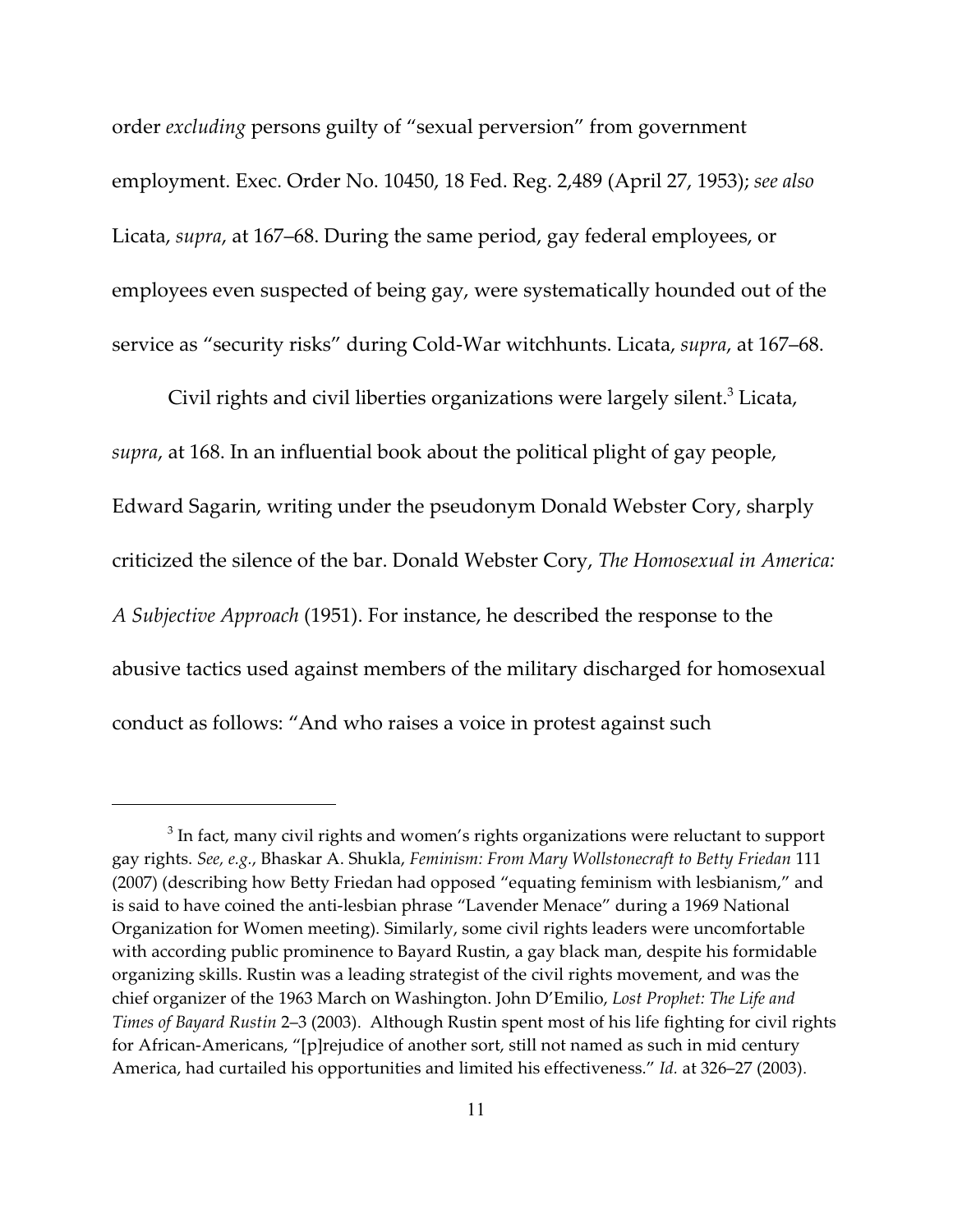discrimination? No one. Where was the American Civil Liberties Union? Nowhere." *Id.* at 45. To the extent that civil rights organizations did begin to engage with gay rights during the early 1960s, they did so through the lens of sexual liberty, rather than equality, grouping the prohibition of laws against same-sex relations with prohibitions of birth control, abortion, and adultery.<sup>4</sup> Even by the mid-1960s, the ACLU was identified by *Newsweek* as the only group "apart from the homophile organizations" that opposed laws criminalizing homosexual acts. Leigh Ann Wheeler, *How Sex Became a Civil Liberty* 155 (2013).

Given the criminalization of same-sex relationships and arbitrary and abusive police harassment of gay and lesbian citizens, nascent gay rights organizations had more urgent concerns than private employment discrimination. As late as 1968, four years *after* the passage of Title VII, the North

 $4$  For example, at the ACLU's Biennial Conference in 1964, in a speech tellingly titled "Civil Liberties and the War on Crime," activist lawyer Harriet Pilpel advocated a constitutionally protected right to privacy as a necessary corrective to the civil liberties abuses perpetuated by laws "relating to birth control, abortion, compulsory sterilization, prostitution, miscegenation, homosexuality, fornication and adultery." Allison Day, *Guiding* Griswold*: Reevaluating National Organizations' Role in the Connecticut Birth Control Cases*, 22 Cardozo J. L. & Gender 191, 216–18 & n.204 (2016); *see also* Samuel Walker, *In Defense of American Liberties: A History of the ACLU* 312 (1990) (crediting Pilpel's speech as the first substantive introduction of gay rights to the ACLU's agenda). Pilpel's argument was not based on equal protection, and made no claim that the criminalization of same-sex relations constituted a form of sex discrimination or gender bias.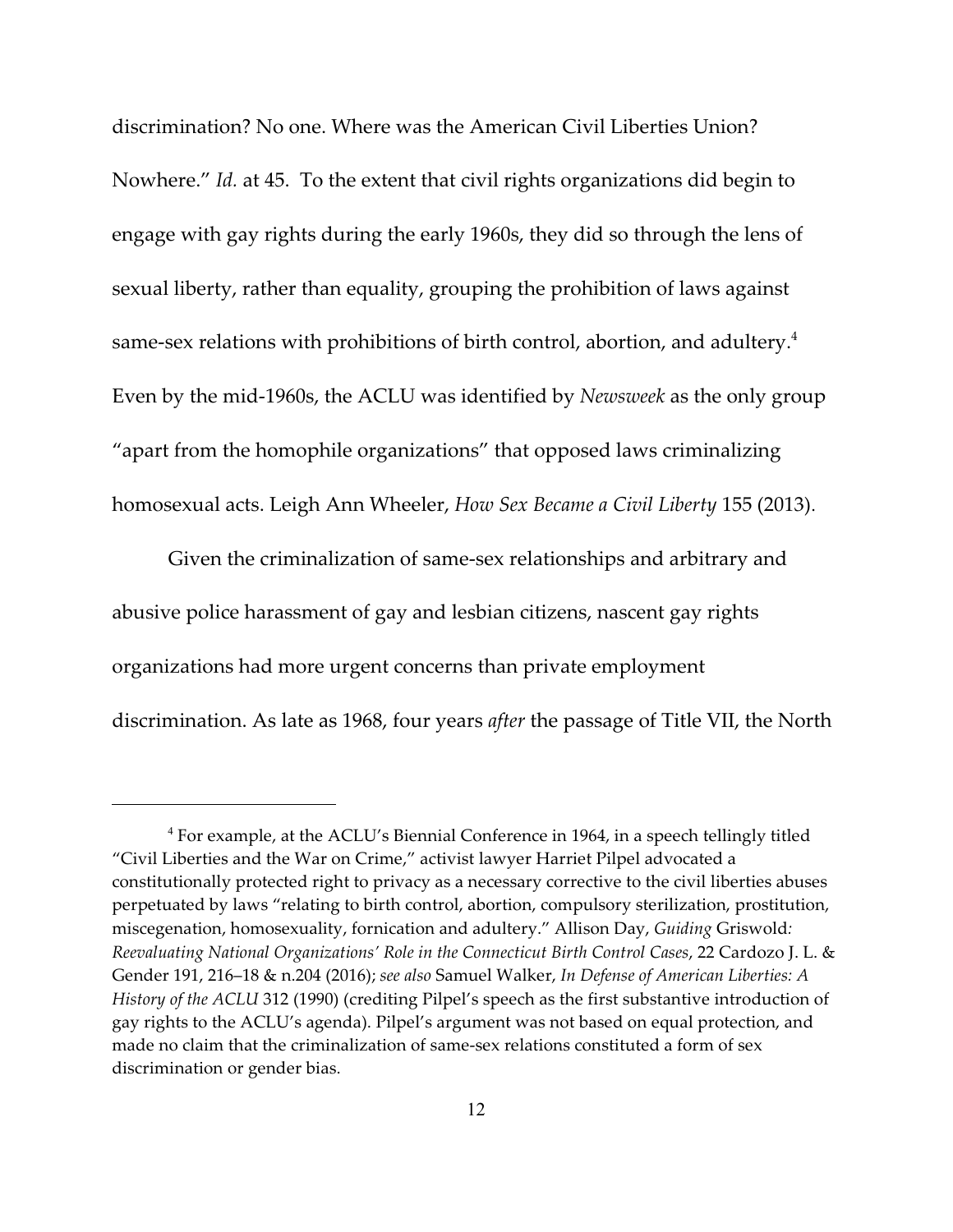American Conference of Homophile Organizations proposed a "Homosexual Bill of Rights" that demanded five fundamental rights: that private consensual sex between adults not be a crime; that solicitation of sex acts not be prosecuted except on a complaint by someone other than an undercover officer; that sexual orientation not be a factor in granting security clearances, visas, or citizenship; that homosexuality not be a barrier to service in the military; and that sexual orientation not affect eligibility for employment *with federal, state, or local governments*. Licata, *supra*, at 177 (emphasis added). Those proposals, which pointedly did not include a ban on private sector employment discrimination against gays, evidently had little traction with many Americans at the time. The first state to prohibit employment discrimination on the basis of sexual orientation even in the public sector was Pennsylvania, by executive order of the governor, in 1975 — more than a decade after the Civil Rights Act had become law. James W. Button et al., *The Politics of Gay Rights at the Local and State Level*, in *The Politics of Gay Rights* 269, 272 (Craig A. Rimmerman et al. eds., 2000). It was not until 1982 that Wisconsin became the first state to ban both public and private sector discrimination based on sexual orientation. *Id.* at 273; *see also* Linda A. Mooney et al., *Understanding Social Problems* 467 (6th ed. 2009). Massachusetts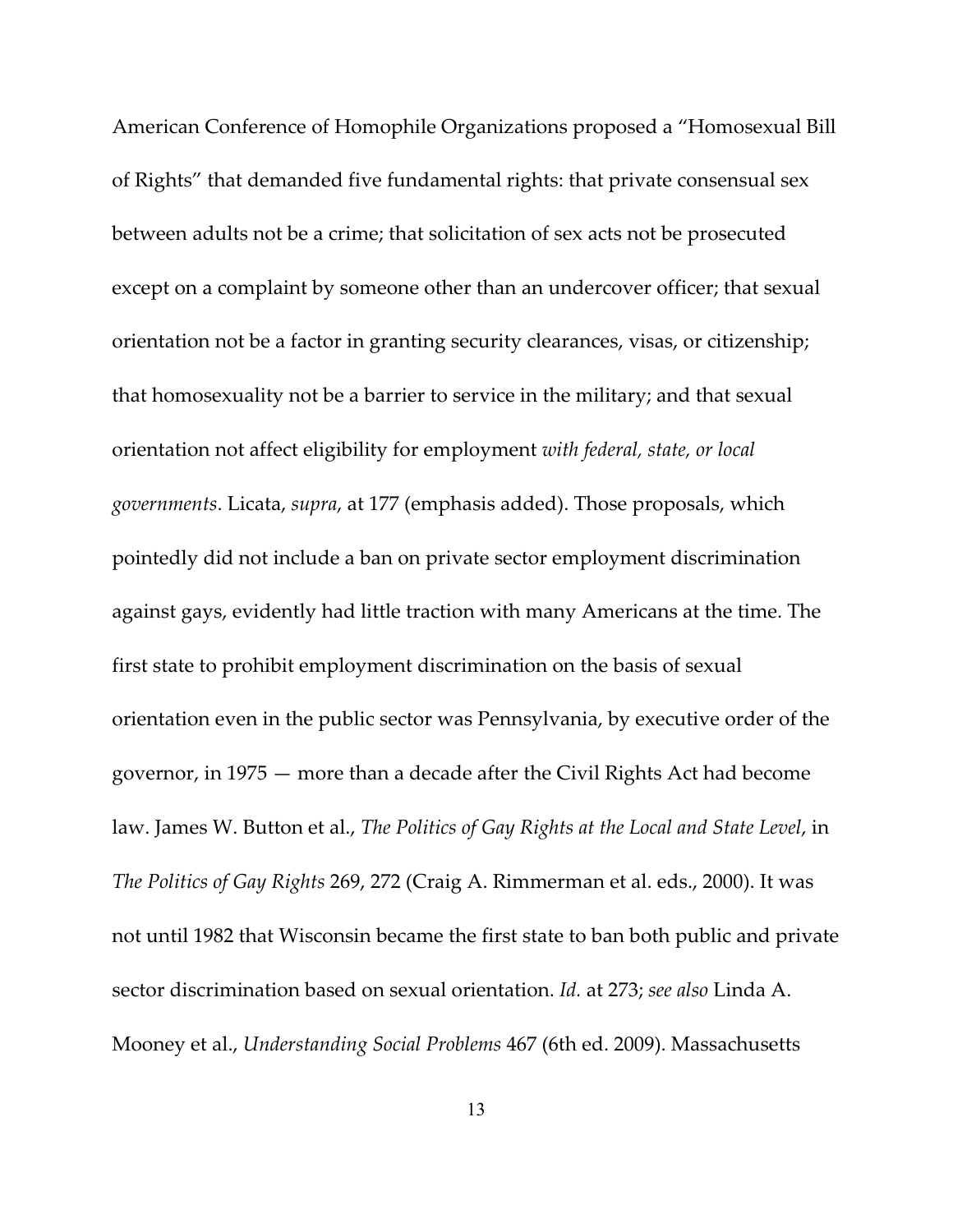followed in 1989. Button et al.*, supra*, at 273. Notably, as discussed more fully below, these states did so by explicit legislative action adding "sexual orientation" to pre-existing anti-discrimination laws that already prohibited discrimination based on sex; they did not purport to "recognize" that sexual orientation discrimination was merely an aspect of already-prohibited discrimination based on sex.

In light of that history, it is perhaps needless to say that there was no discussion of sexual orientation discrimination in the debates on Title VII of the Civil Rights Act. If some sexist legislators considered the inclusion of sex discrimination in the bill something of a joke, or perhaps a poison pill to make civil rights legislation even more controversial, evidently no one thought that adding sexual orientation to the list of forbidden categories was worth using even in that way. Nor did those who opposed the sex provision in Title VII include the possibility that prohibiting sex discrimination would also prevent sexual orientation discrimination in their parade of supposed horribles. When Representative Emanuel Celler of New York, floor manager for the Civil Rights Bill in the House, rose to oppose Representative Smith's proposed amendment, he expressed concern that it would lead to such supposed travesties as the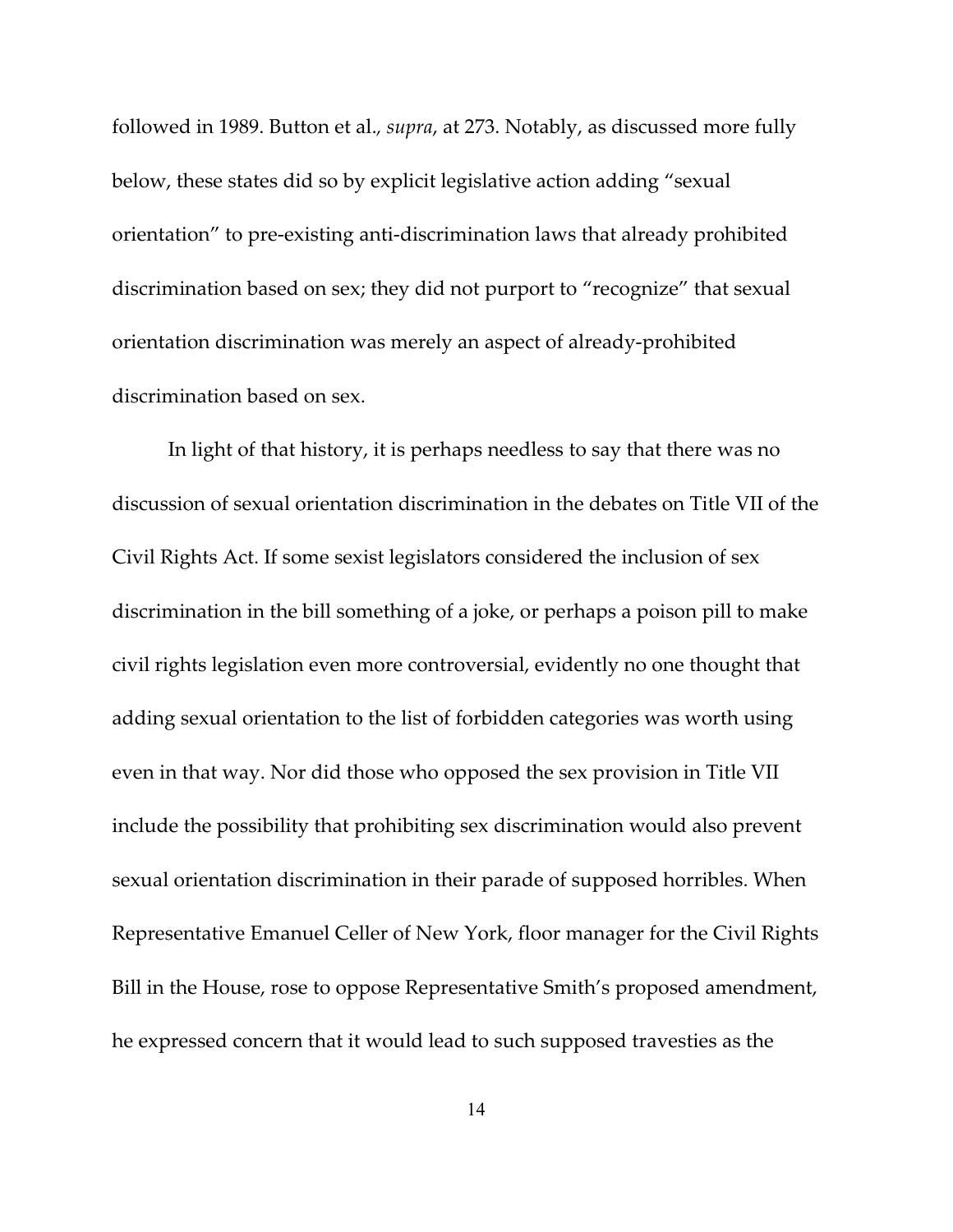elimination of "protective" employment laws regulating working conditions for women, drafting women for military service, and revisions of rape and alimony laws. *See* 110 Cong. Rec. 2,577 (1964). He did not reference the prohibition of sexual orientation discrimination.<sup>5</sup> The idea was nowhere on the horizon.

## II

I do not cite this sorry history of opposition to equality for African-Americans, women, and gay women and men, and of the biases prevailing a halfcentury ago, to argue that the private intentions and motivations of the members of Congress can trump the plain language or clear implications of a legislative enactment. (Still less, of course, do I endorse the views of those who opposed racial equality, ridiculed women's rights, and persecuted people for their sexual orientation.) Although Chief Judge Katzmann has observed elsewhere that judicial warnings about relying on legislative history as an interpretive aid have

 $^5$  By contrast, by the early 1970s, when Congress finally got around to proposing the Equal Rights Amendment ("ERA") for ratification, gay issues were at least on the radar screen, albeit only as a talking point of opponents that was quickly disavowed by the ERA's supporters. Senator Sam Ervin, who opposed the ERA, purported to be concerned that its broad language might invalidate laws that "make homosexuality a crime or . . . [require states to recognize] the right of a man to marry another man or the right of a woman to marry a woman." 118 Cong. Rec. 9,315 (1972). Senator Birch Bayh, the chief sponsor of the ERA, hastened to deny that the Amendment would have any such effect, reassuring the Senate that the ERA would require only that "if a State legislature makes a judgment that it is wrong for a man to marry a man, then it must say it is wrong for a woman to marry a woman." *Id*. at 9,331.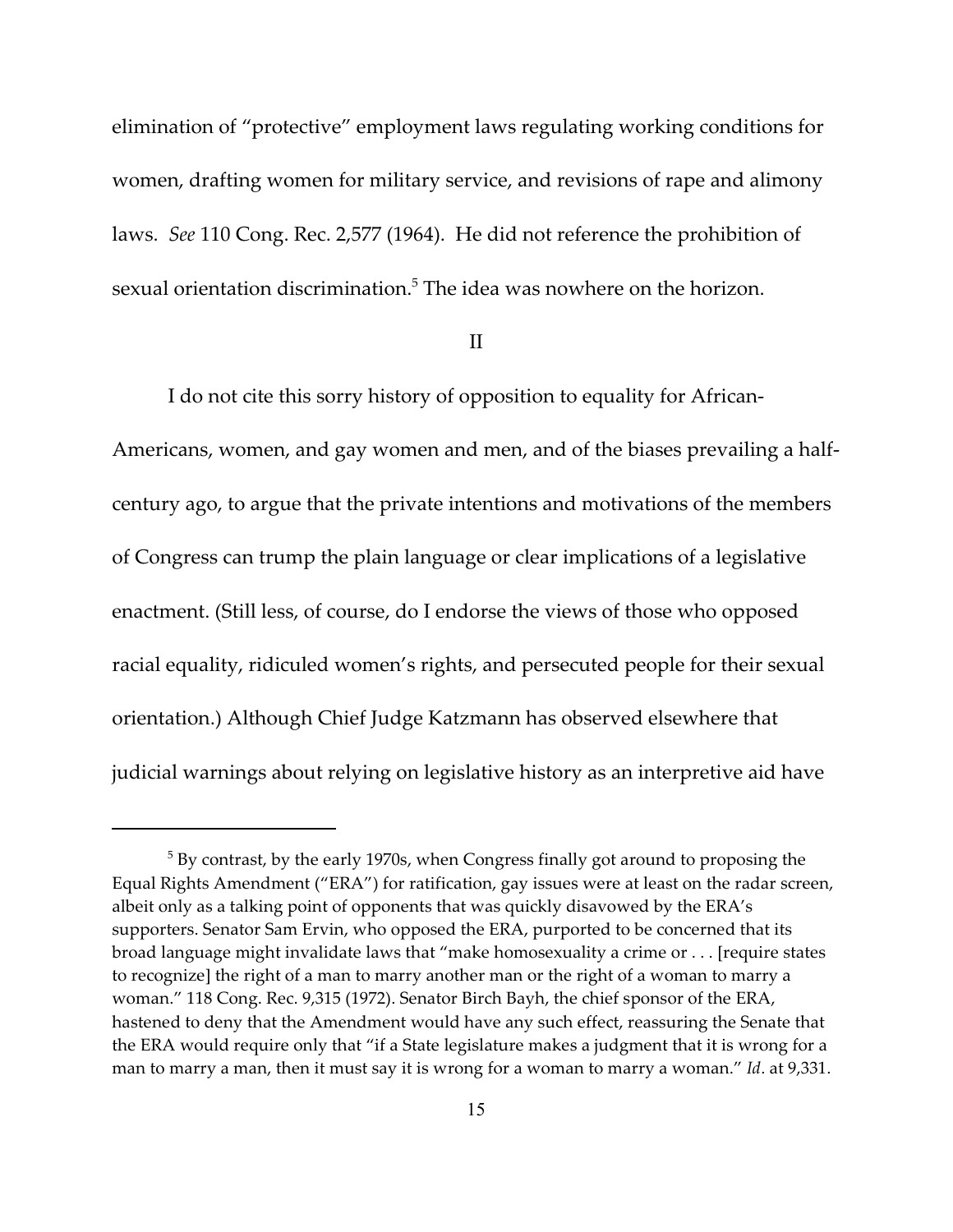been overstated, *see* Robert A. Katzmann, *Judging Statutes* 35–39 (2014), I agree with him, and with my other colleagues in the majority, that the implications of legislation flatly prohibiting sex discrimination in employment, duly enacted by Congress and signed by the President, cannot be cabined by citing the private prejudices or blind spots of those members of Congress who voted for it.<sup>6</sup> The above history makes it obvious to me, however, that the majority misconceives the fundamental *public* meaning of the language of the Civil Rights Act. The problem sought to be remedied by adding "sex" to the prohibited bases of employment discrimination was the pervasive discrimination against women in the employment market, and the chosen remedy was to prohibit discrimination that adversely affected members of one sex or the other. By prohibiting discrimination against people based on their sex, it did not, and does not, prohibit discrimination against people because of their sexual orientation.

 $6$  In the years immediately following the enactment of Title VII, however, even certain prominent officials charged with enforcing it seemed to take the opposite approach, interpreting the statute, insofar as it prohibited sex discrimination, in the light of the presumed prejudices of those who adopted it. Franklin Roosevelt, Jr., the first chair of the Equal Employment Opportunity Commission, believed that the ban on sex discrimination was an inadvertent add-on, and as a result need not be enforced as strictly as the prohibition on racial discrimination. When asked, at his first press conference as head of the EEOC, "What about sex?" Roosevelt responded, "Don't get me started. I'm all for it." Thomas, *supra*, at 4. One of the agency's first executive directors, Herman Edelsberg, was no better, dismissing the provision as a "fluke" that was "conceived out of wedlock." *Id.*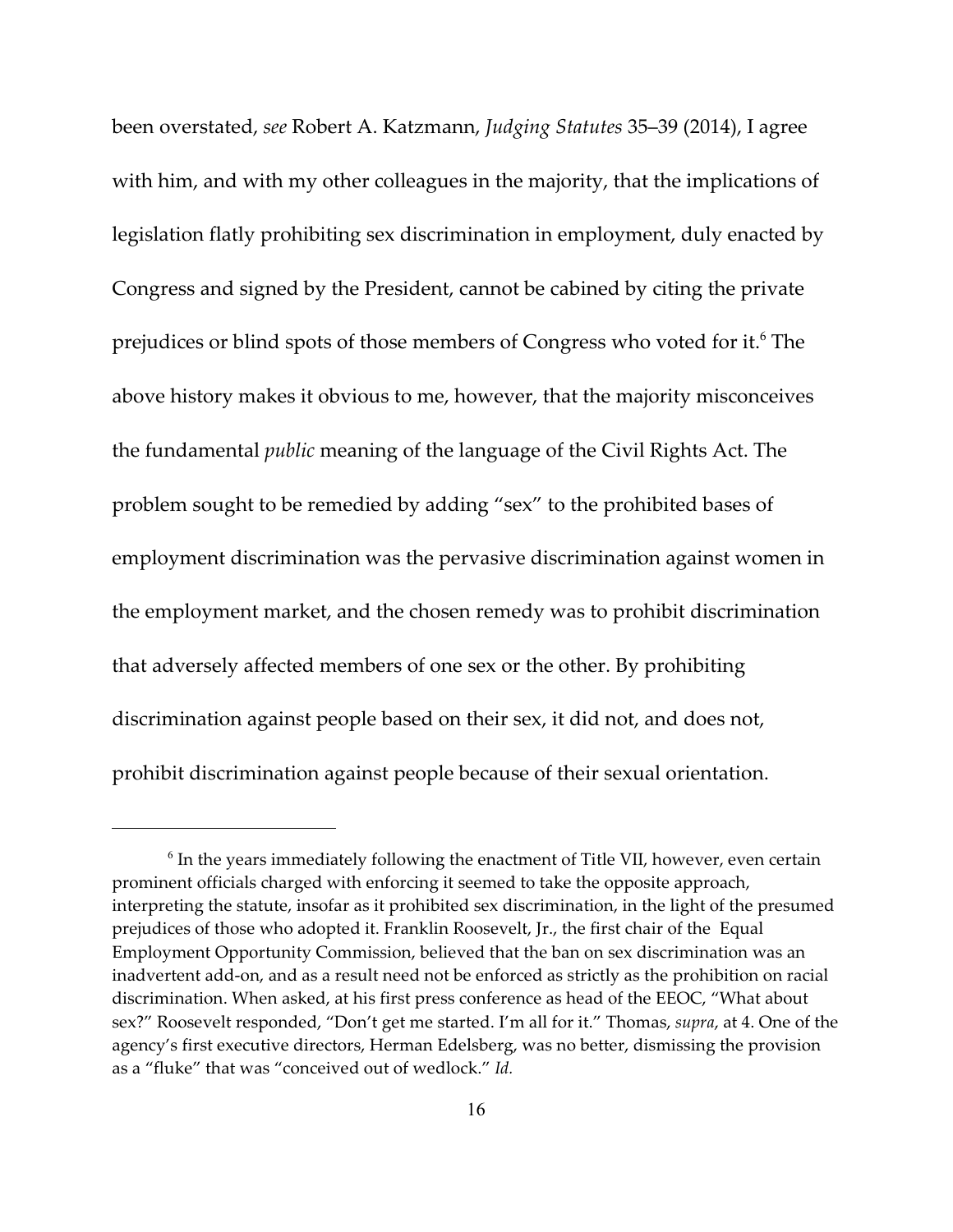A

To start, the history of the overlapping movements for equality for blacks, women, and gays, and the differing pace of their progress, as outlined in the previous section, tells us something important about what the language of Title VII must have meant to any reasonable member of Congress, and indeed to any literate American, when it was passed — what Judge Sykes has called the "original *public* meaning" of the statute. *Hively v. Ivy Tech Cmty. Coll. of Ind.*, 853 F.3d 339, 362 (7th Cir. 2017) (*en banc*) (Sykes, *J*., dissenting) (emphasis added). That history tells us a great deal about why the legislators who constructed and voted for the Act used the specific language that they did.

The words used in legislation are used for a reason. Legislation is adopted in response to perceived social problems, and legislators adopt the language that they do to address a social evil or accomplish a desirable goal. The words of the statute take meaning from that purpose, and the principles it adopts must be read in light of the problem it was enacted to address. The words may indeed cut deeper than the legislators who voted for the statute fully understood or intended: as relevant here, a law aimed at producing gender equality in the workplace may require or prohibit employment practices that the legislators who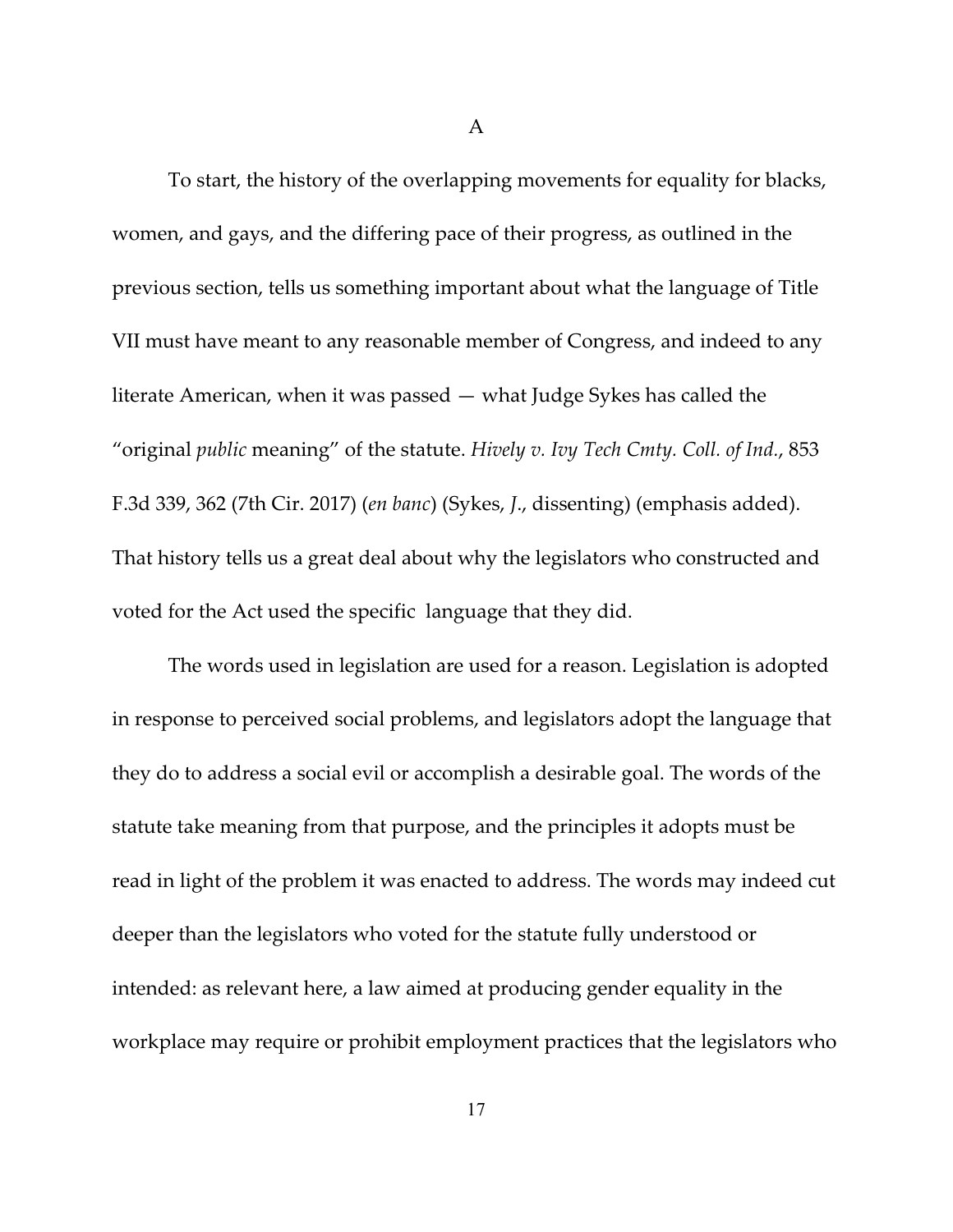voted for it did not yet understand as obstacles to gender equality. Nevertheless, it remains a law aimed at *gender* inequality, and not at other forms of discrimination that were understood at the time, and continue to be understood, as a different kind of prejudice, shared not only by some of those who opposed the rights of women and African-Americans, but also by some who believed in equal rights for women and people of color.

The history I have cited is not "legislative history" narrowly conceived. It cannot be disparaged as a matter of attempts by legislators or their aides to influence future judicial interpretation  $-$  in the direction of results they could not convince a majority to support in the overt language of a statute  $-$  by announcing to largely empty chambers, or inserting into obscure corners of committee reports, explanations of the intended or unintended legal implications of a bill. Nor am I seeking to infer the unexpressed wishes of all or a majority of the hundreds of legislators who voted for a bill without addressing a particular question of interpretation. Rather, I am concerned with what principles Congress committed the country to by enacting the words it chose.<sup>7</sup> I contend that these

Despite my explicit clarity about this point, both the majority, *see* Maj. Op. at 28 <sup>7</sup> (characterizing "reliance on the principal concern of our legislators" as "the centerpiece of the dissent's statutory analysis") (internal quotation marks omitted), and Judge Lohier's concurrence, *see* Lohier, *J.* Concurring Op. at 2 (characterizing this opinion as a "call . . . to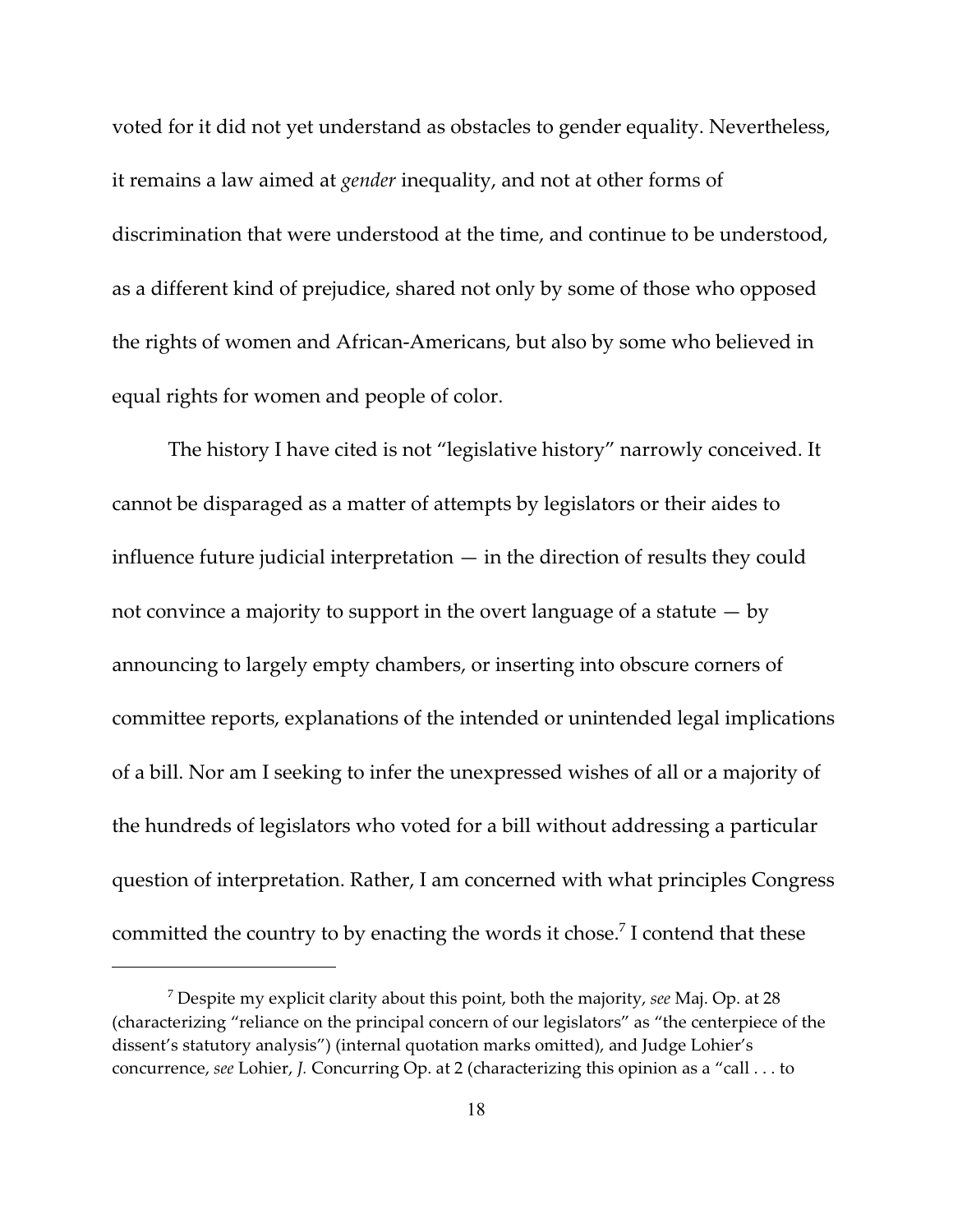principles can be illuminated by an understanding of the central public meaning of the language used in the statute at the time of its enactment.<sup>8</sup>

If the specifically *legislative* history of the "sex amendment" is relatively sparse in light of its adoption as a floor amendment, *see* Maj. Op. at 59 n.31, the broader *political and social* history of the prohibition of sex discrimination in employment is plain for all to read. The history of the 20th century is, among

 $8$  As the Supreme Court has repeatedly instructed, "[i]t is a 'fundamental canon of statutory construction' that, 'unless otherwise defined, words will be interpreted as taking their ordinary, contemporary, common meaning.'" *Sandifer v. U.S. Steel Corp*., 134 S. Ct. 870, 876 (2014), quoting *Perrin v. United States*, 444 U.S. 37, 42 (1979). It is worth noting, moreover, that, because legislation is a fundamentally *political* process, the *political* context of legislation, and the way in which language is (or is *not*) used in the public debate over proposed legislation, can be useful in understanding that meaning.

consider what the legislature would have decided if the issue had occurred to the legislators at the time of enactment"), fail to grasp it. As the text above makes plain, I do not contend that Title VII is limited by what members of Congress who voted for it privately believed or intended to prohibit, or might have hoped it would or would not do. The question here is what "discriminate against any individual . . . because of such individual's . . . sex," 42 U.S.C. § 2000e-2(a)(1), as contrasted to "discriminate against any individual  $\dots$  because of such individual's . . . sexual orientation," meant (and continues to mean) to ordinary speakers of English. Legislation cannot sensibly be interpreted by stringing together dictionary synonyms of each word and proclaiming that, if the right example of the meaning of each is selected, the "plain meaning" of the statute leads to a particular result. No theory of interpretation, including textualism itself, is premised on such an approach. (No less a textualist than Justice Scalia recognized the point: "Adhering to the *fair meaning* of the text . . . does not limit one to the hyperliteral meaning of each word in the text." Antonin Scalia and Bryan A. Garner, *Reading Law* 356 (2012) (emphasis in original).) That is because the political and social context of the words is critical to understanding what it is that the political branches of our government wrote into law. (Justice Scalia again: Because most common English words "have a number of dictionary definitions," a court should ordinarily "assume the *contextually appropriate* ordinary meaning." *Id*. at 70 (emphasis added).)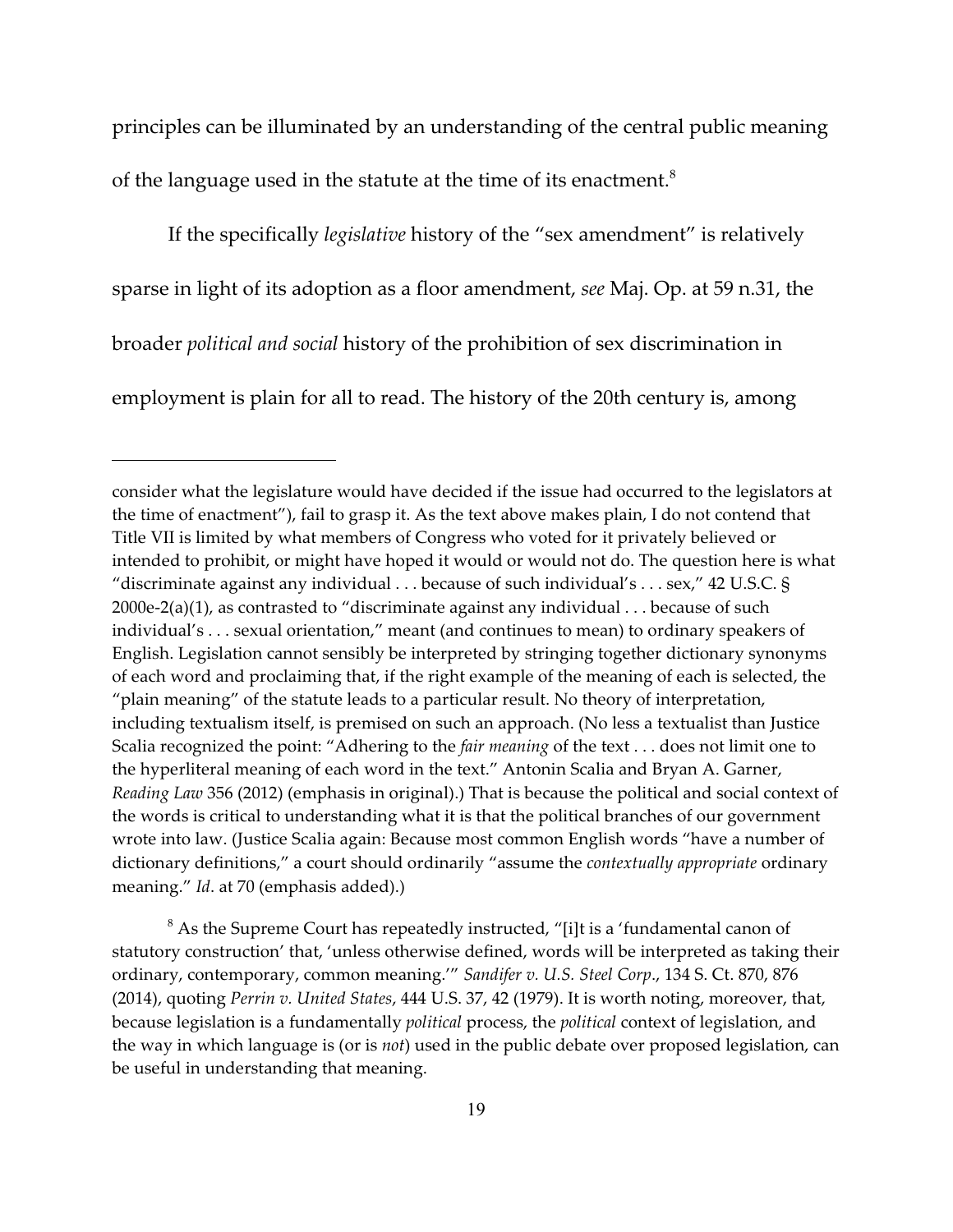other things, a history of increasing equality of men and women. Recent events remind us of how spotty that equality remains, and how inequality persists even with respect to the basic right of women to physical security and control of their own bodies. But the trend is clear, and it is particularly emphatic in the workplace.

That history makes it equally clear that the prohibition of discrimination "based on sex" was intended to secure the rights of women to equal protection in employment. Put simply, the addition of "sex" to a bill to prohibit employers from "discriminat[ing] against any individual with respect to his [or her] compensation, terms, conditions, or privileges of employment, because of such individual's race, color, religion, . . . or national origin," 42 U.S.C. § 2000e-2(a)(1), was intended to eliminate workplace inequalities that held women back from advancing in the economy, just as the original bill aimed to protect African-Americans and other racial, national, and religious minorities from similar discrimination. The language of the Act itself would have been so understood not only by members of Congress, but by any politically engaged citizen deciding whether to urge his or her representatives to vote for it. As Judge Sykes noted in her dissent in the Seventh Circuit's encounter with the same issue we face today,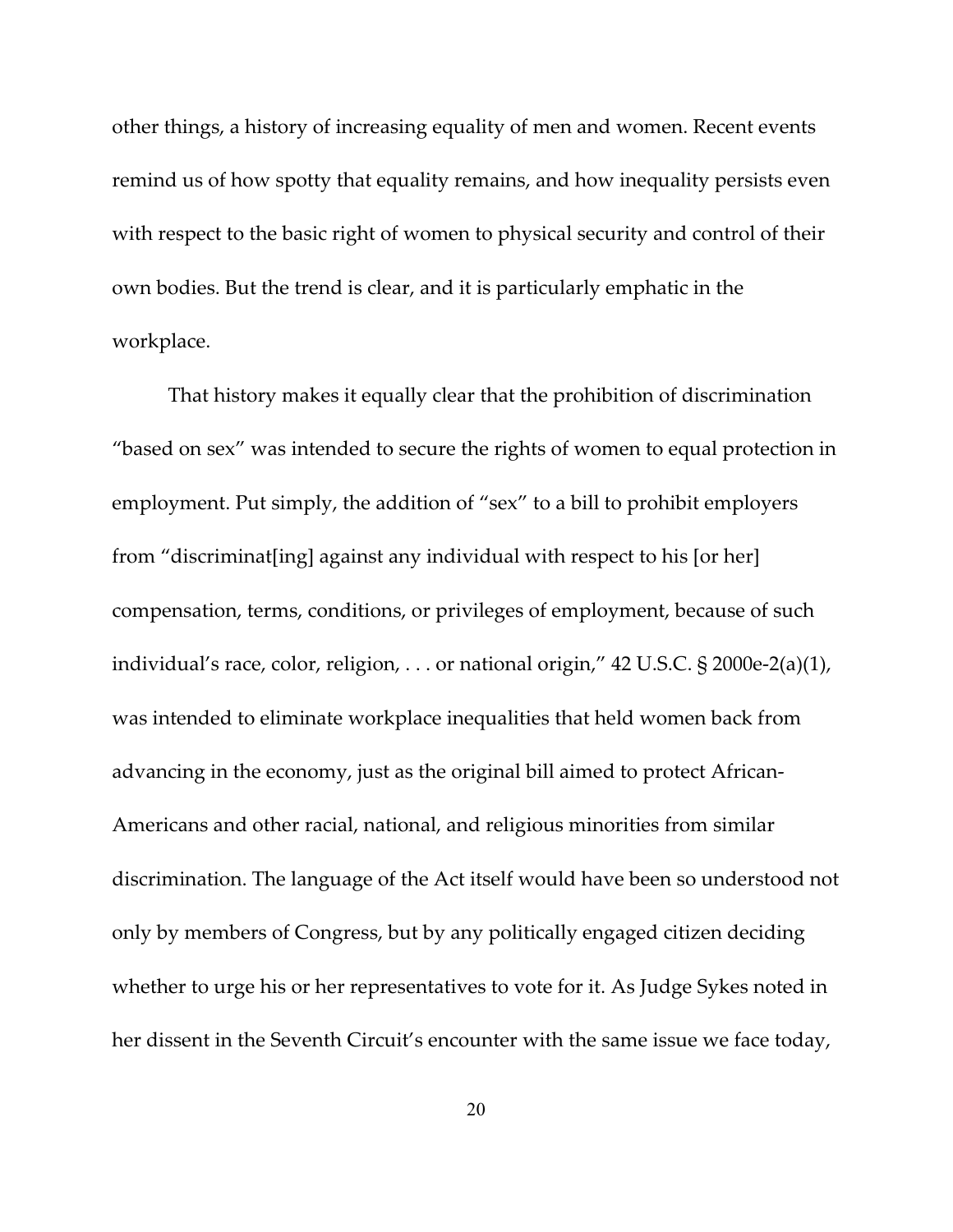citing a 1960s dictionary, "In common, ordinary usage in 1964 — and now, for that matter — the word 'sex' means biologically *male* or *female*; it does not also refer to sexual orientation." *Hively*, 853 F.3d at 362–63 (Sykes, *J*., dissenting) (emphasis in original). $9$  On the verge of the adoption of historic legislation to address bigotry against African-Americans on the basis of race, women in effect stood up and said "us, too," and Congress agreed.

The majority cites judicial interpretations of Title VII as prohibiting sexual harassment, and allowing hostile work environment claims, in an effort to argue that the expansion they are making simply follows in this line. Maj. Op. at 25, 27–28. But the fact that a prohibition on discrimination against members of one sex may have unanticipated consequences when courts are asked to consider carefully whether a given practice does, in fact, discriminate against members of one sex in the workplace does not support extending Title VII by judicial

The majority agrees, at least "*arguendo*." Maj. Op. at 7 n.2. Issues about how to define <sup>9</sup> who falls into which gender, or whether the division of humanity into two sexes or genders is oversimplified as applied to persons who identify as transgender or gender fluid or bigendered are not before us today, and neither the majority nor the plaintiffs nor their *amici* contend that gay and lesbian individuals constitute a third or fourth sex. *Cf. Hively*, 853 F.3d at 355 (Posner, *J.*, concurring) ("It's true that even today if asked what is the sex of plaintiff Hively one would answer that she is female or that she is a woman, not that she is a lesbian. Lesbianism denotes a form of sexual or romantic attraction; it is not a physical sex identifier like masculinity or femininity.").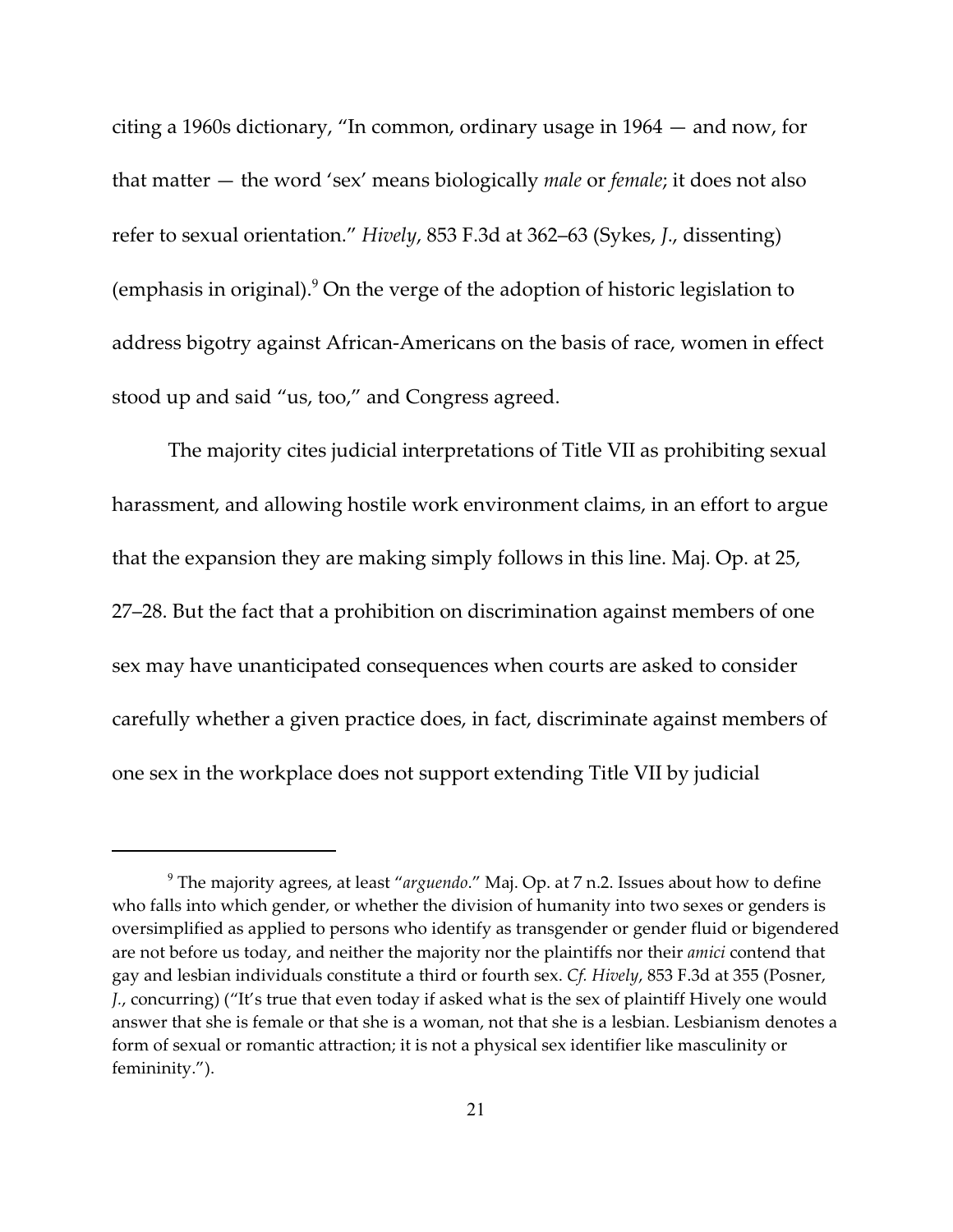construction to protect an entirely different category of people. It is true that what *counts* as discrimination against members of one sex may not have been fully fleshed out in the minds of supporters of the legislation, but it is easy enough to illustrate how the language of a provision enacted to accomplish the goal of equal treatment of the sexes compels results that may not have been specifically intended by its enacters.

To begin with, just as laws prohibiting racial discrimination, adopted principally to address some of the festering national wrongs done to African-Americans, protect members of *all* races, including then-majority white European-Americans, the prohibition of sex discrimination by its plain language protects men as well as women, whether or not anyone who voted on the bill specifically considered whether and under what circumstances men could be victims of gender-based discrimination. That is not an expansion of Title VII, but is a conclusion mandated by its text: Congress deliberately chose to protect women and minorities not by prohibiting discrimination against "African-Americans" or "Jews" or "women," but by neutrally prohibiting discrimination against any individual "based on race, . . . religion, [or] sex." 42 U.S.C. § 2000e-2(a)(1). That choice of words is clearly intentional, and represents a commitment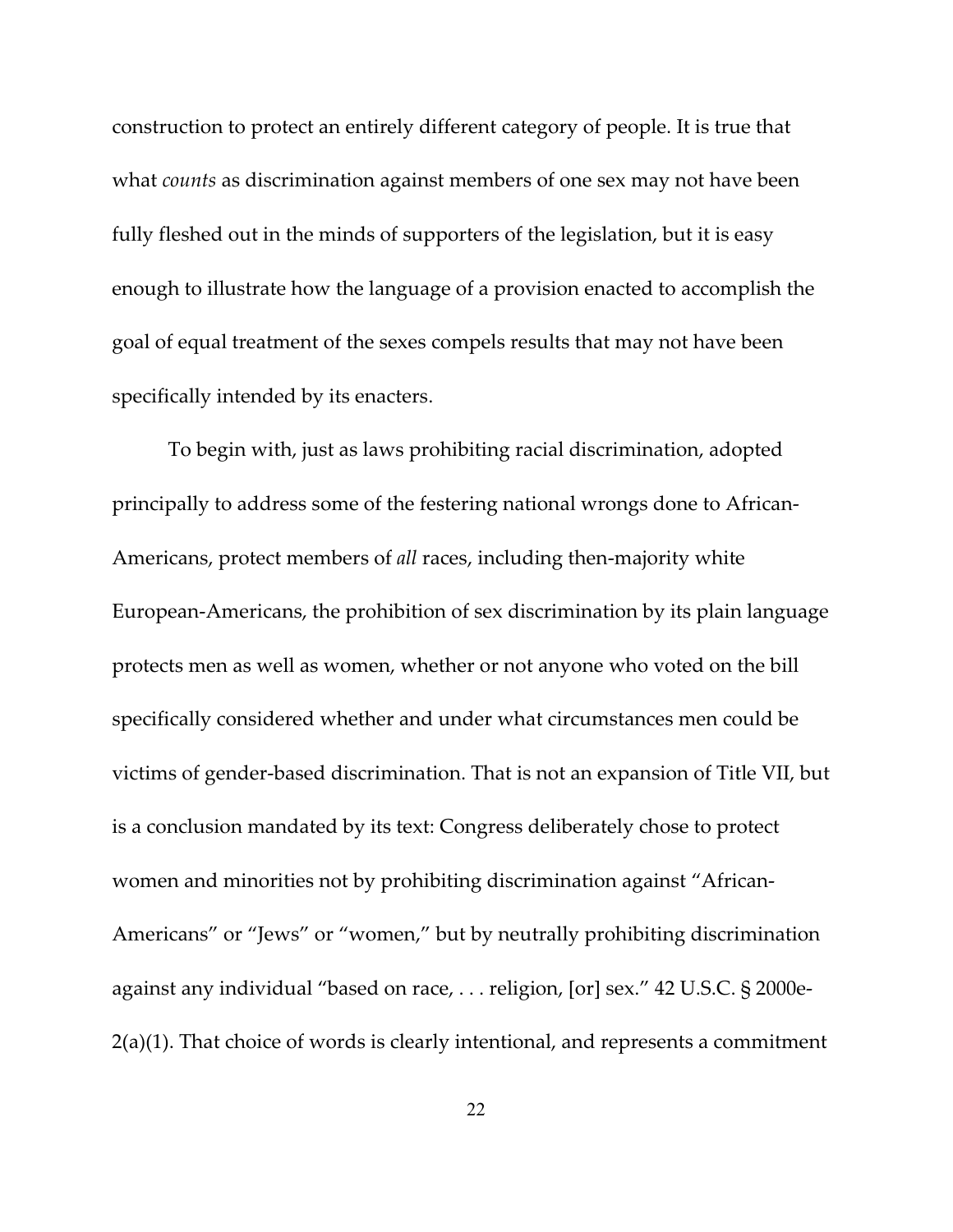to a principle of equal treatment of races, religions, and sexes that is important, even if the primary intended beneficiaries of the legislation — those most in need of its protection — are members of the races, religions, and gender that have suffered the most from *in*equality in the past.

Other interpretations of the statute that may not have occurred to members of the overwhelmingly male Congress that adopted it seem equally straightforward. Perhaps it did not occur to some of those male members of Congress that sexual harassment of women in the workplace was a form of employment discrimination, or that Title VII was inconsistent with a "Mad Men" culture in the office.<sup>10</sup> But although a few judges were slow to recognize this point, *see*, *e.g.*, *Barnes v. Train*, No. 1828-73, 1974 WL 10628, at \*1 (D.D.C. Aug. 9, 1974), *rev'd sub nom. Barnes v. Costle*, 561 F.2d 983 (D.C. Cir. 1977), as soon as the issue began to arise in litigation, courts quickly recognized that for an employer to expect members of one sex to provide sexual favors as a condition of employment from which members of the other sex are exempt, or to view the

 $10$  As we have recently been reminded, too many powerful men continue to engage in such practices. *See*, *e.g.*, J.M.F., *What is Sexual Harassment and How Prevalent Is It?*, The Economist (Nov. 24, 2017), https://www.economist.com/blogs/economist -explains/2017/11/economist-explains-17 (writing that "[i]n recent months myriad women have detailed the sexual harassment and assault they have experienced in . . . Hollywood, Silicon Valley, politics, the media, the armed forces, [and] academia").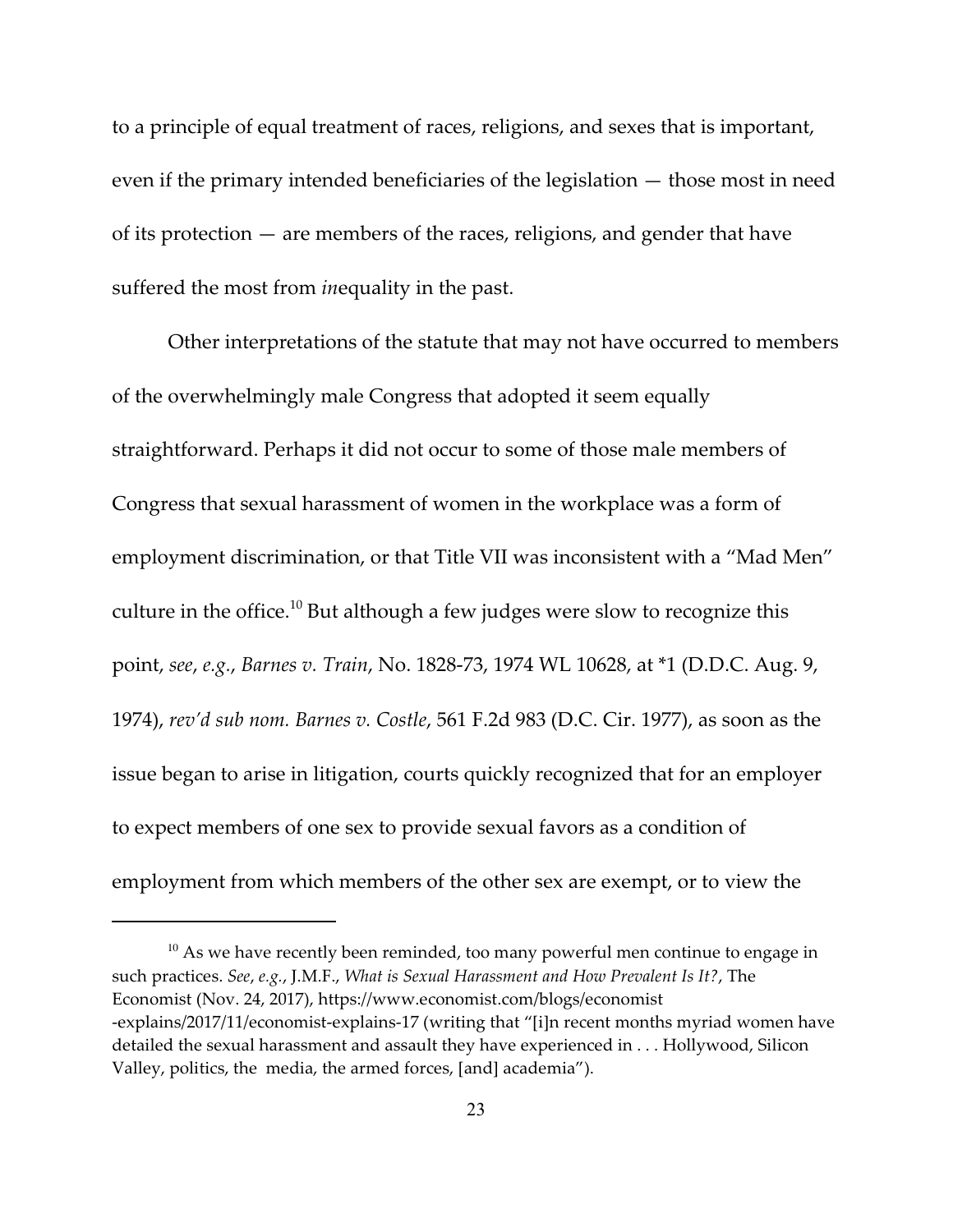only value of female employees as stemming from their sexualization, constitutes a fundamental type of discrimination in conditions of employment based on sex. *See, e.g.*, *Barnes v. Costle*, 561 F.2d at 989 (finding that retaliation by plaintiff's supervisor when she resisted his sexual advances "was plainly based on [plaintiff's] gender").<sup>11</sup>

The reason why any argument to the contrary would fail is not a matter of simplistic application of a formal standard, along the lines of "well, the employer wouldn't have asked the same of a man, so it's sex discrimination." Sexual exploitation has been a principal obstacle to the equal participation of women in the workplace, and whether or not individual legislators intended to prohibit it when they cast their votes for Representative Smith's amendment, both the literal language of that amendment *and* the elimination of the social evil at which it was

 $11$  Indeed, the overt objectification of female employees was highlighted in debates immediately following the enactment of Title VII. One industry notorious for sexualizing women was the airline industry, which hired only young, attractive women to serve as flight attendants. Stephanie Coontz, *A Strange Stirring: The Feminine Mystique and American Women at the Dawn of the 1960s* 9–10 (2011). Flight attendants were forced to retire upon marriage, or, if they did not marry, once they reached their early thirties because, as one airline official commented, "the average woman's appearance has markedly deteriorated at this age." *Id.* at 10. In 1965, responding to public (male) commentary lamenting the idea that Title VII might mean an end to the practice of hiring only female flight attendants, Representative Martha Griffiths remarked, "If you are trying to run a whorehouse in the sky, get a license." Menand, *supra*.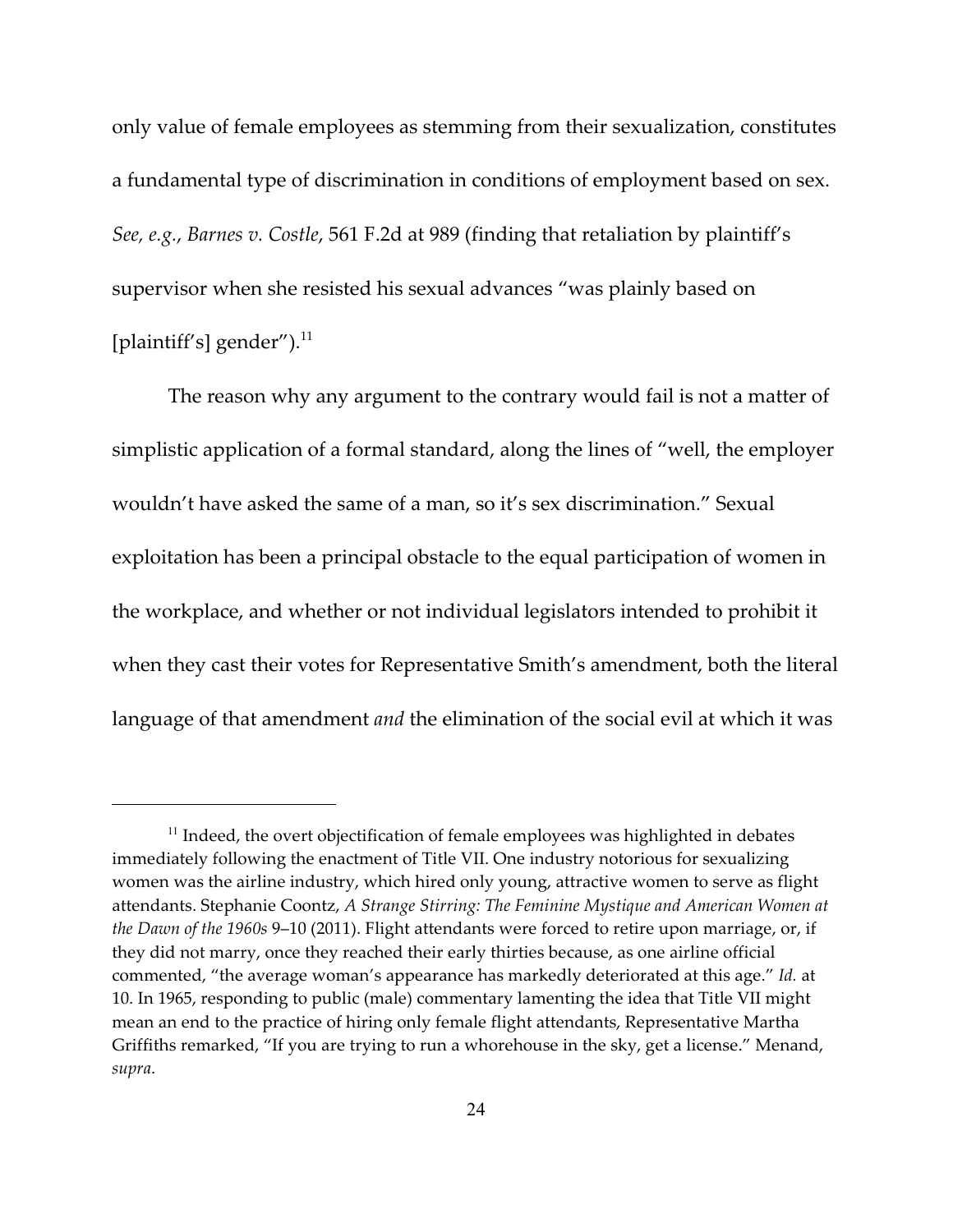aimed make clear that the statute must be read to prohibit it.<sup>12</sup>

The same goes for other forms of "hostile environment" discrimination. The history of resistance to racial integration illustrates why. Employers forced to take down their "whites only" signs could not be permitted to retreat to the position that "you can make me hire black workers, but you can't make me welcome them." Making black employees so *un*welcome that they would be deterred from seeking or retaining jobs previously reserved for whites *must be* treated as an instance of prohibited racial discrimination — and the same clearly goes for sex discrimination. The Supreme Court recognized that point, in exactly those terms:

> The phrase "terms, conditions or privileges of employment" in Title VII is an expansive concept which sweeps within its protective ambit the practice of creating a working environment heavily charged with ethnic or racial discrimination. . . . Nothing in Title VII suggests that a hostile environment based on discriminatory sexual harassment should not be

 $12$  The text of the sex provision, as well as the principle of equal treatment of both sexes makes it as obvious that the less-frequently encountered situation of sexual harassment of male employees, whether by men or by women, must also be included in Title VII's prohibitions. *See Newport News Shipbuilding & Dry Dock Co. v. EEOC*, 462 U.S. 669, 682 (1983) (noting that under Title VII, "[m]ale as well as female employees are protected against discrimination"); *see also Oncale v. Sundowner Offshore Servs., Inc.*, 523 U.S. 75, 79 (1998) (holding that "nothing in Title VII necessarily bars a claim of discrimination 'because of . . . sex' merely because the plaintiff and the defendant . . . are of the same sex").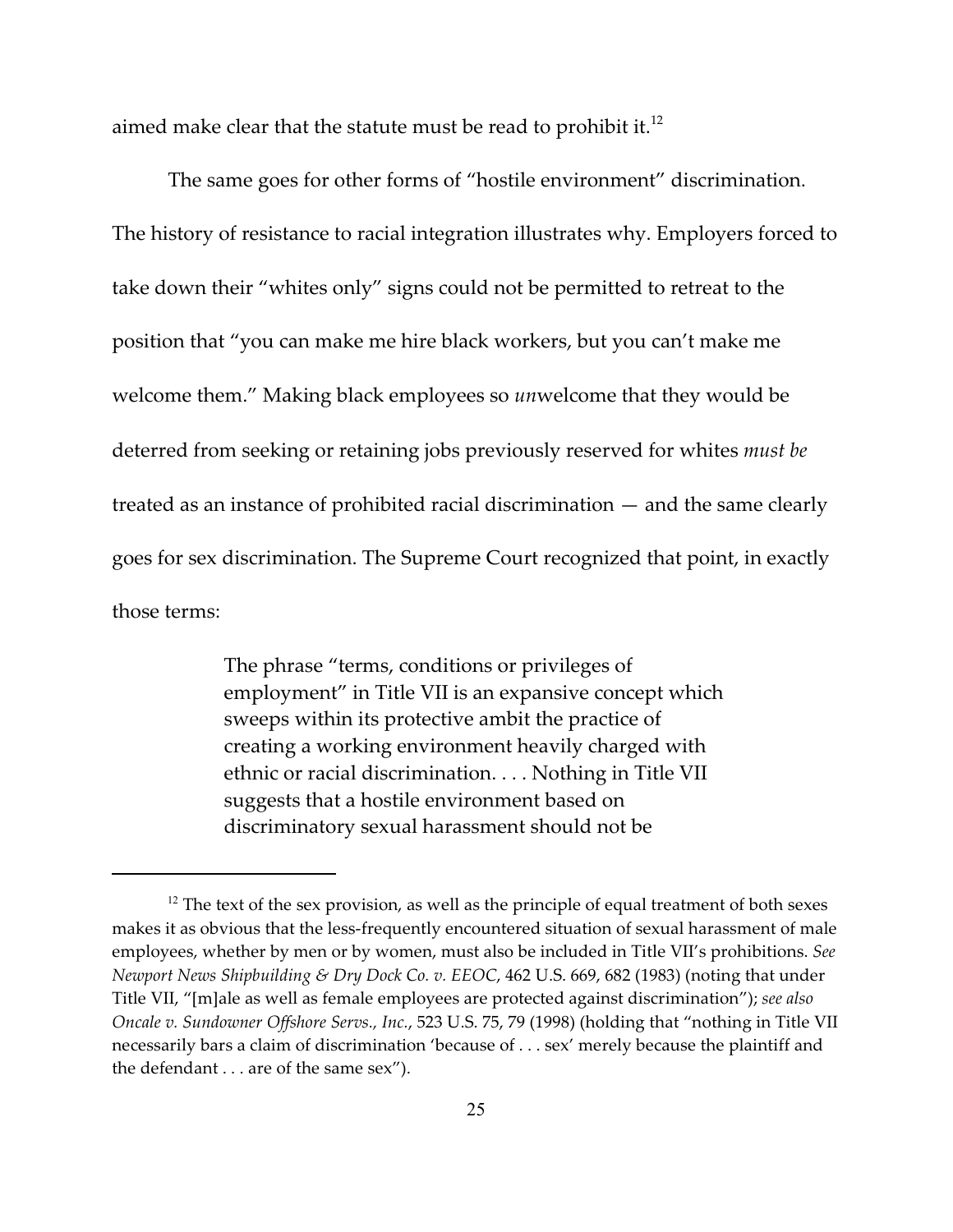likewise prohibited.

*Meritor Sav. Bank, FSB v. Vinson*, 477 U.S. 57, 66 (1986) (internal quotation marks, brackets and emphasis omitted).

But such interpretations of employment "discrimination against any individual . . . based on sex" do not say anything about whether discrimination based on *other* social categories is covered by the statute. Just as Congress adopted broader language than discrimination "against women," it adopted narrower language than "discrimination based on personal characteristics or classifications unrelated to job performance." Title VII does not adopt a broad principle of equal protection in the workplace; rather, its language singles out for prohibition discrimination based on particular categories and classifications that have been used to perpetuate injustice — but not all such categories and classifications. That is not a matter of abstract justice, but of political reality. Those groups that had succeeded by 1964 in persuading a majority of the members of Congress that unfair treatment of them ought to be prohibited were included; those who had not yet achieved that political objective were not.

Thus, if Representative Smith's amendment had been defeated, Title VII would still be a landmark prohibition of the kinds of race-, religion-, and national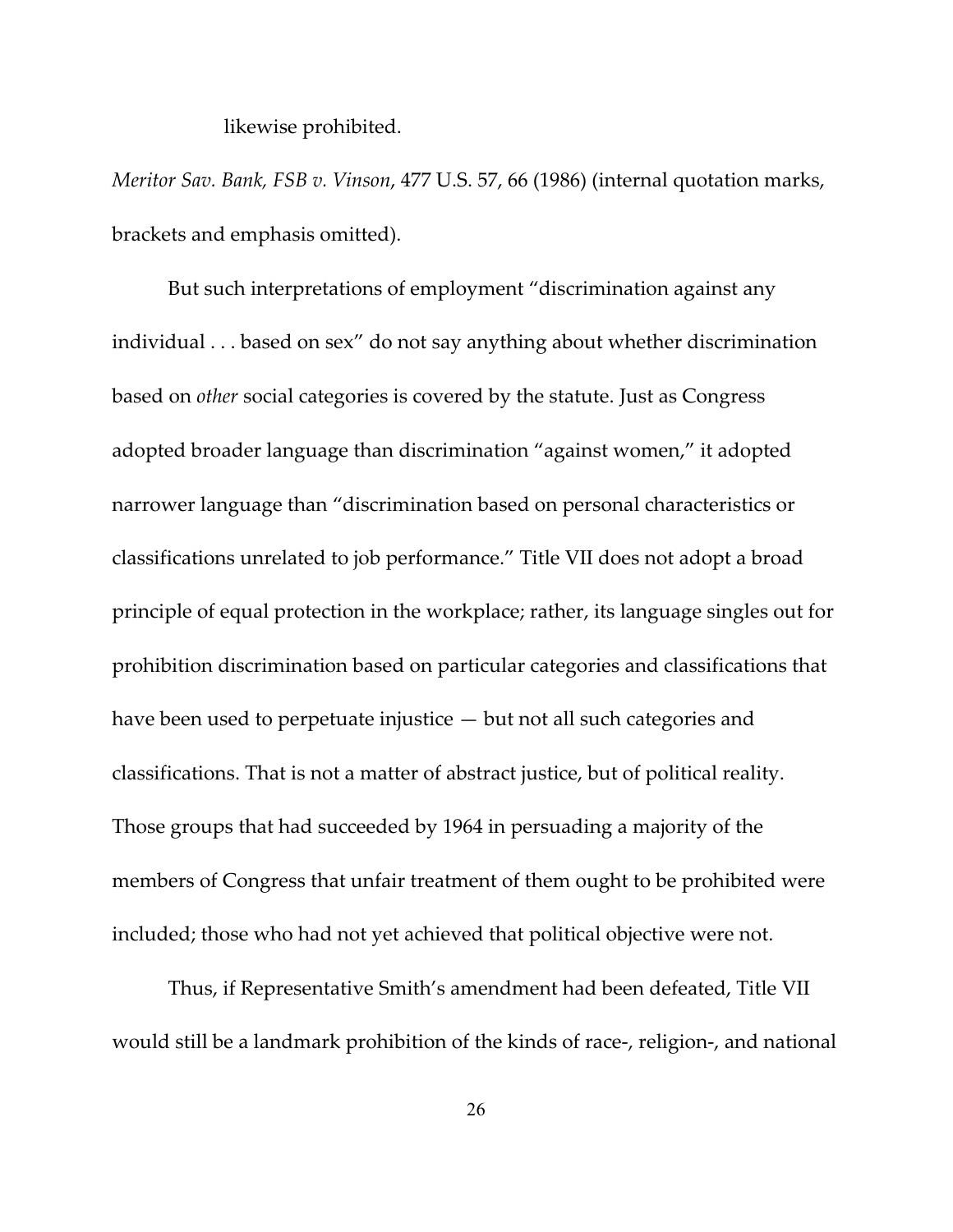origin-based employment discrimination that had historically disadvantaged blacks, Jews, Catholics, or Mexican-Americans. But it would not have protected women, and a subsequent shift in popular support for such protection would not have changed that fact, without legislative action. Similarly, the statute did not protect those discriminated against, similarly unfairly, on the basis of age or disability; that required later legislation. *See, e.g.*, Americans with Disabilities Act of 1990, 42 U.S.C. § 12101 *et seq*.; Age Discrimination in Employment Act of 1967, 29 U.S.C. § 621 *et seq*.

None of this, of course, is remotely to suggest that employment discrimination on the basis of sexual orientation is somehow not invidious and wrong. But not everything that is offensive or immoral or economically inefficient is illegal, and if the view that a practice is offensive or immoral or economically inefficient does not command sufficiently broad and deep political support to produce legislation prohibiting it, that practice will remain legal. In the context of private-sector employment, racial discrimination was just as indefensible before 1964 as it is today, but it was not illegal. Discrimination against women, as President Kennedy's commission understood, was just as unfair, and just as harmful to our economy, before Title VII prohibited it as it is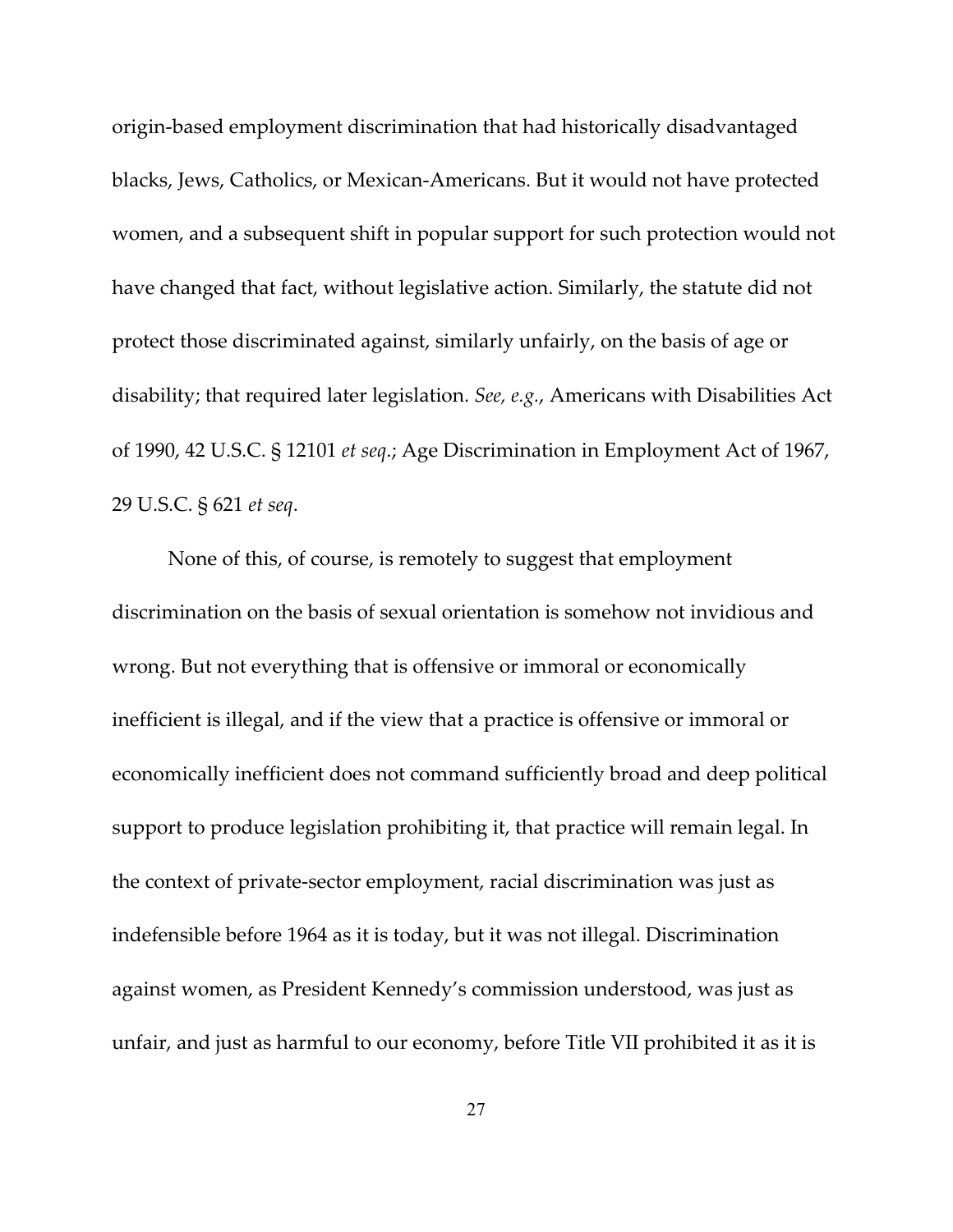now, but if Congress had not adopted Representative Smith's amendment, it would have remained legal. Employment discrimination against older workers, and against qualified individuals with disabilities, imposed unfair burdens on those categories of individuals in 1964, yet it remained legal after the Civil Rights Act of 1964 became law, because Congress did not at that time choose to prohibit such discrimination. Congress is permitted to choose what types of social problems to attack and by which means. The majority says that "we have stated that 'Title VII should be interpreted broadly to achieve equal employment opportunity,'" Maj. Op. at 18, quoting *Huntington Branch, N.A.A.C.P. v. Town of Huntington,* 844 F.2d 926*,* 935 (2d Cir. 1988)*,* but of course that dictum<sup>13</sup> appeared in the context of a discussion of racial discrimination. Congress, in fact, did not legislate in 1964 "broadly to achieve equal employment opportunity" for *all* Americans, but instead opted to prohibit only certain categories of unfair discrimination. It did not then prohibit, and alas has not since prohibited, discrimination based on sexual orientation.

<sup>&</sup>lt;sup>13</sup> The quoted statement from *Huntington* is actually a parenthetical squib glossing a citation to *Griggs v. Duke Power Co.*, 401 U.S. 424, 429–36 (1971), and summarizing the import of a lengthy discussion in that seminal Supreme Court decision; *Huntington* itself concerned the Fair Housing Act, Title VIII of the Civil Rights Act of 1968, codified at 42 U.S.C. §§ 3601–3631. *Huntington*, 844 F.2d at 928.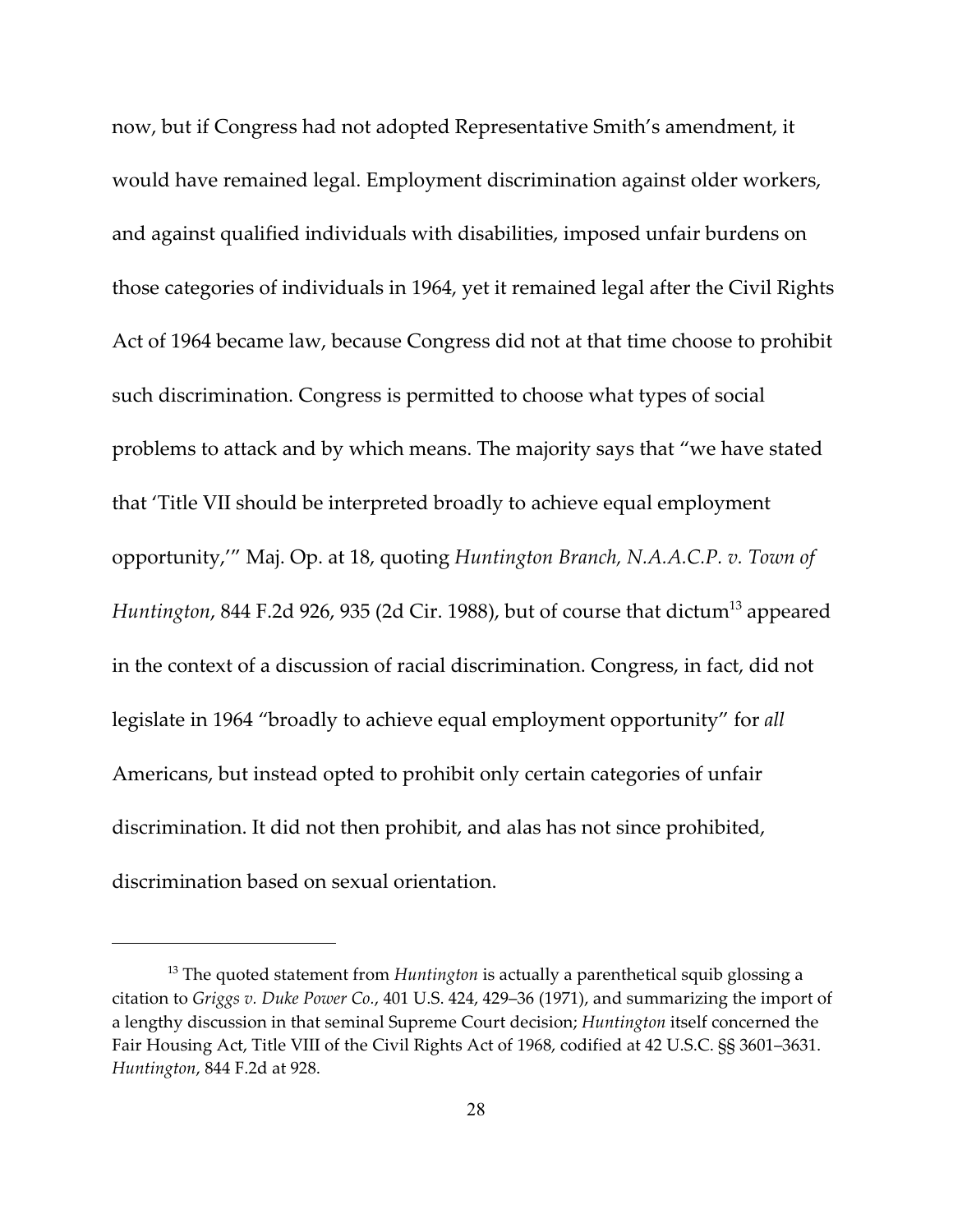The majority's linguistic argument does not change the fact that the prohibition of employment discrimination "because of . . . sex" does not protect gays and lesbians. Simply put, discrimination based on sexual orientation is not the same thing as discrimination based on sex. As Judge Sykes explained,

> [t]o a fluent speaker of the English language — then and now — the ordinary meaning of the word "sex" does not fairly include the concept of "sexual orientation." The two terms are never used interchangeably, and the latter is not subsumed within the former; there is no overlap in meaning. . . . The words plainly describe different traits, and the separate and distinct meaning of each term is easily grasped. More specifically to the point here, discrimination "because of sex" is not reasonably understood to include discrimination based on sexual orientation, a different immutable characteristic. Classifying people by sexual orientation is different than classifying them by sex.

*Hively*, 853 F.3d at 363 (Sykes, *J*., dissenting) (footnote omitted).

Of course, the majority does not really dispute this common-sense proposition. It does not say that "sex discrimination" in the ordinary meaning of the term is literally the same thing as "sexual orientation discrimination." Rather, the majority argues that discrimination based on sex encompasses discrimination against gay people because discrimination based on sex encompasses any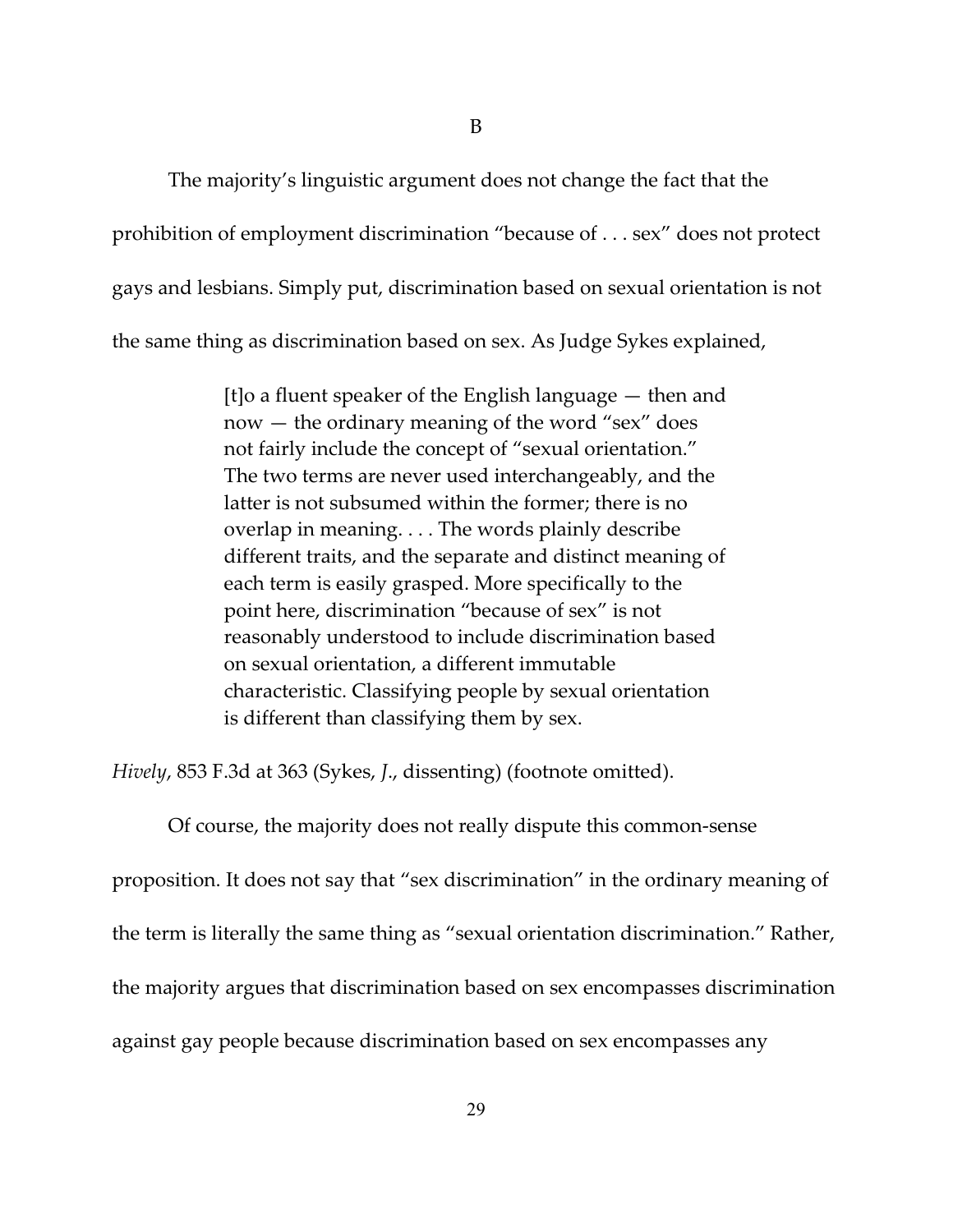distinction between the sexes that an employer might make for any reason.<sup>14</sup> The argument essentially reads "discriminate" to mean pretty much the same thing as "distinguish." And indeed, there are recognized English uses of "discriminate," particularly when followed with "between" or "from," that imply nothing invidious, but merely mean "to perceive, observe or note [a] difference," or "[t]o make or recognize a distinction." The Oxford English Dictionary Online, http://www.oed.com (search for "Discriminate," verb, definitions 2a and 2b). For example, a person with perfect pitch is capable of discriminating a C from a Csharp. But in the language of civil rights, a different and stronger meaning applies, that references *invidious* distinctions: "To treat a person or group in an unjust or prejudicial manner, esp[ecially] on the grounds of race, gender, sexual orientation, etc.; frequently with *against*." *Id*. (definition 4).

And that is indeed the sense in which Title VII uses the word: the statute prohibits such practices as "fail[ing] or refus[ing] to hire or to discharge" persons on account of their race or sex or other protected characteristic, or "otherwise to

 $14$  Indeed, Judge Cabranes's concurring opinion suggests that that interpretation is so obvious and straightforward that nothing more need be said on the subject, and that we can dispense with the various arguments from precedent and principle that the majority opinion makes in support of its holding. Cabranes, *J.*, Concurring Op. at 1. But that interpretation, in fact, is anything but obvious.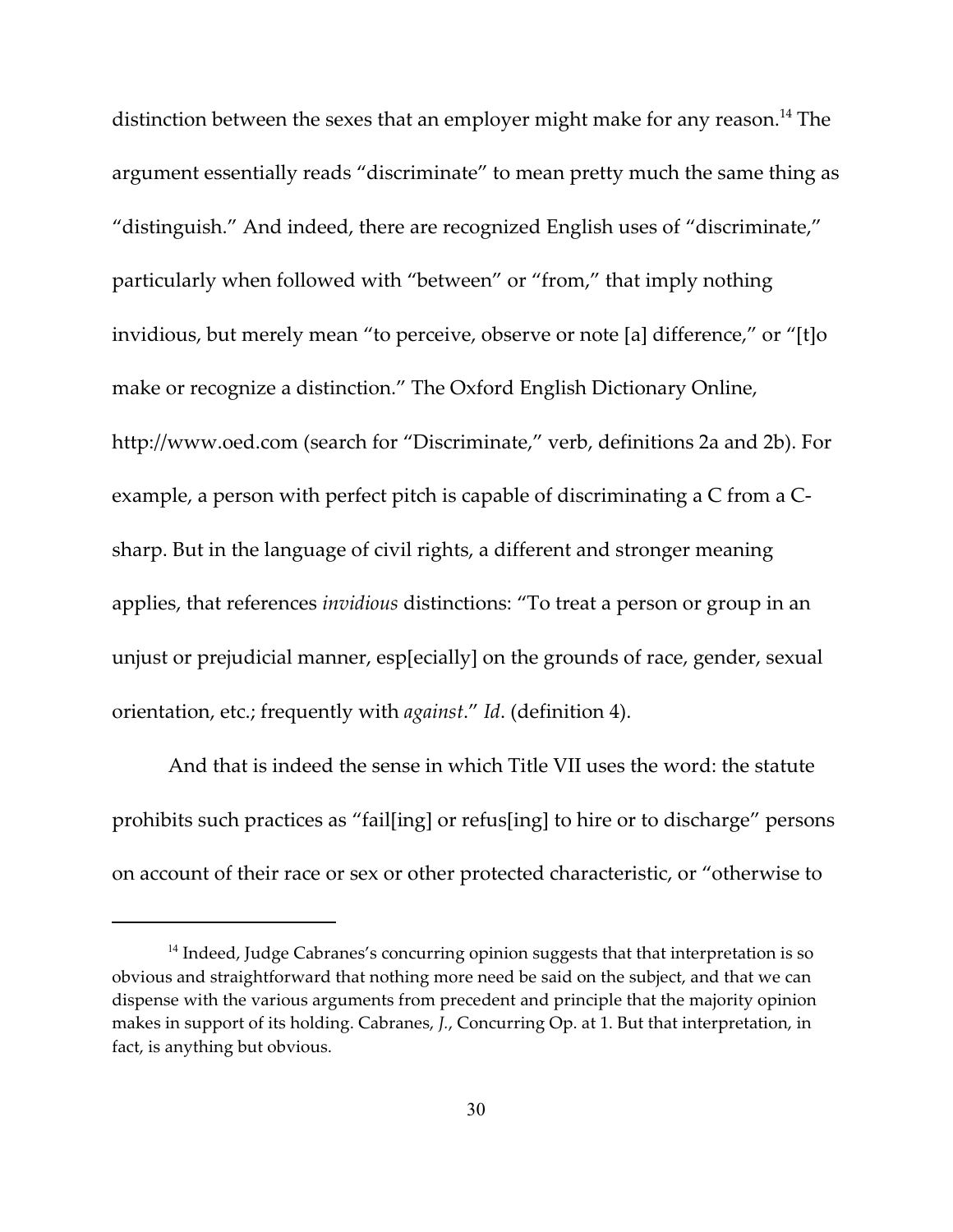discriminate *against* any individual" with respect to employment terms. 42 U.S.C. § 2000e-2(a)(1) (emphasis added). In other words, it is an oversimplification to treat the statute as prohibiting any distinction *between* men and women in the workplace, still less any distinction that so much as requires the employer to *know* an employee's sex in order to be applied, *cf.* Maj. Op. at 21–22; the law prohibits discriminating *against* members of one sex or the other in the workplace.

That point may have little bite in the context of racial discrimination. The different "races" are defined legally and socially, and not by actual biological or genetic differences — both Hitler's Nuremberg laws and American laws imposing slavery and segregation had to define, arbitrarily, how much ancestry of a particular type consigned persons to a disfavored category, since there is no scientific or genetic basis for distinguishing a "Jew" or a "member of the colored race" from anyone else. And since no biological factor can support any job qualification based on race, courts have taken the view that to distinguish *is*, for the most part, to discriminate against. But in the area of sex discrimination, where the groups to be treated equally do have potentially relevant biological differences, not every distinction between men and women in the workplace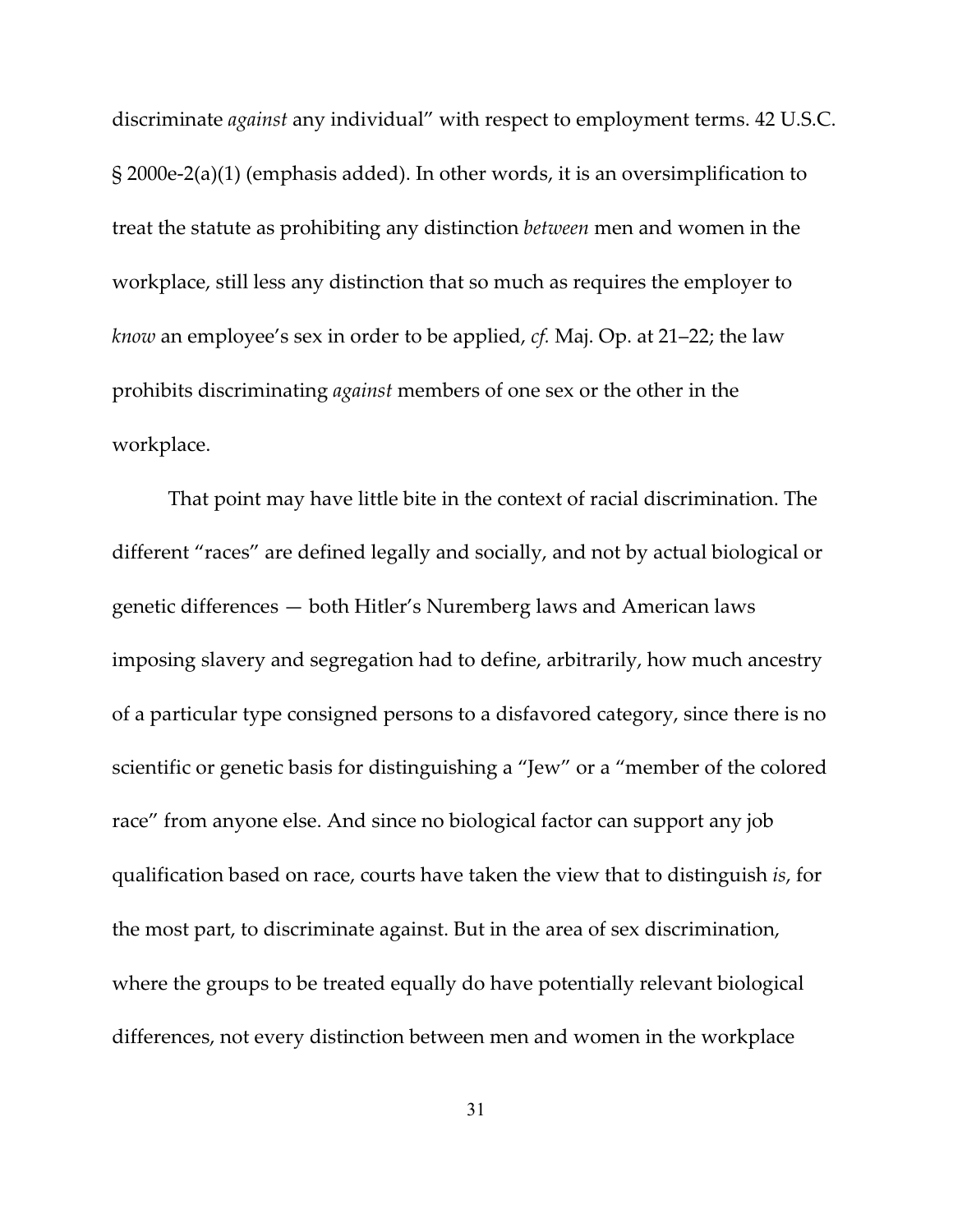constitutes discrimination against one gender or the other.<sup>15</sup> The distinctions that were prohibited, however, in either case, are those that operate to the disadvantage of (principally) the disfavored race or sex. That is the social problem that the statute aimed to correct.

Opponents of Title VII, and later of the Equal Rights Amendment ("ERA"), were fond of conjuring what they thought of as unthinkable or absurd consequences of gender equality. Some of those proved not so unthinkable or absurd at all. Workplace "protective" legislation that applied only to women soon fell by the wayside, *see* 29 C.F.R. § 1604.2(b)(1) (stating that protective laws for women "conflict with and are superseded by [T]itle VII"), despite

<sup>&</sup>lt;sup>15</sup> The majority's reliance on a footnote in *Price Waterhouse* does nothing to change this fact. Maj. Op. at 47–48. The majority quotes the portion of the footnote stating that Title VII "on its face treats each of the enumerated categories exactly the same," and that the "principles . . . announce[d]" by the *Price Waterhouse* Court with regard to gender "apply with equal force to discrimination based on race, religion, or national origin," to support its conclusion that the associational discrimination cases that have arisen in the context of race should also apply to associational discrimination in terms of gender. *Price Waterhouse v. Hopkins*, 490 U.S. 228, 243 n.9 (1989). While I explain my disagreement with this argument below, it is worth noting here why this footnote does not change the above analysis. The Court in *Price Waterhouse* did not state that every decision with regard to one enumerated group in Title VII must be applied blindly to every other group. Rather, it emphasized that the "principles" embedded in Title VII should apply with equal force to each enumerated category. *Id*. It is those principles that have allowed courts to interpret the various prohibitions in Title VII "against the background of ... the historical context from which the Act arose," *United Steelworkers of Am., AFL-CIO-CLC v. Weber*, 443 U.S. 193, 201 (1979), in upholding distinctions between sexes that would unquestionably be rejected if made between races. And it is the principle of equal opportunity animating Title VII that I have attempted to distill in this opinion.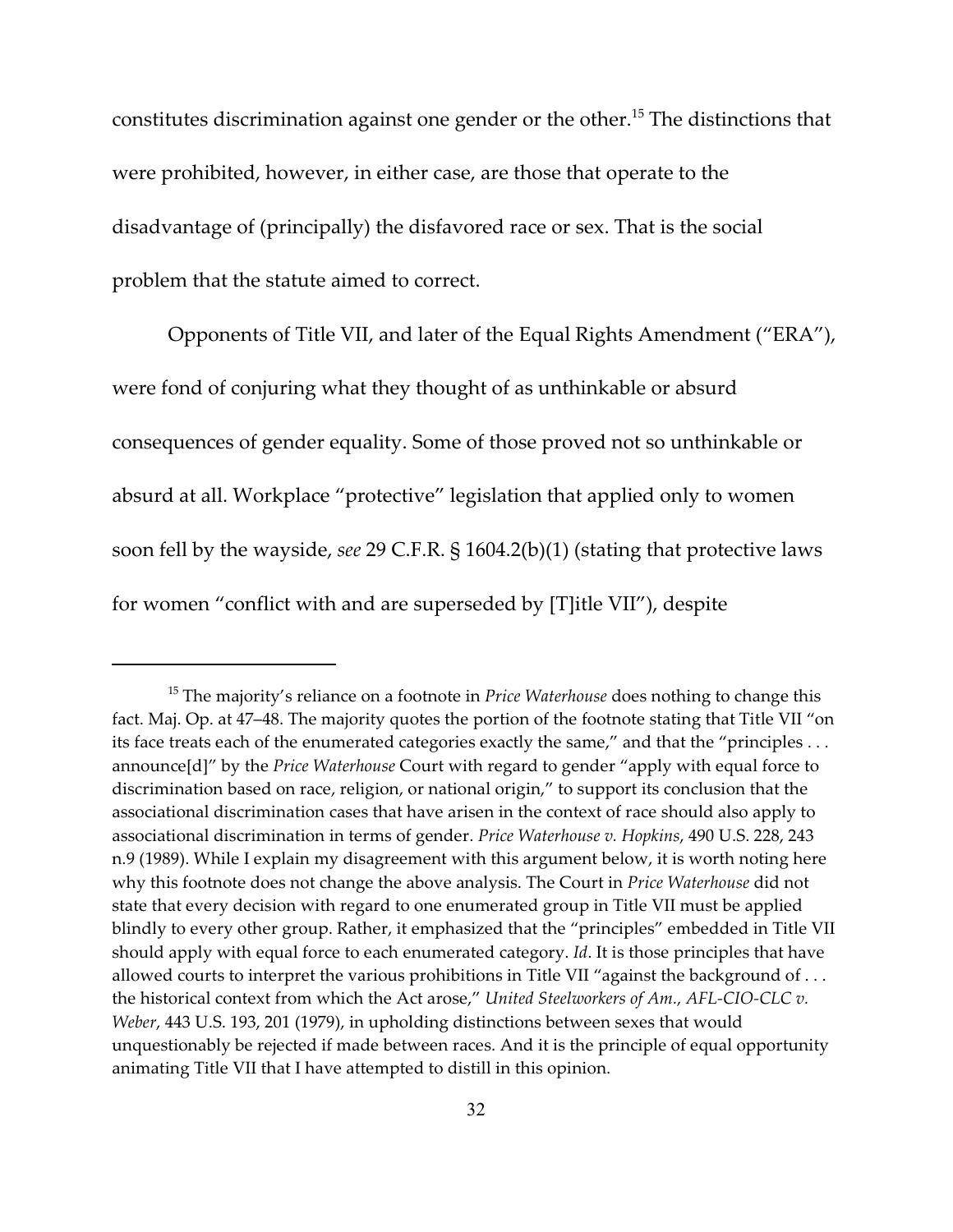Representative Cellar's fears, without adverse consequences. But other distinctions based on sex remain, and their legality is either assumed, or at a minimum requires more thought than just "but that's a distinction based on sex, so it's illegal."

Distinctions based on personal privacy, for example, remain in place. When opponents of the ERA, like Senator Ervin, argued that under the ERA "there can be no exception for elements of publically [*sic*] imposed sexual segregation on the basis of privacy between men and women," 118 Cong. Rec. 9,564 (1972), that objection was derided by Senator Marlow Cook of Kentucky as the "potty" argument, *id.* at 9,531. Title VII too does not prohibit an employer from having separate men's and women's toilet facilities. Nor does it prohibit employer policies that differentiate between men and women in setting requirements regarding hair lengths. Thus, in *Longo v. Carlisle DeCoppet & Co.*, we held that a policy "requiring short hair on men and not on women" did not violate Title VII. 537 F.2d 685, 685 (2d Cir. 1976); *see also Tavora v. N.Y. Mercantile Exch.*, 101 F.3d 907, 908–09 (2d Cir. 1996) (same).

Dress codes provide a more complicated example. It is certainly arguable that some forms of separate dress codes further stereotypes harmful to workplace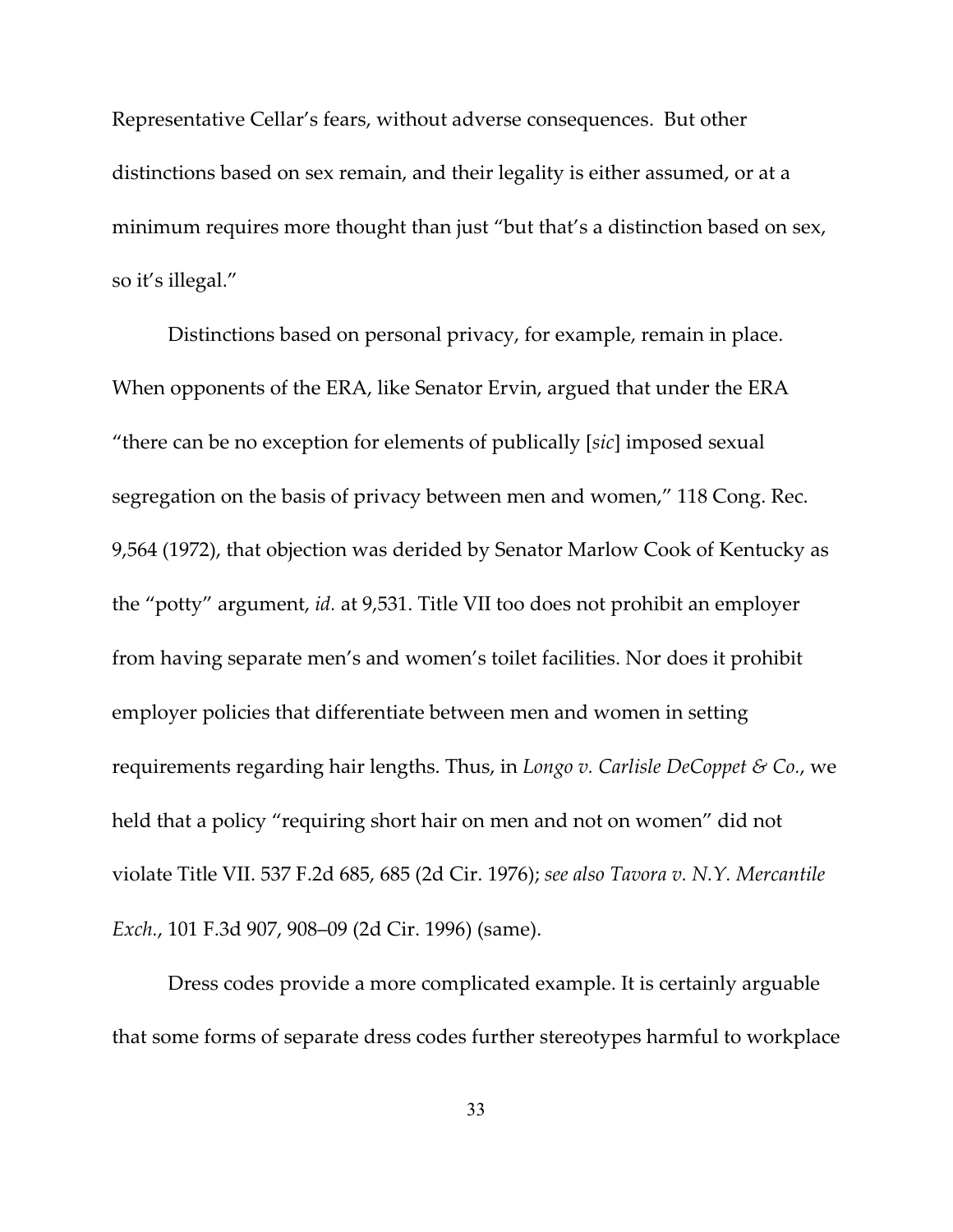equality for women; requiring female employees to wear "Hooters"-style outfits but male employees doing the same work to wear suit and tie would not stand scrutiny. But what of a pool facility that requires different styles of bathing suit for male and female lifeguards? Judge Cabranes's concurrence would seem to prohibit that practice, but I believe, and I expect Judge Cabranes would agree, that a pool that required both male and female lifeguards to wear a uniform consisting only of trunks would violate Title VII, while one that prescribed trunks for men and a bathing suit covering the breasts for women would not.

More controversial distinctions, such as different fitness requirements for men and women applying for jobs involving physical strength, have also been upheld. In a recent case, the Fourth Circuit rejected the notion that Title VII prohibits gender-normed physical fitness benchmarks pursuant to which male FBI agent trainees must perform 30 push-ups, while female trainees need only do 14. *Bauer v. Lynch*, 812 F.3d 340, 342, 351 (4th Cir.), cert. denied, 137 S. Ct. 372 (2016). In upholding this distinction, the court noted that of "the few decisions to confront the use of gender-normed physical fitness standards in the Title VII context, none has deemed such standards to be unlawful," *id.* at 348, because courts have recognized that some physiological differences between men and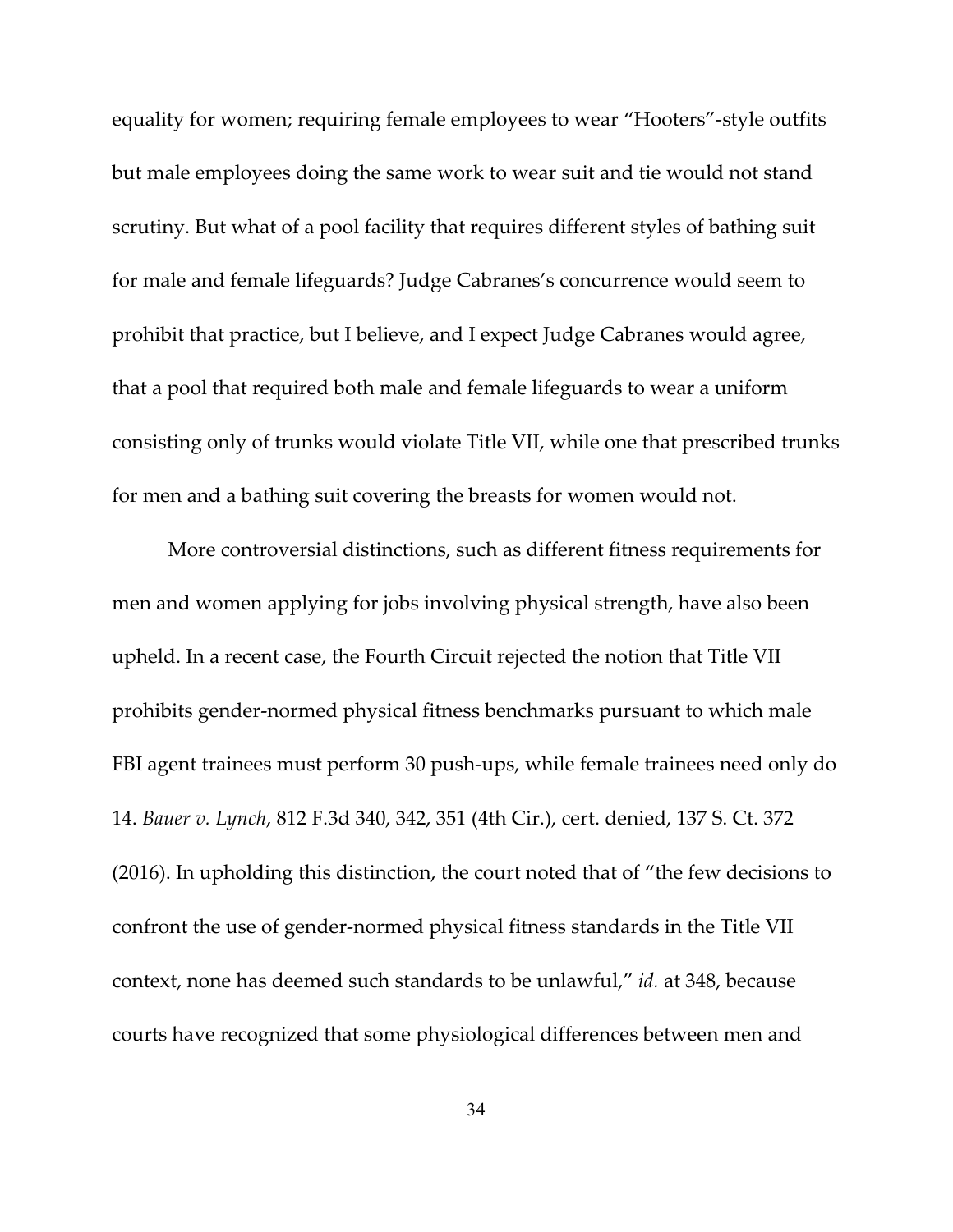women "impact their relative abilities to demonstrate the same levels of physical fitness," *id.* at 351. Thus, the court in *Bauer* recognized that to distinguish between the sexes is not always to discriminate against one or the other. Indeed, a *failure* to impose distinct fitness requirements for men and women may be found to violate Title VII, if it has a disparate impact on one sex and the employer cannot justify the requirement as a business necessity. *See Lanning v. Se. Pa. Transp. Auth. (SEPTA),* 181 F.3d 478, 494 (3d Cir. 1999) (applying Civil Rights Act of 1991 and finding that time cutoff for 1.5 mile run for officers had a disparate impact, when women had a pass rate of only 6.7%, compared to a 55.6% pass rate for men, and remanding to district court to determine whether the score represents "the minimum qualifications necessary for successful performance of the job in question"). Taken to its logical conclusion, though, the majority's interpretation of Title VII would do away with this understanding of the Act.

These examples suffice to illustrate two points relevant to the supposedly simple interpretation of sex-based discrimination relied upon by the majority. First, it is not the case that any employment practice that can only be applied by identifying an employee's sex is prohibited. Second, neither can it be the case that any discrimination that would be prohibited if race were the criterion is equally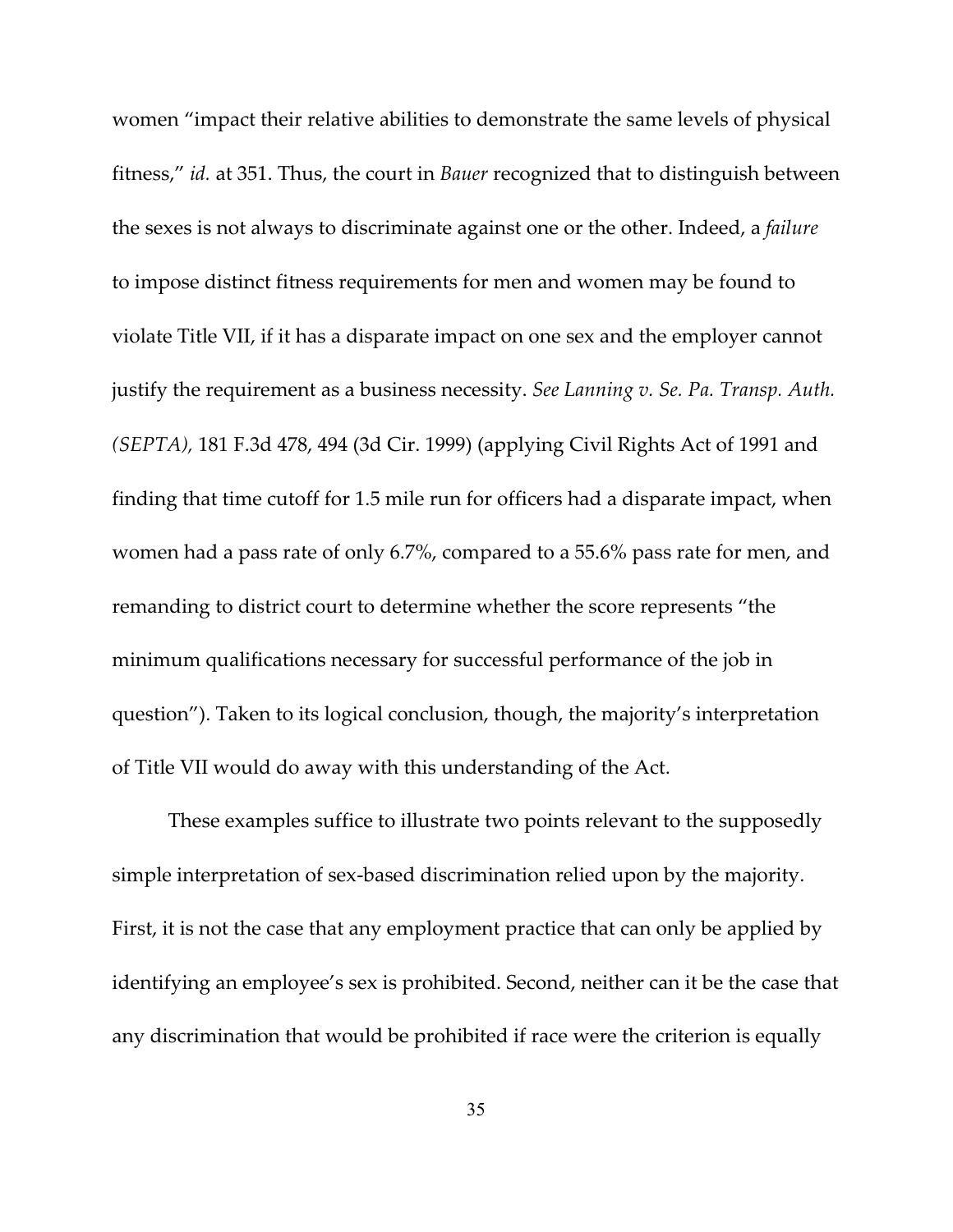prohibited when gender is used.<sup>16</sup> Obviously, Title VII does not permit an employer to maintain racially segregated bathrooms, nor would it allow different-colored or different-designed bathing costumes for white and black lifeguards. Such distinctions would smack of racial subordination, and would impose degrading differences of treatment on the basis of race. Precisely the same distinctions between men and women would not.<sup>17</sup>

Nor does the example of "discrimination based on traits that are a function of sex, such as life expectancy," Maj. Op. at 19, help the majority's cause. Discrimination of that sort, as the majority notes, could permit gross discrimination against female employees "by using traits that are associated with sex as a proxy for sex." *Id*. at 19–20. That is certainly so as to "traits that are a function of sex," such as pregnancy or the capacity to become pregnant. But it is not so as to discrimination based on sexual orientation. Same-sex attraction is not

 $16$  That of course does not mean that "discriminate against" has any different meaning as applied to "because of . . . race" than it does as applied to "because of . . . sex." What it means is that similar, or even identical, practices may have a different social meaning and a different economic effect when they distinguish male from female employees than when they distinguish white from black employees.

 $17$  Despite the Times's concerns, the Rockettes remain all female more than 50 years after Title VII became law, and the owners of franchises in the Women's National Basketball Association are likely not very worried about losing a lawsuit by men who were not allowed to try out for employment with their teams. Needless to say, dance troupes or professional sports leagues that employed only whites or blacks would be quite a different matter.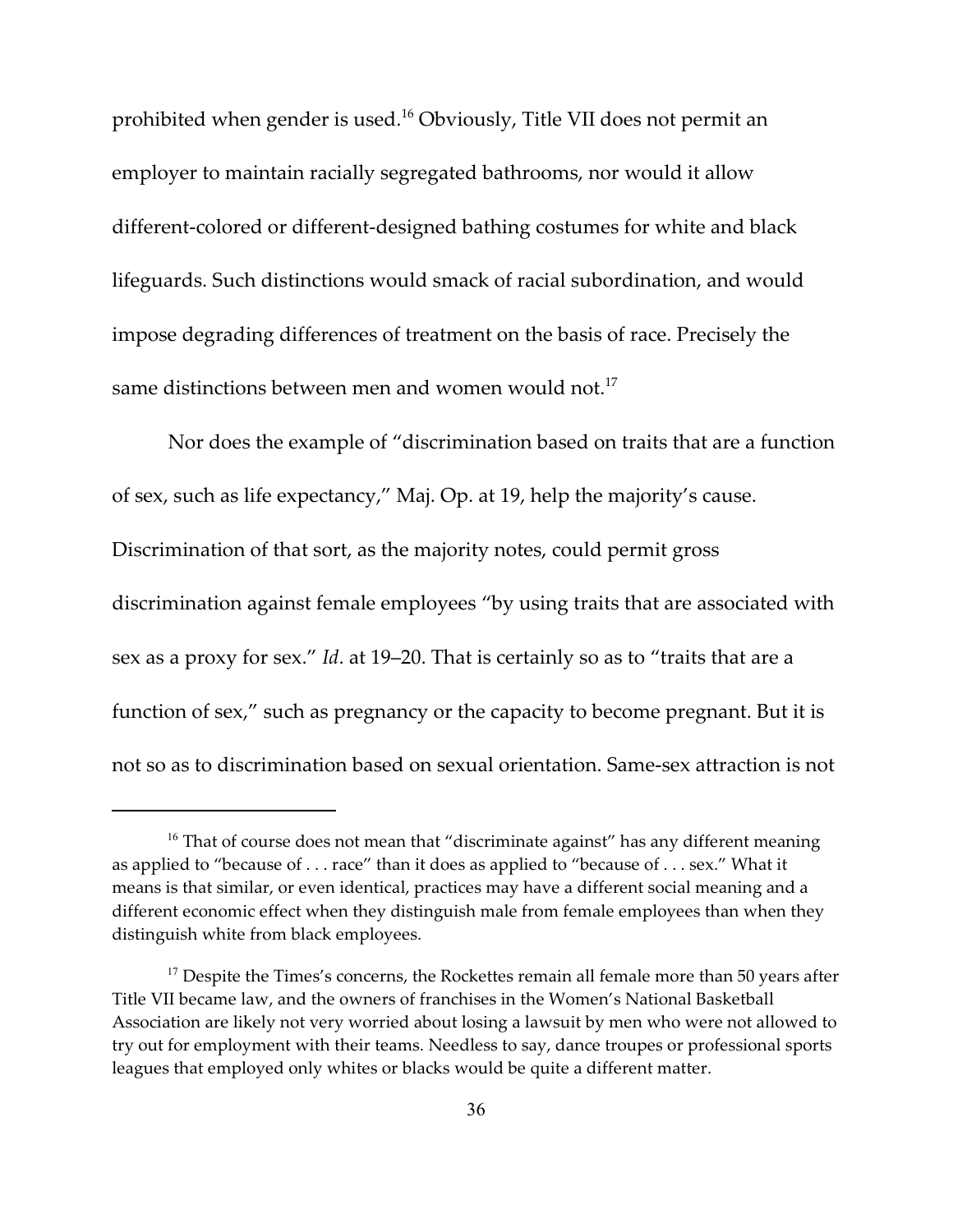"a function of sex" or "associated with sex" in the sense that life expectancy or childbearing capacity are. $^{18}$  A refusal to hire gay people cannot serve as a covert means of limiting employment opportunities for men or for women as such; a minority of both men and women are gay, and discriminating against them discriminates against *them*, as gay people, and does not differentially disadvantage employees or applicants of either sex.<sup>19</sup> That is not the case with other forms of "sex-plus" discrimination that single out for disfavored status traits that are, for example, common to women but rare in men.<sup>20</sup>

# $\mathcal{C}$

That "because of . . . sex" did not, and still does not, cover sexual

orientation, is further supported by the movement, in both Congress and state

<sup>&</sup>lt;sup>18</sup> To spell the point out: life expectancy, *see* Maj. Op. at 31–32, citing *L.A. Dep't of Water & Power v. Manhart*, 435 U.S. 702 (1978), may be quite literally a mathematical "function of sex," to the extent that with knowledge of a person's sex, one can calculate his or her life expectancy, which will differ from that of a member of the opposite sex. Whatever the majority means by its assertion that "sexual orientation is a function of sex," Maj. Op. at 37, it plainly does not mean anything like that.

 $^{19}$ Although empirical data are hard to come by, there appears to be nothing to suggest that rates of homosexuality differ significantly between men and women. *See, e.g.*, Gary J. Gates, *In U.S., More Adults Identifying as LGBT*, Gallup (Jan. 11, 2017), http://news.gallup.com/poll/201731/lgbt-identification-rises.aspx.

 $20$  Of course, discrimination against a subcategory of members of one sex is also prohibited by Title VII. An employer that hires gay men but refuses to hire lesbians, or vice versa, would thus be in violation of the statute.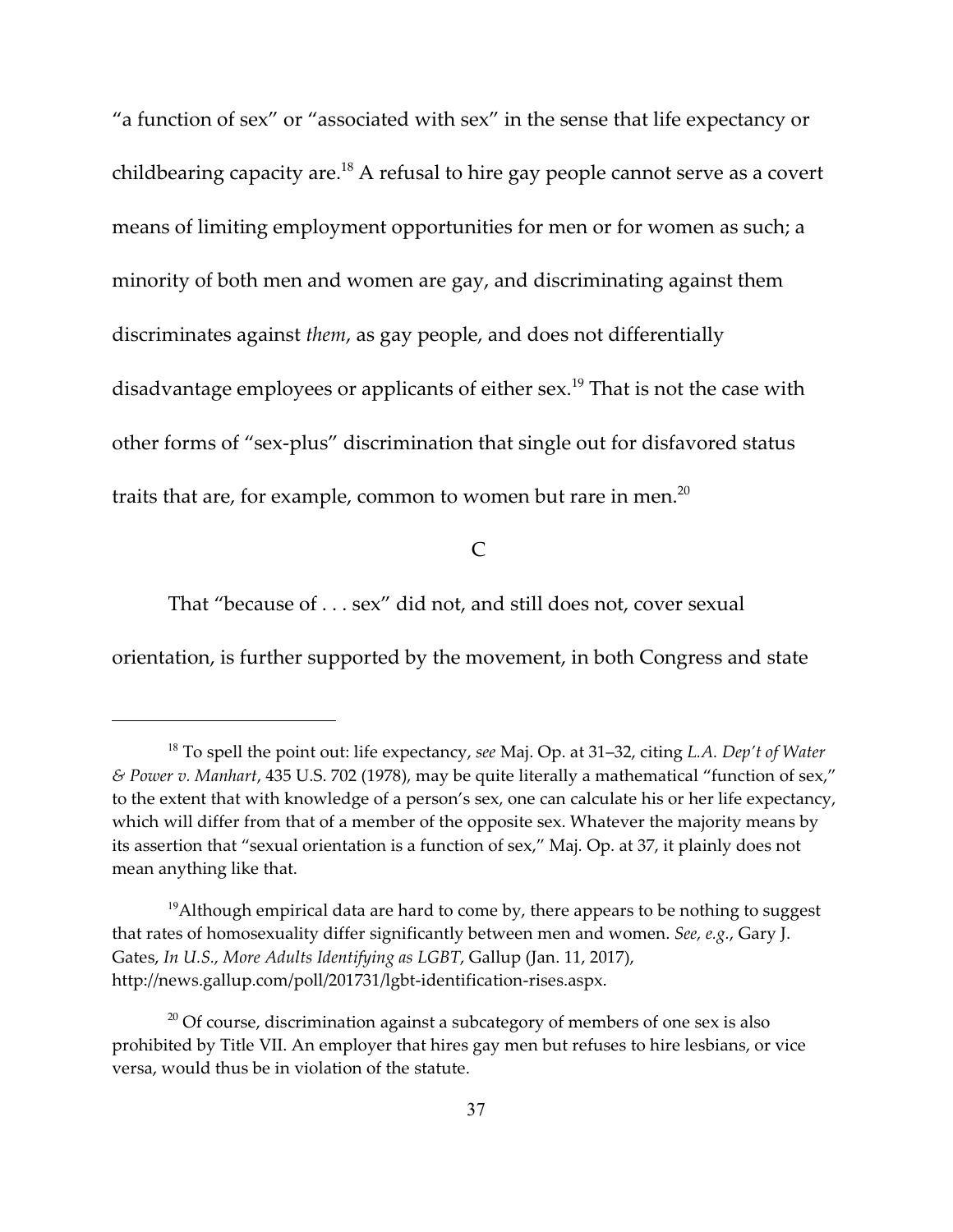legislatures, to enact legislation protecting gay men and women against employment discrimination. This movement, which has now been successful in twenty-two states — including all three in our Circuit — and the District of Columbia, has proceeded by expanding the categories of prohibited discrimination in state anti-discrimination laws. $^{21}$  In none of those states did the prohibition of sexual orientation discrimination come by judicial interpretation of a pre-existing prohibition on gender-based discrimination to encompass discrimination on the basis of sexual orientation. Similarly, the Executive Branch has prohibited discrimination against gay men and lesbians in federal employment by adding "sexual orientation" to previously protected grounds. *See* Exec. Order No. 13087, 63 Fed. Reg 30,097 (May 28, 1998).<sup>22</sup> Finally, the same

<sup>&</sup>lt;sup>21</sup> See Cal. Gov't Code § 12940 (California); Colo. Rev. Stat. § 24-34-402 (Colorado); Conn. Gen. Stat. § 46a-60 (Connecticut); Del. Code Ann. tit. 19, § 711 (Delaware); D.C. Code § 2-1402.11 (District of Columbia); Haw. Rev. Stat. § 378-2 (Hawaii); 775 Ill. Comp. Stat. 5/2-101, 102 (Illinois); Iowa Code § 216.6; Me. Rev. Stat. tit. 5, § 4571 (Maine); Md. Code Ann., State Gov't § 20-606 (Maryland); Mass. Gen. Laws ch. 151B, § 4 (Massachusetts); Minn. Stat. § 363A.08 (Minnesota); Nev. Rev. Stat. § 613.330 (Nevada); N.H. Rev. Stat. Ann. § 354-A:7 (New Hampshire); N.J. Stat. Ann. § 10:5-4 (New Jersey); N.M. Stat. Ann. § 28-1-7 (New Mexico); N.Y. Exec. Law § 296 (New York); Or. Rev. Stat. § 659A.003 (Oregon); R.I. Gen. Laws § 28-5-7 (Rhode Island); Vt. Stat. Ann. tit. 21, § 495 (Vermont); Wash. Rev. Code § 49.60.180 (Washington); Wis. Stat. § 111.321 (Wisconsin).

 $^{22}$  Discrimination in federal employment on the basis of sex (as well as race, color, religion, and national origin) has been prohibited by executive order since 1969. *See* Exec. Order No. 11478, 34 Fed. Reg. 12,985 (Aug. 8, 1969). In 1998, the Clinton Administration did not argue that the prohibition of sex discrimination in that Order already banned, or henceforth would be deemed to ban, sexual orientation discrimination; rather, like the states that have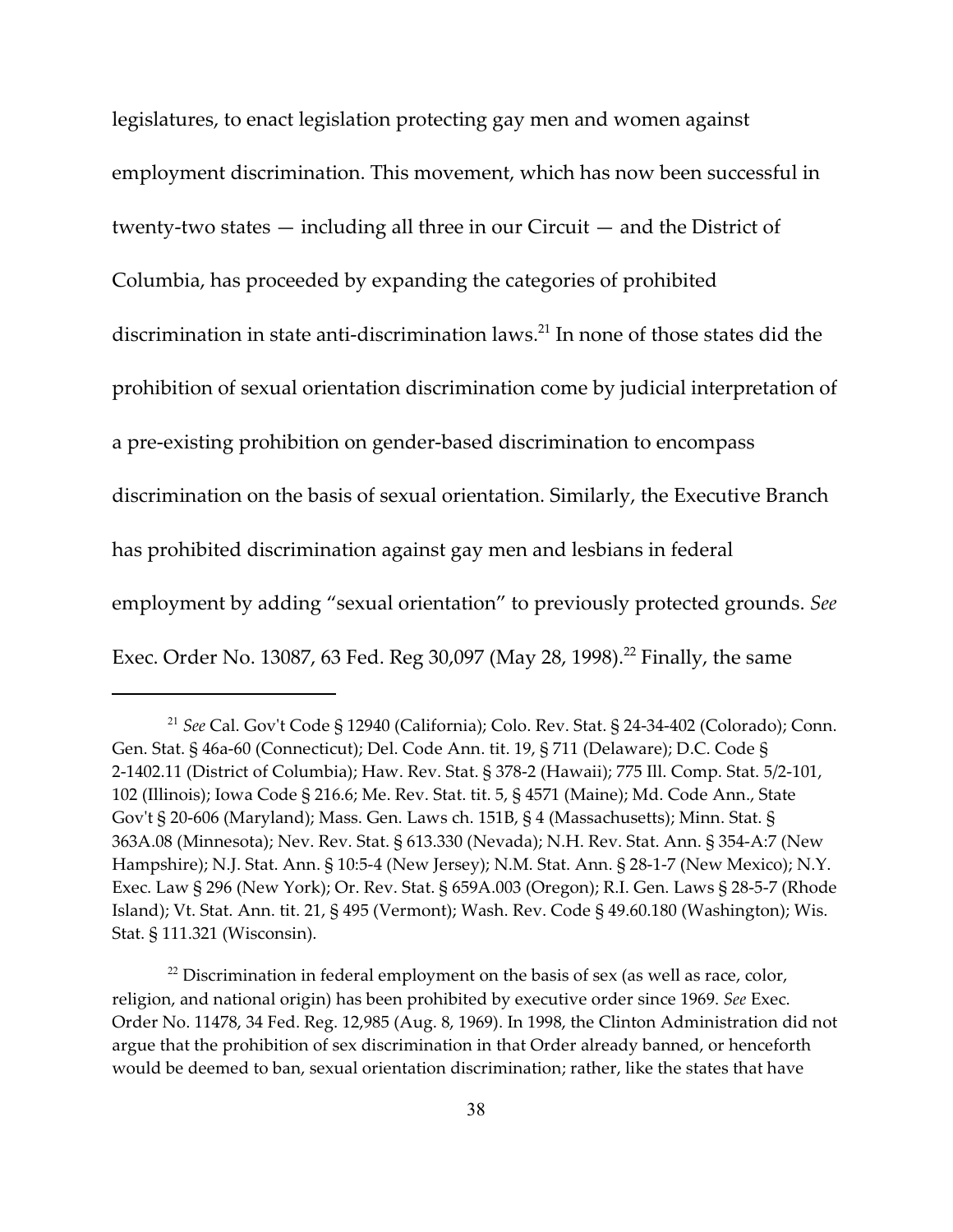approach has been reflected in the repeated (but so far unsuccessful) introduction

of bills in Congress to add "sexual orientation" to the list of prohibited grounds

of employment discrimination in Title VII.<sup>23</sup>

<sup>23</sup> See Civil Rights Amendments Act, H.R. 166, 94th Cong. (1975); A Bill to Prohibit Discrimination on the Basis of . . . Sexual Preference, H.R. 2667, 94th Cong. (1975); Civil Rights Amendments, H.R. 5452, 94th Cong. (1975); Civil Rights Amendments, H.R. 13019, 94th Cong. (1976); Civil Rights Amendments, H.R. 451, 95th Cong. (1977); Civil Rights Amendments Act, H.R. 7775, 95th Cong. (1977); Civil Rights Amendments, H.R. 2998, 95th Cong. (1977); Civil Rights Amendments Act of 1977, H.R. 4794, 95th Cong. (1977); Civil Rights Amendments Act of 1977, H.R. 5239, 95th Cong. (1977); Civil Rights Amendments Act of 1977, H.R. 8269, 95th Cong. (1977); Civil Rights Amendments Act of 1979, H.R. 2074, 96th Cong. (1979); A Bill to Prohibit Employment Discrimination on the Basis of Sexual Orientation, S. 2081, 96th Cong. (1979); Civil Rights Amendments Act of 1981, H.R. 1454, 97th Cong.; Civil Rights Amendments Act of 1981, H.R. 3371, 97th Cong.; A Bill to Prohibit Discrimination on the Basis of Sexual Orientation, S. 1708, 97th Cong. (1981); A Bill to Prohibit Employment Discrimination on the Basis of Sexual Orientation, S. 430, 98th Cong. (1983); Civil Rights Amendments Act of 1983, H.R. 427, 98th Cong.; Civil Rights Amendments Act of 1983, H.R. 2624, 98th Cong.; Civil Rights Amendments Act of 1985, S. 1432, 99th Cong.; Civil Rights Amendments Act of 1985, H.R. 230, 99th Cong.; Civil Rights Amendments Act of 1987, S. 464, 100th Cong.; Civil Rights Amendments Act of 1987, H.R. 709, 100th Cong.; Civil Rights Protection Act of 1988, S. 2109, 100th Cong.; Civil Rights Amendments Act of 1989, S. 47, 101st Cong.; Civil Rights Amendments Act of 1989, H.R. 655, 101st Cong.; Civil Rights Amendments Act of 1991, S. 574, 102d Cong.; Civil Rights Amendments Act of 1991, H.R. 1430, 102d Cong.; Civil Rights Amendments Act of 1993, H.R. 423, 103d Cong.; Employment Nondiscrimination Act of 1994, S. 2238, 103d Cong.; Civil Rights Act of 1993, H.R. 431, 103d Cong.; Employment Non-Discrimination Act of 1994, H.R. 1430, 103d Cong.; Civil Rights Amendments Act of 1995, H.R. 382, 104th Cong.; Employment Non-Discrimination Act of 1995, S. 932, 104th Cong.; Employment Non-Discrimination Act of 1995, H.R. 1863, 104th Cong.; Civil Rights Amendments Act of 1998, H.R. 365, 105th Cong.; Employment Non-Discrimination Act of 1997, S. 869, 105th Cong.; Employment Non-Discrimination Act of 1997, H.R. 1858, 105th Cong.; Civil Rights Amendments Act of 1999, H.R. 311, 106th Cong.; Employment Non-Discrimination Act of 1999, S. 1276, 106th Cong.; Employment Non-Discrimination Act of 1999, H.R. 2355, 106th Cong.; Civil Rights Amendments Act of 2001, H.R. 217, 107th Cong.; Employment Non-Discrimination Act of 2001, H.R. 2692, 107th Cong.; Employment Non-Discrimination Act of 2002, S. 1284, 107th Cong.;

prohibited such discrimination by all employers, it straightforwardly added sexual orientation to the prohibited categories. *See* Exec. Order No. 13087.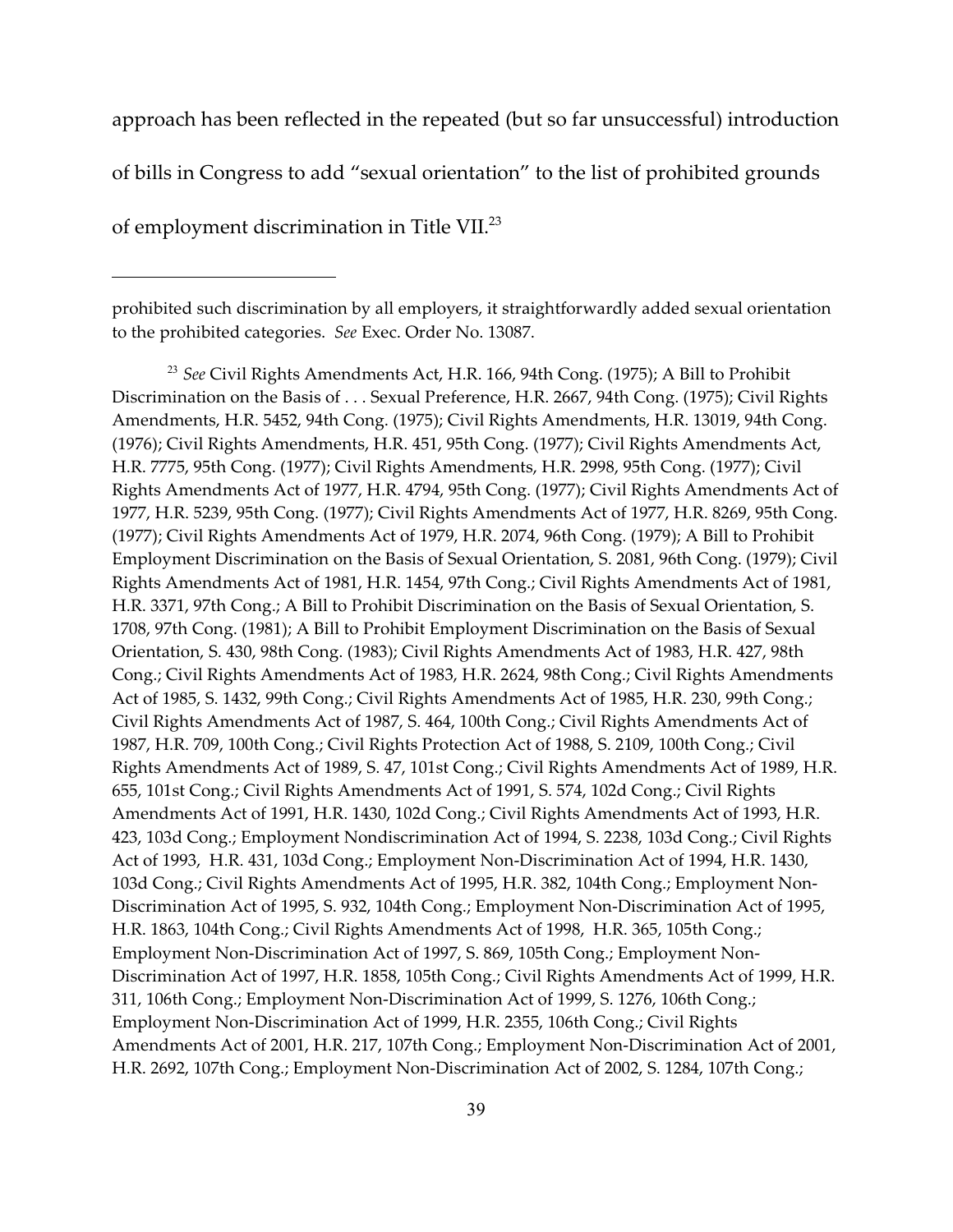The Department of Justice argues, relying on *Texas Department of Housing and Community Affairs v. Inclusive Communities Project, Inc.*, – U.S. –, 135 S. Ct. 2507 (2015), that Congress ratified judicial interpretations of "sex" in Title VII as excluding sexual orientation when it amended the Civil Rights Act in 1991 and failed to overrule judicial decisions holding that the sex discrimination provision of Title VII did not cover sexual orientation discrimination. *See* Brief of United States as *Amicus Curiae* 8–14. In *Inclusive Communities*, the Supreme Court held that disparate-impact claims are cognizable under the Fair Housing Act ("FHA"). 135 S. Ct. at 2525. In so holding, the Court found it relevant that Congress had amended the FHA after nine Courts of Appeals had held that the FHA allowed for disparate-impact claims, and did not alter the text of the Act in a way that would make it clear that disparate-impact claims were not contemplated by the FHA. *Id.* at 2519. Furthermore, the Court found it significant that the legislative

Equal Rights and Equal Dignity for Americans Act of 2003, S. 16, 108th Cong.; Employment Non-Discrimination Act of 2003, H.R. 3285, 108th Cong.; Employment Non-Discrimination Act of 2003, S. 1705, 108th Cong.; Civil Rights Amendments Act of 2005, H.R. 88, 109th Cong.; Employment Non-Discrimination Act of 2007, H.R. 2015, 110th Cong.; Employment Non-Discrimination Act of 2007, H.R. 3685, 110th Cong.; Employment Non-Discrimination Act of 2009, H.R. 3017, 111th Cong.; Employment Non-Discrimination Act of 2009, H.R. 2981, 111th Cong.; Employment Non-Discrimination Act of 2009, S. 1584, 111th Cong.; Employment Non-Discrimination Act, H.R. 1397, 112th Cong. (2011); Employment Non-Discrimination Act of 2011, S. 811, 112th Cong.; Employment Non-Discrimination Act of 2013, H.R. 1755, 113th Cong.; Employment Non-Discrimination Act of 2013, S. 815, 113th Cong.; Equality Act, H.R. 3185, 114th Cong. (2015); Equality Act, S. 1858, 114th Cong. (2015).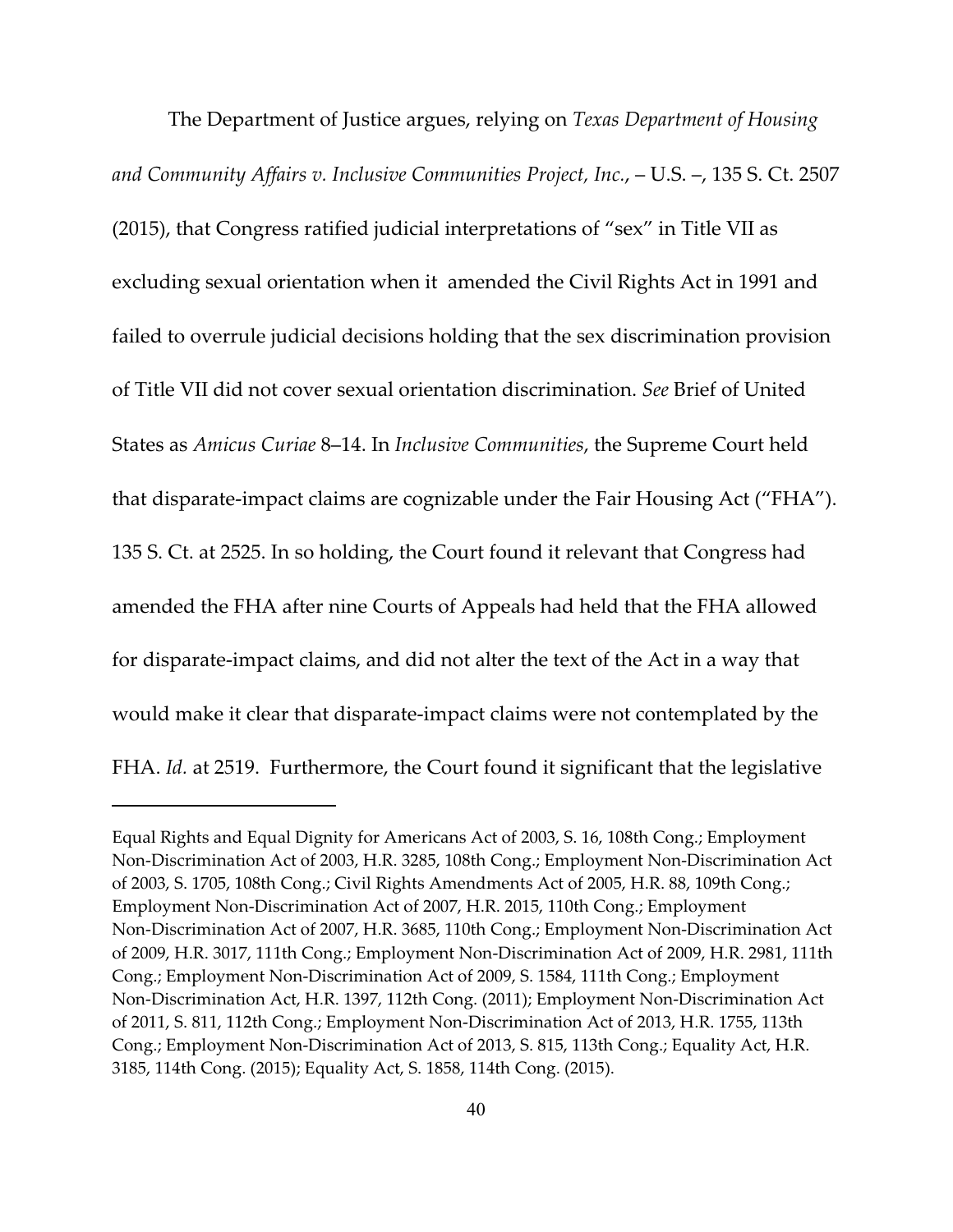history of the FHA amendment made it clear that Congress was aware of those Court of Appeals decisions. *Id.* at 2519–20. The majority dismisses this argument because at the time of the 1991 amendment to the Civil Rights Act, only three Courts of Appeals<sup>24</sup> had ruled that Title VII did not cover sexual orientation, and Congress did not make clear, in the legislative history of the 1991 amendment, that it was aware of this precedent. Maj. Op. at 57–59.

In light of the clear textual and historical meaning of the sex provision that I have discussed above, I do not find it necessary to rely heavily on the more technical argument that strives to interpret the meaning of statutes by congressional actions and omissions that might be taken as ratifying Court of Appeals decisions. But I do think it is worth noting that the Supreme Court also found it relevant, in *Inclusive Communities*, that Congress had *rejected* a proposed amendment "that would have eliminated disparate-impact liability for certain zoning decisions." 135 S. Ct. at 2520. Here, while only three Courts of Appeals may have ruled on the issue by 1991, over twenty-five amendments had been proposed to add sexual orientation to Title VII between 1964 and 1991. All had

*Williamson v. A.G. Edwards and Sons, Inc.*, 876 F.2d 69 (8th Cir. 1989); *DeSantis v. Pac.* <sup>24</sup> *Telephone and Telegraph Co., Inc.*, 608 F.2d 327 (9th Cir. 1979); *Blum v. Gulf Oil Corp.*, 597 F.2d 936 (5th Cir. 1979).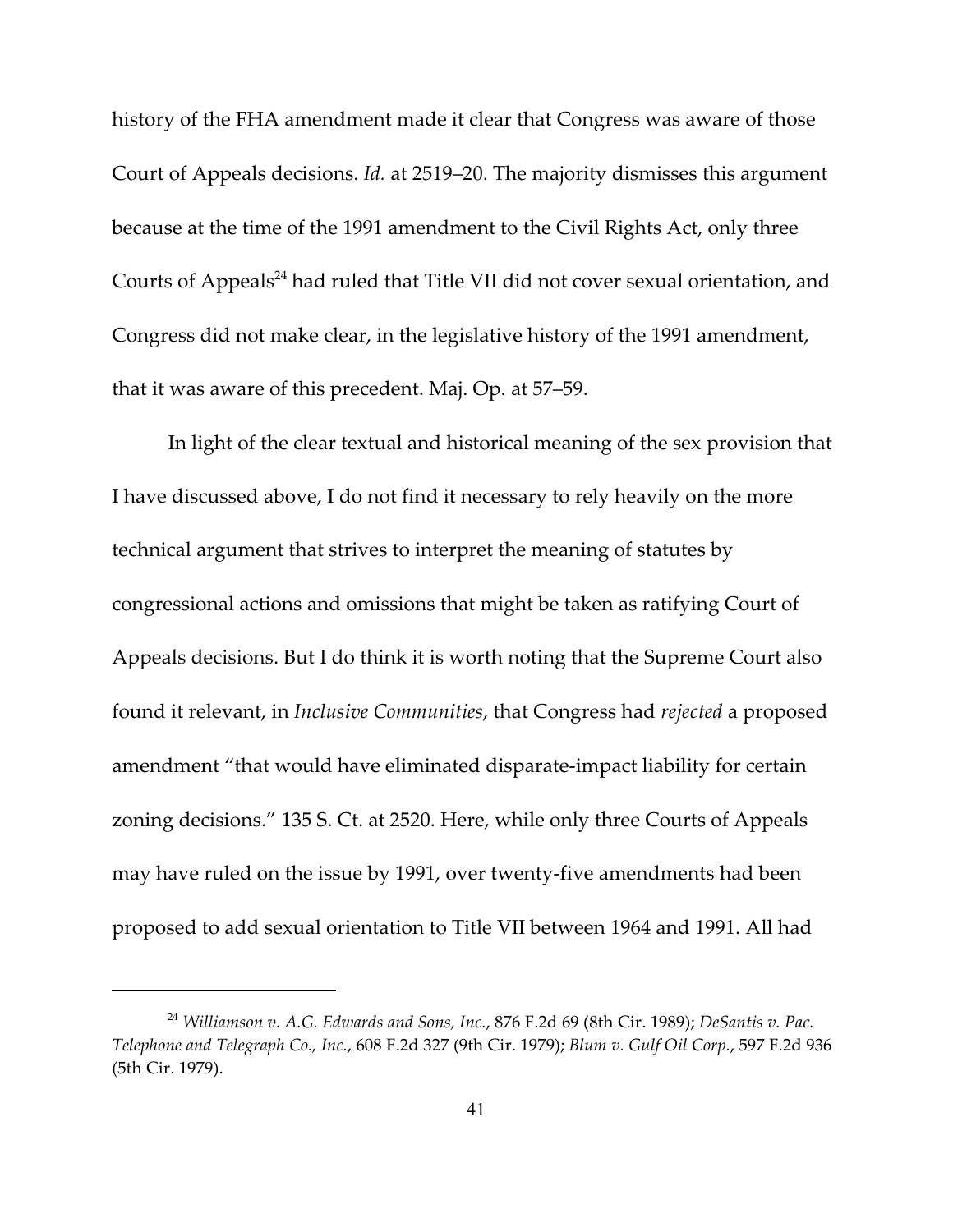been rejected. In fact, two amendments were proposed in 1991, one in the House and one in the Senate, Civil Rights Amendments Act of 1991, S. 574, 102d Congress; Civil Rights Amendments Act of 1991, H.R. 1430, 102d Congress, and neither of those amendments found its way into the omnibus bill that overruled other judicial interpretations of the Civil Rights Act. Moreover, in addition to the three Courts of Appeals that had ruled on the issue, the  $EEOC -$  the primary agency charged by Congress with interpreting and enforcing Title VII — had also held, by 1991, that sexual orientation discrimination fell "outside the purview of Title VII." *Dillon v. Frank*, EEOC Doc. No. 01900157, 1990 WL 1111074, at \*3 (Feb. 14, 1990).

Thus, to the extent that we can infer the awareness of Congress at all, the continual attempts to add sexual orientation to Title VII, as well as the EEOC's determination regarding the meaning of sex, should be considered, in addition to the three appellate court decisions, as evidence that Congress was unquestionably aware, in 1991, of a general consensus about the meaning of "because of  $\dots$  sex," and of the fact that gay rights advocates were seeking to change the law by adding a new category of prohibited discrimination to the statute.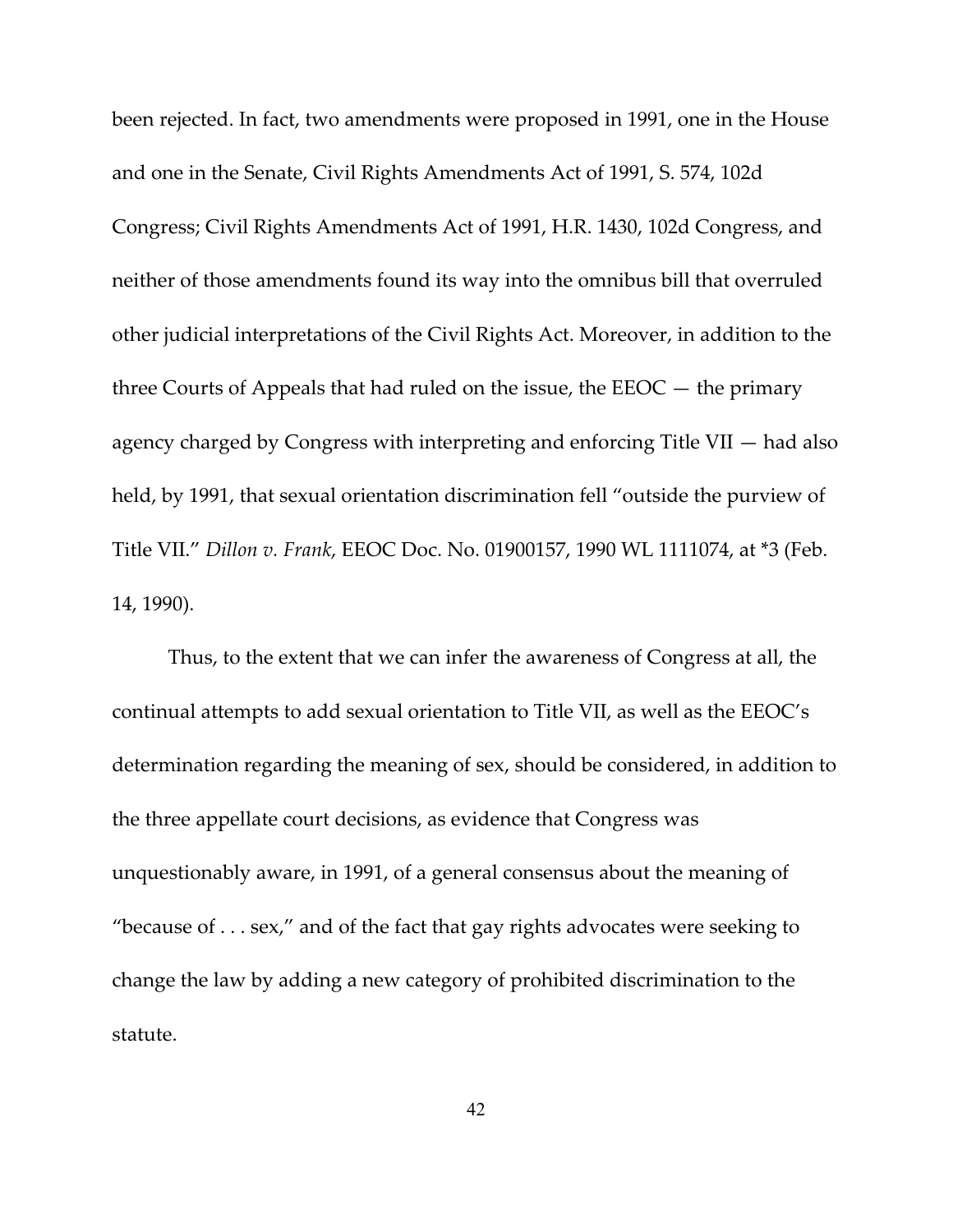Although the Supreme Court has rightly cautioned against relying on legislative inaction as evidence of congressional intent, because "several equally tenable inferences may be drawn from such inaction, including the inference that the existing legislation already incorporated the offered change," *Pension Benefit Guar. Corp. v. LTV Corp.*, 496 U.S. 633, 650 (1990) (internal quotation marks omitted), surely the proposal and rejection of over fifty amendments to add sexual orientation to Title VII means something. *Supra* note 23. And it is pretty clear what it does *not* mean. It is hardly reasonable, in light of the EEOC and judicial consensus that sex discrimination did not encompass sexual orientation discrimination, to conclude that Congress rejected the proposed amendments because senators and representatives believed that Title VII "already incorporated the offered change." *Pension Benefit Guar. Corp.*, 496 U.S. at 650. There may be many reasons why each proposal ultimately failed, but it cannot reasonably be claimed that the basic reason that Congress did not pass such an amendment year in and year out was anything other than that there was not yet the political will to do so.

This last point requires one further disclaimer. As with the social *pre*history of Title VII, these later developments are not referenced in a dubious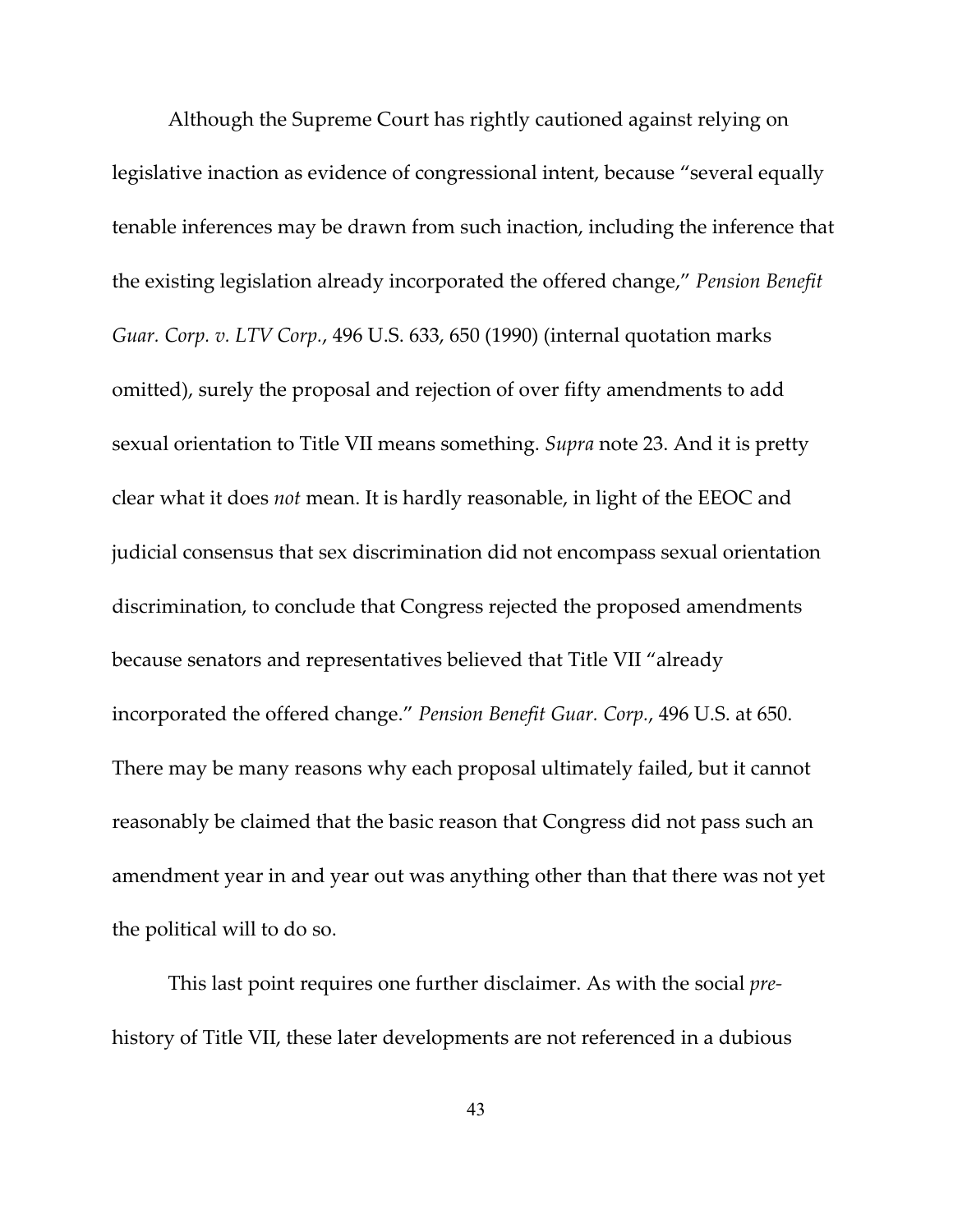effort to infer the specific intentions of the members of Congress who voted for the Smith amendment in 1964, nor are they referenced to infer the specific intent of each Congress that was faced with proposed sexual orientation amendments. The point, rather, is that race, gender, and sexual orientation discrimination have been consistently perceived in the political world, and by the American population as a whole, as different practices presenting different social and political issues. At different times over the last few generations, the recognition of each as a problem to be remedied by legislation has been controversial, with the movements to define each form of discrimination as illegal developing at a different pace and for different reasons, and being opposed in each case by different coalitions for different reasons. To recognize this fact is to understand that discrimination against persons based on sex has had, in law and in politics, a meaning that is separate from that of discrimination based on sexual orientation.<sup>25</sup>

 $25$  This is by no stretch of the imagination an outlier position, past or present. As the majority recognizes, until just last year, when the Seventh Circuit decided *Hively,* 853 F.3d at 340, this interpretation of the sex provision prevailed, unanimously, in federal courts of appeals nationwide. Maj. Op. at 7–8 (citing the "consensus among our sister circuits" that "because of . . . sex" did not cover sexual orientation, and listing eight Court of Appeals decisions so holding). Specifically, eleven Circuit Courts, including ours, had considered the question, and all had concluded that, by its terms, Title VII does not prohibit sexual orientation discrimination. *See Higgins v. New Balance Athletic Shoe, Inc.*, 194 F.3d 252, 259 (1st Cir. 1999); *Dawson v. Bumble & Bumble*, 398 F.3d 211, 217–18 (2d Cir. 2005); *Bibby v. Phila. Coca Cola Bottling Co.*, 260 F.3d 257,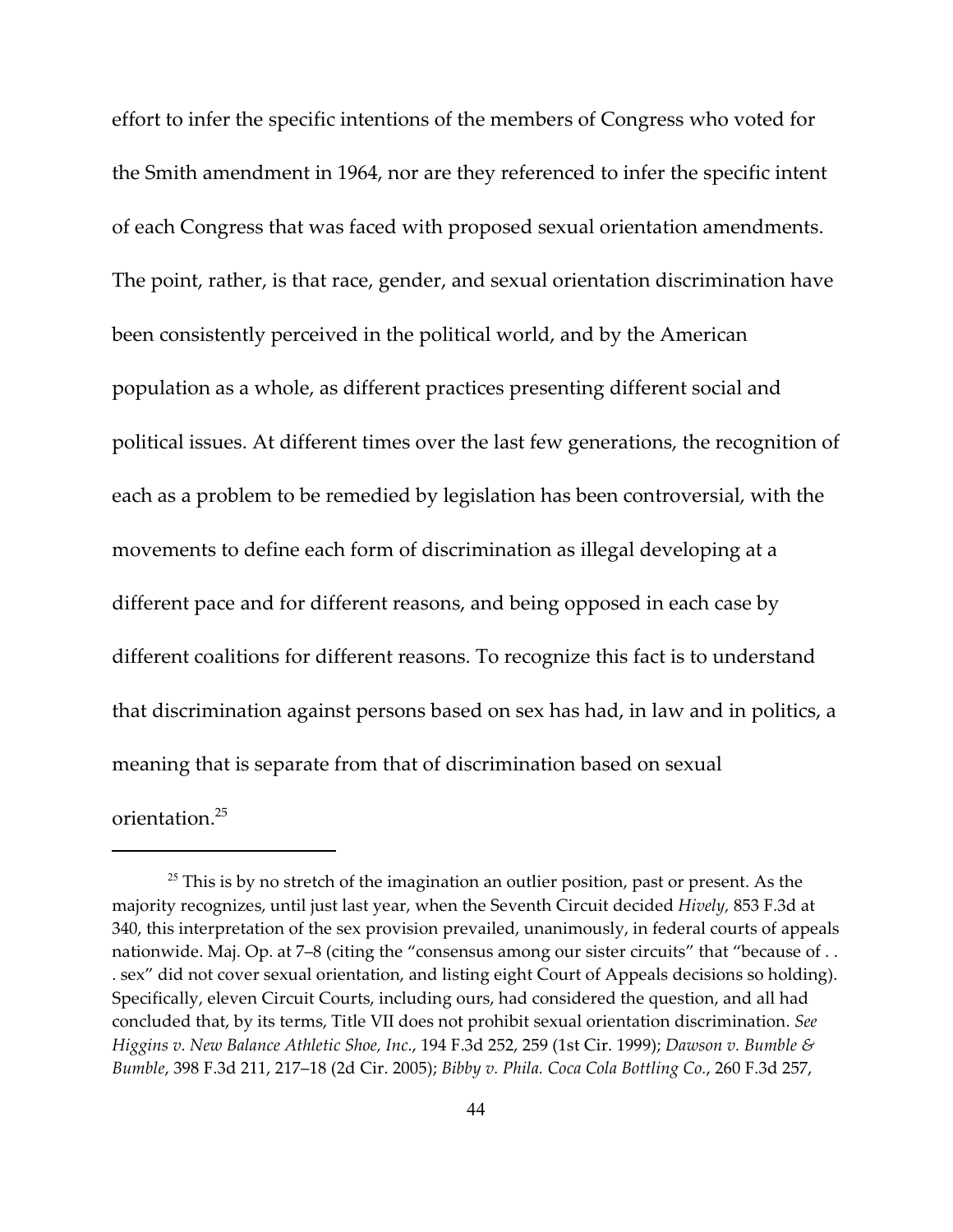In short, Title VII's prohibition of employment discrimination against individuals on the basis of their sex is aimed at employment practices that differentially disadvantage men vis-à-vis women or women vis-à-vis men. That is what the language of the statute means to an ordinary "fluent speaker of the English language," *Hively*, 853 F.3d at 363 (Sykes, *J*., dissenting), that is the social practice that Congress chose to legislate against, and in light of that understanding, certain laws and practices that distinguish between men and women have been found to violate Title VII, and certain others have not. Discrimination against persons whose sexual orientation is homosexual rather than heterosexual, however offensive such discrimination may be to me and to many others, is not discrimination that treats men and women differently. The simplistic argument that discrimination against gay men and women is sex

<sup>261 (3</sup>d Cir. 2001); *Wrightson v. Pizza Hut of Am., Inc.*, 99 F.3d 138, 143 (4th Cir. 1996); *Blum v. Gulf Oil Corp.*, 597 F.2d 936, 938 (5th Cir. 1979); *Kalich v. AT & T Mobility, LLC*, 679 F.3d 464, 471 (6th Cir. 2012); *Hamner v. St. Vincent Hosp. & Health Care Ctr., Inc.*, 224 F.3d 701, 708 (7th Cir. 2000); *Williamson v. A.G. Edwards & Sons, Inc.*, 876 F.2d 69, 70 (8th Cir. 1989); *DeSantis*, 608 F.2d at 329–30; *Medina v. Income Support Div.*, 413 F.3d 1131, 1135 (10th Cir. 2005); *Evans v. Georgia Reg'l Hosp.*, 850 F.3d 1248, 1255 (11th Cir. 2017). As noted above, the EEOC had also concluded that sexual orientation fell "outside the purview of Title VII." *Dillon*, 1990 WL 1111074, at \*3. It was not until 2015 that the EEOC ruled, for the first time, that Title VII should be interpreted to cover sexual orientation, *Baldwin v. Foxx*, EEOC Decision No. 0120133080, 2015 WL 4397641, at \*5 (July 15, 2015), and its position is opposed by the Department of Justice, which also has responsibility for enforcing statutes prohibiting sex discrimination. *See* Brief of the United States as *Amicus Curiae* 1.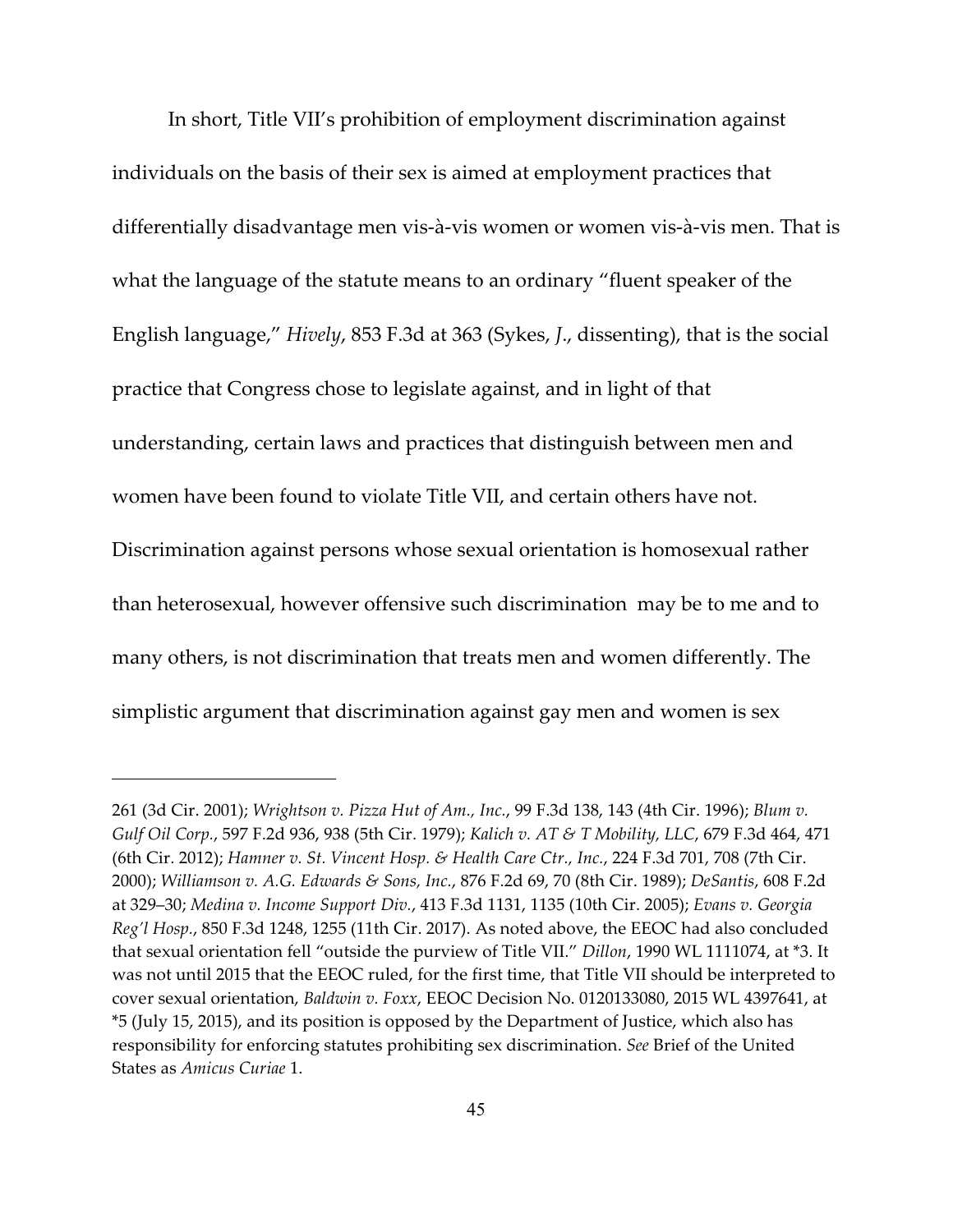discrimination because targeting persons sexually attracted to others of the same sex requires *noticing* the gender of the person in question is not a fair reading of the text of the statute, and has nothing to do with the type of unfairness in employment that Congress legislated against in adding "sex" to the list of prohibited categories of discrimination in Title VII.

## III

The majority opinion goes on to identify two other arguments in support of its holding: (1) that sexual orientation discrimination is actually "gender stereotyping" that constitutes discrimination against individuals based on their sex, and (2) that such discrimination constitutes prohibited "associational discrimination" analogous to discriminating against employees who are married to members of a different race.

These arguments have the merit of attempting to link discrimination based on sexual orientation to the social problem of gender discrimination at which Title VII is aimed. But just as the "differential treatment" argument attempts to shoehorn sexual orientation discrimination into the statute's verbal template of discrimination based on sex, these arguments attempt a similar (also unsuccessful) maneuver with lines of case law. While certain Supreme Court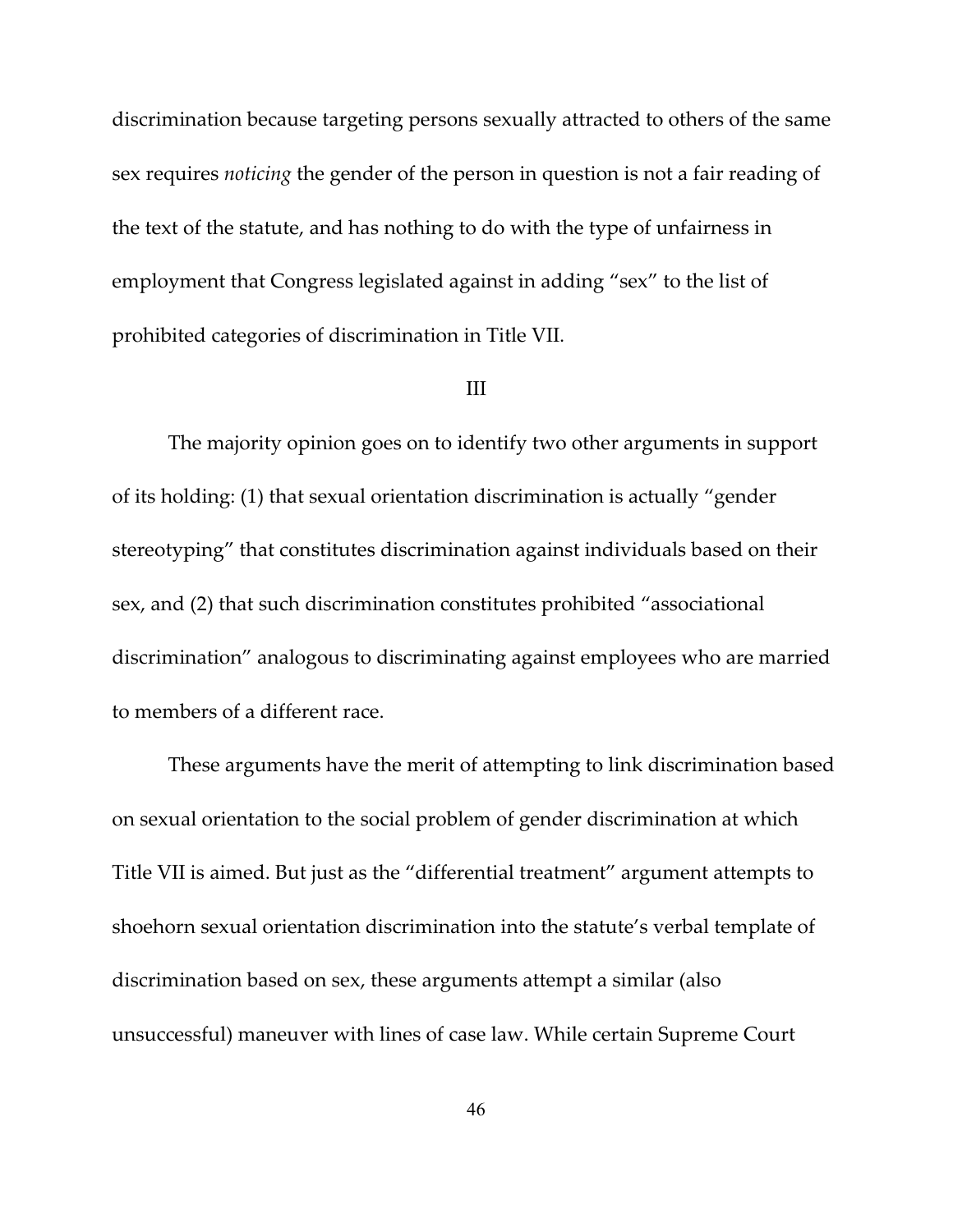cases identify clear-cut examples of sex or race discrimination that may have a superficial similarity to the practice at issue here, the majority mistakes that similarity for a substantive one.

#### A

Perhaps the most appealing of the majority's approaches is its effort to treat sexual orientation discrimination as an instance of sexual stereotyping. The argument proceeds from the premises that "sex stereotyping violates Title VII," Maj. Op. at 40, and that "same-sex orientation 'represents the ultimate case of failure to conform' to gender stereotypes," *id*. 41, quoting *Hively*, 853 F.3d at 346, and concludes that an employer who discriminates against gay people is therefore "sex stereotyping" and thus violating Title VII. But like the other arguments adopted by the majority, this approach rests more on verbal facility than on social reality.

In unpacking the majority's syllogism, it is first necessary to address what we mean by "sex stereotyping" that "violates Title VII." Invidious stereotyping of members of racial, gender, national, or religious groups is at the heart of much employment discrimination. Most employers do not entertain, let alone admit to, older forms of racialist or other discriminatory ideologies that hold that members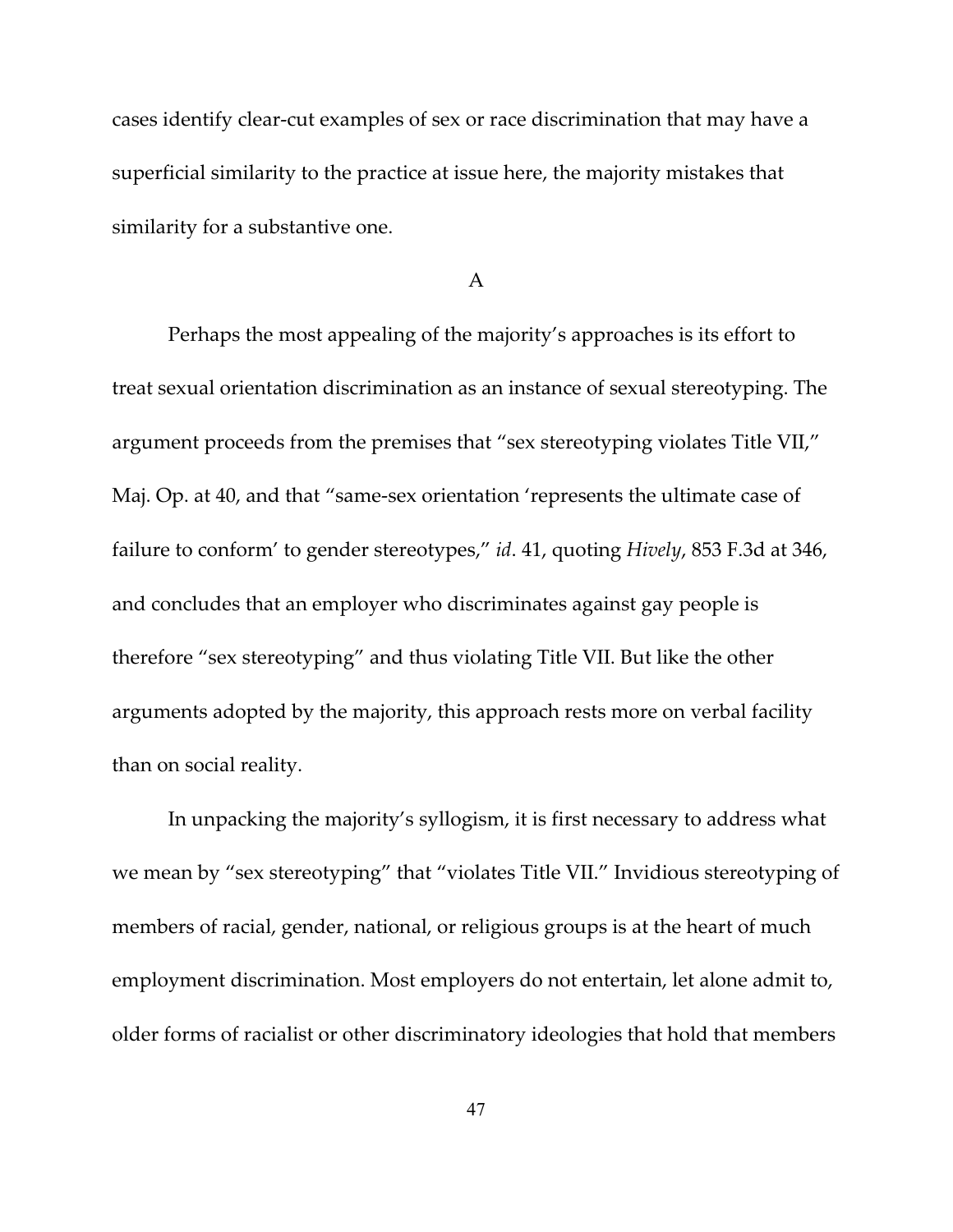of certain groups are inherently or genetically inferior and undeserving of equal treatment. Much more common are assumptions, not always even conscious, that associate certain negative traits with particular groups. A perception that women, for example, are not suited to executive positions, or are less adept at the mathematical and practical skills demanded of engineers, can be a significant hindrance to women seeking such positions, even when a particular woman is demonstrably qualified, or indeed even where empirical data show that on average women perform as well as or better than men on the relevant tasks. Refusing to hire or promote someone because of that sort of gender (or racial, or ethnic, or religious) stereotyping is not a separate form of sex (or race, or ethnic, or religious) discrimination, but is precisely discrimination in hiring or promotion based on sex (or race, or ethnicity, or religion). It treats applicants or employees not as individuals but as members of a class that is disfavored for purposes of the employment decision by reason of a trait stereotypically assigned to members of that group as a whole. For the most part, then, the kind of stereotyping that leads to discriminatory employment decisions that violate Title VII is the assignment of traits that are negatively associated with job performance (dishonesty, laziness, greed, submissiveness) to members of a particular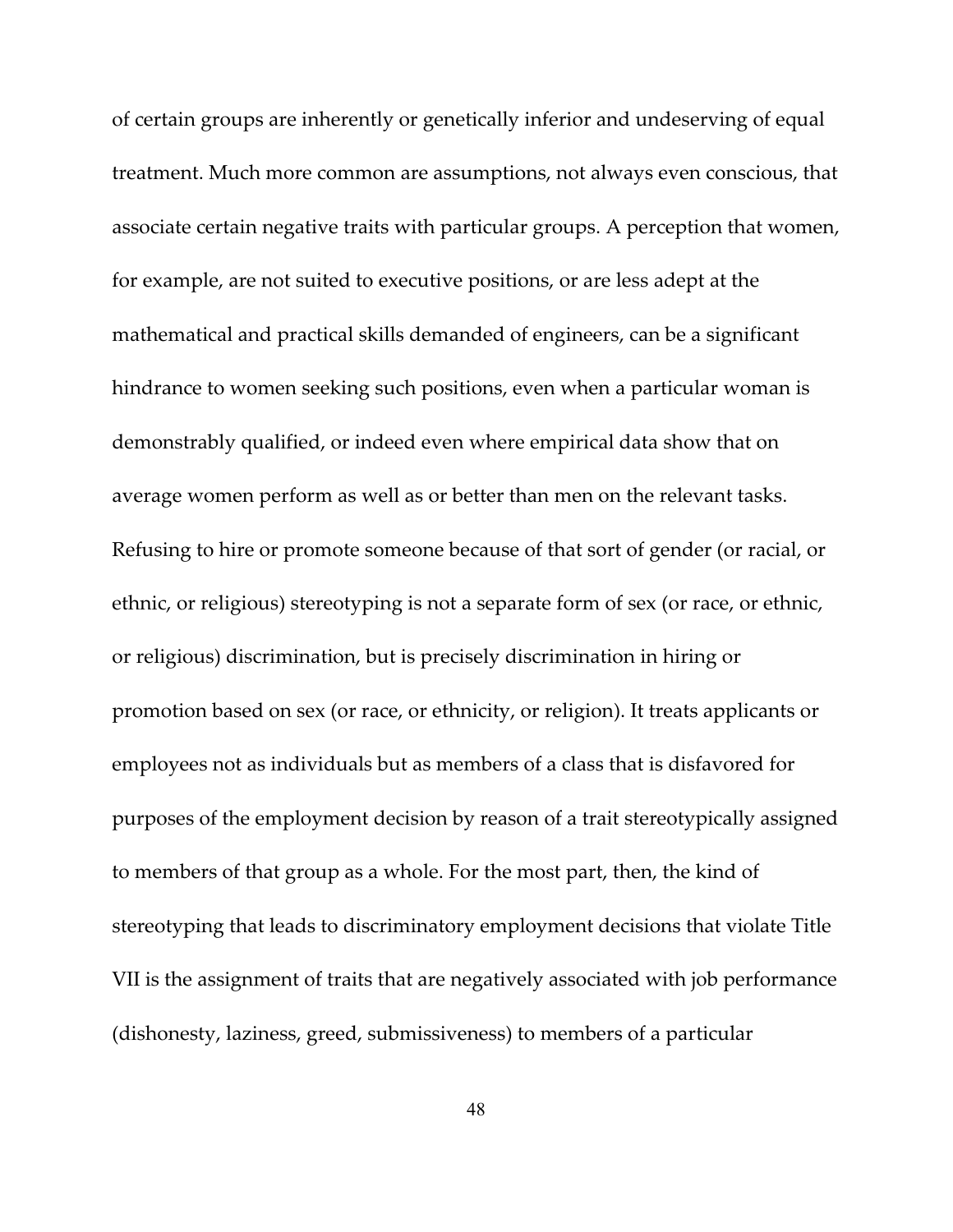protected class.

Clearly, sexual orientation discrimination is not an example of that kind of sex stereotyping; an employer who disfavors a male job applicant whom he believes to be gay does not do so because the employer believes that most men are gay and therefore unsuitable. Rather, he does so because he believes that most *gay* people (whether male or female) have some quality that makes them undesirable for the position, and that because this applicant is gay, he must also possess that trait. Although that is certainly stereotyping, and invidiously so, it does not stereotype a group protected by Title VII, and is therefore not (yet) illegal.

But as the majority correctly points out, that is not the only way in which stereotyping can be an obstacle to protected classes of people in the workplace. The stereotyping discussed above involves beliefs about how members of a particular protected category *are*, but there are also stereotypes (or more simply, beliefs) about how members of that group *should be*. In the case of sex discrimination in particular, stereotypes about how women ought to look or behave can create a double bind. For example, a woman who is perceived through the lens of a certain "feminine" stereotype may be assumed to be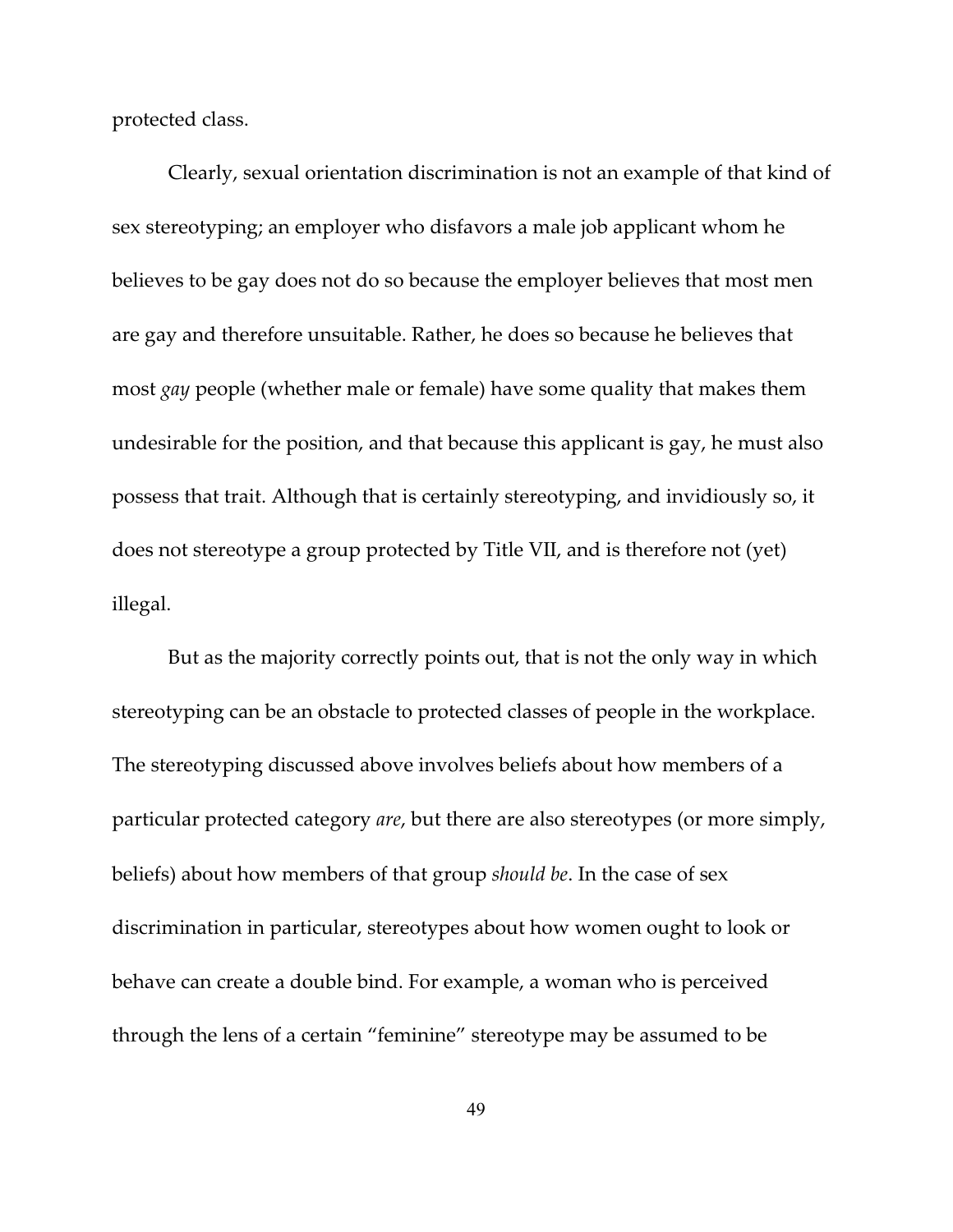insufficiently assertive for certain positions by contrast to men who, viewed through the lens of a "masculine" stereotype, are presumed more likely to excel in situations that demand assertiveness. At the same time, the employer may fault a woman who behaves as assertively as a male comparator for being *too* aggressive, thereby failing to comply with societal expectations of femininity.

That is the situation that a plurality of the Supreme Court identified in *Price Waterhouse v. Hopkins*, 490 U.S. 228 (1989), the key case the majority relies on for its "sex stereotyping" argument. As that opinion pointed out, "[a]n employer who objects to aggressiveness in women but whose positions require this trait places women in an intolerable and impermissible catch 22: out of a job if they behave aggressively and out of a job if they do not. Title VII lifts women out of this bind." *Id*. at 251. The two horns of the dilemma described in *Price Waterhouse* have slightly different, yet equally problematic, sexist foundations: a female employee or applicant may be prejudiced by a negative assumption that women *aren't* or *can't be* sufficiently dominant for a position that requires leadership or strength or aggression, but when a woman unquestionably does show the putatively desired traits, she is held back because of the different but related notion that women *shouldn't be* aggressive or dominant. The latter is not an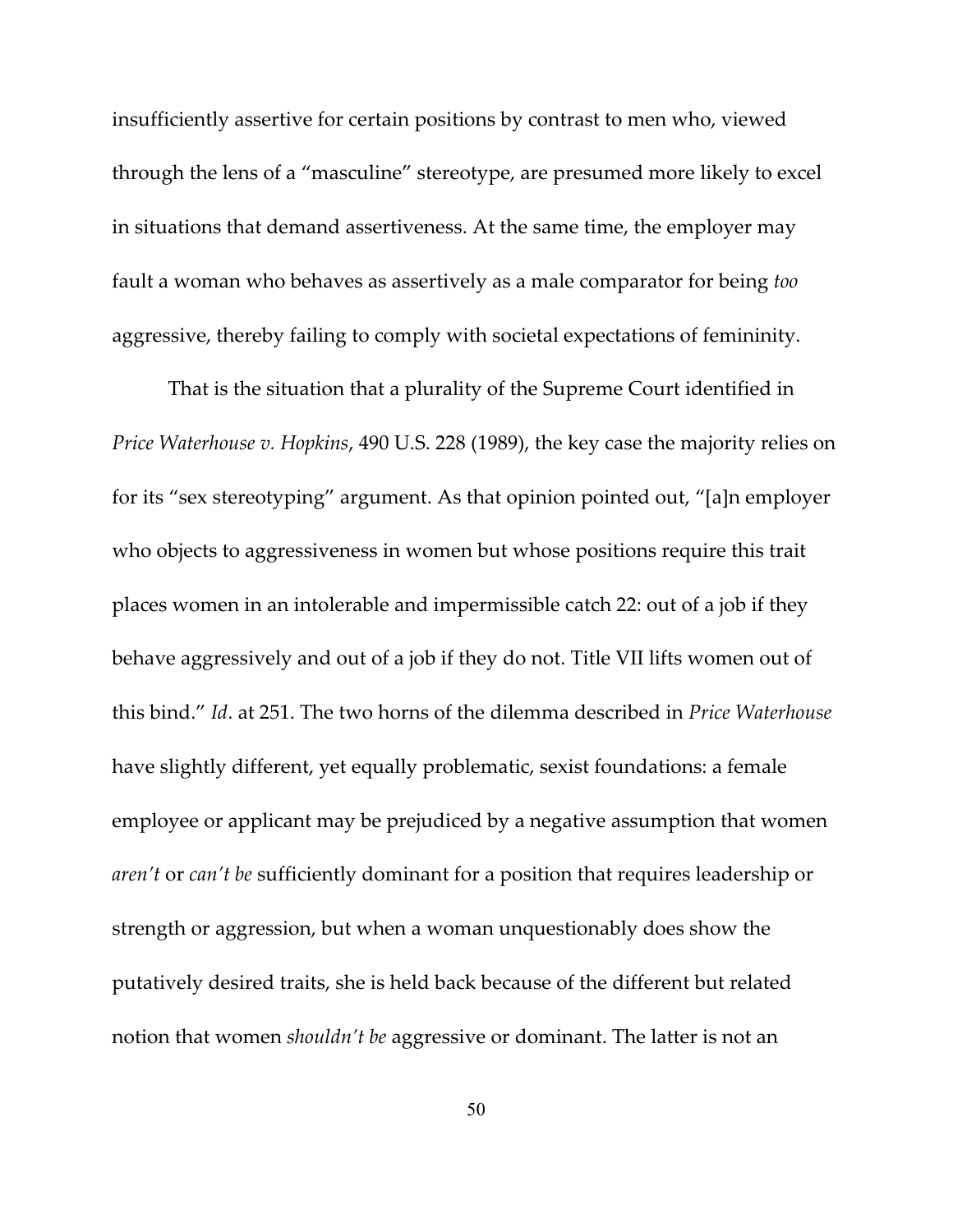assumption about how *most* women *are*, it is a normative belief about how *all* women *should be*.

I fully accept the conclusion that that kind of discrimination is prohibited, and that it imposes different conditions of employment on men and on women. Not only does such discrimination require women to behave differently in the workplace than men, but it also actively deters women from engaging in kinds of behavior that are required for advancement to certain positions, and thus effectively bars them from such advancement. The key element here is that one sex is systematically disadvantaged in a particular workplace. In that circumstance, sexual stereotyping is sex discrimination.<sup>26</sup>

But as Judge Sykes points out in her *Hively* dissent, the homophobic employer is not deploying a stereotype about men or about women to the disadvantage of either sex. Such an employer is expressing disapproval of the behavior or identity of a class of people that includes both men and women. 853 F.3d at 370. That disapproval does not stem from a desire to discriminate against

 $26$  The same type of discrimination could affect men in a job environment in which stereotypically "feminine" traits such as empathy are required. On the authority of *Price Waterhouse*, Title VII would prohibit an employer from discriminating against male social workers in hiring or promotion *either* based on a stereotypical assumption that men are in general insufficiently caring *or* because of a prejudice against men who do display such putatively feminine qualities.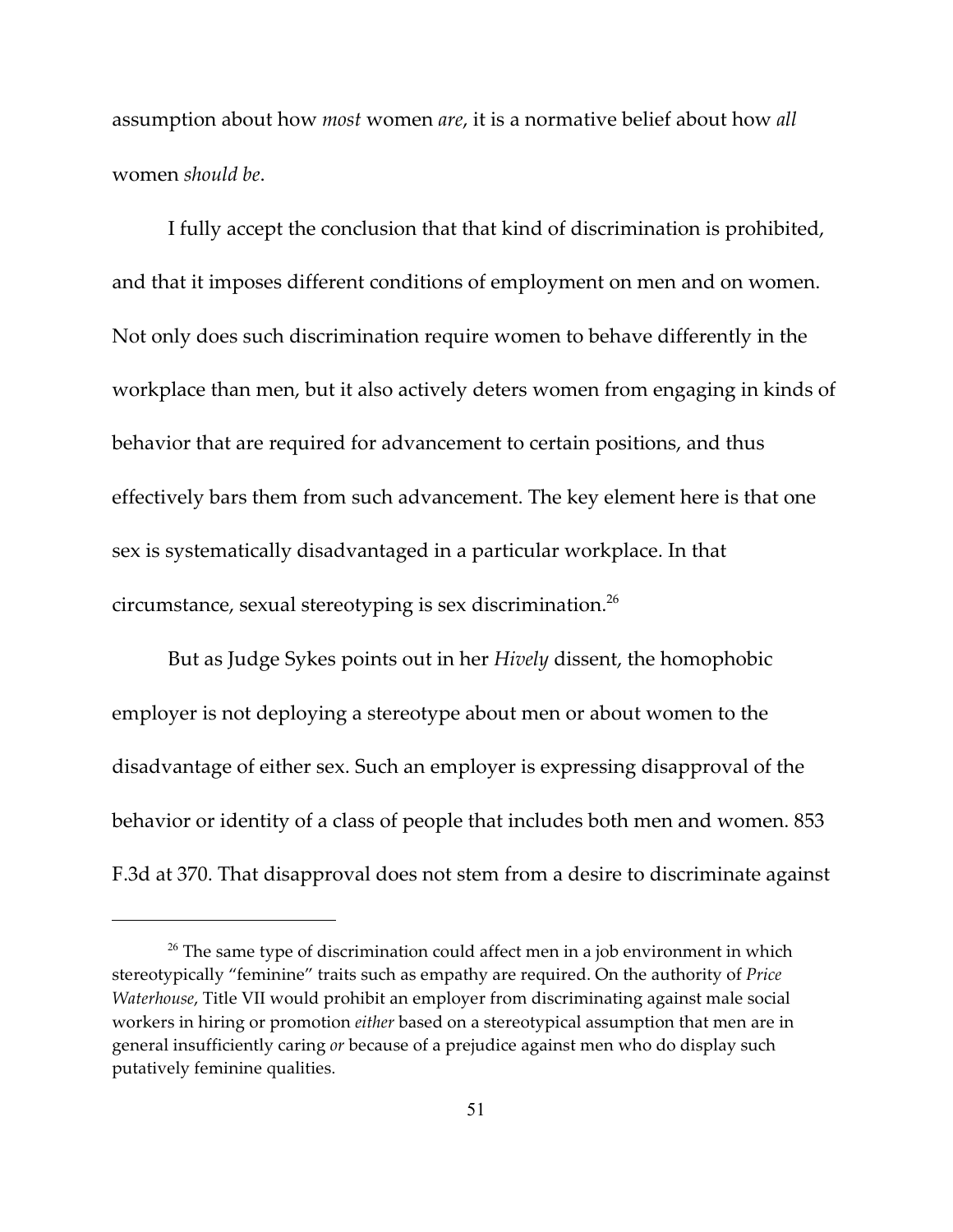either sex, nor does it result from any sex-specific stereotype, nor does it differentially harm either men or women vis-à-vis the other sex. Rather, it results from a distinct type of objection to anyone, of whatever gender, who is identified as homosexual. The belief on which it rests is not a belief about what men or women ought to be or do; it is a belief about what *all* people ought to be or do to be heterosexual, and to have sexual attraction to or relations with only members of the opposite sex. That does not make workplace discrimination based on this belief better or worse than other kinds of discrimination, but it does make it something different from sex discrimination, and therefore something that is not prohibited by Title VII.

#### B

The "associational discrimination" theory is no more persuasive. That theory rests on cases involving race discrimination.<sup>27</sup> Many courts have found that Title VII prohibits discrimination in cases in which, as in our case of *Holcomb v. Iona College*, 521 F.3d 130 (2d Cir. 2008), a white plaintiff alleged that he was fired because he was married to a person of a different race.

It would require absolute blindness to the history of racial discrimination

<sup>&</sup>lt;sup>27</sup> Other than the Seventh Circuit's decision in *Hively*, 853 F.3d at 347-49, no federal appellate court has applied this theory outside of the context of racial discrimination cases.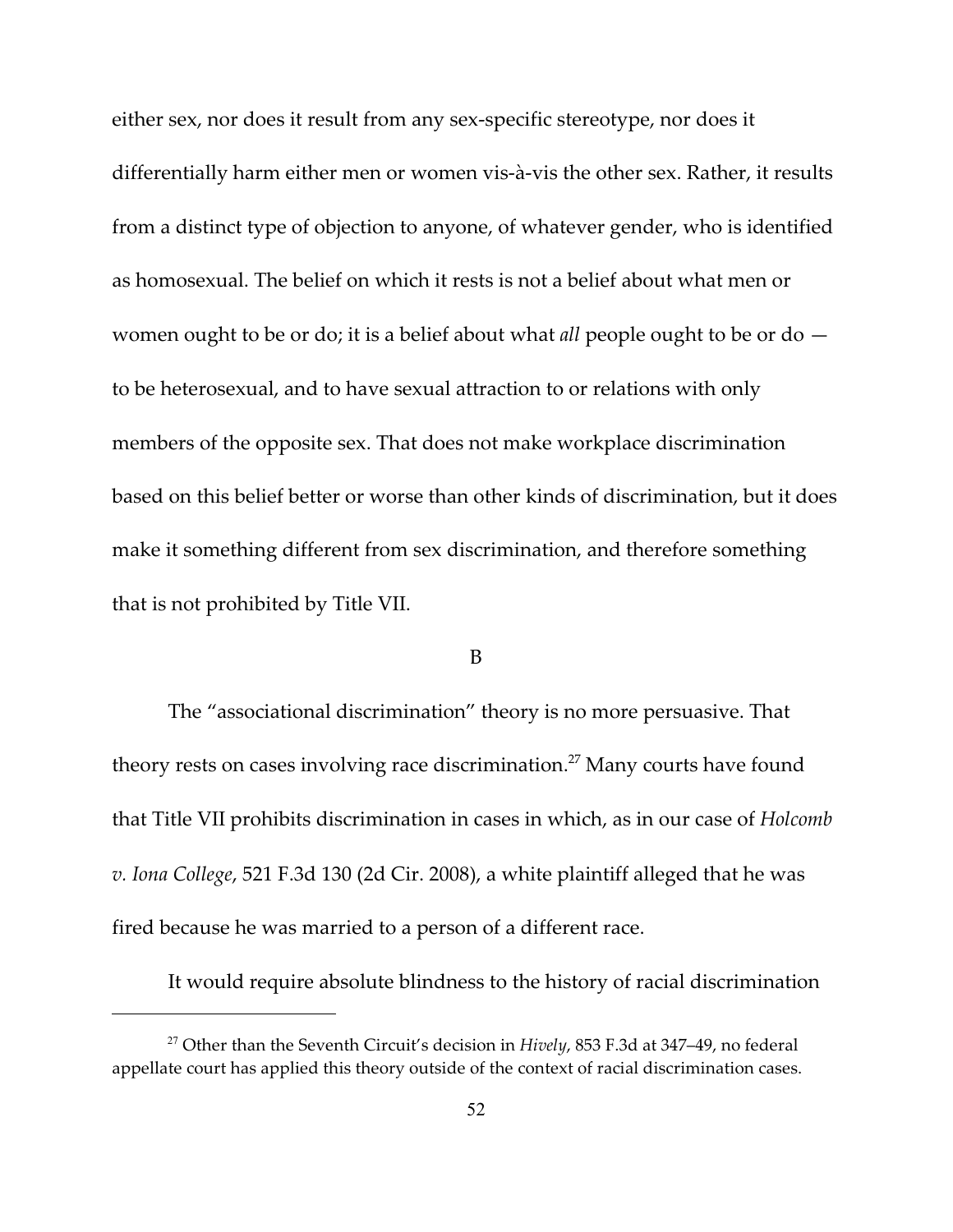in this country not to understand what is at stake in such cases, and why such allegations unmistakably state a claim of discrimination against an individual employee on the basis of race. Anti-miscegenation laws constituted a bulwark of the structure of institutional racism that is the paradigm of invidious discrimination in this country. African-Americans were condemned first to slavery, and then to second-class citizenship and virtual apartheid, on the basis of an ideology that regarded them as inferior. Such an ideology is incompatible with fraternization, let alone marriage and reproduction, between African-Americans and whites. A prohibition on "race-mixing" was thus grounded in bigotry against a particular race and was an integral part of preserving the rigid hierarchical distinction that denominated members of the black race as inferior to whites.

Thus, as the Supreme Court noted in striking down Virginia's law prohibiting marriage between a white person and a person of color, the Supreme Court of Virginia had upheld the statute because Virginia defined its "legitimate" purposes as "'preserv[ing] the racial integrity of [the state's] citizens,' and [] prevent[ing] 'the corruption of blood,' 'a mongrel breed of citizens,' and 'the obliteration of racial pride,'" purposes the Court correctly identified and rejected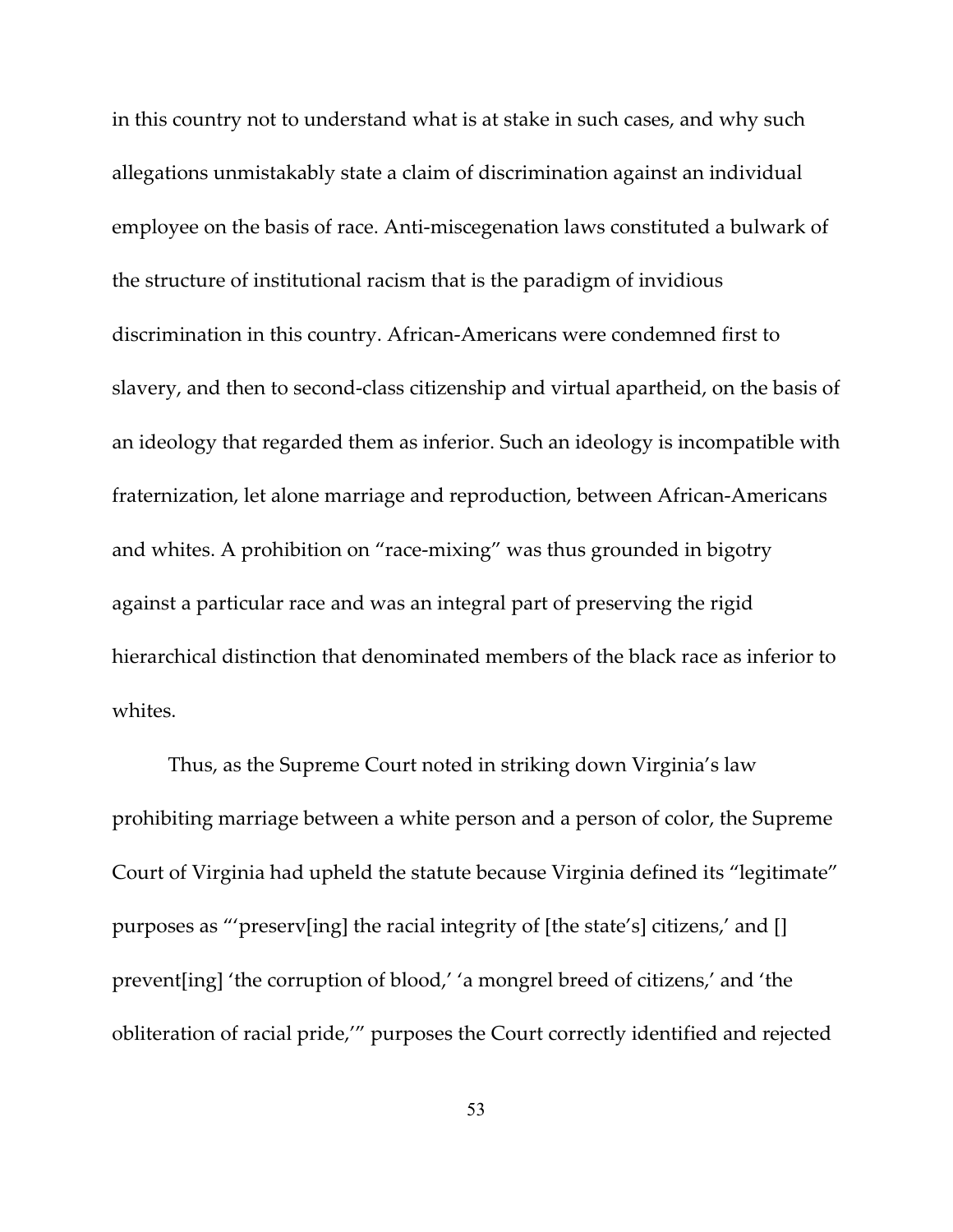as "obviously an endorsement of the doctrine of White Supremacy." *Loving v. Virginia*, 388 U.S. 1, 7 (1967), quoting *Naim v. Naim*, 87 S.E.2d 749, 756 (Va. 1955). The racist hostility to "race-mixing" extended well beyond a prohibition against interracial marriage. The beatings of "freedom riders" attempting to integrate interstate bus lines in the South in the early 1960s, inflicted on white as well as black participants in the protests, demonstrated that racial bigotry against African-Americans manifested itself in direct attacks not only on African-Americans, but also on whites who associated with African-Americans as equals. The entire system of "separate but equal" segregation in both state-owned and private facilities and places of public accommodation was designed, as Charles Black made plain in a classic deconstruction of the legal fiction of "separate but equal," to confine black people to "a position of inferiority." Charles Black, *The Lawfulness of the Segregation Decision*, 69 Yale L.J. 421, 424 (1960). Thus, the associational discrimination reflected in cases such as *Loving* and *Holcomb* was a product of bigotry against a single race by another. That discrimination is expressly prohibited in employment by Title VII.

Workplace equality for racial minorities is thus blatantly incompatible with a practice that ostracizes, demeans, or inflicts adverse conditions on white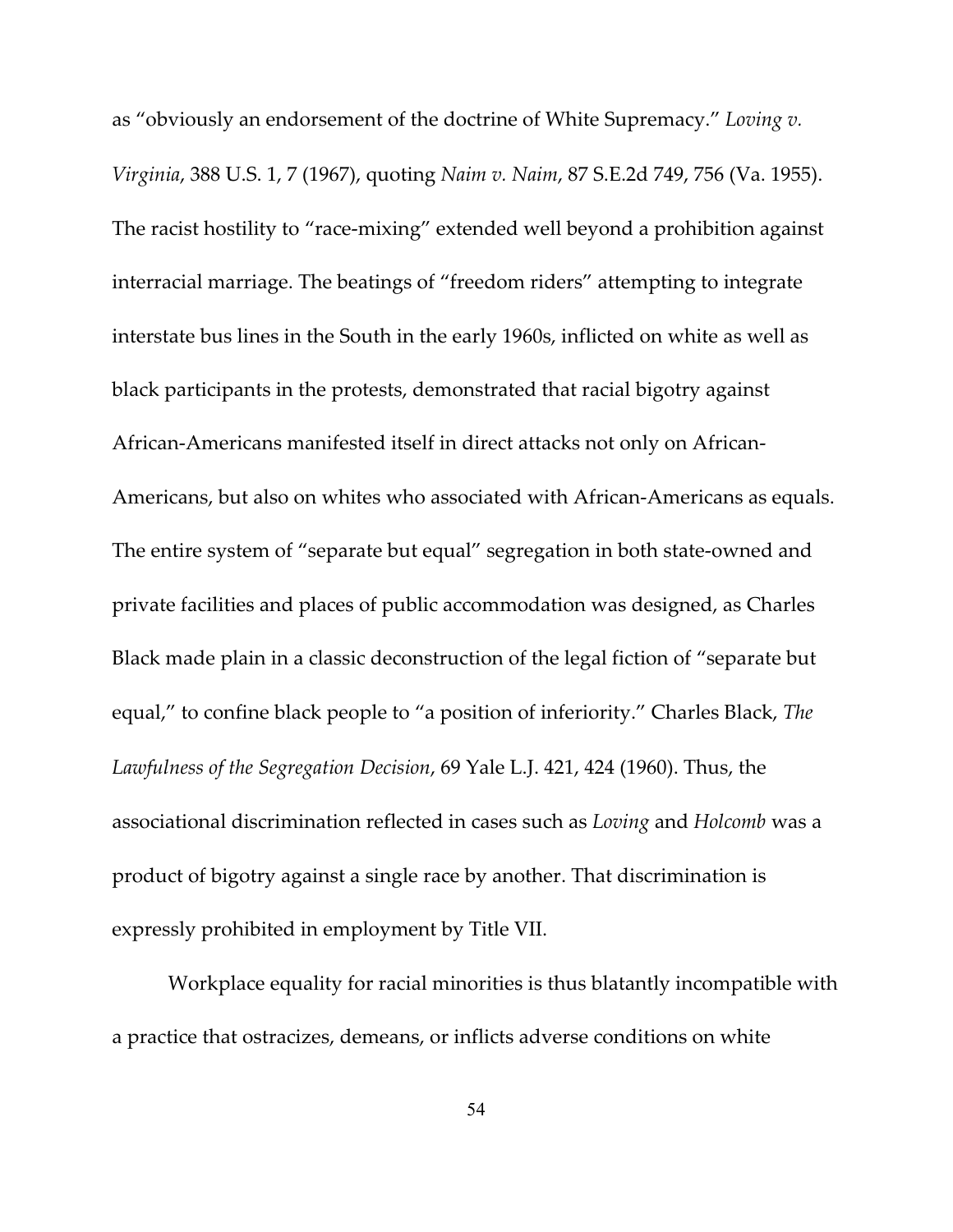employees for marrying, dating, or otherwise associating with, people of color. The prohibition of that kind of discrimination is not simply a matter of noting that, in order to effectuate it, the employer must identify the races of the employee and the person(s) with whom he or she associates. Just as sexual harassment against female employees presents a serious obstacle to the full and equal participation of women in the workplace, discrimination against members of a favored race who so much as associate with persons of another race reflects a deep-seated bigotry against the disfavored race(s) that Title VII undertakes to banish from the workplace. The principle was well stated by the Sixth Circuit in a case cited by the majority, *Barrett v. Whirlpool Corporation*:

> Title VII protects individuals who, though not members of a protected class, are victims of discriminatory animus toward protected third persons with whom the individuals associate.

556 F.3d 502, 512 (6th Cir. 2009) (internal quotation marks and brackets omitted).<sup>28</sup>

<sup>&</sup>lt;sup>28</sup> The majority quotes this passage from *Barrett,* italicizing "protected class," in an effort to suggest that the Sixth Circuit, like the Seventh, has applied this principle to sex discrimination. Maj. Op. at 50. It has not. *Barrett* was a race discrimination case. To the extent that the formulation used could be read to extend beyond race, it is dictum. As will be made clear momentarily, it is not dictum to which I object, but it is one that, properly understood, has no application to the present case.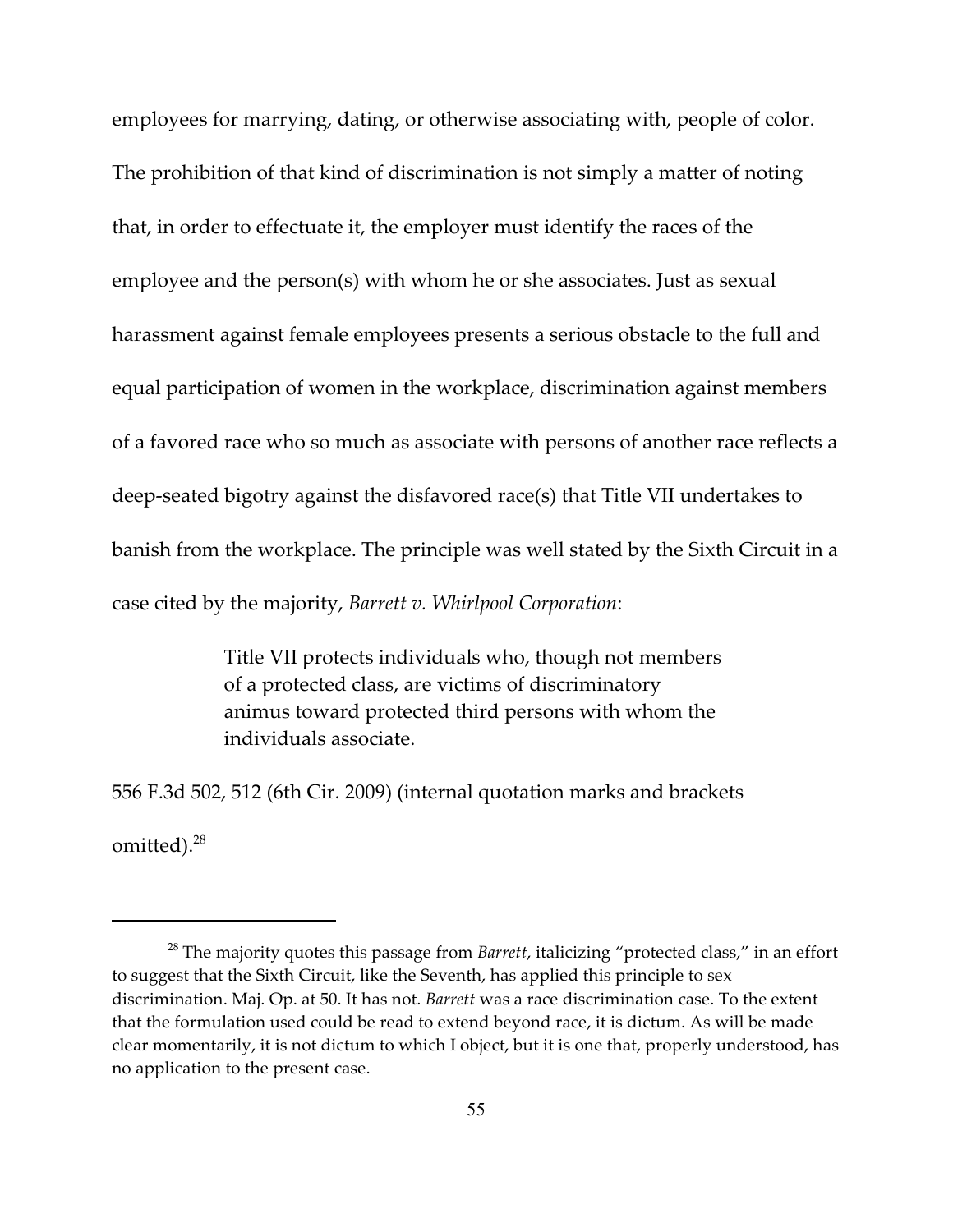Discrimination on the basis of sexual orientation, however, is not discrimination of the sort at issue in *Holcomb* and *Barrett*. In those cases, the plaintiffs alleged that they were discriminated against because the employer was biased — that is, had a "discriminatory animus" — *against members of the race with whom the plaintiffs associated*. There is no allegation in this case, nor could there plausibly be, that the defendant discriminated against Zarda because it had something against *men*, and therefore discriminated not only against men, but also against anyone, male or female, who associated with them. I have no trouble assuming that the principle of *Holcomb* and *Barrett* applies beyond the category of race discrimination: an employer who fired or refused to promote an Anglo-American, Christian employee because she associated with Latinos or Jews would presumably run afoul of that principle just as much as one whose animus ran against black Americans. Such an employer would clearly be discriminating against the employee on the basis of her friends' ethnicity or religion — in the formulation from the *Barrett* opinion, that employer would be victimizing an employee out of "discriminatory animus toward protected third persons with whom the [employee] associate[d]." 556 F.3d at 512 (internal quotation marksand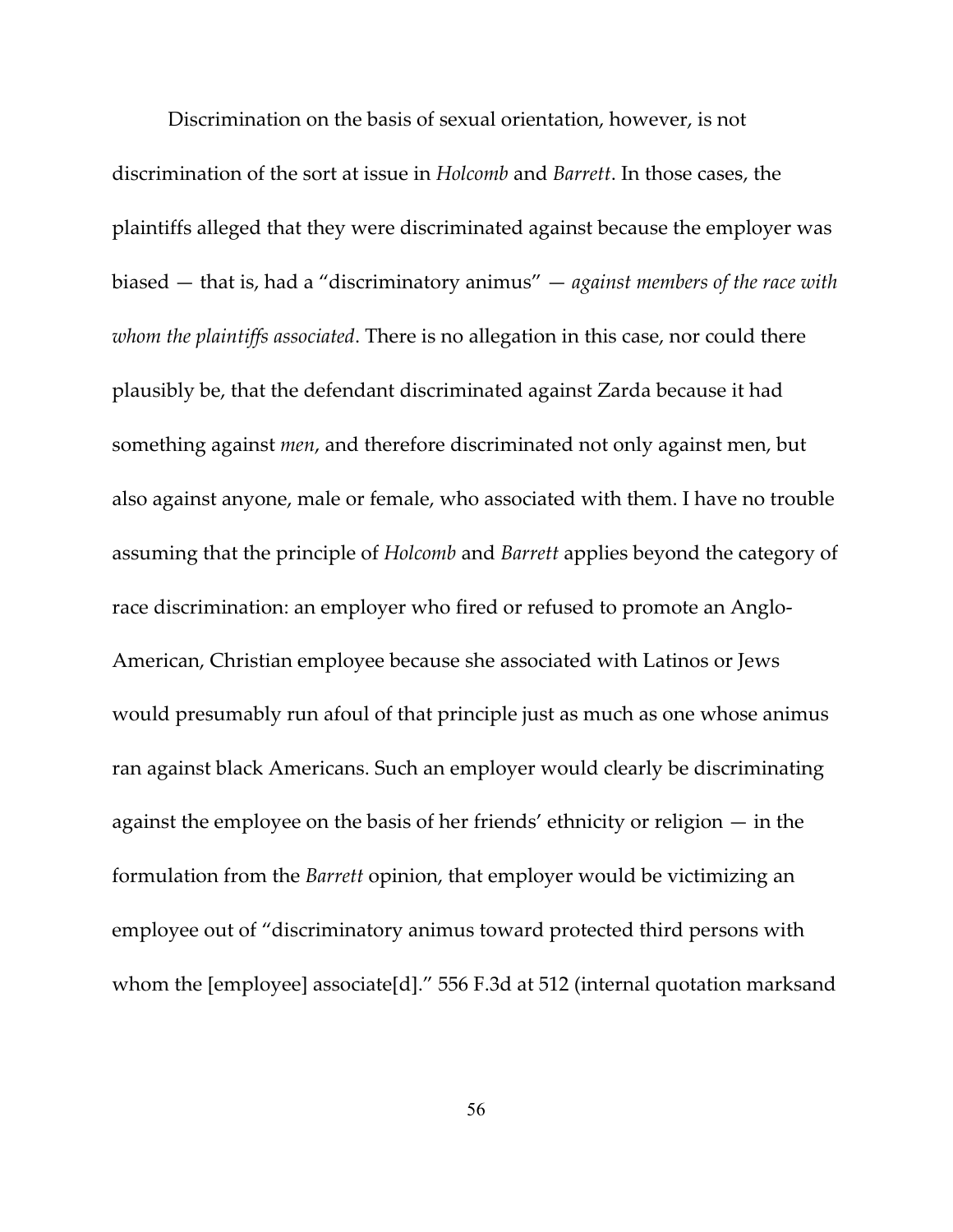alterations omitted).<sup>29</sup>

It is more difficult to imagine realistic hypotheticals in which an employer discriminated against anyone who so much as associated with men or with women, though I suppose academic examples of such behavior could be conjured. But whatever such a case might look like, discrimination against gay people is not it. Discrimination against gay men, for example, plainly is not rooted in animus toward "protected third persons with whom [they] associate." *Id.*, 556 F.3d at 512. An employer who practices such discrimination is hostile to gay men, not to men in general; the animus runs not, as in the race and religion cases discussed above, against a "protected group" to which the employee's associates belong, but against an (alas) *unprotected* group to which they belong: other gay men. $30$ 

The majority tries to rebut this straightforward distinction in various ways. First, it notes  $-$  but declines to rely on  $-$  academic "research suggesting that

 $29$  Furthermore, the principle that prohibitions against discrimination equally protect members of the socially dominant group in situations in which they are victims of discrimination would apply the same rule to a Jewish or black employer who discriminated against Jewish or black employees who married or associated with Christians or whites.

<sup>&</sup>lt;sup>30</sup> The majority twits "[c]ertain *amici*" for failing to offer "empirical support" for a comparable assertion. Maj. Op. at 54. I doubt that a fair-minded reader needs any for the proposition I have stated.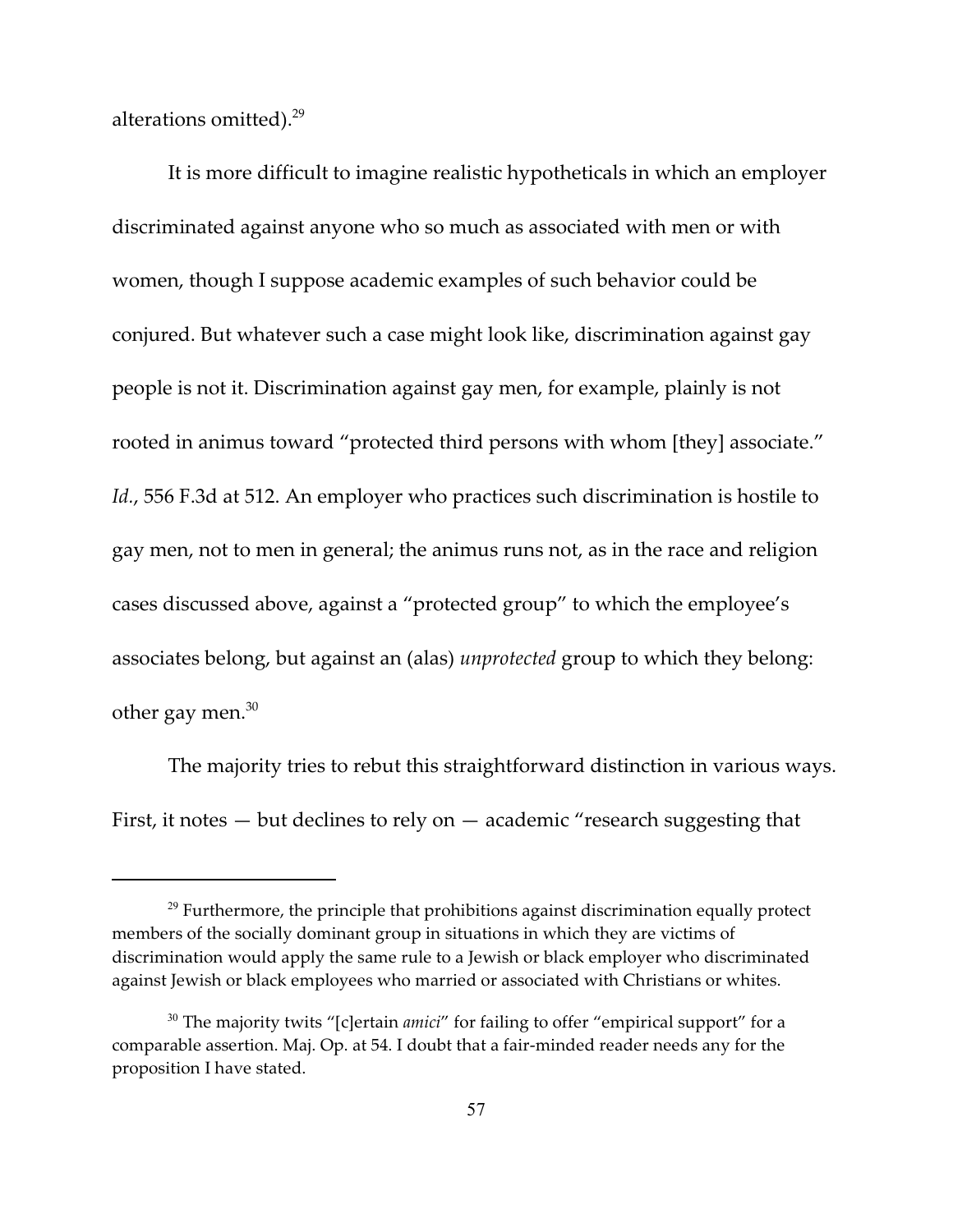sexual orientation discrimination has deep misogynistic roots." Maj. Op. at 54. It is certainly plausible to me that the "deep roots" of hostility to homosexuals are in some way related to the same sorts of beliefs about the proper roles of men and women in family life that underlie at least some employment discrimination against women. *See, e.g.*, Andrew Koppelman, *Why Discrimination Against Lesbians and Gay Men Is Sex Discrimination*, 69 N.Y.U. L. Rev. 197, 234 (1994) (noting that "[i]t should be clear from ordinary experience that the stigmatization of the homosexual has *something* to do with the homosexual's supposed deviance from traditional sex roles") (emphasis in original). It may also be that the "roots" of all forms of discrimination against people who are different in some way from a socially defined dominant group can be found in similar psychological processes of discomfort with change or difference, or with "authoritarian personality traits" $31$  — or that there are other links among different forms of prejudice. And it can plausibly be argued that homosexual men have historically been derided because they were seen as abdicating their masculinity, and therefore the advantage they have over women. *See, e.g.*, Joseph H. Pleck, *Men's*

 $31$  Sociologists have theorized that individuals with authoritarian personalities are most likely to be prejudiced against marginalized groups because they are rigid thinkers who obey authority, see the world as black and white, and enforce strict adherence to social hierarchies. Theodor W. Adorno et al., *The Authoritarian Personality* 228 (1st ed. 1950).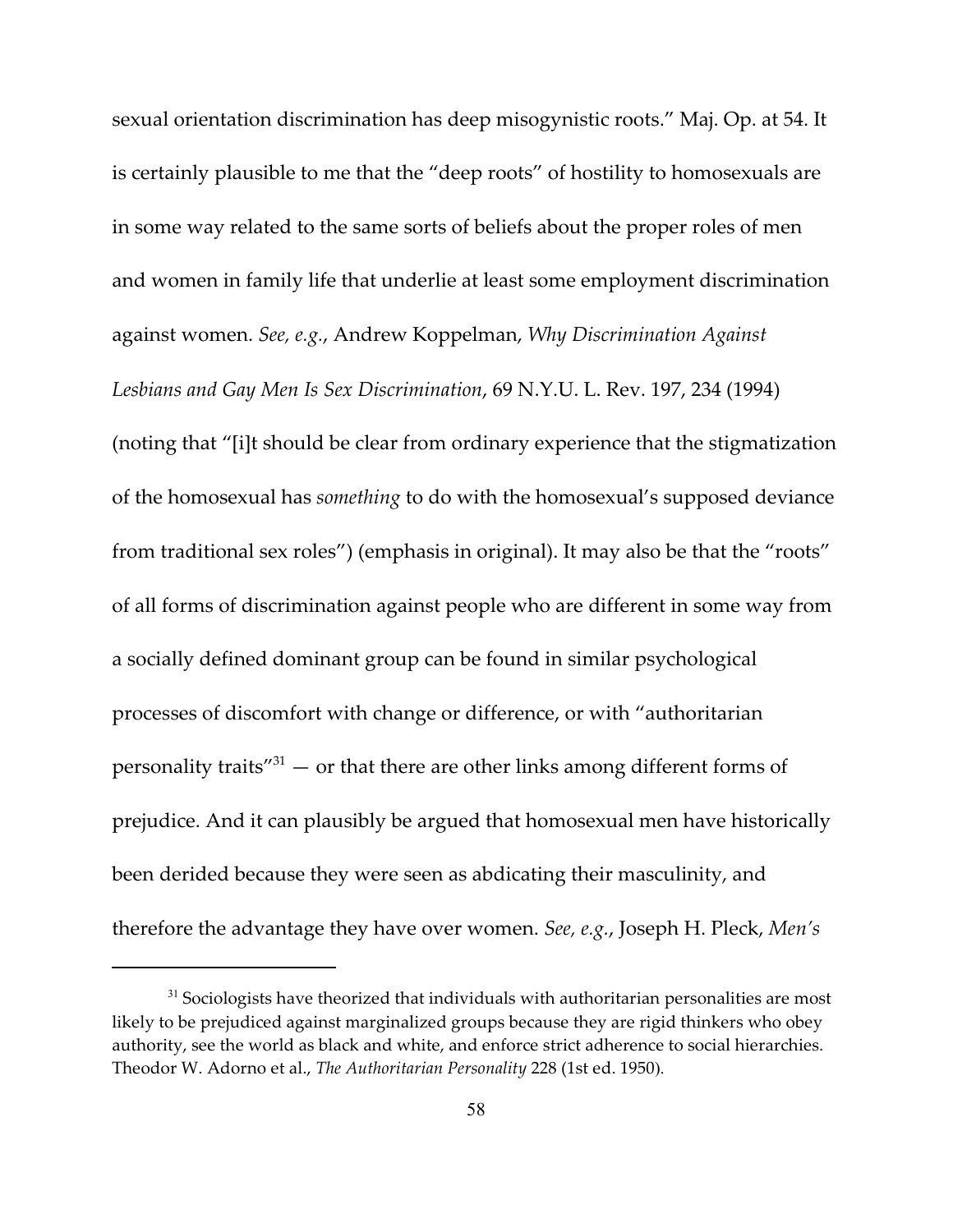*Power with Women, Other Men, and Society: A Men's Movement Analysis*, *in* The American Man 417, 424 (Elizabeth H. Pleck & Joseph H. Pleck eds., 1980).

But the majority is right not to go searching for such roots, whatever they might be, because legislation is not typically concerned, and Title VII manifestly is not concerned, with defining and eliminating the "deep roots" of biased attitudes. Congress legislates against concrete behavior that represents a perceived social problem. Title VII does not prohibit "misogyny" or "sexism," nor does it undertake to revise individuals' ideas (religious or secular) about how families are best structured. Rather, it prohibits overt acts: discrimination in hiring, promotion, and the terms and conditions of employment based on sex. $^{\rm 32}$ Similarly, states, like those in our Circuit, that have prohibited discrimination based on sexual orientation do not seek to eradicate disapproval of homosexual practices (whether rooted in religious belief or misogyny or some other theory, or caused by some conditioned or other visceral reaction). People may believe what they like, but they may not discriminate in employment against those whose

 $32$  This is not to deny that such legislation may be supported in part by the hope that once individuals from different backgrounds have occasion to interact with one another, they will see beyond stereotypes and preconceived notions about how an entire class of people "is," and the ignorance and bigotry that initially motivated discrimination will be lessened. But any such purpose cannot warrant extending the categories of discrimination that Congress has outlawed to any other category that shares similar "roots" to prohibited practices.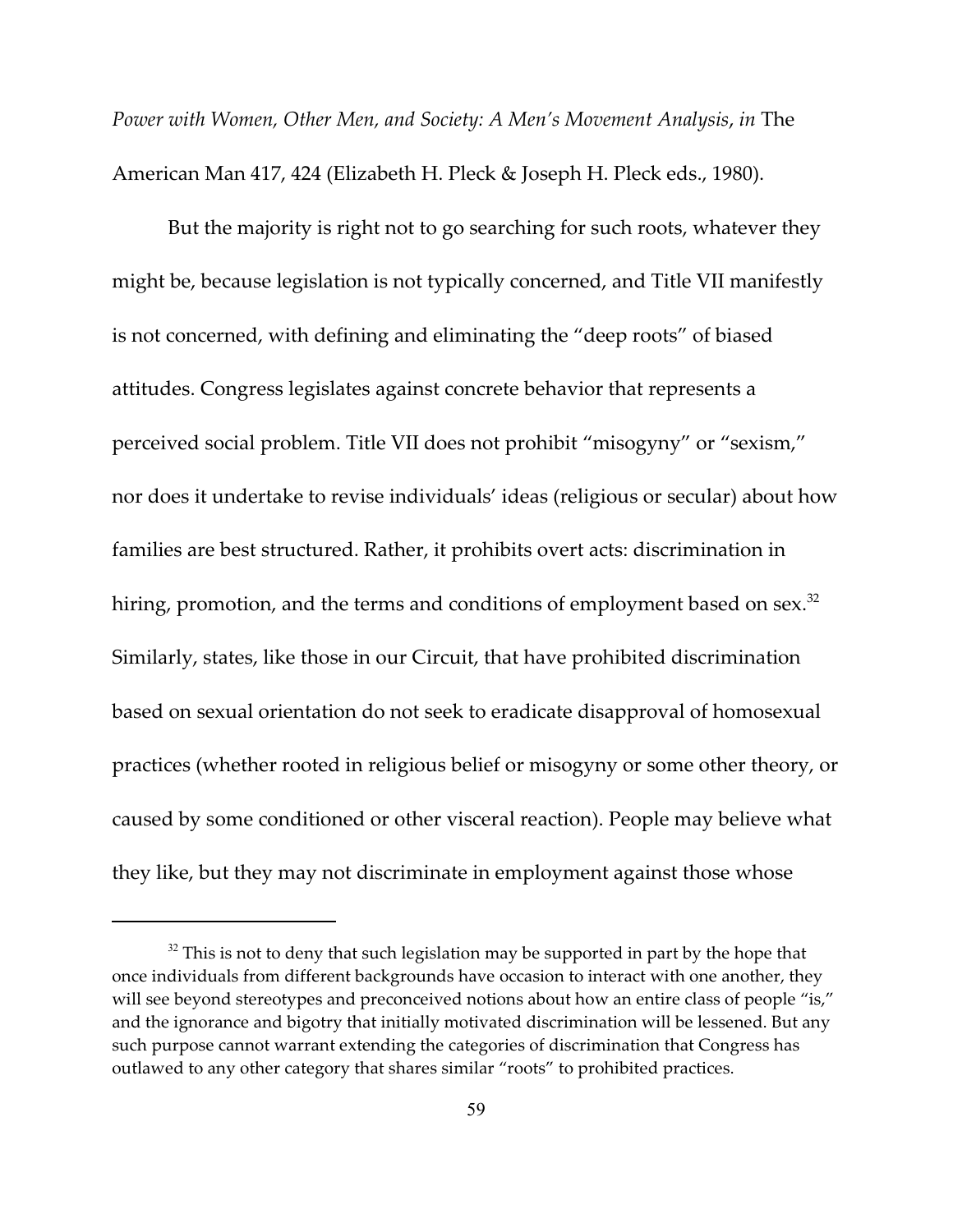characteristics or behaviors place them within the ambit of a protected category. Unlike those states, though, Congress has not enacted such a prohibition, and the fact that some of us believe that sexual orientation discrimination is unfair for much the same reasons that we disapprove of sex discrimination does not change that reality.

Second, the majority suggests that my analysis of associational discrimination is "squarely foreclosed by" cases like *Oncale*. Maj. Op. at 55. It is not. As noted above, I do not maintain that Title VII prohibits only those practices that its framers might have been principally concerned with, or only what was "traditionally," *id*., seen as sex discrimination. To reiterate: sexual harassment plays a large role in hindering women's entry into, and advancement in, the workplace, and thus it is no surprise that courts have interpreted Title VII to prohibit it. And because Title VII protects both men and women from such practices, it does not matter whether the victim is male or female. Sexual harassment in the workplace quite literally imposes conditions of employment on one sex that are not imposed on the other, and it does not matter whether the employer who perpetrates such discriminatory disadvantage is male or female, or of the same or different sex than the employee. The victim of discrimination in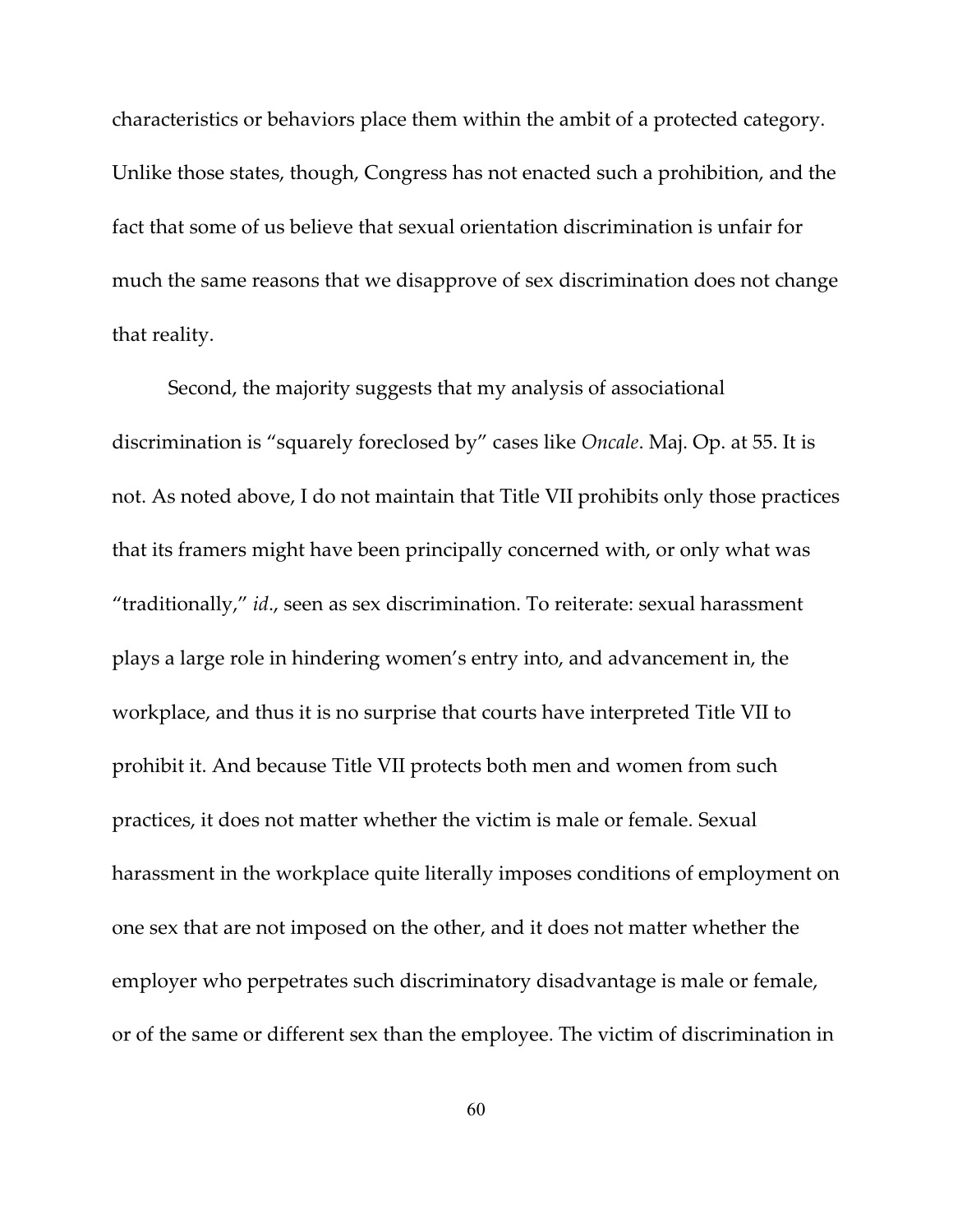such situations is selected by his or her sex, and the disadvantage is imposed on him or her by reason of his or her membership in the protected class. It is not a question of what is "traditionally conceptualized as sexism." Maj. Op. at 55. It is a question of the public meaning of the words adopted by Congress in light of the social problem it was addressing when it chose those words.

### $\Gamma$

In the end, perhaps all of these arguments, on both sides, boil down to a disagreement about how discrimination on the basis of sexual orientation should be conceptualized. Whether based on linguistic arguments or associational theories or notions of stereotyping, the majority's arguments attempt to draw theoretical links between one kind of discrimination and another: to find ways to reconceptualize discrimination on the basis of sexual orientation as discrimination on the basis of sex. It is hard to believe that there would be much appetite for this kind of recharacterization if the law expressly prohibited sexual orientation discrimination, or that any opponent of sexual orientation discrimination would oppose the addition of sexual orientation to the list of protected characteristics in Title VII on the ground that to do so would be redundant or would express a misunderstanding of the nature of discrimination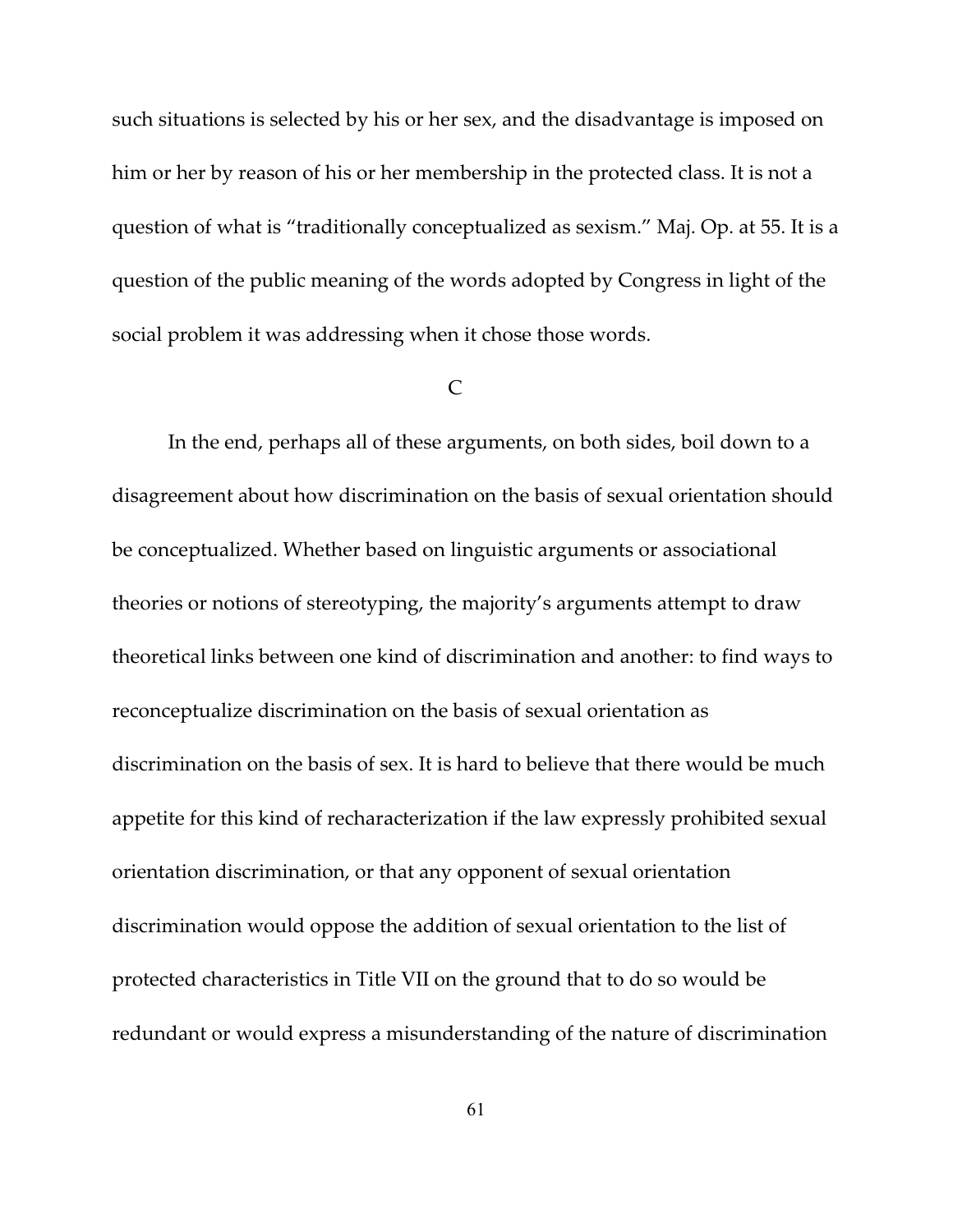against men and women who are gay. I believe that the vast majority of people in our society — both those who are hostile to homosexuals and those who deplore such hostility — understand bias against or disapproval of those who are sexually attracted to persons of their own sex as a distinct type of prejudice, and not as merely a form of discrimination against either men or women on the basis of sex.

The majority asserts that discrimination against gay people is nothing more than a subspecies of discrimination against one or the other gender. Discrimination against gay men and lesbians is wrong, however, because it denies the dignity and equality of gay men and lesbians, and not because, in a purely formal sense, it can be said to treat men differently from women. It is understandable that those who seek to achieve legal protection for gay people victimized by discrimination search for innovative arguments to classify workplace bias against gays as a form of discrimination that is already prohibited by federal law. But the arguments advanced by the majority ignore the evident meaning of the language of Title VII, the social realities that distinguish between the kinds of biases that the statute sought to exclude from the workplace from those it did not, and the distinctive nature of anti-gay prejudice. Accordingly,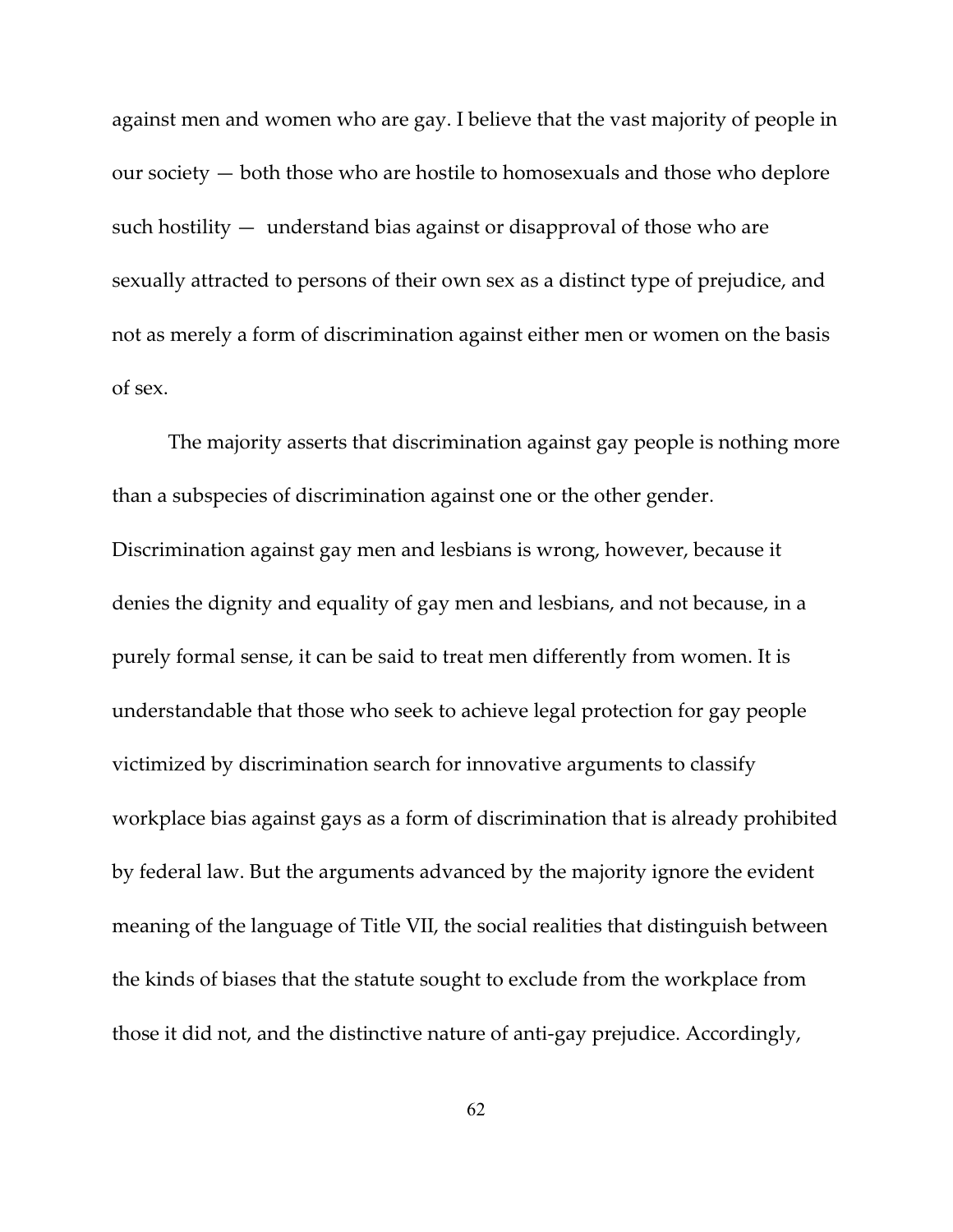much as I might wish it were otherwise, I must conclude that those arguments fail.

## IV

The law with respect to the rights of gay people has advanced considerably since 1964. Much of that development has been by state legislation. As noted above, for example, twenty-two states now prohibit, by explicit legislative pronouncement, employment discrimination on the basis of sexual orientation. *See supra* note 21. But other advances have come by means of Supreme Court decisions interpreting the Constitution. Perhaps the most striking advance, from the vantage of the early 1960s, has been the legalization of same-sex marriage as a matter of constitutional law.<sup>33</sup>

Nothing that I have said in this opinion should be interpreted as expressing any disagreement with the line of cases running from *Lawrence v. Texas*, 539 U.S. 558 (2003) (invalidating criminal prohibitions of consensual sexual relations between members of the same sex), through *Obergefell v. Hodges*, – U.S. –, 135 S. Ct. 2584 (2015) (holding that persons of the same sex have a

<sup>&</sup>lt;sup>33</sup> Both the majority, see Maj. Op. at 66-67 n.33, and Judge Sack, see Concurring Op. of Sack, *J.*, at 1, cite these dramatic, and to me welcome, changes in the law. But these changes, both legislative and constitutional, stem from changes in social attitudes toward gay people, not from any change in, or improved understanding of, the meaning of "sex discrimination."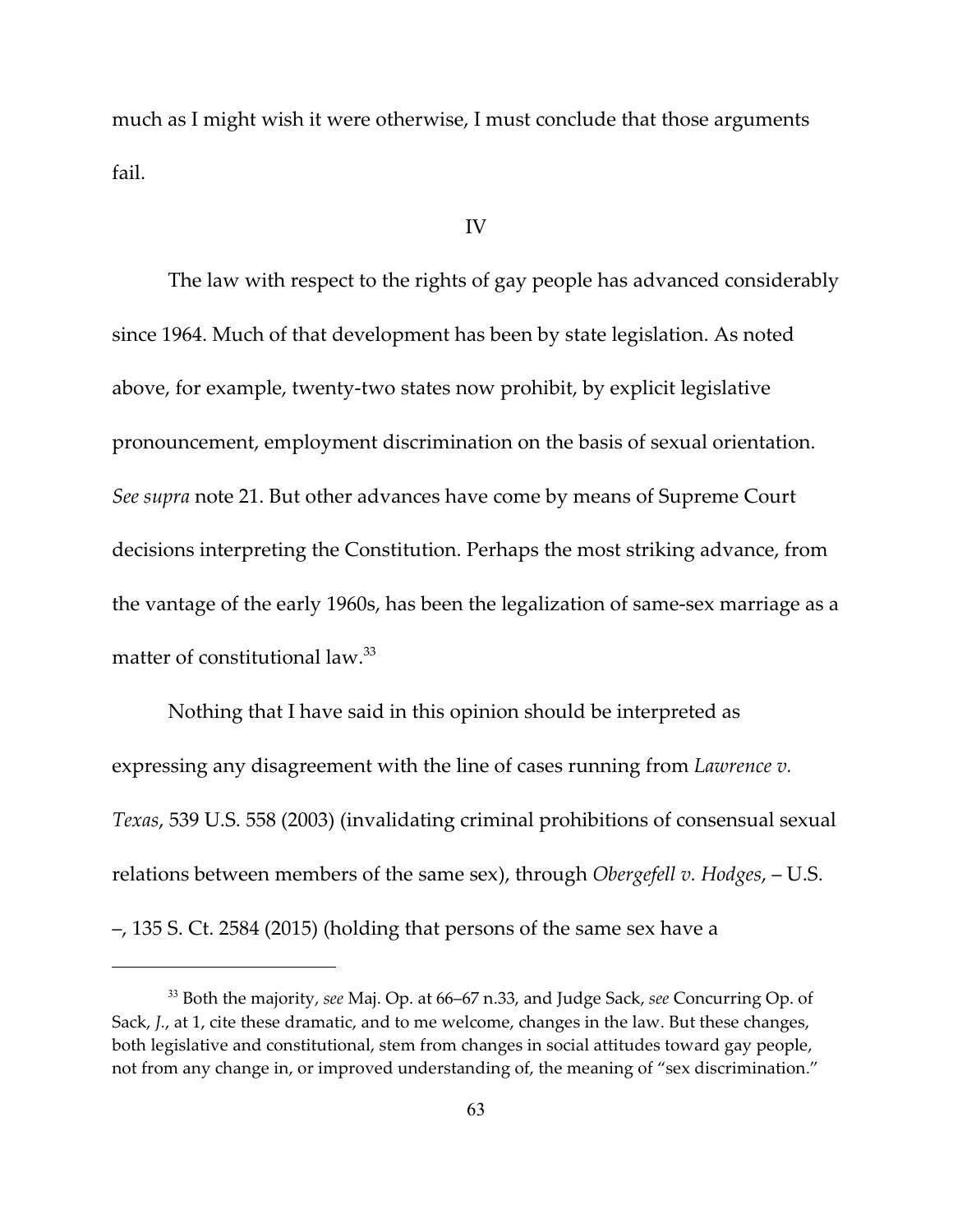constitutional right to marry). But those cases provide no support for the plaintiff's position in this case, or for the method of interpretation utilized by the majority.

For one thing, it is noteworthy that none of the Supreme Court's landmark constitutional decisions upholding the rights of gay Americans depend on the argument that laws disadvantaging homosexuals constitute merely a species of the denial of equal protection of the laws on the basis of gender, or attempt to assimilate discrimination against gay people to the kinds of sex discrimination that were found to violate equal protection in cases like *Frontiero v. Richardson*, 411 U.S. 677 (1973), *Craig v. Boren*, 429 U.S. 190 (1976), and *Orr v. Orr*, 440 U.S. 268 (1979), in the 1970s. $34$  Instead, the Court's gay rights cases were based on the guarantee of "liberty" embodied in the Fourteenth Amendment.

There is also a more fundamental difference. The Supreme Court's decisions in this area are based on the Constitution of the United States, rather than a specific statute, and the role of the courts in interpreting the Constitution

 $34$  That is particularly noteworthy given that one of the pioneering academic assertions of a right to same-sex marriage argued that the prohibition of discrimination based on sex in the Equal Rights Amendment (then before the states for ratification) would invalidate laws prohibiting same-sex marriage. Note, *The Legality of Homosexual Marriage*, 82 Yale L.J. 573, 583–88 (1973).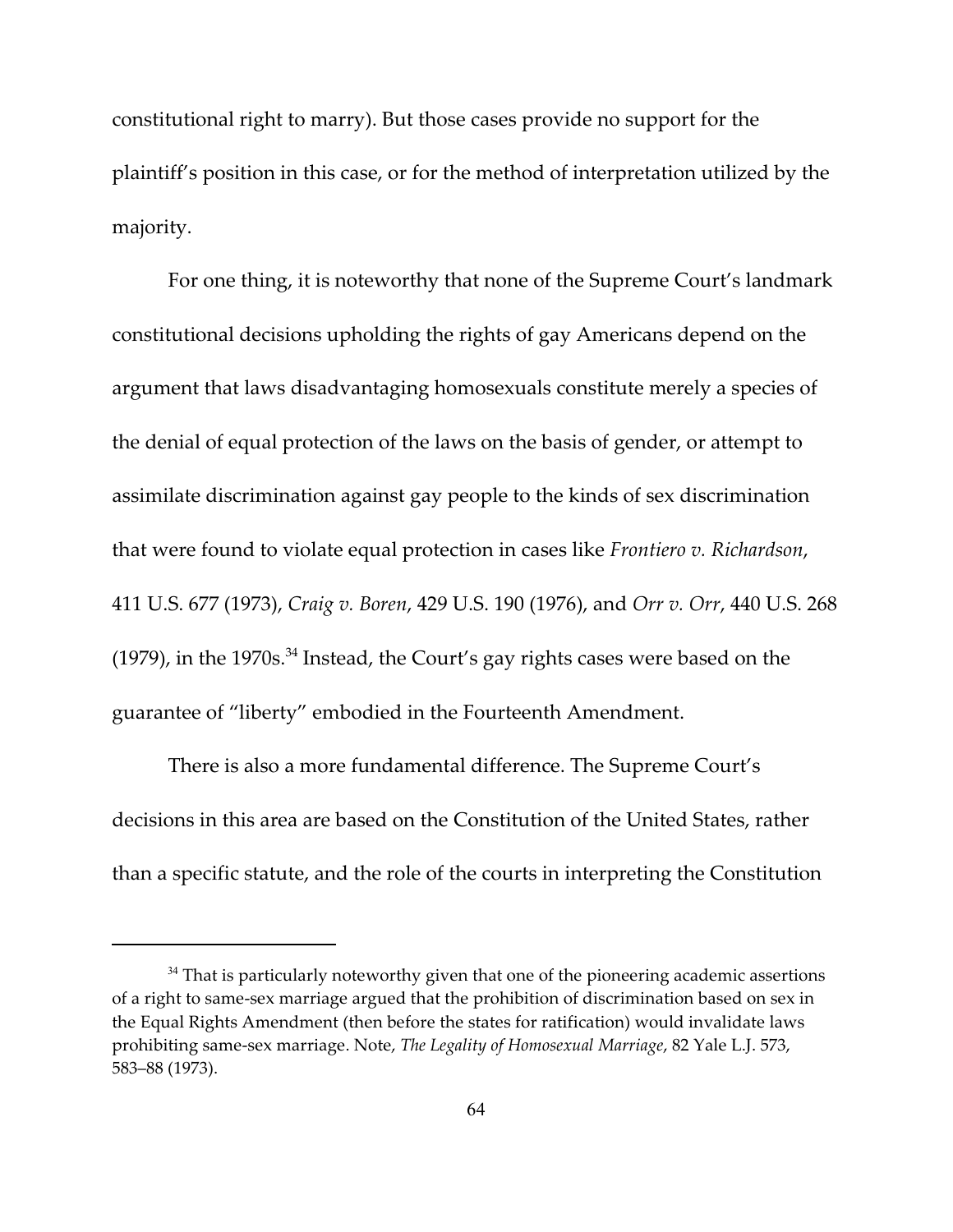is distinctively different from their role in interpreting acts of Congress. There are several reasons for this.

First, the entire point of the Constitution is to delimit the powers that have been granted by the people to their government. Our Constitution creates a republican form of government, in which the democratically elected representatives of the majority of the people are granted the power to set policy. But the powers of those representatives are constrained by a written text, which prevents a popular majority — both in the federal Congress and, since the Civil War Amendments, in state legislatures — from violating certain fundamental rights. As every law student reads in his or her first-year constitutional law class, "[t]he powers of the legislature are defined and limited; and that those limits may not be mistaken, or forgotten, the constitution is written." *Marbury v. Madison*, 1 Cranch 137, 176 (1803). To the extent that the courts exercise a non-democratic or counter-majoritarian power, they do so in the name of those rights. *See City of Richmond v. J.A. Croson Co.*, 488 U.S. 469, 495 (1989) (quoting *United States v. Carolene Products*, 304 U.S. 144, 153 n.4 (1938) to explain that "one aspect of the judiciary's role under the Equal Protection Clause is to protect 'discrete and insular minorities' from majoritarian prejudice or indifference"). Particular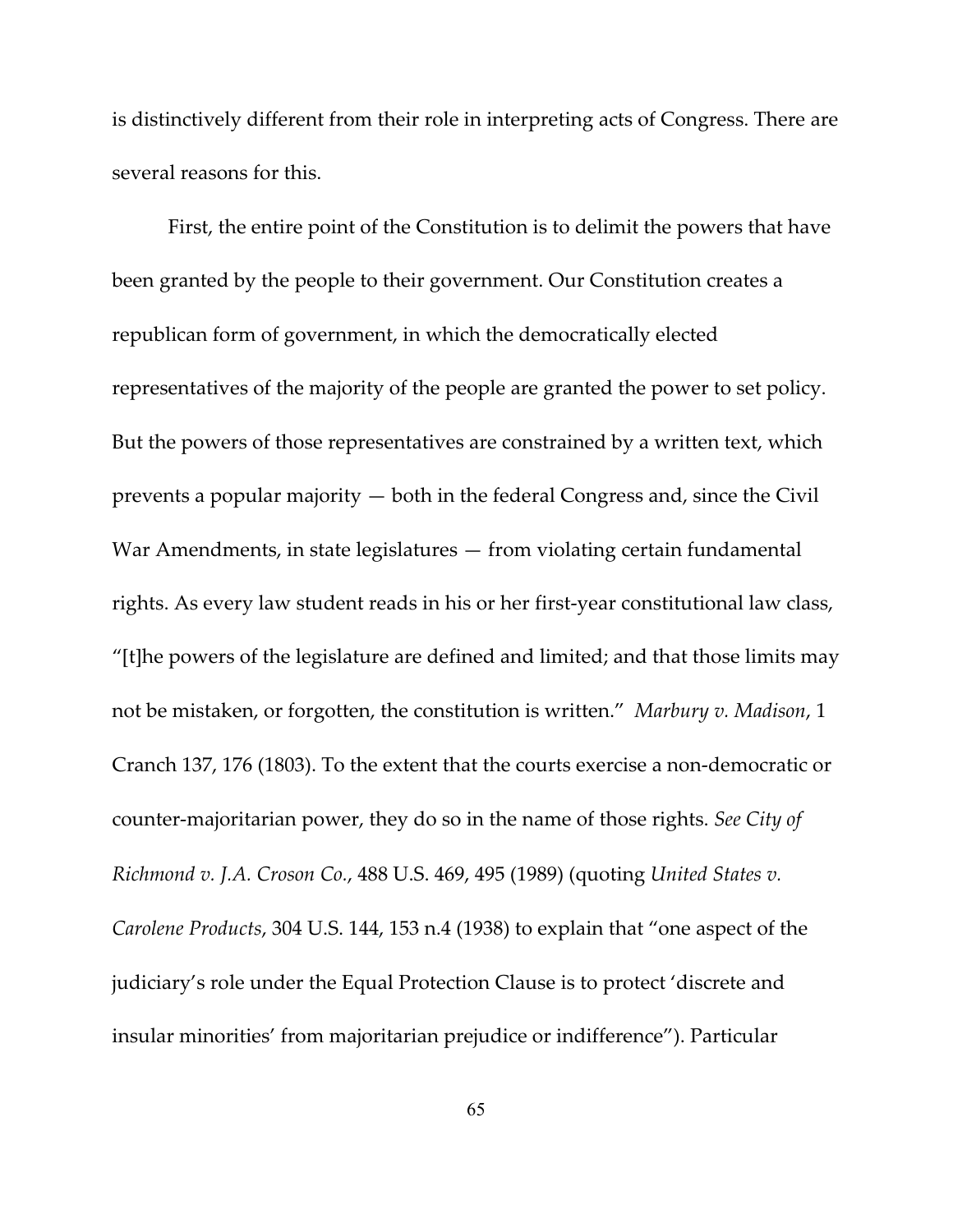exercises of that power, including the gay rights decisions of this new millennium, may be controversial, and fierce disagreements exist over the legitimacy of various methods of constitutional interpretation. And it is *not* controversial that the power to assess the constitutionality of legislation must be exercised with restraint, and with a due deference to the judgments of elected officials who themselves have taken an oath to defend the Constitution. But it has long been generally accepted that the courts have a special role to play in defending the liberties enshrined in the Constitution against encroachment even by the people's elected representatives. *See City of Boerne v. Flores*, 521 U.S. 507, 536 (1997) (explaining that "Congress' discretion [to enact legislation] is not unlimited, however, and the courts retain the power, as they have since *Marbury v. Madison*, to determine if Congress has exceeded its authority under the Constitution").

Within the limits imposed by constitutional principles, however, the will of the majority, as expressed in legislation adopted by the people's representatives, governs. As the Supreme Court has instructed, the role of courts with respect to statutes is simply "to apply the statute as it is written  $-$  even if we think some other approach might accord with good policy." *Sandifer v. U.S. Steel Corp*., – U.S.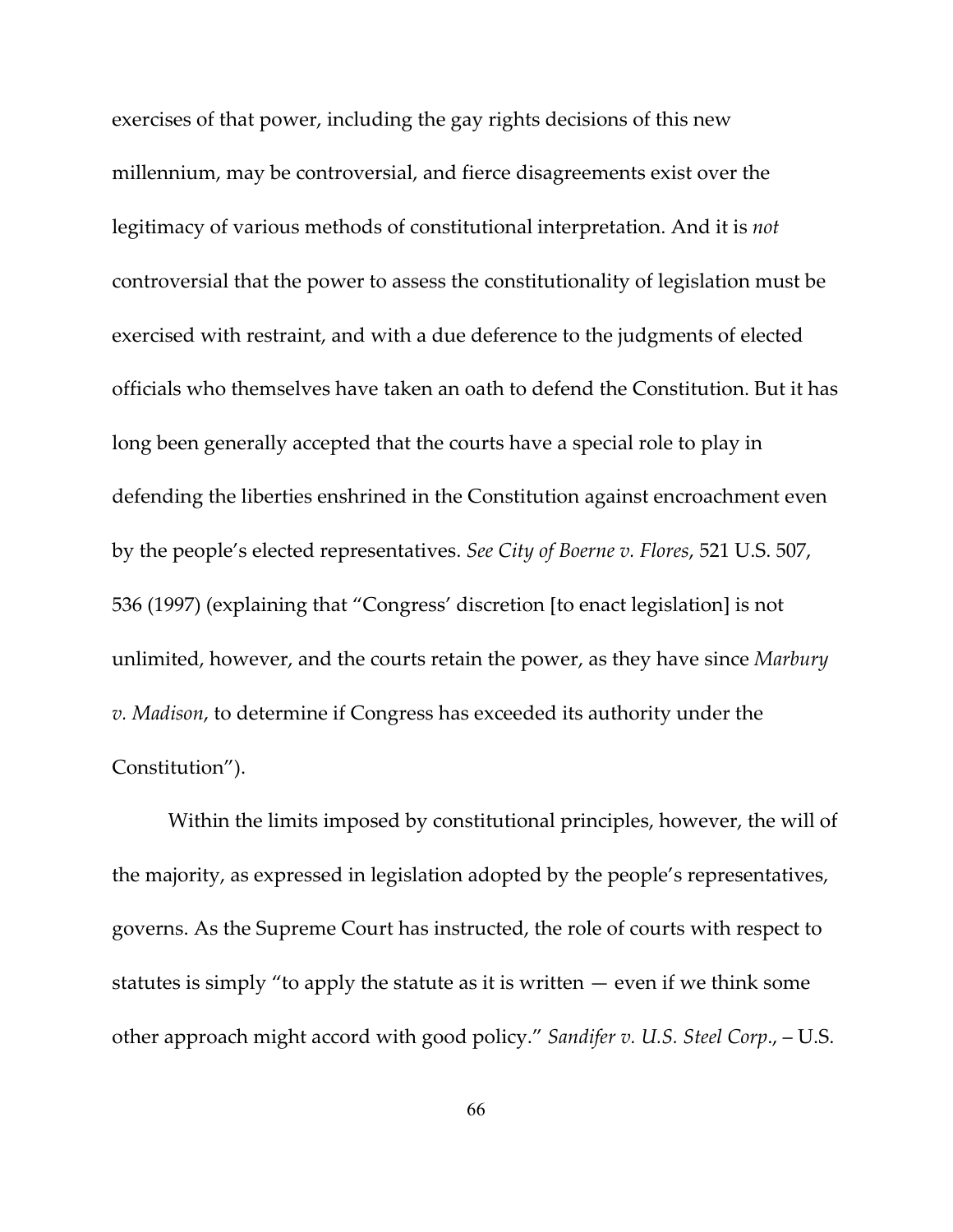–, 134 S. Ct. 870, 878 (2014), quoting *Burrage v. United States*, – U.S. –, 134 S. Ct. 881, 892 (2014). Just last Term, a unanimous Supreme Court foreclosed judicial efforts to "update" statutes, declaring that, although "reasonable people can disagree" whether, following the passage of time, "Congress should reenter the field and alter the judgments it made in the past[ $,$ ]... the proper role of the judiciary in that process . . . [is] to apply, not amend, the work of the People's representatives." *Henson v. Santander Consumer USA Inc.*, – U.S. –, 137 S. Ct. 1718, 1725–26 (2017). In interpreting statutes, courts must not merely show deference or restraint; their obligation is to do their best to understand, in a socially and politically realistic way, what decisions the democratic branches of government have embodied in the language they voted for (and what they have not), and to interpret statutes accordingly in deciding cases.

Second, the rights conferred by the Constitution are written in broad language. As the great Chief Justice Marshall commented, our Constitution is "one of enumeration, and not of definition." *Gibbons v. Ogden*, 22 U.S. 1, 72 (1824). Examples are easily cited: The Constitution does not contain a list of specific punishments that are too cruel to be imposed; it prohibits, in general language, "cruel and unusual punishments." U.S. Const. amend. VIII. It does not enact a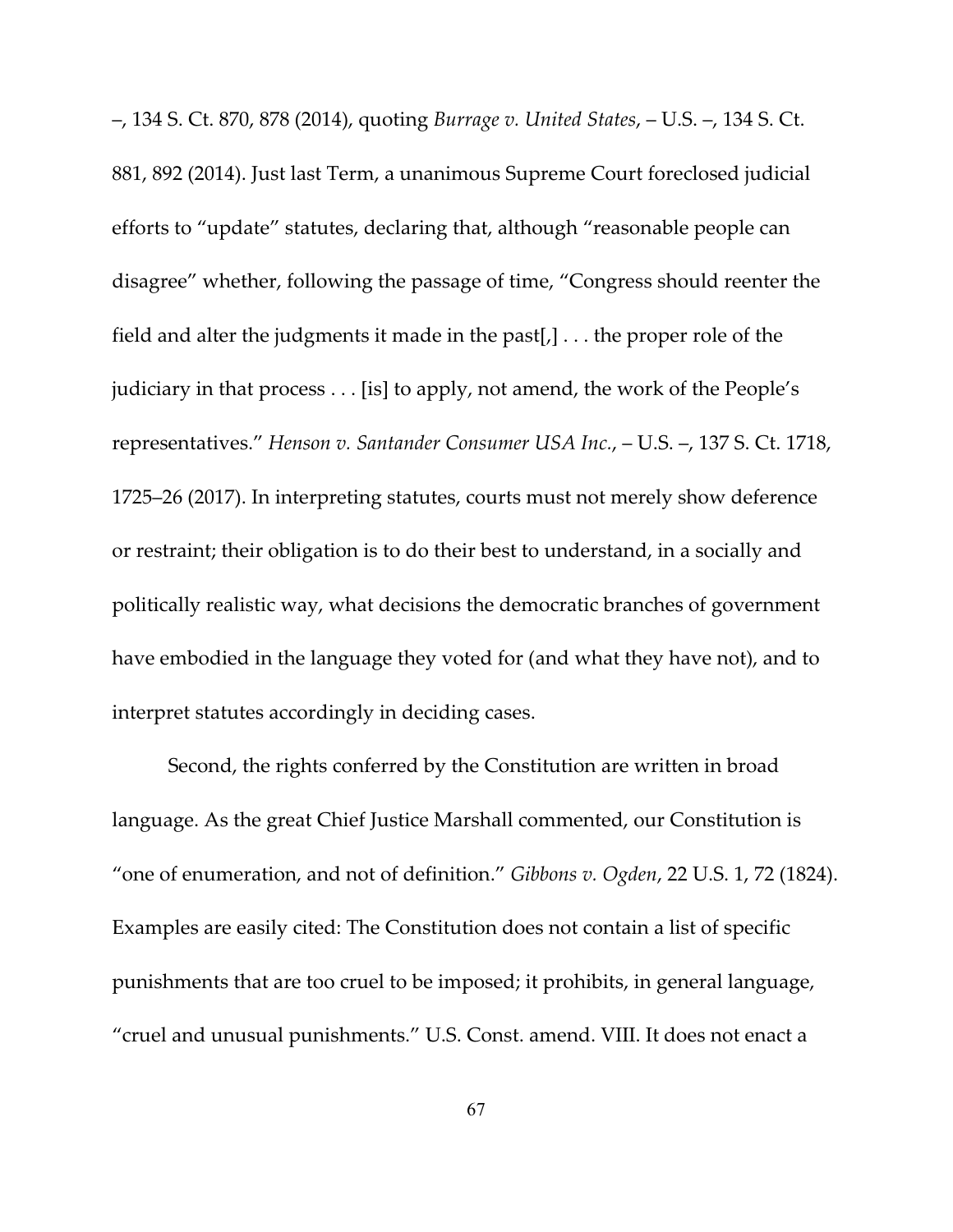code of police procedure that explains exactly what kinds of searches the police may conduct, under what particular circumstances; it prohibits "unreasonable searches and seizures." U.S. Const. amend. IV. It does not, as relevant here, identify particular types of discriminatory actions by state governments that it undertakes to forbid; it demands that those governments provide to all people within our borders "the equal protection of the laws." U.S. Const. amend. XIV.

Legislation, in contrast, can and often does set policy in minute detail. It does not necessarily concern itself with deep general principles. Rather, legislators are entitled to pick and choose which problems to address, and how far to go in addressing them. Within the limits of constitutional guarantees, Congress is given "wide latitude" to legislate, *City of Boerne*, 521 U.S. at 520, but courts must struggle to define those limits by giving coherent meaning to broad constitutional principles. The majestic guarantee of equal protection in the Fourteenth Amendment is a very different kind of pronouncement than the prohibition, in Title VII, of specific kinds of discrimination, by a specified subset of employers, based on clearly defined categories. The language of the Constitution thus allows a broader scope for interpretation.

Third, and following in part from above, the Constitution requires some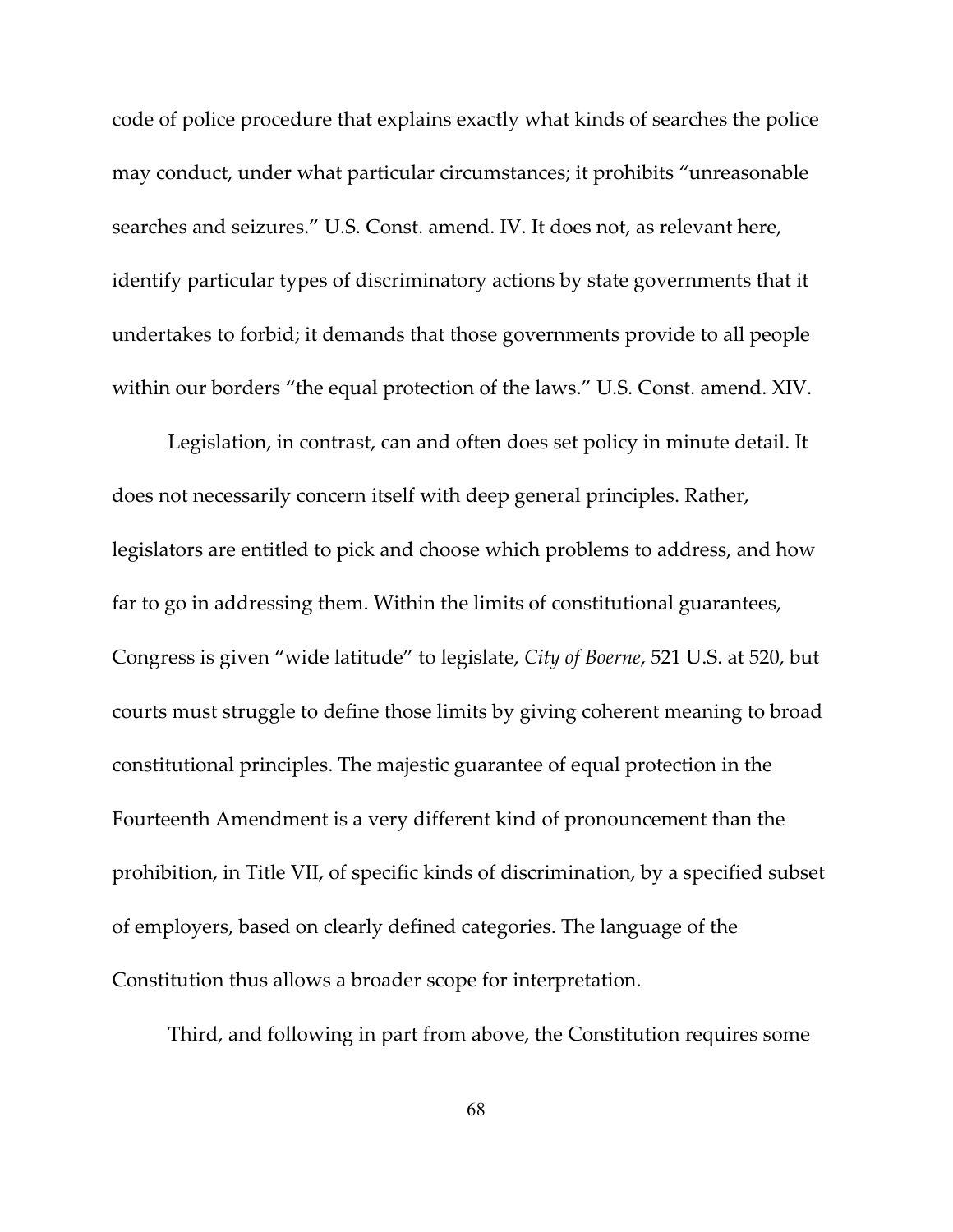flexibility of interpretation, because it is intended to endure; it was deliberately designed to be difficult to amend. $35$  It is difficult to amend because the framers believed that certain principles were foundational and, for practical purposes, all but eternal, and should not be subject to the political winds of the moment. A constitution is, to quote Chief Justice Marshall yet again,"framed for ages to come, and is designed to approach immortality as nearly as human institutions can approach it." *Cohens v. State of Virginia*, 19 U.S. 264, 387 (1821). The choice of broad language reflects the framers' goal: they did not choose to prohibit "cruel and unusual punishments," rather than listing prohibited punishments, simply to save space, on the assumption that future courts could consult extraconstitutional sources to identify what particular penalties they had in mind; they did so in order to enshrine a general principle, leaving its instantiation and elaboration to future interpreters.

Those enduring principles would not, could not, endure if they were incapable of adaptation  $-$  at times via judicial interpretation  $-$  to new social circumstances, as well as new understandings of old problems. That idea is not

 $35$  Scholars have noted that an exceedingly small fraction of the population could conceivably block ratification of a constitutional amendment, despite overwhelming majority support for such an amendment. *See, e.g.*, Akhil Reed Amar, *Philadelphia Revisited: Amending the Constitution Outside Article V*, 55 U. Chi. L. Rev. 1043, 1060 (1988).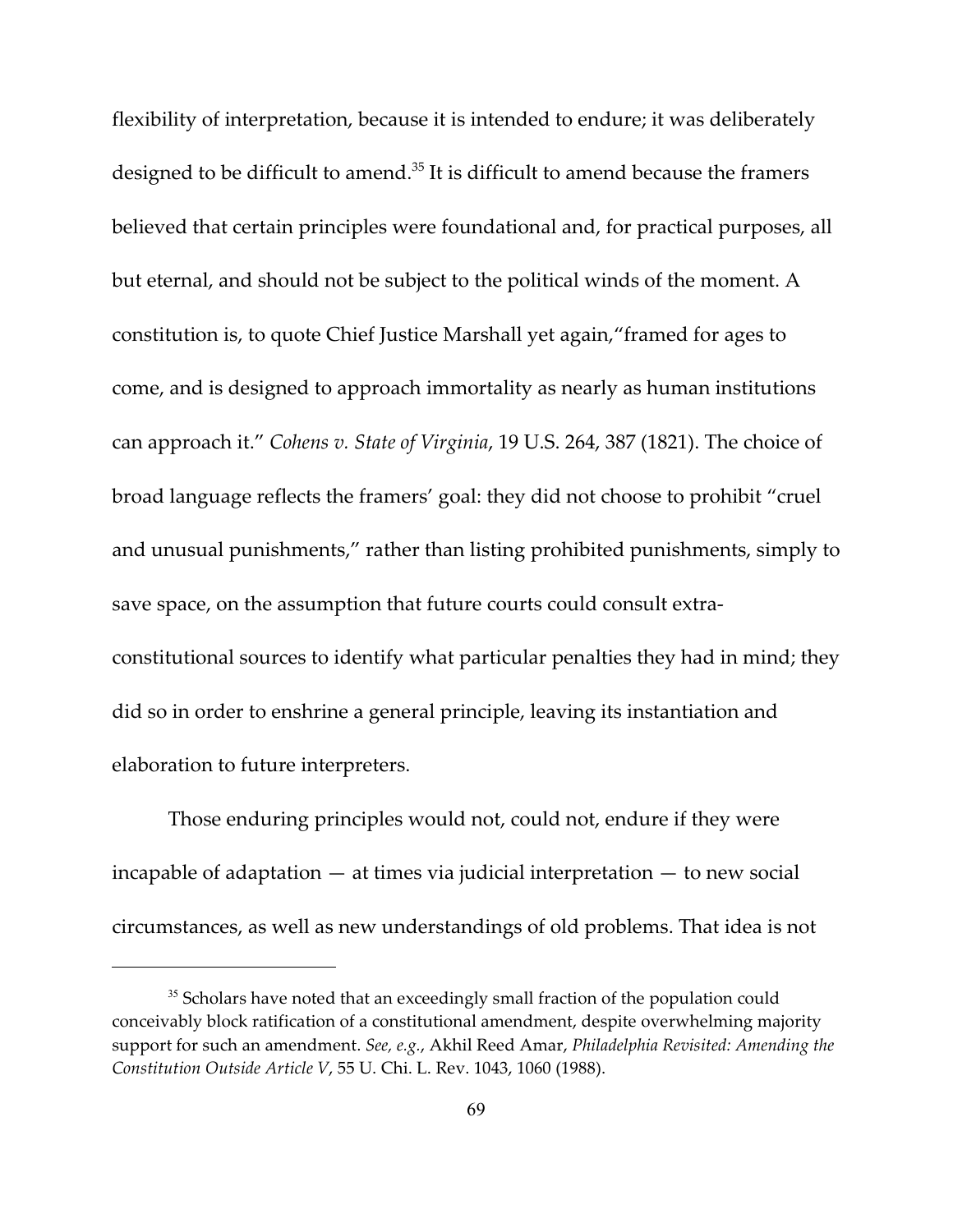new. In 1910, the Supreme Court wrote, in the context of the Eighth Amendment, that "[t]ime works changes, brings into existence new conditions and purposes. Therefore a principle, to be vital, must be capable of wider application than the mischief which gave it birth. This is peculiarly true of constitutions." *Weems v. United States*, 217 U.S. 349, 373 (1910). More recently, in *Obergefell*, the Court noted that "in interpreting the Equal Protection Clause, the Court has recognized that new insights and societal understandings can reveal unjustified inequality within our most fundamental institutions that once passed unnoticed and unchallenged." 135 S. Ct. at 2603.

Legislation, on the other hand, is not intended to last forever. It must be consistent with constitutional principles, and ideally it will be inspired by a principled concept of ordered liberty. But it nevertheless remains the domain of practical political compromise. Congress and the state legislatures are in frequent session, and are capable — notwithstanding criticisms of "gridlock" and praise of "checks and balances"  $-$  of acting to repeal, extend, or modify prior enactments. In interpreting the Constitution, courts speak to the ages; in interpreting legislation, federal courts speak to  $-$  and essentially for  $-$  Congress, which can always correct our mistakes, or revise legislation in light of changing political and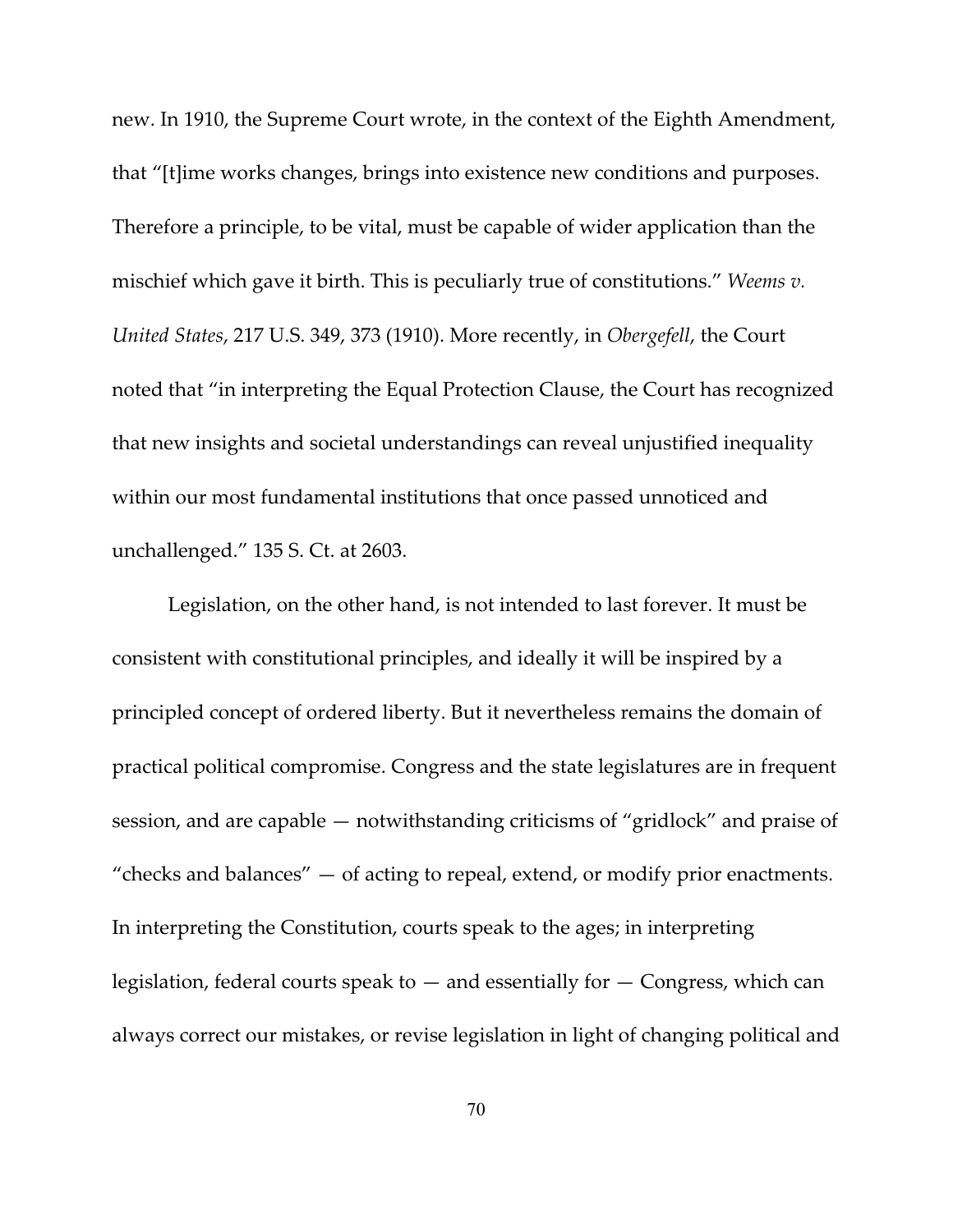social realities.

Finally, the Constitution, as noted above, is designed, with very limited exceptions, $36$  to govern the government. The commands of equal protection and respect for liberties that can only be denied by due process of law tell us how a government must behave when it regulates the people who created it. Legislation, however, generally governs the people themselves, in their relation with each other.

The question of how the government, acting at the behest of a possibly temporary political majority, is permitted to treat the people it governs, is a different question, and is answered by reference to different principles, than the question of what obligations should be imposed on private citizens. The former question must ultimately be answered by courts under the principles adopted in the Constitution. The latter is entrusted primarily to the legislative process. Courts interpreting statutes are not in the business of imposing on private actors new rules that have not been embodied in legislative decision. It is for that reason

 $36$  A significant exception is the Thirteenth Amendment, which "[b]y its own unaided force . . . abolished slavery, and established universal freedom." *Civil Rights Cases*, 109 U.S. 3, 20 (1883); *see Jones v. Alfred H. Mayer Co.*, 392 U.S. 409, 437–44 (1968) (explaining that the Amendment reaches, and authorizes Congress to reach in implementing legislation, private conduct).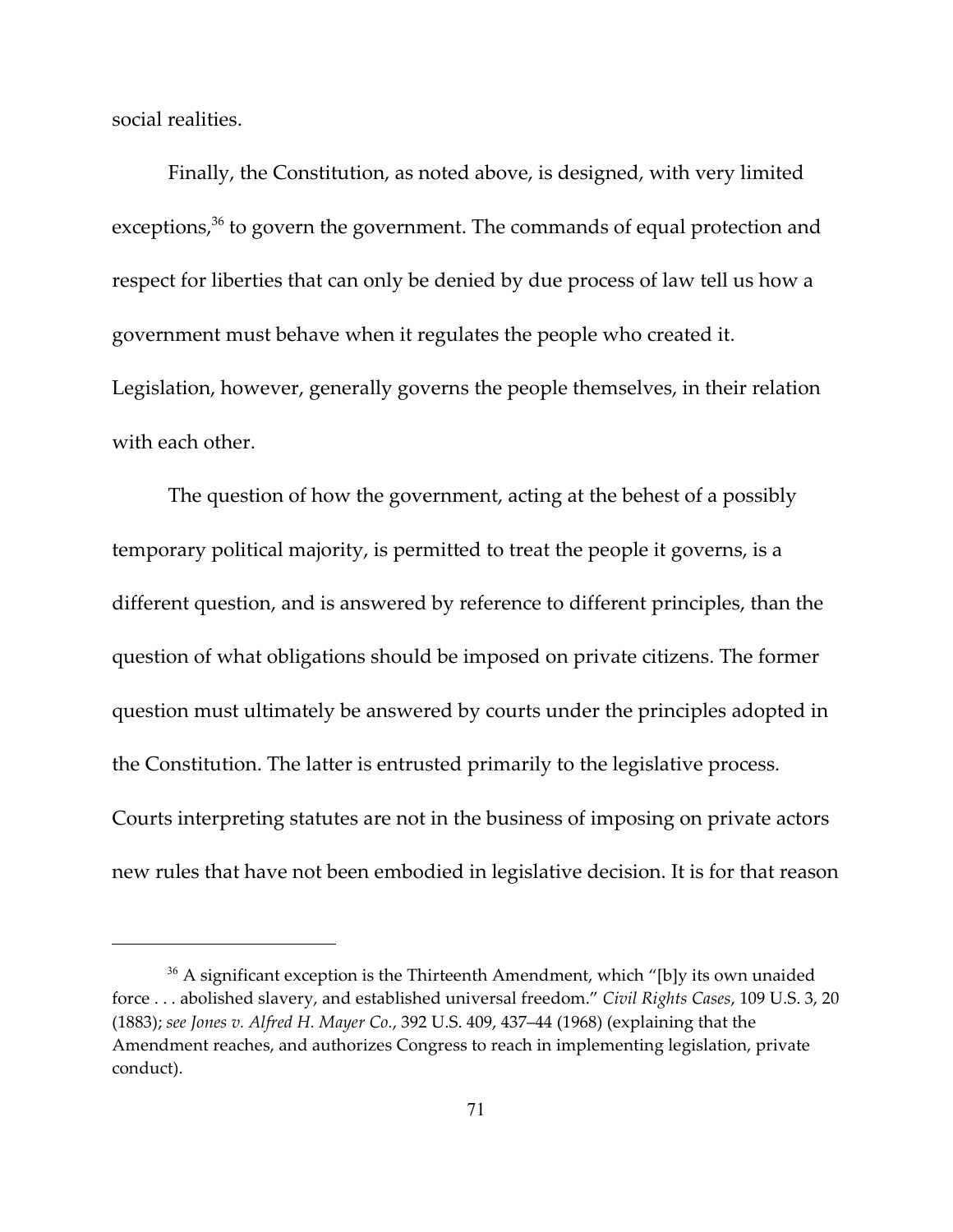that segregation in public facilities was struck down by constitutional command, long before segregation of private facilities was prohibited by federal legislation adopted by Congress. Whether or not the Fifth and Fourteenth Amendments have something to say about whether *the state and federal governments* may discriminate in employment against gay Americans — a question that is not before us, and about which I express no view  $-$  it is the prerogative of Congress or a state legislature to decide whether private employers may do so.

In its *amicus* submission, the EEOC quite reasonably asks whether it is just that a gay employee can be married on Sunday, and fired on Monday discriminated against at his or her job for exercising a right that is protected by the Constitution. Brief of the Equal Employment Opportunity Commission as *Amicus Curiae* 22.<sup>37</sup> I would answer that it is not just. But at the same time, I recognize that the law does not prohibit every injustice. The Constitution protects the liberty of gay people to marry against deprivation by their government, but it does not promise freedom from discrimination by their fellow citizens. That is hardly a novel proposition: absent Title VII, the same injustice could have been inflicted on the Lovings themselves. The Constitution protected them against

 $37$  The majority notes the same "paradox." Maj. Op. at 66–67 n.33.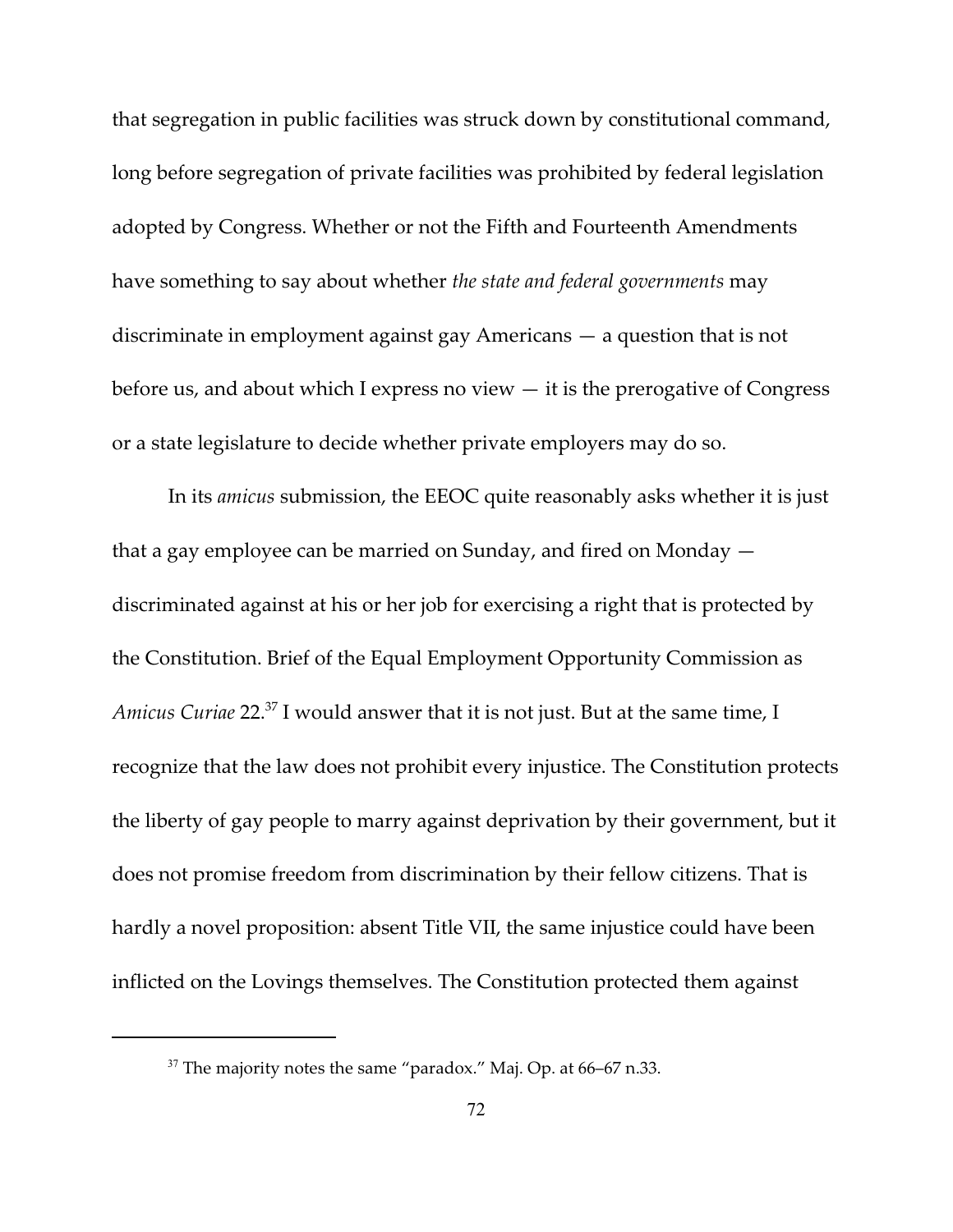*governmental* discrimination, but (except for specific vestiges of slavery prohibited by the Thirteenth Amendment) only an act of Congress can prohibit one individual from discriminating against another in housing, public accommodations, and employment. It is well to remember that whether to prohibit race and sex discrimination was a controversial political question in 1964. Imposing an obligation on private employers to treat women and minorities fairly required political organizing and a political fight.

At the end of the day, to paraphrase Chief Justice Marshall, in interpreting statutes we must never forget that it is *not* a Constitution we are expounding. *Cf. M'Culloch v. Maryland*, 17 U.S. 316, 407 (1819). When interpreting an act of Congress, we need to respect the choices made by Congress about which social problems to address, and how to address them. In 1964, Congress — belatedly prohibited employment discrimination based on race, sex, religion, ethnicity, and national origin. Many states have similarly recognized the injustice of discrimination on the basis of sexual orientation. In doing so, they have called such discrimination by its right name, and taken a firm and explicit stand against it. I hope that one day soon Congress will join them, and adopt that principle on a national basis. But it has not done so yet.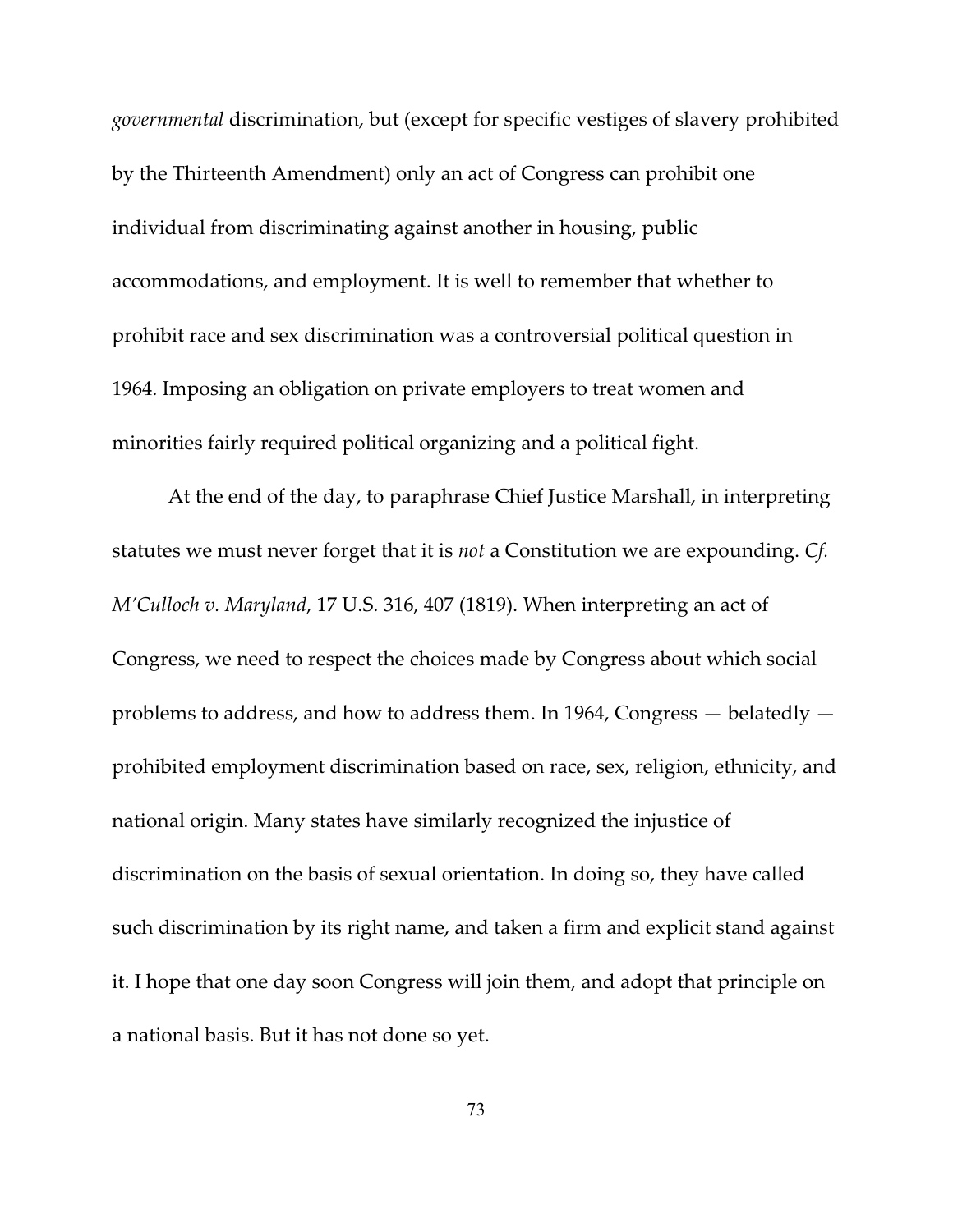For these reasons, I respectfully, and regretfully, dissent.<sup>38</sup>

 $^{38}$  For the record, I note that I fully agree with the majority's discussion of our jurisdiction, Maj. Op. at 14–17.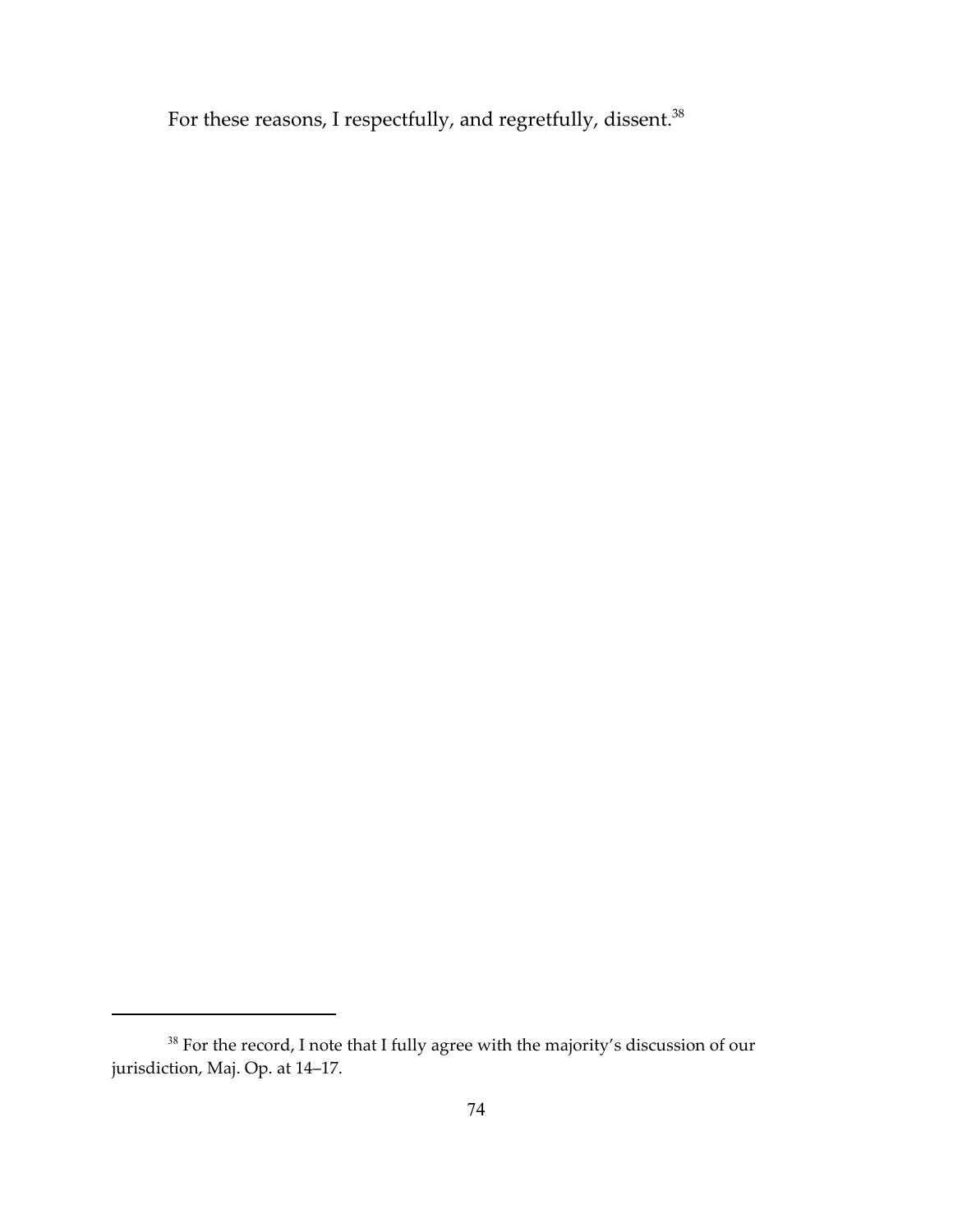DEBRA ANN LIVINGSTON, *Circuit Judge*, dissenting:

I dissent for substantially the reasons set forth in Sections I, II, and III of Judge Lynch's opinion, and I join in those sections. I share in the commitment that all individuals in the workplace be treated fairly, and that individuals not be subject to workplace discrimination on the basis of their sexual orientation, just as on the basis of their "race, color, religion, sex, [and] national origin." I cannot conclude, however, as the majority does, that sexual orientation discrimination is a "subset" of sex discrimination, Maj. Op. at 20–21, 24 n.10, 37, 38, et passim, and is therefore included among the prohibited grounds of workplace discrimination listed in Title  $\rm{VII.}^1$ 

The majority's efforts founder on the simple question of how a reasonable reader, competent in the language and its use, would have understood Title VII's text when it was written – on the question of its public meaning at the time of enactment. The majority acknowledges the argument "that it is not 'even remotely plausible that in 1964, when Title VII was adopted, a reasonable person competent in the English language would have understood that a law banning employment

 $1$  In relevant part, Title VII renders it an unlawful employment practice "to discriminate against any individual with respect to his compensation, terms, conditions, or privileges of employment, because of such individual's race, color, religion, sex, or national origin." 42 U.S.C. § 2000e-2(a)(1).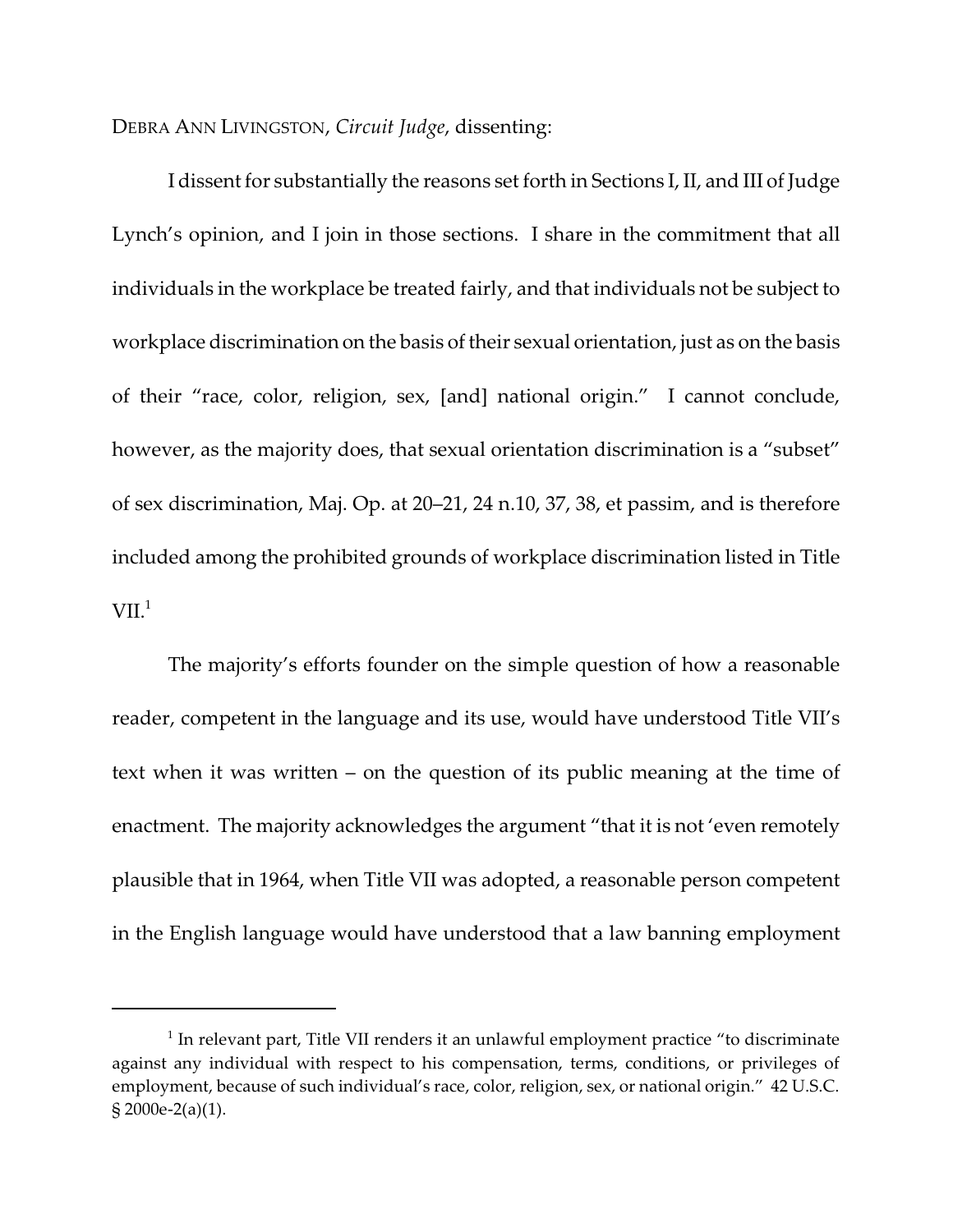discrimination 'because of sex' also banned discrimination because of sexual orientation.'" *Id.* at 24 (citation omitted). It does not contest the point, however, but seeks merely to justify its departure from ordinary, contemporary meaning by claiming that "[e]ven if that [is] so," its approach no more departs from the ordinary meaning of words in their contemporary context than supposedly occurred when sexual harassment and hostile work environment claims were first recognized by courts. *Id.* at 24–25. But as Judge Lynch has cogently explained, that is simply not the case. Dissenting Op. at 19–26. The majority does not discover a "plain" yet hidden meaning in Title VII, sufficiently obscure as to wholly elude every appellate court, including this one, until the Seventh Circuit's decision in *Hively v. Ivy Tech Cmty. Coll. of Ind.*, 853 F.3d 339 (7th Cir. 2017) (en banc), last year. Instead, it *sub silentio* abandons our usual approach to statutory interpretation. *See, e.g.*, *Sandifer v. U.S. Steel Corp.*, – U.S. –, 134 S. Ct. 870, 876 (2014) (noting the "'fundamental canon of statutory construction' that, 'unless otherwise defined, words will be interpreted as taking their ordinary, contemporary, common meaning'" (quoting *Perrin v. United States*, 444 U.S. 37, 42 (1979))); *Bilski v. Kappos*, 561 U.S. 593, 603 (2010) (quoting *Perrin* and applying the same canon of statutory interpretation)*; Diamond v. Diehr*, 450 U.S. 175, 182 (1981) (same).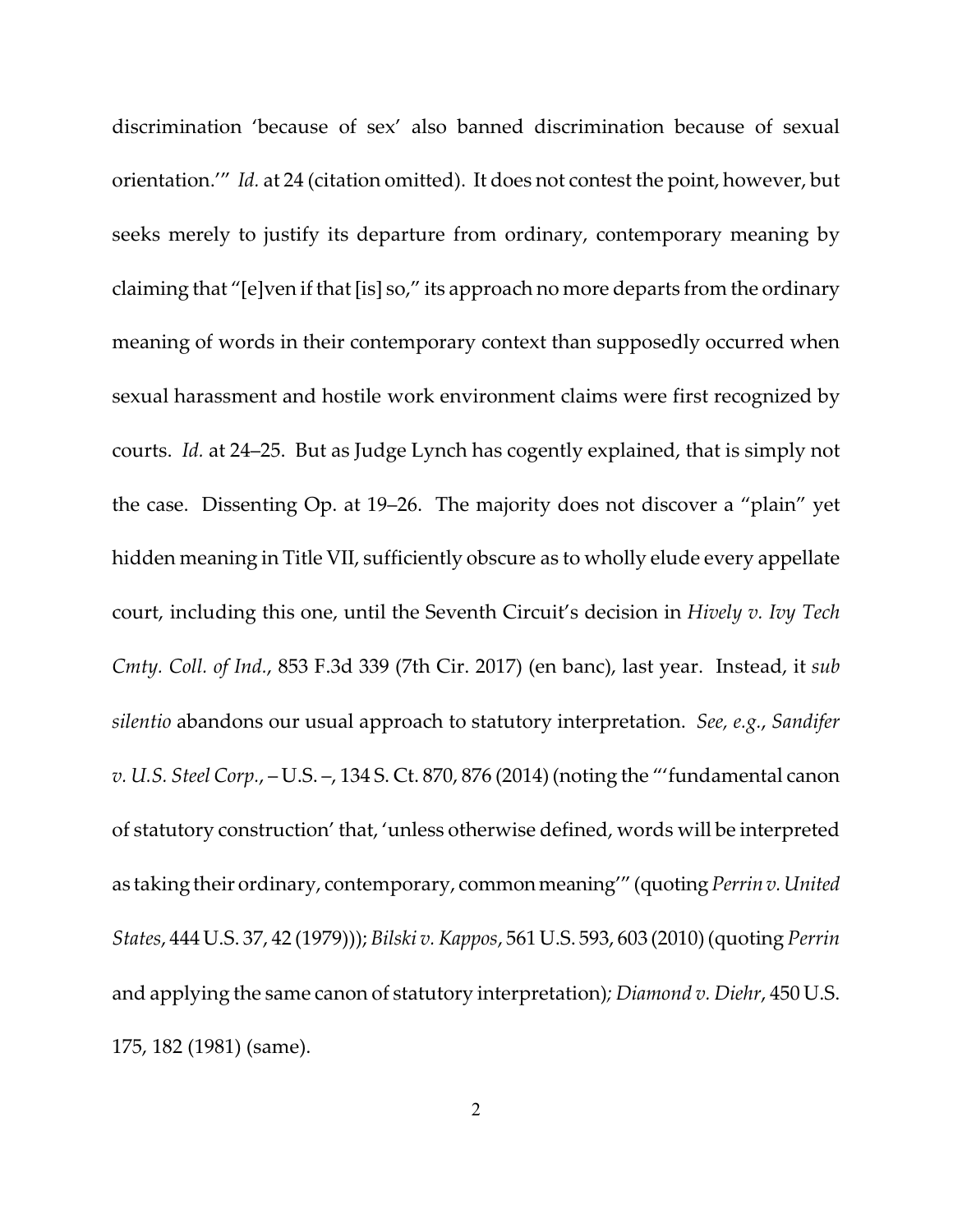Because Sections I, II, and III of Judge Lynch's dissent are sufficient to answer the statutory question that this case presents, I do not go further to address the subject of constitutional interpretation, and do not join in Section IV. I agree with Judge Lynch, however, that constitutional and statutory interpretation should not be confused: that while courts sometimes may be called upon to play a special role in defending constitutional liberties against encroachment by *government*, in statutory interpretation, courts "are not in the business of imposing on private actors new rules that have not been embodied in legislative decision." Dissenting Op. at 65. To do so chips away at the democratic and rule-of-law principles on which our system of governance is founded – the very principles we rely on to secure the legitimacy and the efficacy of our laws, including antidiscrimination legislation.<sup>2</sup>

The Supreme Court said unanimously, just last Term, that the proper role of the judiciary in statutory interpretation is "to apply, not amend, the work of the People's representatives," even when reasonable people might believe that "Congress should reenter the field and alter the judgments it made in the past."

 $2$  Notably, all three states in this Circuit have prohibited workplace discrimination on the basis of sexual orientation, as have nineteen other states and the District of Columbia, all through legislation, and not judicial reinterpretation of existing prohibitions on sex discrimination. Under New York law, Zarda was thus able to present his claim that he was subject to workplace discrimination on the basis of his sexual orientation to a jury. The jury decided in favor of his former employer, Altitude Express.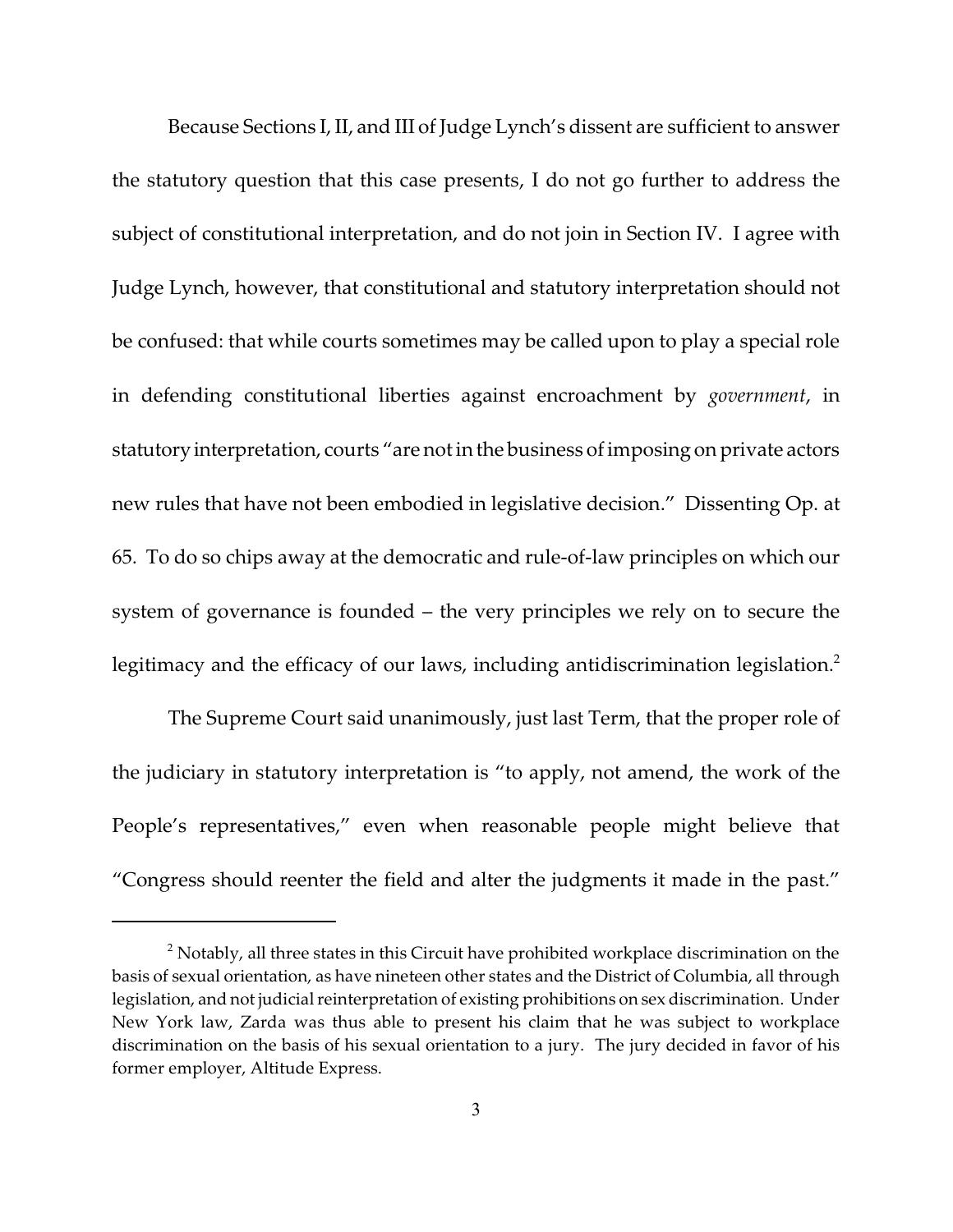*Henson v. Santander Consumer USA Inc.*, – U.S. –, 137 S. Ct. 1718, 1725–26 (2017). "[I]t is for Congress, not the courts, to write the law," *Stanard v. Olesen*, 74 S. Ct. 768, 771 (1954), and where "Congress' . . . decisions are mistaken as a matter of policy, it is for Congress to change them. We should not legislate for them[,]" *Herb's Welding, Inc. v. Gray*, 470 U.S. 414, 427 (1985) (citing *Victory Carriers, Inc v. Law*, 404 U.S. 202, 216 (1971)).

This hornbook separation-of-powers principle and the reasons behind it need not be elaborated here, for both should be well known to every law student. *See The Federalist No. 47*, at 251–52 (James Madison) (Carey & McClellan eds., 2001) (quoting Montesquieu to the effect that "were the power of judging joined with the legislative, the life and liberty of the subject would be exposed to arbitrary control, for the judge would then be the legislator"); *see also I.N.S. v. Chadha*, 462 U.S. 919, 951 (1983) (noting that "hydraulic pressure inherent within each of the separate Branches to exceed the outer limits of its power, even to accomplish desirable objectives, must be resisted"). Together, they explain why judges interpreting statutes do their best to discern the ordinary, contemporary, common meaning of the statute's language. This is the law that was enacted through the democratic process, and the law we are to apply.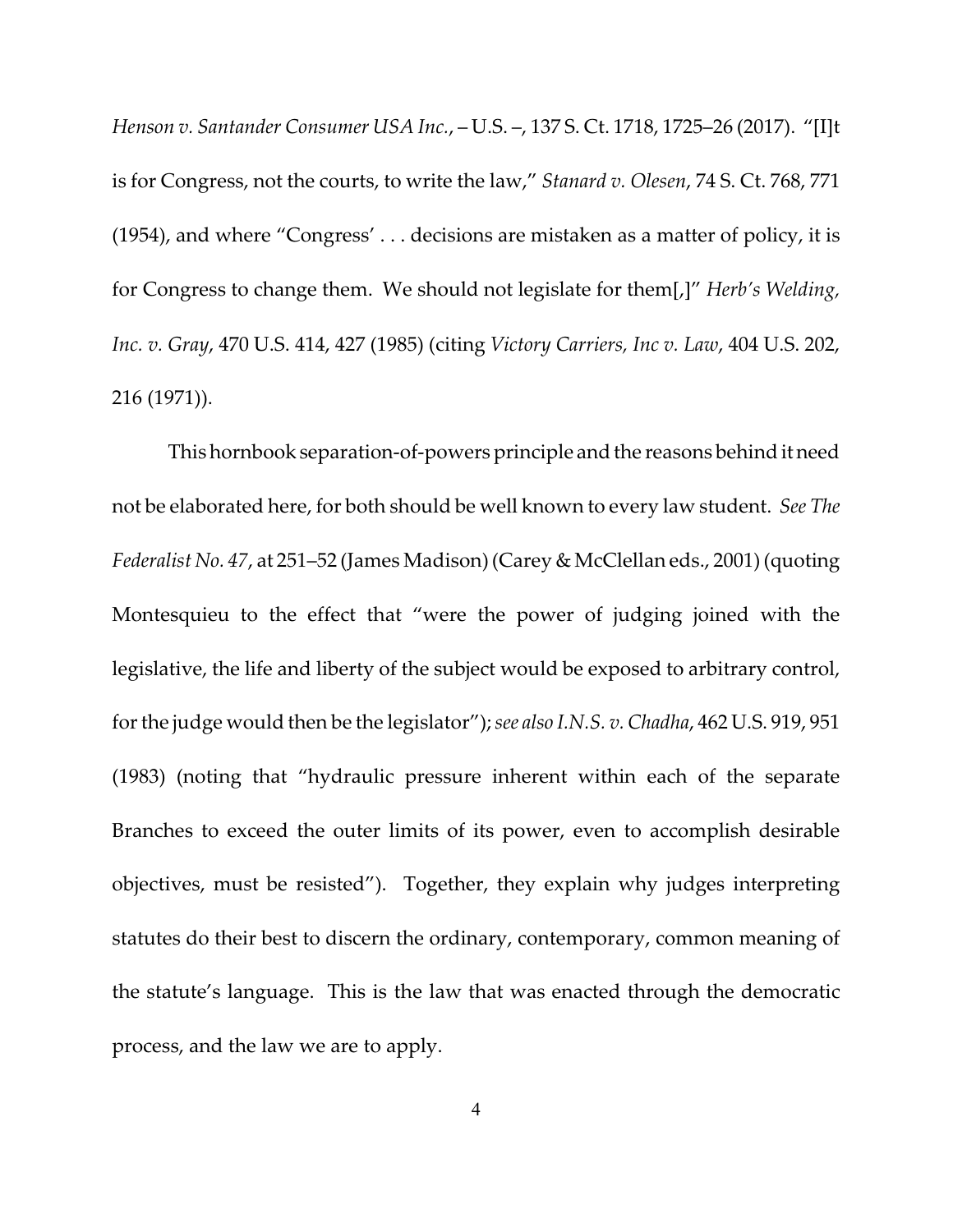This approach does not always yield results that satisfy the judge charged with the task of statutory interpretation. It has not done so today. But I cannot faithfully join in the majority's opinion. I agree with Judge Lynch that when Title VII was written and, indeed, today, "bias against or disapproval of those who are sexually attracted to persons of their own sex" was and is viewed "as a distinct type of prejudice," and not as a subcategory of "discrimination against either men or women on the basis of sex." Dissenting Op. at 56. Accordingly, and agreeing with him that in interpreting an act of Congress, we must "respect the choices made by Congress about which social problems to address, and how to address them," *id.* at 66, I respectfully dissent.